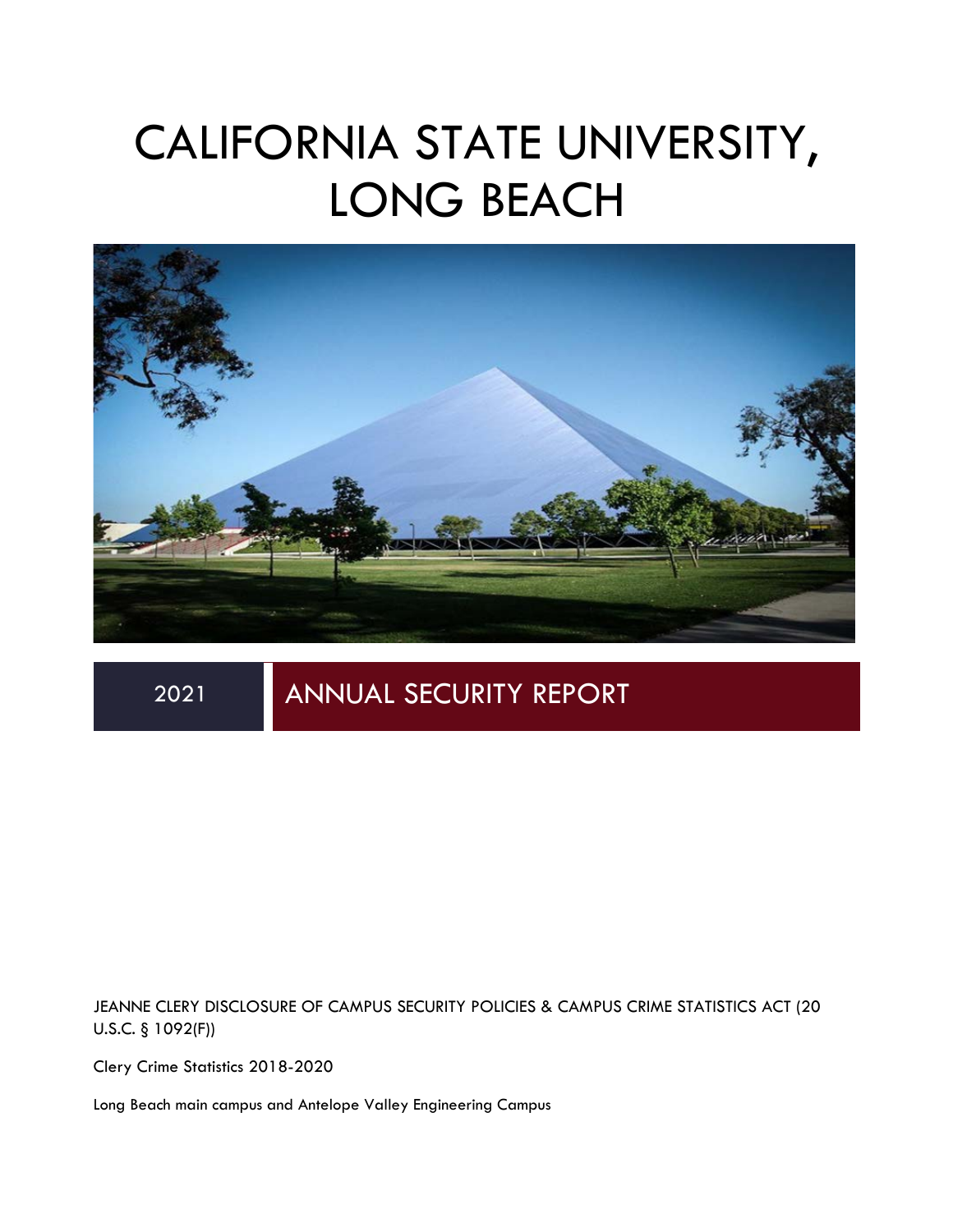## **TABLE OF CONTENTS**

| CRIMINAL ACTIVITY AT NONCAMPUS LOCATIONS OF STUDENT ORGANIZATIONS 17     |
|--------------------------------------------------------------------------|
|                                                                          |
|                                                                          |
|                                                                          |
| PROCEDURES FOR REPORTING A CRIME OF SEXUAL VIOLENCE/SEXUAL MISCONDUCT 43 |
|                                                                          |
|                                                                          |
|                                                                          |
|                                                                          |
|                                                                          |
|                                                                          |
|                                                                          |
|                                                                          |
|                                                                          |
|                                                                          |
|                                                                          |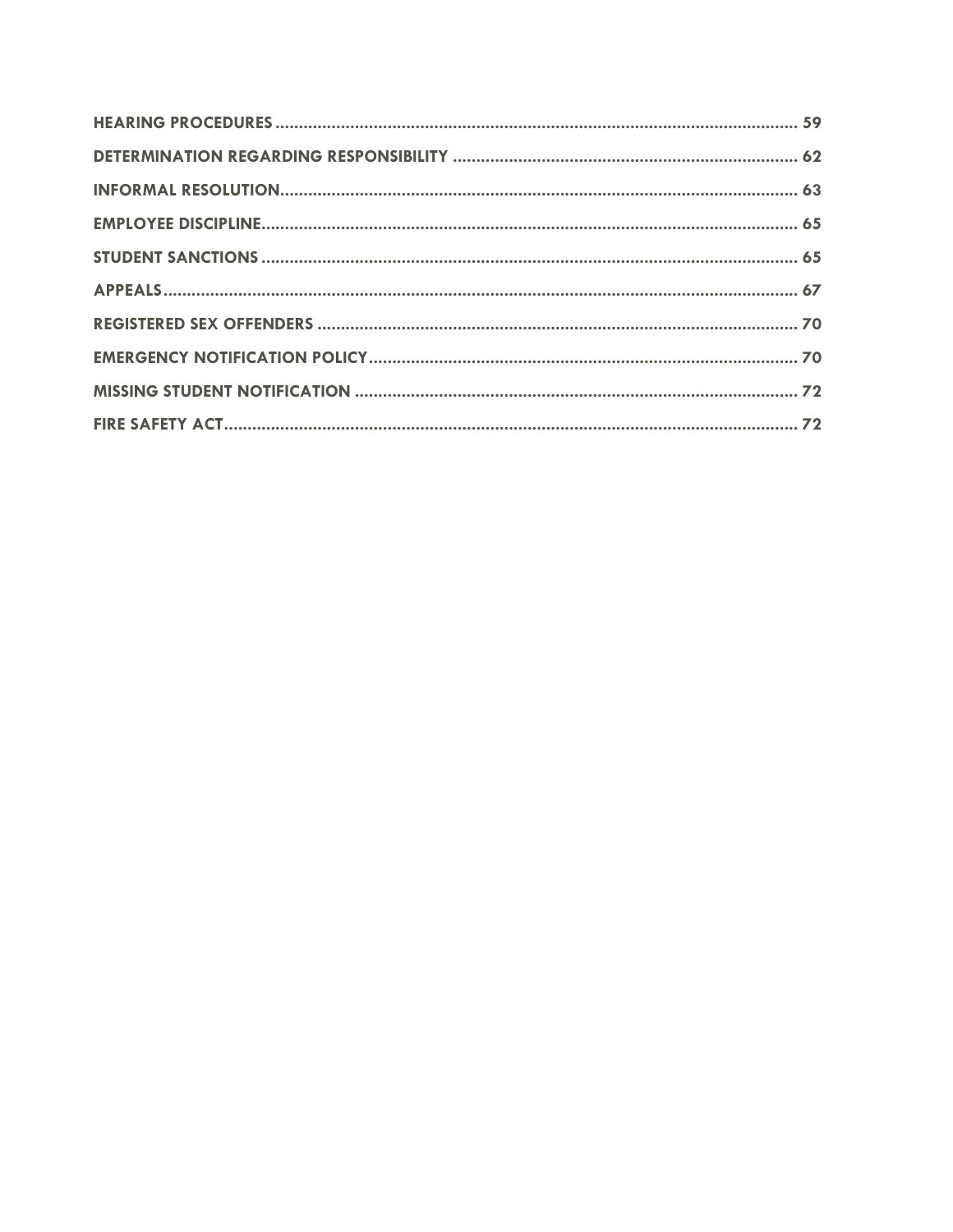# California State University, Long Beach **ANNUAL SECURITY REPO R T**

## <span id="page-3-0"></span>MESSAGE FROM THE PRESIDENT OR THEIR DESIGNEE

California State University, Long Beach (CSULB) is committed to maintaining a safe and secure environment for our students, faculty, staff and guests. The Jeanne Clery Disclosure of Campus Security Policy and Crime Statistics Act (20 USC § 1092(f)) is the landmark federal law that requires colleges and universities across the country to disclose information about crime on campus and around their campuses. The "Clery Act" is named in memory of 19-year-old Lehigh University freshman Jeanne Ann Clery who was raped and murdered while asleep in her residence hall room in April 1986. This Annual Security Report is intended to provide notice of campus crime statistics and distribute safety and prevention information to the community.

## <span id="page-3-1"></span>PREPARING THE ASR

This document has been prepared by the CSULB Police Department, the Office of Equity & Diversity, and the Clery Compliance Team. Crime statistics are collected for Clery Act reportable crimes, hate crimes, and violations of state and local drug, liquor, and weapons laws occurring within Clery geography where arrests or referrals for discipline were made. Campus Security Authorities (CSA) are designated employees within the University who are identified and trained through the Clery Director to assist with the collection of crime statistics for the campus and report these statistics forward for annual reporting purposes. The Clery Director conducts outreach and establishes collaborative relationships with local and state law enforcement agencies to encourage statistical Clery reporting by those agencies serving the public property areas as well as identified non-campus properties that UPD does not patrol or provide primary law enforcement service.

Campus crime, arrests and referral statistics include those reported to the CSULB Clery Director, designated campus officials (including but not limited to Campus Security Authorities), and local law enforcement agencies (i.e., Long Beach Police Department). Crime statistics are collected from public property immediately adjacent and accessible to campus and all off campus locations either owned or controlled by the University. The CSULB PD Records Manager and the Clery Director collate the various data submissions and compare them with internal CSULB data to remove duplicate information and create a single compilation of Clery Crimes/Incidents, arrests and referrals for alcoholic beverages, drugs and weapons.

This report contains statistics for the previous three years concerning reported crimes that occurred on campus; in certain off-campus buildings or property owned or controlled by CSULB, and on public property within or immediately adjacent to and accessible from the campus. An email notice is sent to students, faculty and staff by October 1st of each year by the VP of the Division of Administration and Finance informing them of the availability of the ASR with a hyperlink directly to it. Notice to prospective students is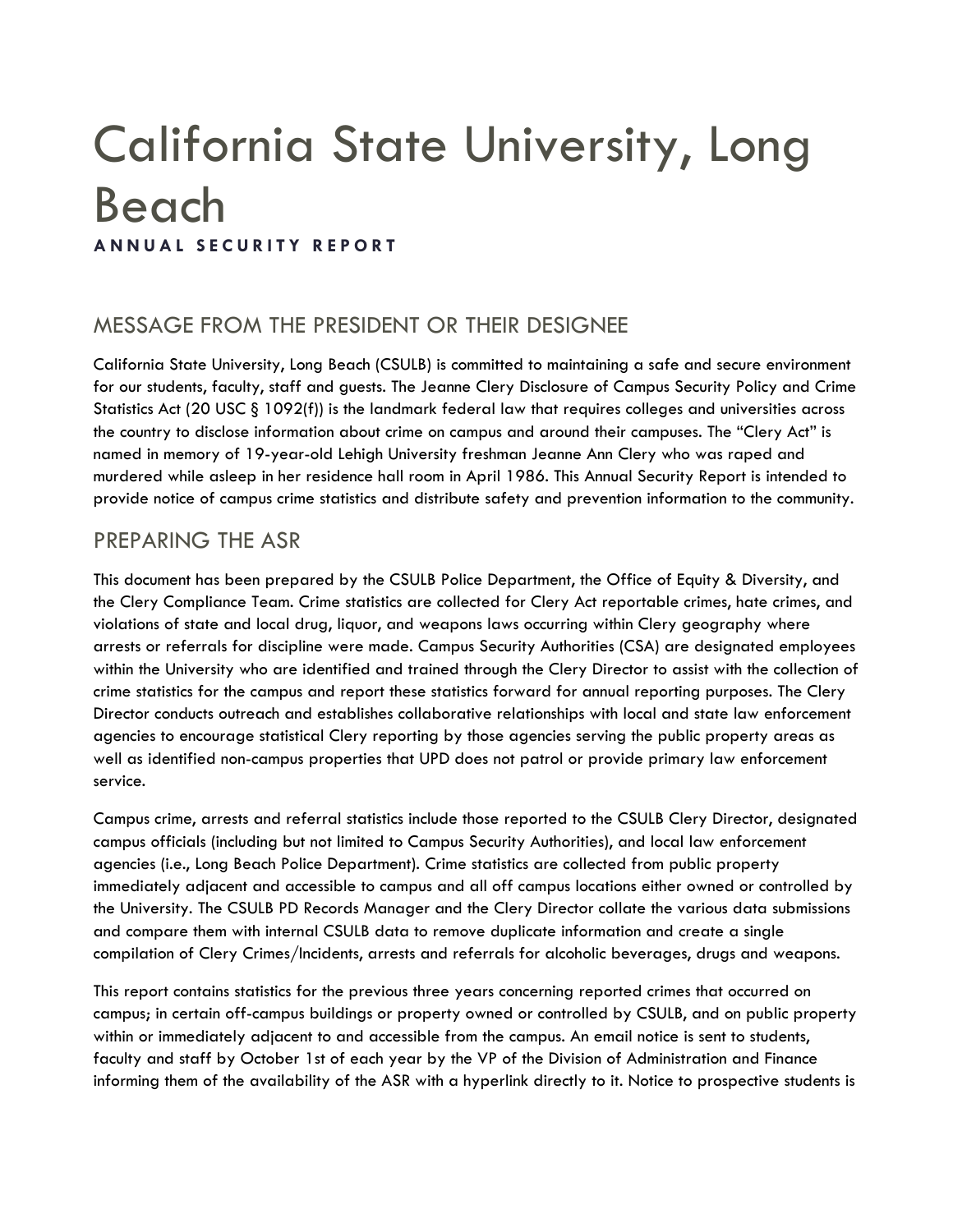made with information included with application materials by the Admissions and Records office. Notice to prospective employees is made by the Human Resources Management department in the form of a disclosure at the end of each job description posted on the application website. Copies of this report may be obtained from the Office of Equity & Diversity at 6300 State University Dr., Foundation Building suite 220, Long Beach, CA 90815. An online copy of the report is available at: www.csulb.edu/CleryASR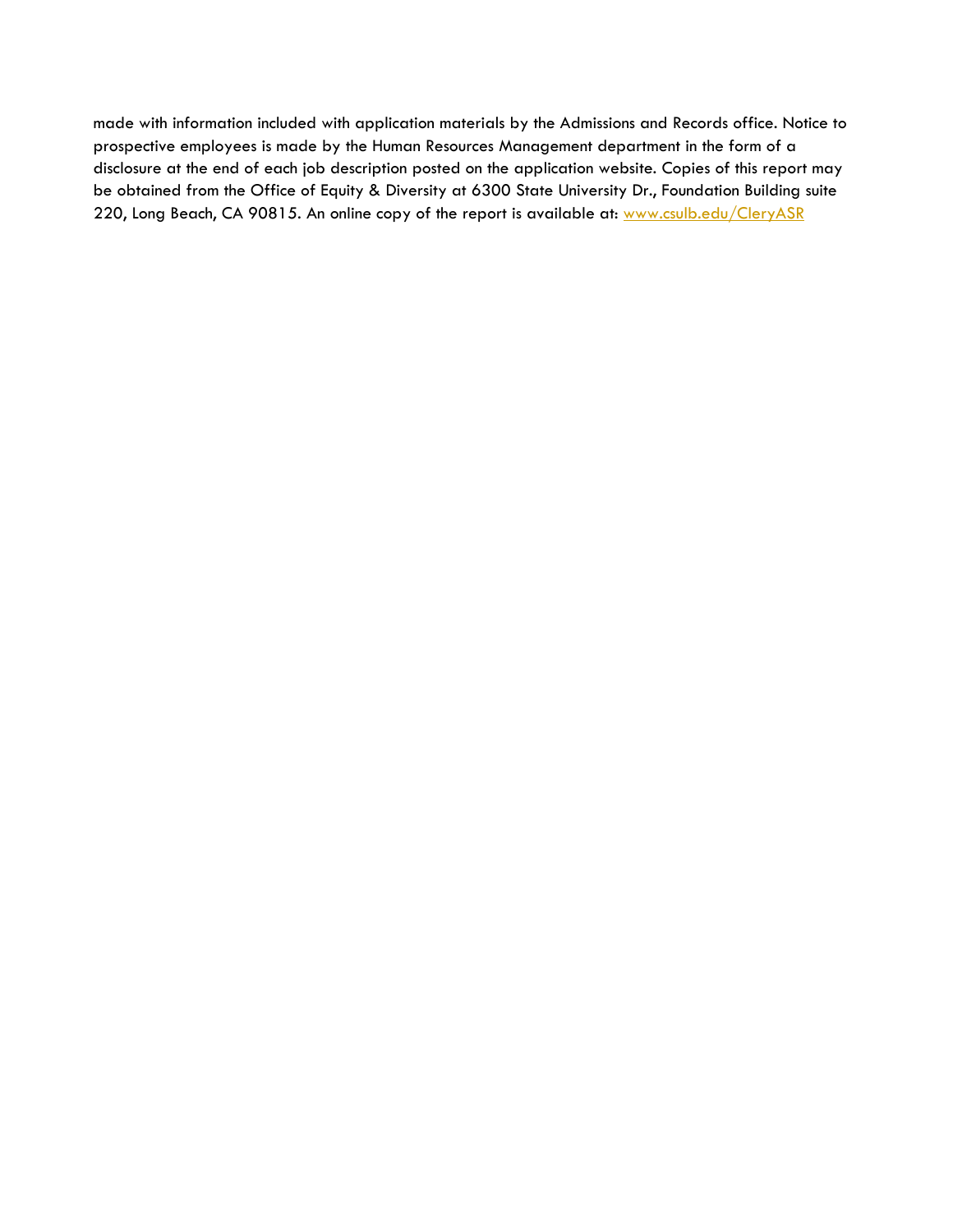## <span id="page-5-0"></span>CLERY CRIME STATISTICS 2018 - 2020

| <b>OFFENSE</b>               | <b>YEAR</b> | <b>ON-CAMPUS</b><br>TOTAL | <b>CAMPUS</b><br><b>RESIDENTIAL</b> | NON-CAMPUS     | <b>PUBLIC</b><br><b>PROPERTY</b> |
|------------------------------|-------------|---------------------------|-------------------------------------|----------------|----------------------------------|
|                              | 2018        | O                         | 0                                   | 0              | O                                |
| Murder and Non-<br>Negligent | 2019        | 0                         | O                                   | 0              | 0                                |
| Manslaughter                 | 2020        | 0                         | ō                                   | ō              | 0                                |
| Manslaughter by              | 2018        | O                         | o                                   | 0              | 0                                |
| Negligence                   | 2019        | 0                         | O                                   | 0              | ō                                |
|                              | 2020        | ō                         | ō                                   | ō              | ō                                |
|                              | 2018        | $\mathbf{1}$              | $\mathbf{1}$                        | ō              | ō                                |
| Rape                         | 2019        |                           | O                                   | 0              | o                                |
|                              | 2020        |                           | 1                                   | $\overline{2}$ | o                                |
|                              | 2018        | 3                         | $\overline{2}$                      | 1              | o                                |
| Fondling                     | 2019        | 3                         |                                     | 1              | o                                |
|                              | 2020        | 0                         | O                                   | ō              | ō                                |
|                              | 2018        | 0                         | O                                   | 0              | 0                                |
| Incest                       | 2019        | O                         | $\overline{0}$                      | ō              | o                                |
|                              | 2020        | ō                         | ō                                   | ō              | ō                                |
|                              | 2018        | 0                         | ō                                   | ō              | ō                                |
| <b>Statutory Rape</b>        | 2019        | O                         | 0                                   | 0              | 0                                |
|                              | 2020        | 0                         | o                                   | o              | o                                |
|                              | 2018        | $\overline{2}$            | O                                   | 1              | 0                                |
| Robbery                      | 2019        | $\overline{2}$            | $\overline{0}$                      | 0              | o                                |
|                              | 2020        | $\overline{3}$            | $\overline{0}$                      | ō              | ō                                |
|                              | 2018        | $\mathbf{1}$              | ō                                   | ō              | ō                                |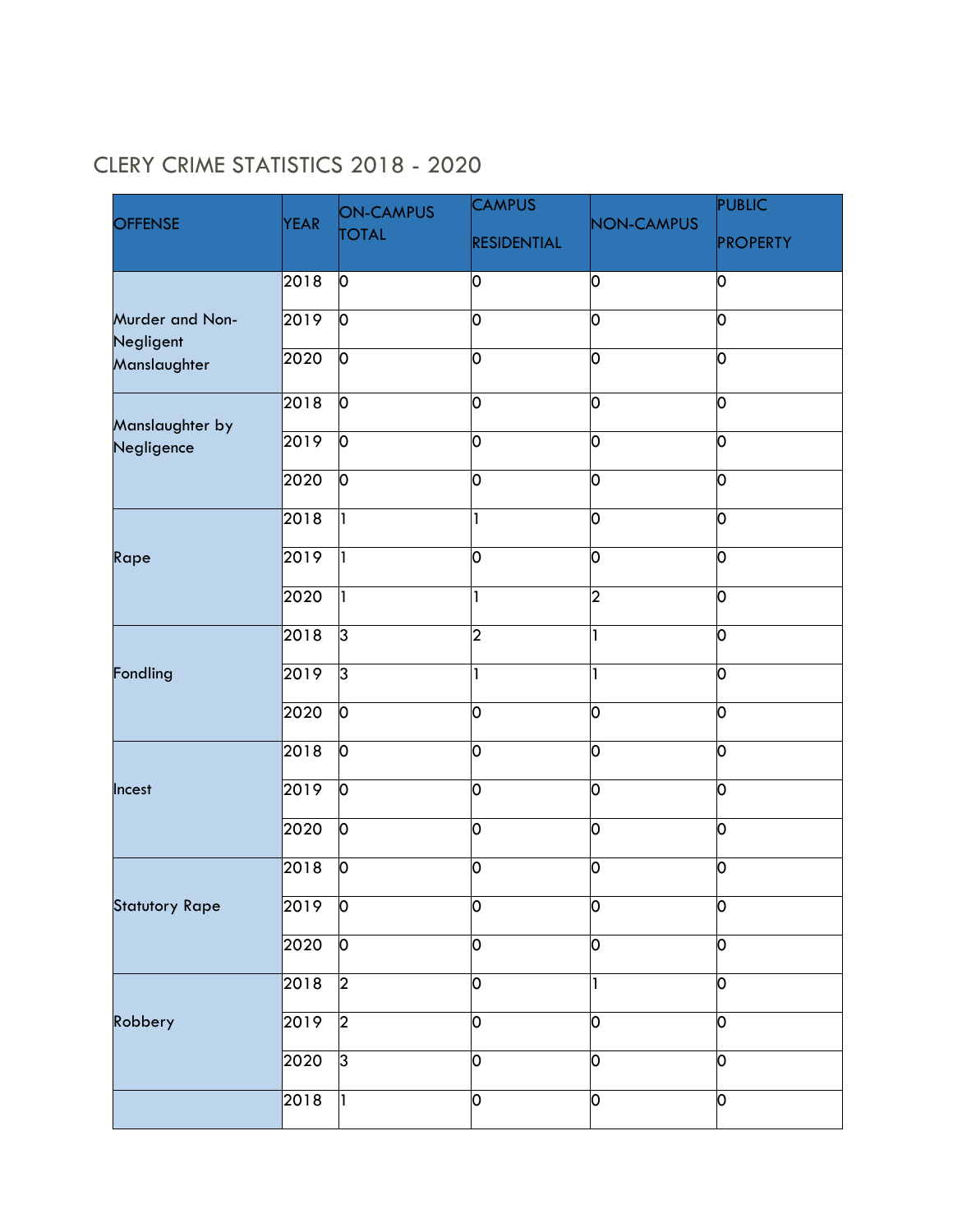| <b>Aggravated Assault</b> | 2019 |                | ი |                | $\overline{0}$ |
|---------------------------|------|----------------|---|----------------|----------------|
|                           |      |                |   |                |                |
|                           | 2020 | $\overline{0}$ | n | 0              | 0              |
|                           | 2018 | 7              |   | 0              | $\overline{0}$ |
| <b>Burglary</b>           | 2019 | $\overline{0}$ | 0 | $\overline{2}$ | l0             |
|                           | 2020 | 11             |   | っ              | $\Omega$       |
|                           | 2018 | 14             | ი |                | lЗ             |
| Motor Vehicle Theft       | 2019 | 13             | n | 0              | $\overline{0}$ |
|                           | 2020 | 9              | ი | 0              | 0              |
|                           | 2018 | $\overline{2}$ | ი | l0             | $\Omega$       |
| Arson                     | 2019 | $\overline{0}$ |   |                | b              |
|                           | 2020 |                | ი | 0              | 0              |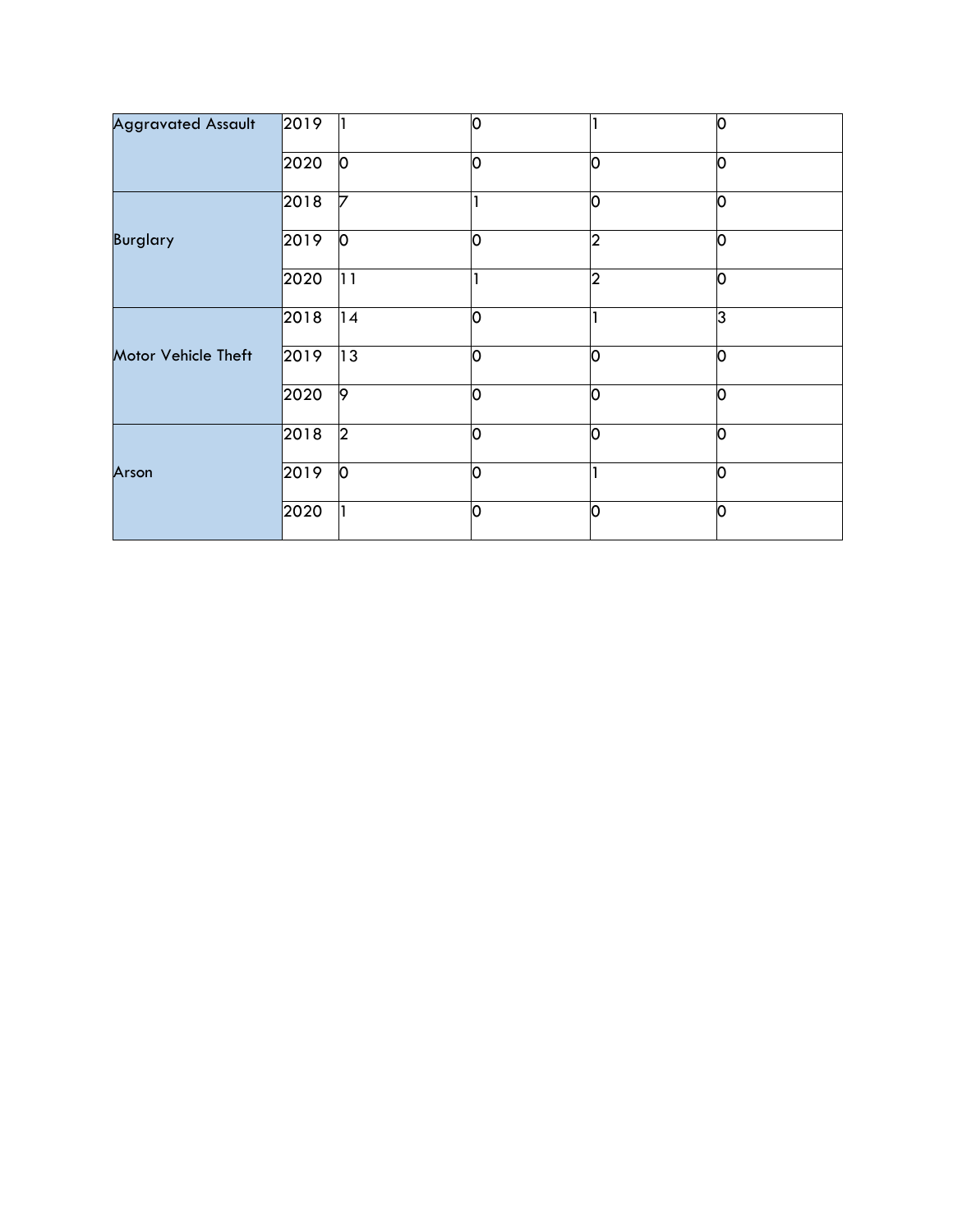| <b>OFFENSE</b>           | <b>YEAR</b> | <b>ON-CAMPUS</b><br>TOTAL | <b>CAMPUS</b><br><b>RESIDENTIAL</b> | NON-CAMPUS PUBLIC | <b>PROPERTY</b> |
|--------------------------|-------------|---------------------------|-------------------------------------|-------------------|-----------------|
|                          | 2018        | l3                        |                                     | ი                 | 0               |
| <b>Dating Violence</b>   | 2019        |                           |                                     | 0                 | 0               |
|                          | 2020        | 2                         | ი                                   | 0                 | O               |
|                          | 2018        | l2                        | n                                   | ი                 | $\overline{0}$  |
| <b>Domestic Violence</b> | 2019        | $\overline{0}$            | n                                   | ი                 | O               |
|                          | 2020        | $\overline{0}$            | n                                   | ი                 | $\overline{0}$  |
|                          | 2018        |                           | 0                                   | ი                 | $\overline{0}$  |
| <b>Stalking</b>          | 2019        | l3                        | $\Omega$                            | ი                 | $\overline{0}$  |
|                          | 2020        | $\overline{0}$            | 0                                   | ი                 | 0               |

| <b>OFFENSE</b>                                  | <b>YEAR</b> | <b>ON-CAMPUS</b><br>TOTAL | <b>CAMPUS</b><br><b>RESIDENTIAL</b> | <b>NON-CAMPUS PUBLIC</b> | <b>PROPERTY</b> |
|-------------------------------------------------|-------------|---------------------------|-------------------------------------|--------------------------|-----------------|
|                                                 | 2018        | O                         | 0                                   | ი                        | 0               |
| Liquor Law Arrests                              | 2019        |                           | 0                                   | 0                        | O               |
|                                                 | 2020        | 0                         | 0                                   | ი                        | O               |
|                                                 | 2018        | 0                         | 4                                   | 8                        | O               |
| Liquor Law Referrals<br>for Disciplinary Action | 2019        | 18                        | 18                                  | ი                        | lo              |
|                                                 | 2020        | 0                         | 0                                   | 0                        | O               |
|                                                 | 2018        | 0                         | 0                                   | ი                        | O               |
| Drug Law Arrests                                | 2019        | 3                         | $\overline{2}$                      | 2                        | 2               |
|                                                 | 2020        | l3                        |                                     | ∩                        | 0               |
|                                                 | 2018        | 0                         | 0                                   | 0                        | l0              |
| Drug Law Referrals                              | 2019        | O                         | 0                                   | ი                        | O               |
|                                                 | 2020        | 0                         | O                                   | 0                        | O               |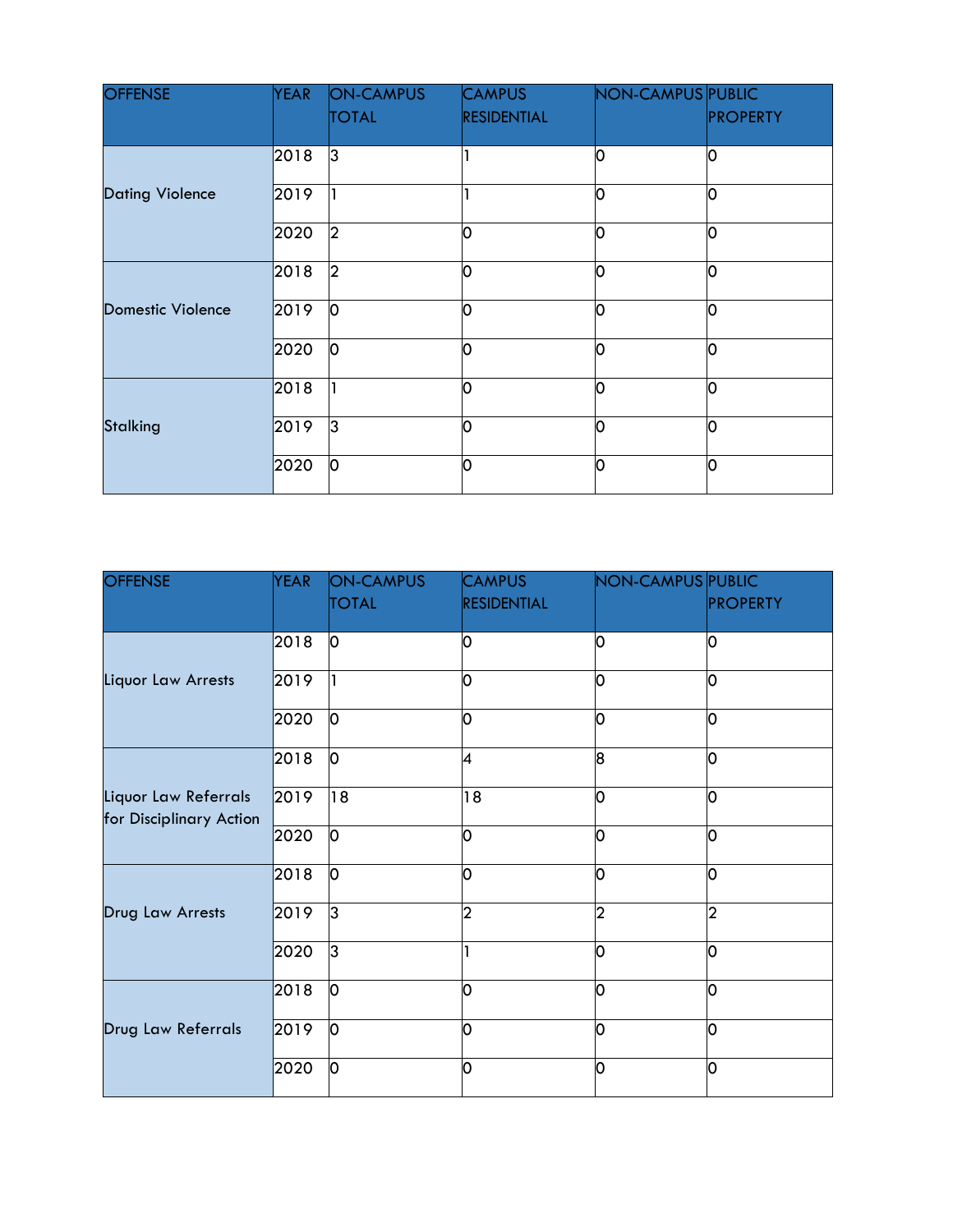|                                            | 2018 |   |  |  |
|--------------------------------------------|------|---|--|--|
| Weapons Law Arrests 2019                   |      |   |  |  |
|                                            | 2020 |   |  |  |
|                                            | 2018 |   |  |  |
| <b>Weapons Law</b><br><b>Referrals for</b> | 2019 | 3 |  |  |
| <b>Disciplinary Action</b>                 | 2020 | Ю |  |  |

| <b>OFFENSE</b>          | YEAR <b>TOTAL</b> |   |
|-------------------------|-------------------|---|
|                         | 2018              | 5 |
| <b>Unfounded Crimes</b> | 2019              |   |
|                         | 2020              |   |

## <span id="page-8-0"></span>HATE CRIMES

A Hate Crime is a criminal offense that manifests evidence that the victim was intentionally selected because of the perpetrator's bias against the victim. Hate crimes includes any offense in the following group: murder and non-negligent manslaughter, sexual assault including rape, fondling, incest and statutory rape, robbery, aggravated assault, burglary, motor vehicle theft, arson, larceny-theft, simple assault, intimidation, destruction/damage/vandalism of property.

Bias is a preformed negative opinion or attitude toward a group of persons based on their race, gender, gender identity, religion, disability, sexual orientation, ethnicity, or national origin.

Hate crime reporting is considered for all Clery geography including on-campus, residential facilities, noncampus buildings or property, and public property.

- 2018 (Main Campus) There were no reported hate crimes.
- 2019 (Main Campus) There were no reported hate crimes.
- 2020 (Main Campus) There were no reported hate crimes.
- 2018 (Lancaster Campus) There were no reported hate crimes.
- 2019 (Lancaster Campus) There were no reported hate crimes.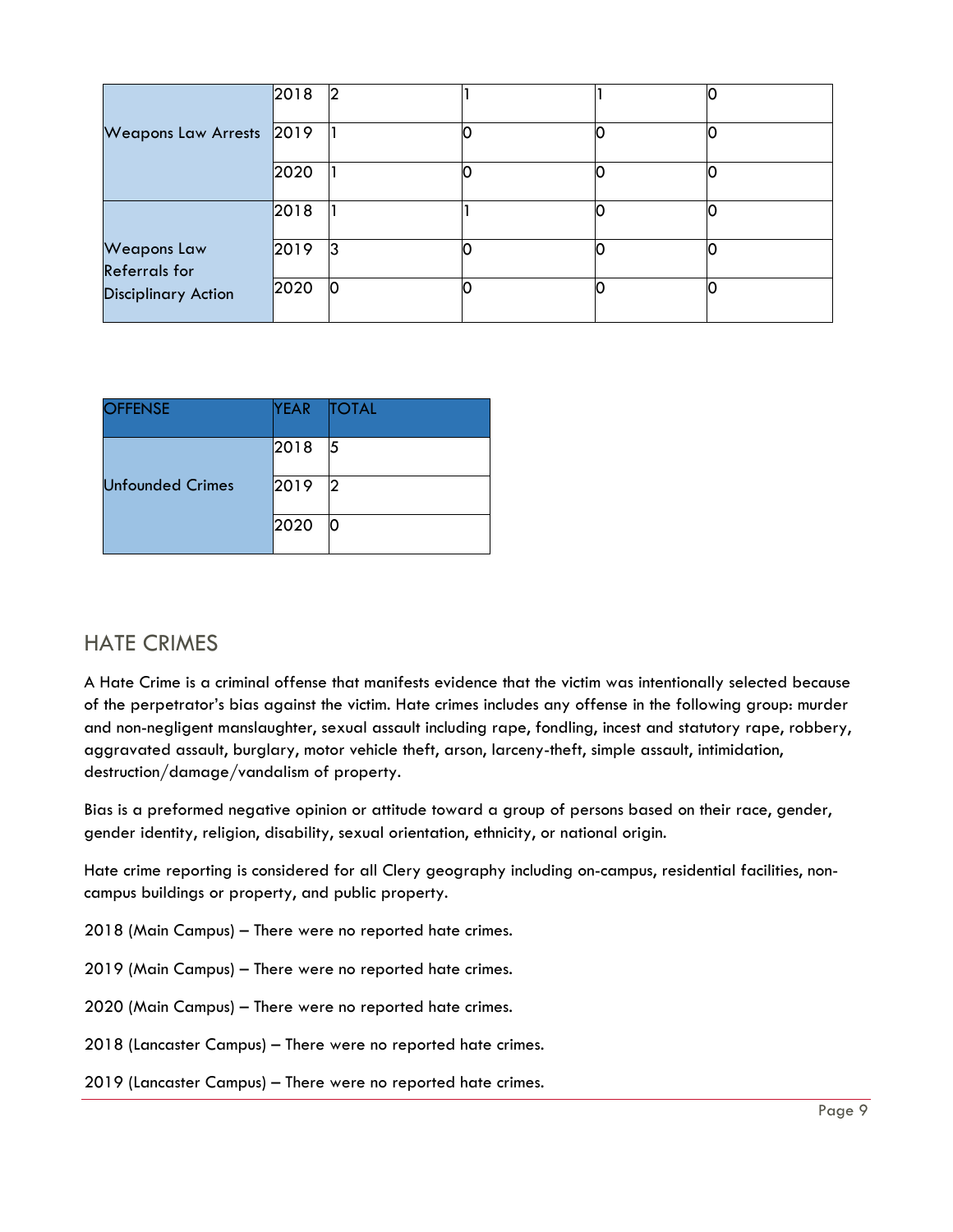2020 (Lancaster Campus) – There were no reported hate crimes.

## <span id="page-9-0"></span>REPORTING CRIMINAL ACTIONS & EMERGENCIES

<span id="page-9-1"></span>Criminal actions and other emergencies occurring on campus should be reported immediately to the University Police Department by calling (562) 985-4101 or dialing 911 from campus or cellular phone, you may be able to send a text message to 9-1-1 (Text-to-911 is not available in all areas or on all carriers. Support for texting is made on a "best- effort" basis and is not as reliable as voice calls made to 9-1-1. Please be prepared to provide your location as the carriers do not always provide accurate or reliable location information with text messages). Other methods include "blue light" emergency telephones, or red phones throughout campus. Visit the Main Station on the south end of parking E5, or by calling (562) 985-4101. A confidential "We Tip" line is also available at (562) 986-5131 or on the CSULB PD website with a web fillable form. All crimes or suspicious activity/persons should be reported to CSULB PD immediately.

The department will respond by taking the following action(s) as necessary:

- Dispatch police and/or Long Beach Fire Department to the scene of a reported incident
- Investigate the incident
- Take appropriate action(s) to identify, apprehend and prosecute the person(s) responsible
- Notify or request the assistance of other law enforcement and/or other agencies and university resources when necessary
- Take action(s) and/or make appropriate notifications

## VOLUNTARY CONFIDENTIAL REPORTING

#### VOLUNTARY CONFIDENTIAL REPORTING

No effort is made/no process exists to request disclosures about reported crimes from confidential counselors, such as those in the student counseling center.

Confidential Counselors are not encouraged to give any information about reporting crimes to persons seeking confidential counseling. To report crimes for inclusion in the annual security report, a person should seek the assistance of a sexual violence victim advocate, Campus Security Authority, or Title IX Coordinator as described on page 46 of this document or submit the crime report anonymously using the tab on the University Police website (csulb.edu/university-police).

Note: all publicly available record keeping will be maintained without the inclusion of personally identifiable information about the victim.

The institution will, upon written request, disclose to the alleged victim of a crime of violence or a non-forcible sex offense, the report on the results of any disciplinary proceeding conducted by the institution against a student who is the alleged perpetrator of such a crime or offense. If the alleged victim is deceased as a result of such crime or offense, the next of kin of such a victim shall be treated as the alleged victim.

## <span id="page-9-2"></span>CALIFORNIA EDUCATION CODE SECTION 67380(A)(6)(A)

Pursuant to California Education Code section 67380(a)(6)(A), Campus Security Authorities (CSAs) who receive reports from employees or students of a Part I violent crime, sexual assault or hate crime that occurred in an on or non-campus location as defined by the Clery Act, may not disclose to UPD or local law enforcement agencies the names of the victims or the alleged assailant, unless the victim consents to disclosing their name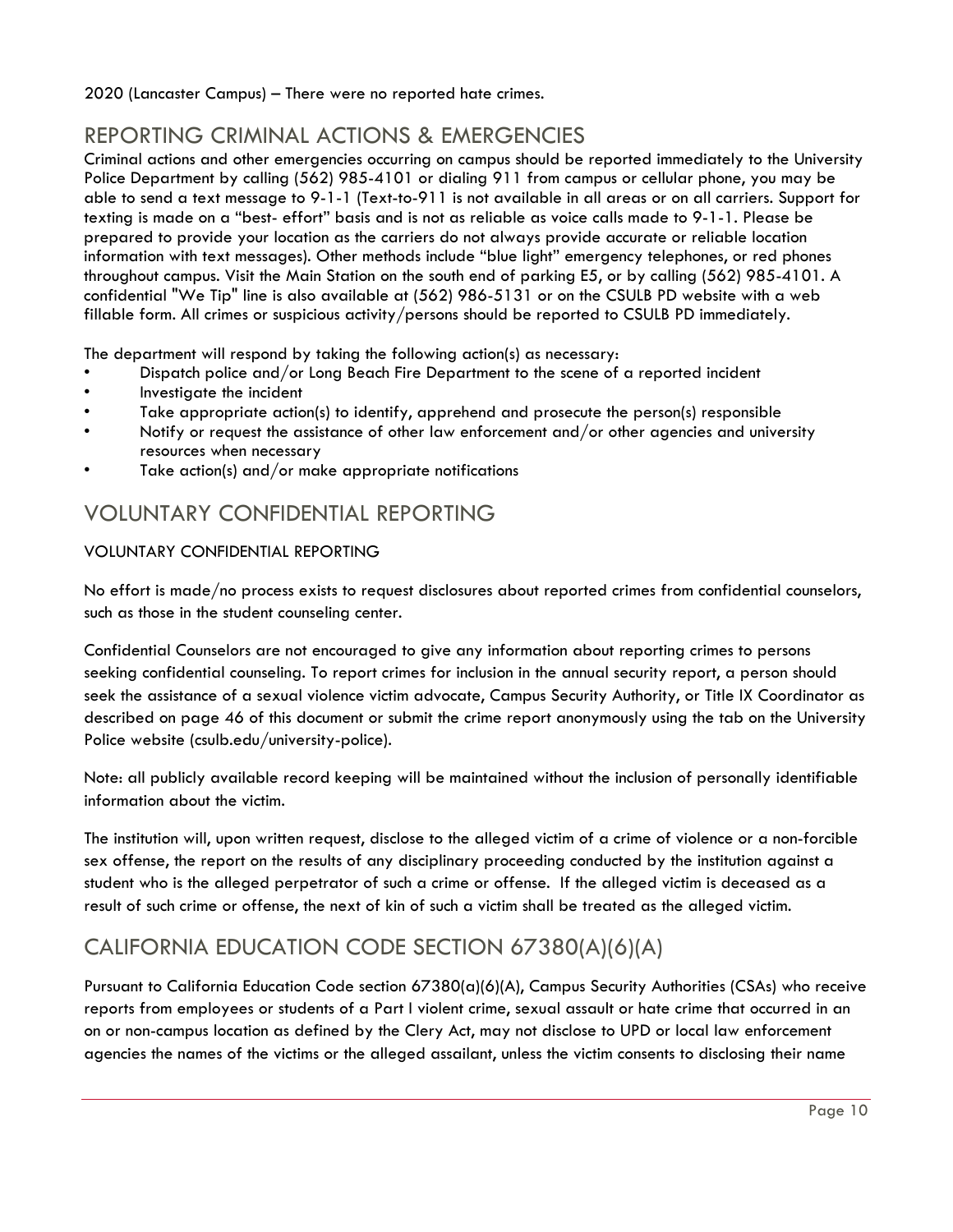after being informed of their right to have their personally identifying information withheld. The name of the alleged assailant may be disclosed, however, if all of the following conditions are met:

- The alleged assailant represents a serious or ongoing threat to the safety of students, employees, or the institution; and
- The immediate assistance of the local law enforcement agency is necessary to contact or detain the alleged assailant.

## <span id="page-10-0"></span>TIMELY WARNING POLICY

The primary intent of this policy is to provide members of the community with information to aid in preventing them from becoming victims of crimes posing a serious or ongoing threat to the campus communities. Additionally, it is intended to provide faculty, staff, and students with timely information about Clery reportable crimes occurring within the defined Clery geography of their campuses, and to comply with the Timely Warning requirements of the Jeanne Clery Act. The systemwide Timely Warning Policy shall serve as the authoritative statement of policy on Timely Warning for each campus. Lastly, the intent of this policy is to provide uniformity in the manner in which CSU campuses evaluate and communicate the occurrence of these crimes.

As required by the Clery Act, CSU campuses will keep their campus communities informed by providing a timely warning when appropriate.

- Upon receipt of a Campus Security Authority (CSA) report of a Clery Crime on Clery Geography, a Timely Warning analysis shall be completed and documented by the Clery Director. The Clery Director shall have authority to delegate this responsibility as appropriate. It is not necessary to complete and document a Timely Warning analysis for referrals to disciplinary action.
- If it is determined that the report includes a Clery Crime on Clery Geography, the Clery Director and Chief of Police (or management designees) will confer to **analyze** the known pertinent facts to determine whether they constitute a serious or ongoing threat to the campus community. The unavailability of the Clery Director shall not unduly delay the issuance of a timely warning.
- If a CSA report includes 1) a Clery Crime 2) on Clery Geography and 3) a discernable serious or ongoing threat, a timely warning as described below shall be issued expeditiously.
- In the absence of any of these three elements, no timely warning will be issued.
- The Chief of Police (or management designee) shall have ultimate authority and responsibility for determining whether to issue a Timely Warning issuance.

Each reported incident must be analyzed on a case-by-case basis. All known factors shall be considered in the case-by-case analysis to determine whether a timely warning should be issued. No single factor should govern the decision regarding the issuance of a timely warning. Campuses are prohibited from circumventing a caseby-case analysis by issuing a blanket rule that timely warnings will be issued for all reports of any given Clery reportable crime. Requests from an outside law enforcement agency to refrain from issuing a timely warning is insufficient grounds on its own for not issuing or delaying the issuance of a timely warning, unless the Chief of Police concurs that by issuing a timely warning, an identified risk can be articulated that would compromise the law enforcement efforts of the outside agency investigating the crime to gather evidence and/or apprehend suspect(s).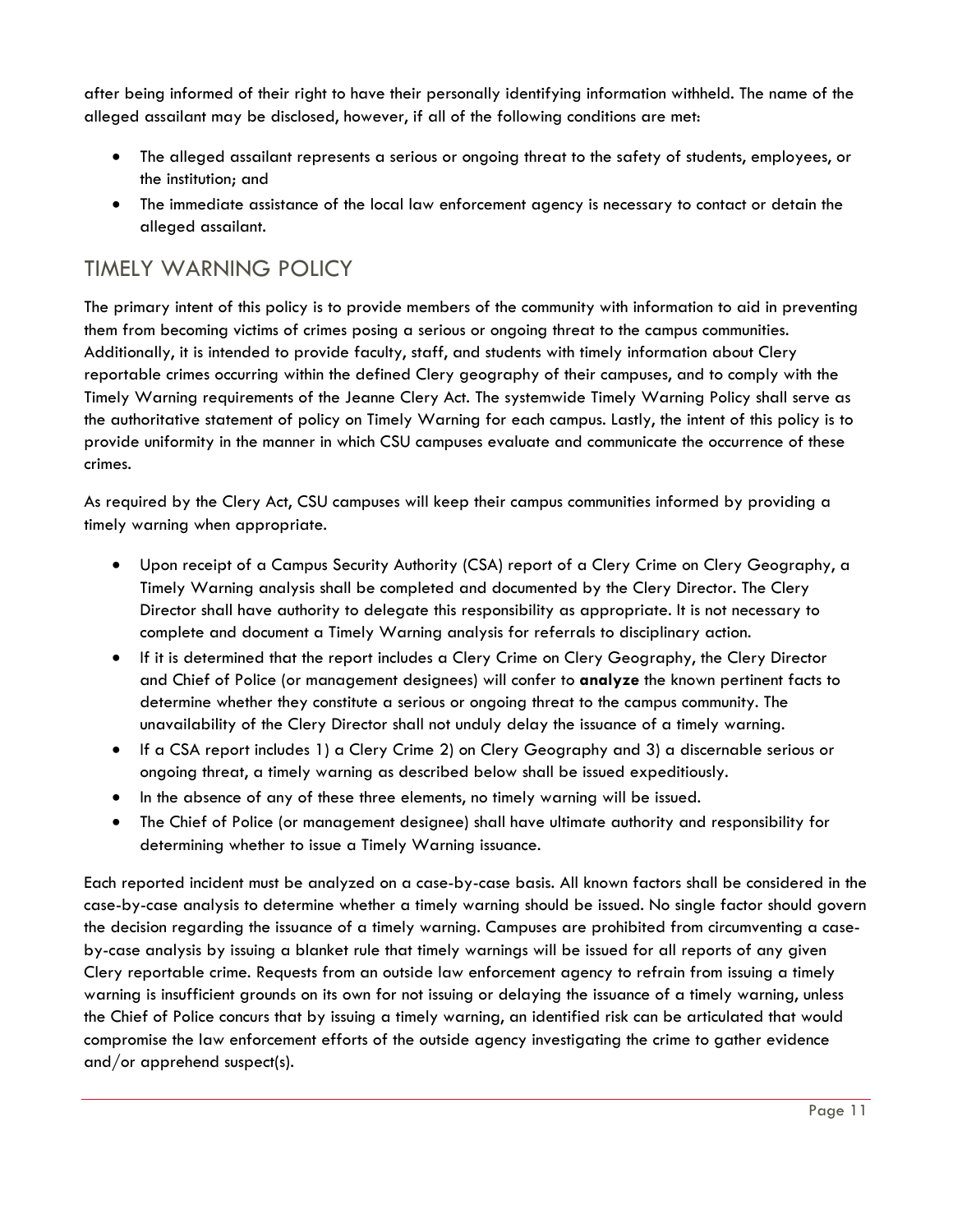The case-by-case analysis will involve reviewing relevant factors including, but not limited to, the following, if known:

- The timing of the report: shortly after the occurrence of the crime vs. days or weeks after the occurrence of the crime, *i.e.*, a "cold report"
- Physical injury to the victim
- Use of weapons
- Forced entry used and/or tools used in commission of the crime
- A suspect arrested or incapacitated by injury
- A suspect that is identified or otherwise can be located by law enforcement
- A suspect that is out of the area
- A victim who fears for their safety from the suspect
- A clear modus operandi and/or pre-planning indicated
- Multiple suspect(s) involved
- A pattern of similar crimes established
- The possible risk of compromising law enforcement efforts, such as to gather evidence and/or apprehend suspect(s), if a warning was issued

#### ADDITIONAL CONSIDERATIONS

The Clery Director (or management designee) shall notify the campus president, as soon as practicable, that a timely warning will be or has been issued.

The Chief of Police (or management designee) is responsible for collaborating with surrounding law enforcement agencies to encourage them to share information with UPD about crimes reported to local law enforcement that occur in Clery geography.

Nothing in this policy precludes campuses from maintaining a campus policy about informing, re-publicizing and/or sharing with the campus community crimes or other informational notices, (*e.g.*, traffic advisories, events, prevention information) the campus deems may be of interest to the campus community. Such a policy is separate and distinct from this timely warning policy. Such notices must differ in appearance or be distributed in a manner that assures that members of the community understand such notices are different from a timely warning notification required by the Clery Act; members of the campus community should not be misled to believe such notices are timely warnings.

#### CONTENTS OF A TIMELY WARNING

When a Timely Warning is issued it shall be entitled "Timely Warning Crime Bulletin" and contain the following:

- A statement that reads, "This Timely Warning Crime Bulletin is being issued in compliance with the Jeanne Clery Act and the purpose is to provide preventative information to the campus community to aid members from becoming the victim of a similar crime."
- Identify the Clery crime that occurred (i.e. rape, burglary, motor vehicle theft, arson, etc.)
- The date, time, and location the crime occurred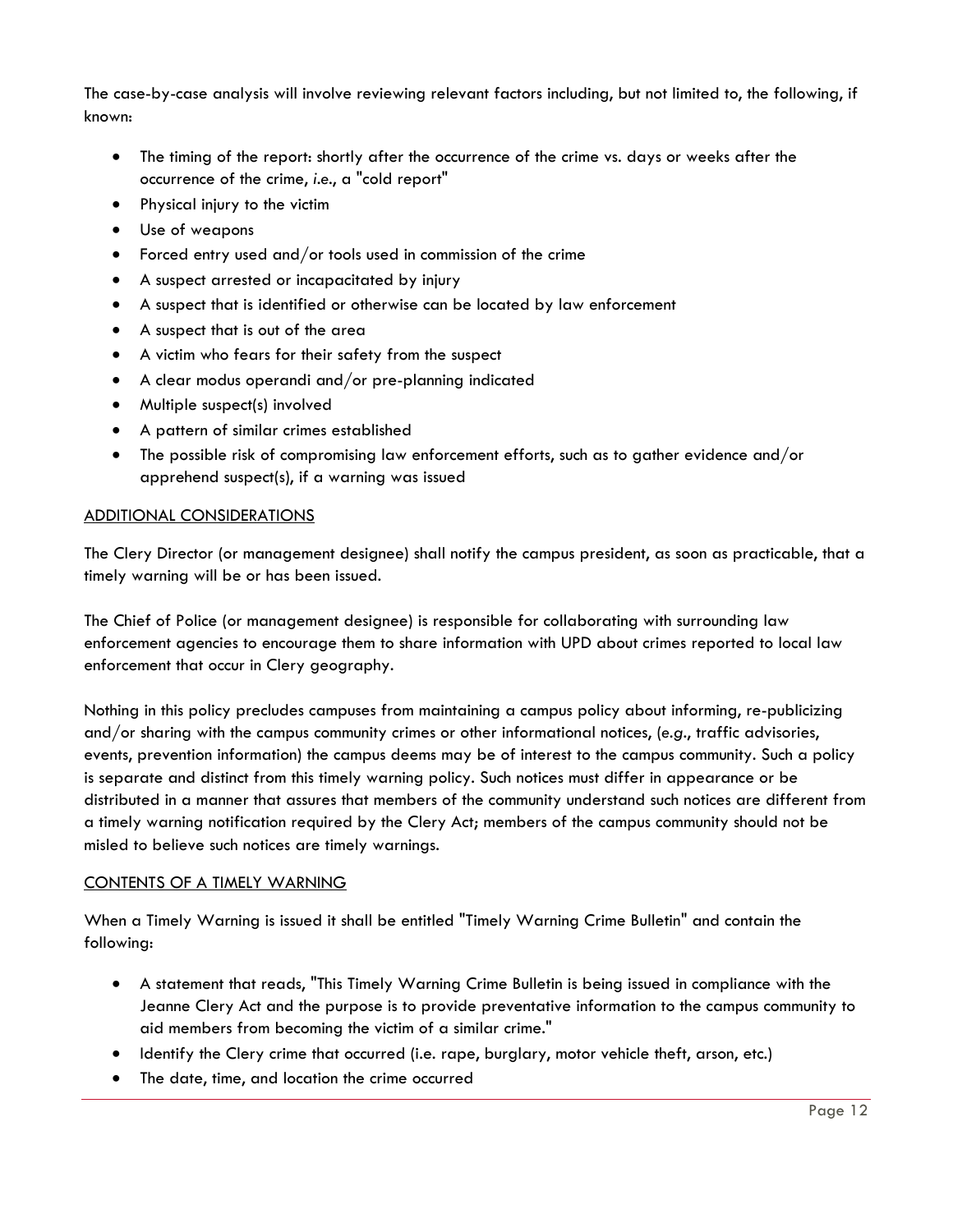- The date the Timely Warning is issued
- Description of the suspect when deemed appropriate, and only if there is sufficient detail. Only include a description of the suspect when the descriptors provided by the reporting party could reasonably lead to conclusive identification of the perpetrator(s).
- At least three preventative tips or points of information specifically related to the circumstances of the crime which occurred that could help others from becoming the victim of a similar crime
- The phone number of UPD and a statement encouraging community members to report all information about crimes to UPD
- If appropriate, the phone number of support services

The Timely Warning shall not include, under any circumstances, the name of the victim, or information so specific (i.e. specific address or dorm room number or floor) that would, or likely could, identify the victim of the crimes of sexual violence, rape, dating violence, domestic violence, or stalking. Timely Warnings should use gender-inclusive and culturally appropriate language and avoid victim blaming and bias language.

#### METHODS OF DISTRIBUTION

Timely Warnings will be distributed as quickly as possible in a manner that will likely reach the entire campus community. Distribution methods vary from campus to campus and include, but are not limited to, any of the following:

- All employee and student e-mail distribution
- University website
- Public area video display monitors
- Hard copies posted on campus building entrance doors
- Press Release

This list is not intended to be exhaustive or intended to prioritize the method of distribution. The Chief of Police will confer with the Clery Director (or management designee), if available, to determine the most appropriate method(s) to distribute a Timely Warning. In the absence of the Clery Director (or management designee) the Chief of Police will determine the appropriate method of distribution. The Chief of Police (or management designee) is responsible for issuing timely warnings. Campuses are required to maintain a list of distribution methods for timely warnings and include said list in the campus's Annual Security Report.

## <span id="page-12-0"></span>SECURITY OF AND ACCESS TO CAMPUS FACILITIES

<span id="page-12-1"></span>The University Police Department provides 24-hour patrol of university property including academic and administrative buildings, parking lots, and residence halls. All state laws and applicable federal codes are enforced on the campus. Security and safety conditions on campus are continually evaluated by members of the University Police.

Security is the entire community's responsibility. No police department can function effectively without the assistance of a responsible community. All suspicious activity should be reported immediately to CSULB PD at (562) 985-4101. All academic buildings are secured by CSULB PD or electronically in some cases; on weekdays generally by 11:00 p.m. and on weekends generally by 9:30 p.m. During business hours, the university, with the exception of housing, is open to students, parents, employees, contractors, and guests. During non-business hours' access to all facilities is by key, if issued, or by admittance via CSULB PD. Some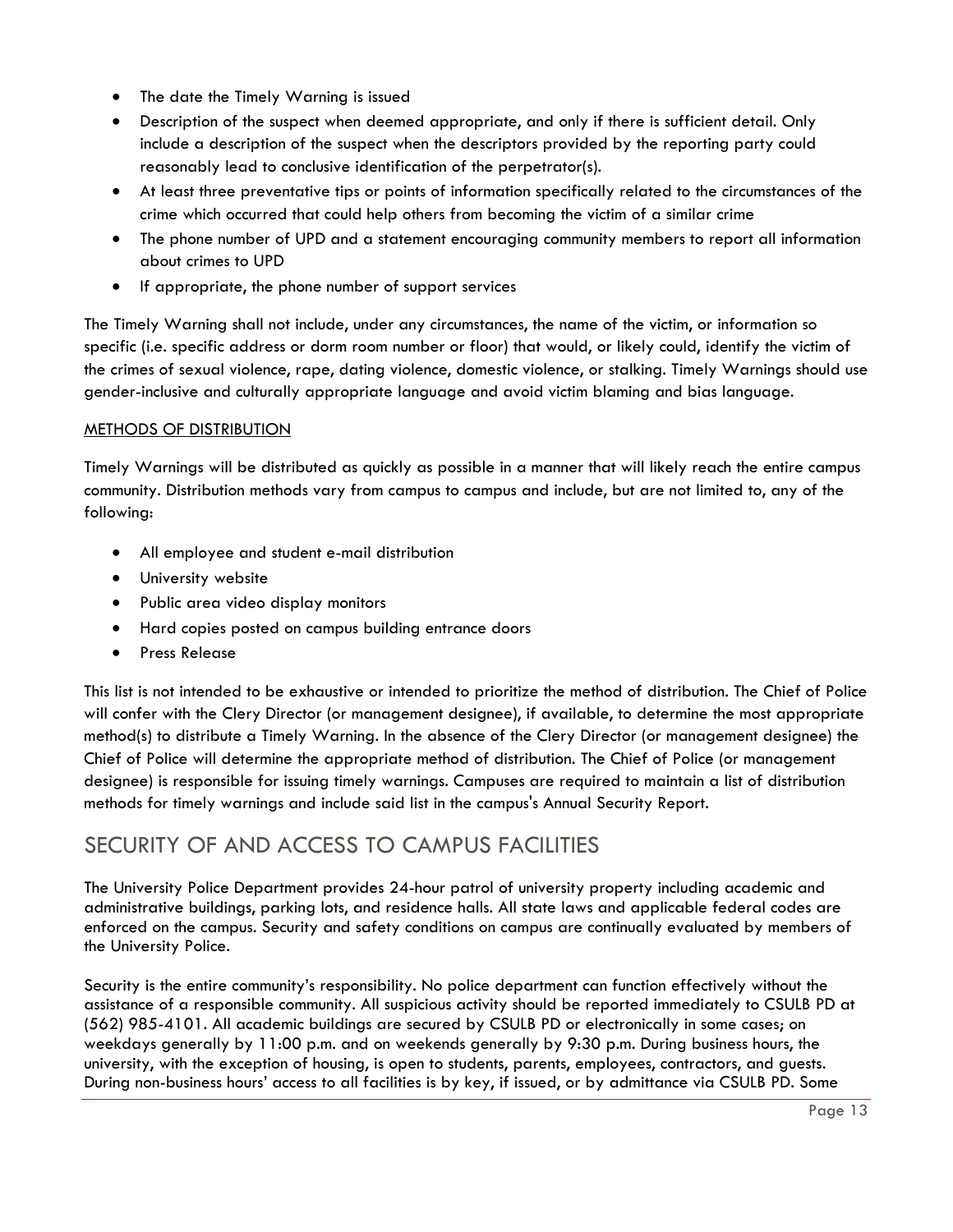facilities may have individual hours, which may vary at times of the year. These facilities will be secured according to schedules developed by the department responsible for the facilities. Students, faculty, and staff working on campus during non-business hours are required to have their photographic identification card with them. Holiday access scheduling is treated as weekend access. Emergencies may necessitate changes or alterations to any posted schedule.

Residence halls are secured 24 hours a day and access is limited to residents, escorted guests and university staff. Entry is monitored through a combination of keys, electronic access cards and on-duty Housing and Residential Life personnel. 24-hour camera surveillance systems are in place throughout the campus. Police patrols of the campus, in vehicles and on foot are conducted regularly. The campus facilities are maintained by Facilities Management and patrolled by CSULB PD 24 hours a day. Regular bi-monthly checks are conducted by CSULB PD to identify security concerns such as poor lighting or phones in need of repair. Repair requests are sent directly to Facilities Management and University Telecommunications to expedite repairs.

## LAW ENFORCEMENT AUTHORITY

The University Police Department has statewide law enforcement authority to enforce federal and state laws under Penal Code § 830.2, and primary concurrent jurisdiction within a mile of campus under the California Education code § 89560.

CSULB PD has a Memorandum of Understanding (MOU) with the Long Beach Police Department which defines and details operational authority pursuant to the Kristin Smart Campus Safety Act of 1998, Education Code SB 1729. Refer to the Kristin Smart Act in its entirety in the Education Code § 67381 for details. This agreement designates which law enforcement agency has operational responsibility for the investigation of violent crimes (Part 1 crimes) and defines the specific geographical boundaries of each agency's operational responsibility. The bill further requires that these agreements be made available to the public and that copies of these agreements be transmitted to the Legislative Analyst.

CSULB PD and the Long Beach Police Department have a mutual aid agreement. Each department augments the other within their jurisdiction during mutual investigations, arrests and prosecutions. CSULB PD personnel attend monthly meetings with local law enforcement agencies and other city agencies to exchange ideas and share information. Problems which may be of concern for the University community are addressed.

CSULB PD prepares and submits a monthly Uniform Crime report to the California Department of Justice and the Federal Bureau of Investigation. CSULB PD also enters reported stolen vehicles and property with serial numbers into the National Crime Information Center computer, allowing for recovery throughout the United States.

As an active member of the criminal justice system, CSULB PD interacts with other state and local law enforcement agencies. Cases are filed with both the Long Beach City Prosecutor's office and the Los Angeles County District Attorney. Information may also be given to the Office of the Vice President for Student Affairs for internal judicial processes involving students.

The university encourages that all crimes or suspected crimes occurring on or near campus be reported accurately and promptly to CSULB PD and/or the appropriate law enforcement agency. Such reporting includes when the victim of a crime elects to or is unable to make such a report.

## <span id="page-13-0"></span>SECURITY PROCEDURES AND PRACTICES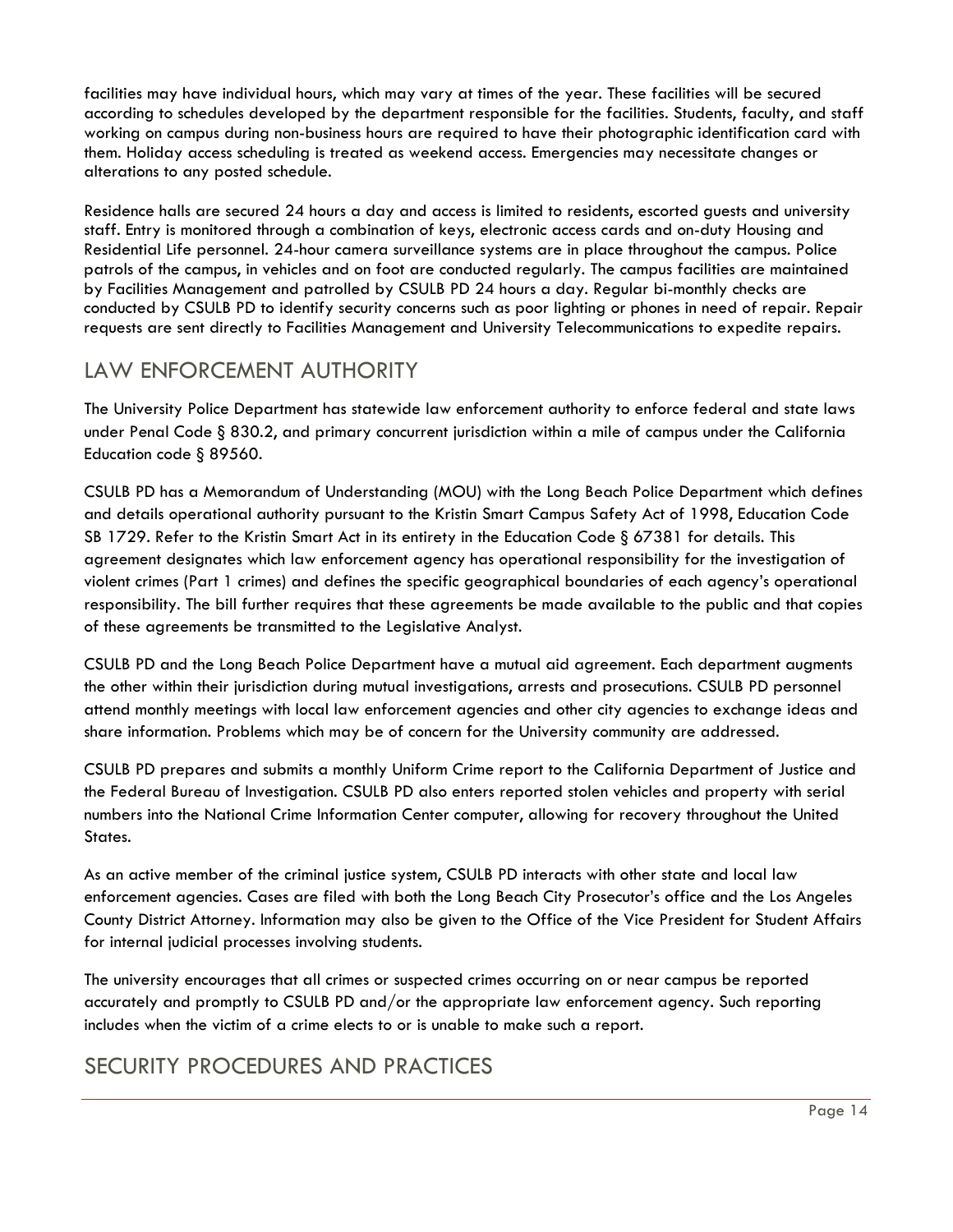Members of the CSULB community must take responsibility for their own personal safety, the safety of others, and their property (when possible), as they do when away from the University. Members of the community are strongly encouraged and constantly reminded by the University Police throughout the year to:

- Promptly report all crimes and suspicious persons or activity to University Police.
- Always be aware of your personal safety and your surroundings.
- Never leave your property unattended and lock bicycles and doors and windows to your car, office, and residence.
- Always double check your doors and windows to ensure they are completely closed and locked before you go to sleep or leave your room or residence.
- Keep all valuables with you or leave them at home.
- Walk on well-traveled pathways and in well-lit and populated areas. Walk with friends or groups when possible.
- Call the University Police for a safety escort if you feel afraid or need to walk in isolated areas or at times when areas are unpopulated or closed.
- Get to know people in and around your place of residence. Do not invite or let unknown people into your residential building, nor go with them to an unfamiliar place. If you know someone by their first name only or met them on the internet, consider them a stranger.
- Engrave owner identification numbers onto electronics and items of value, keep a list of serial numbers and description of property, and provide it to the Police in the event your property is stolen.
- Use the internet wisely and never send money or provide personal identifying information, credit card information, or bank information to someone you do not know or to a company or person you did not initiate contact with on your own (such as Airlines, Department Stores, etc.).
- Use good bicycle theft prevention measures. Use a combo or flat key U-lock. Most cable locks can be and are easily cut. Lock both the front and rear wheels when possible and make sure to put your lock(s) through a closed part of the bike frame. Wheels can easily be taken off. Register your bike with the Department of Police Services and use the campus bicycle compounds. Although all bikes are prone to theft, the newer and more expensive a bike is, the more of a target it will be.
- CSULB, through the University Police Department, offers a Personal Safety Escort Program Personal Safety escorts are provided to locations on campus during hours of darkness. For a night safety escorts, please call 562-985-4101.

Tip: To enhance personal safety, and especially after an evening class, walk with friends or someone from class that you know well, or call the CSO Safety Escort Service for an escort.

A common theme of all awareness and crime prevention programs is to encourage students and employees to be aware of the responsibility for their own security and the security of others. In addition to these seminars, information may be disseminated to students and employees through Public Safety Notices posted in the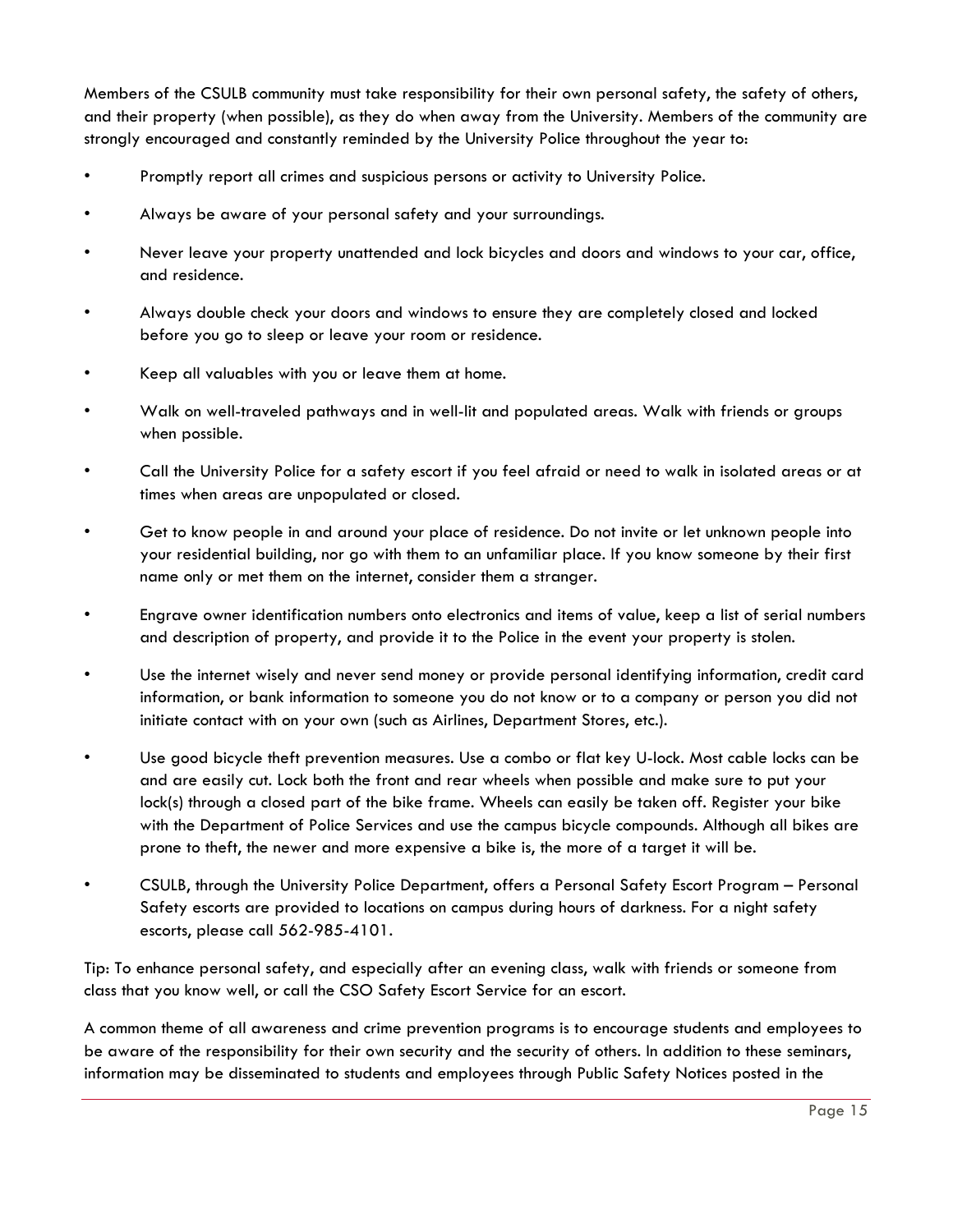affected area(s), website alerts, and/or articles and advertisements in university and student newspapers. When time is of the essence, information may also be released to the university community through emails.

A member of CSULB PD serves as part of the campus Title IX committee as well as the Coordinated Community Response Team, a program of prevention and intervention activities, including support and advocacy, to reduce the incidence of sexual assault, relationship violence and stalking on the CSULB campus.

## <span id="page-15-0"></span>CRIME PREVENTION PROGRAMS

Employees and students at CSULB are provided with numerous opportunities during the academic year to attend seminars about crime prevention, personal safety, theft prevention, identity theft, sexual assault and many other topics offered by CSULB PD and in collaboration with other departments. See the below Crime Prevention Programs section for information on both security and public safety programming provided to the campus community.

| Program                   | Type of Program         | Frequency         | Audience                  | Name of<br>Speaker/Prevention<br>Group |
|---------------------------|-------------------------|-------------------|---------------------------|----------------------------------------|
|                           |                         |                   |                           |                                        |
| Campus Safety             | <b>Crime Prevention</b> | <b>By Request</b> | International<br>Students | <b>UPD</b>                             |
| <b>RAD Womens Self-</b>   | Sexual Assault          |                   | Students, Staff,          |                                        |
| Defense                   | Prevention              | 2x/year           | Faculty                   | <b>UPD</b>                             |
| <b>New Faculty Safety</b> |                         |                   |                           |                                        |
| <b>Training</b>           | <b>Crime Prevention</b> | 4x/year           | Faculty                   | <b>UPD</b>                             |
| New Employee              |                         |                   |                           |                                        |
| <b>Safety Training</b>    | <b>Crime Prevention</b> | Monthly           | <b>Staff</b>              | EH&S / UPD                             |
| <b>Active Shooter</b>     |                         |                   | Students, Staff,          |                                        |
| Training                  | <b>Crime Prevention</b> | <b>By Request</b> | Faculty                   | <b>UPD</b>                             |
|                           |                         |                   | Students, Staff,          |                                        |
| Safety Walkthroughs       | <b>Crime Prevention</b> | <b>By Request</b> | Faculty                   | <b>UPD</b>                             |
| Women's Safety            |                         |                   |                           |                                        |
| Workshop                  | <b>Crime Prevention</b> | 1x/year           | <b>Student Athletes</b>   | <b>UPD</b>                             |
| Safety Escort             |                         |                   | Students, Staff,          |                                        |
| Program                   | <b>Crime Prevention</b> | daily             | Faculty                   | <b>UPD</b>                             |
|                           |                         |                   | Student on-               |                                        |
| <b>Beach Watch</b>        | <b>Crime Prevention</b> | Nightly           | campus Housing            | <b>UPD</b>                             |
| <b>Foot Patrol</b>        | <b>Crime Prevention</b> | daily             | All                       | <b>UPD</b>                             |
|                           |                         |                   | Students, Staff,          |                                        |
| <b>Bicycle Licensing</b>  | <b>Crime Prevention</b> | daily             | Faculty                   | <b>UPD</b>                             |
|                           |                         |                   | Students, Staff,          |                                        |
| Coffee with a Cop         | <b>Crime Prevention</b> | Twice a semester  | Faculty                   | <b>UPD</b>                             |
|                           |                         |                   | Students, Staff,          |                                        |
| Pizza with a Cop          | <b>Crime Prevention</b> | Once a Year       | Faculty                   | <b>UPD</b>                             |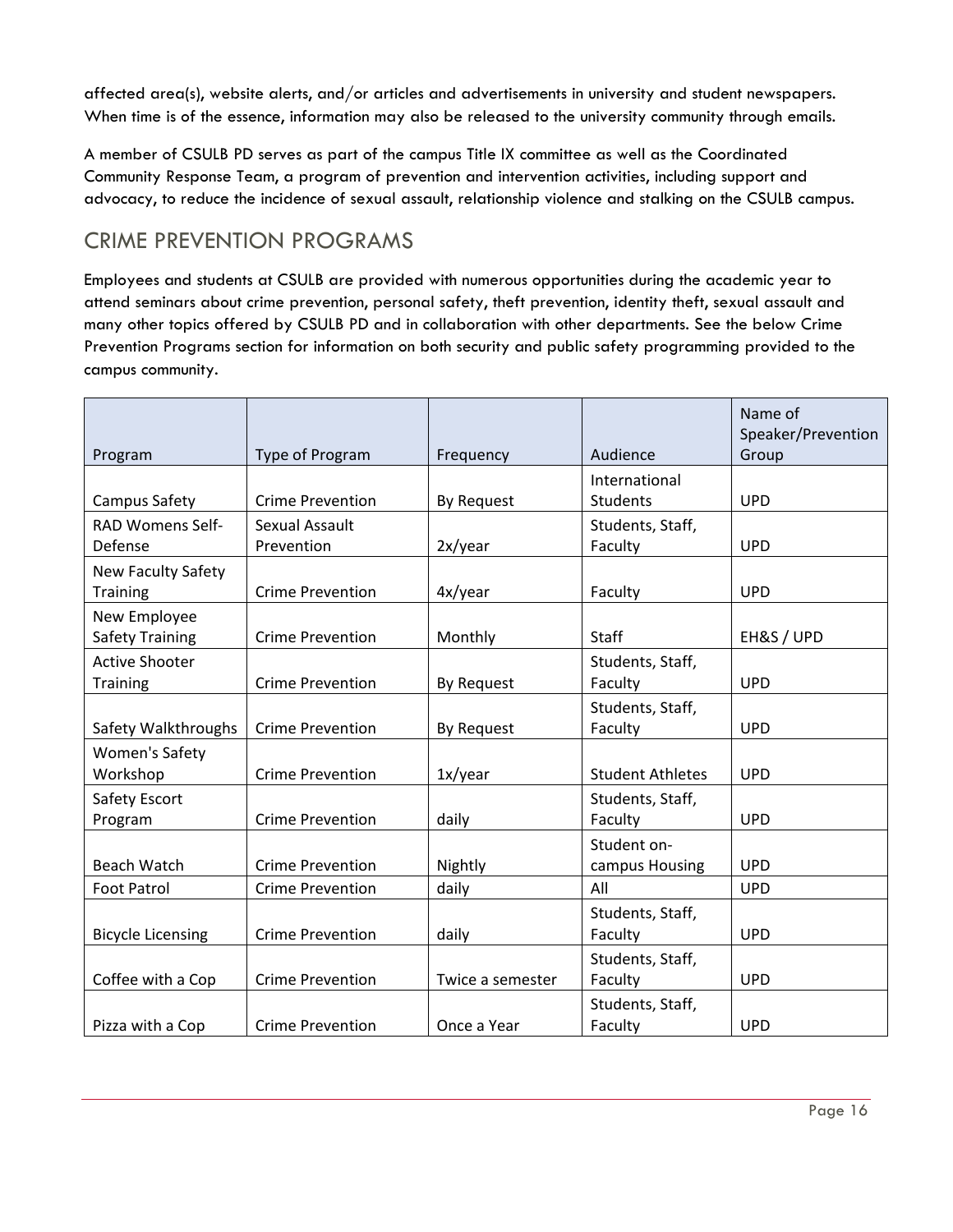## <span id="page-16-0"></span>CRIMINAL ACTIVITY AT NONCAMPUS LOCATIONS OF STUDENT ORGANIZATIONS

Development are required to comply with the guidelines set in the Code of Conduct for Fraternities and Sororities and/or the CSULB Regulations for Campus Activities, Organizations, and the University Community.

Student Life and Development maintains contact with recognized fraternity and sorority organizations through the efforts of the Greek Life Coordinator(s). CSULB PD does not provide law enforcement service to offcampus residences of recognized fraternity and sorority organizations. Fraternity and sorority off campus events are not recognized by university authorities unless they pertain to recruitment functions. Criminal activity at off campus sites and officially recognized fraternity and sorority residences is monitored and reported to CSULB PD by the Long Beach Police Department. Crimes occurring on the leased CSULB Technology Park should also be reported to the Long Beach Police Department. Crimes at off- campus addresses are reflected in the Non-Campus Property category in the ASR. CSULB PD enjoys a close working relationship with the Long Beach Police Department when violations of federal, state, or local laws surface. This cooperative team approach addresses situations as they arise as well as future concerns.

During the 2020 calendar year, the officially recognized Greek organizations holding property designated as Non-campus property included:

<span id="page-16-1"></span>

| <b>Chapter</b>    | <b>Street Address</b> | City       | Zip   |
|-------------------|-----------------------|------------|-------|
| Alpha Omicron Pi  | 3980 8th Street       | Long Beach | 90804 |
| Alpha Phi         | 3017 E. 4th Street    | Long Beach | 90814 |
| Delta Delta Delta | 3831 E. 10th Street   | Long Beach | 90804 |
| Delta Gamma       | 773 Redondo Ave       | Long Beach | 90804 |
| Delta Zeta        | 148 Molino Ave        | Long Beach | 90804 |
| Gamma Phi Beta    | 2929 E. Broadway      | Long Beach | 90803 |
| Zeta Tau Alpha    | 1211 Newport Ave      | Long Beach | 90804 |
| Delta Chi         | 1067 Grand Ave.       | Long Beach | 90804 |
| Kappa Sigma       | 730 Atlantic Ave.     | Long Beach | 90813 |
| Phi Kappa Tau     | 745 Elm Ave.          | Long Beach | 90813 |
| Sigma Pi          | 4121 E. 4th Street    | Long Beach | 90814 |
| Theta Chi         | 686 Redondo Ave.      | Long Beach | 90814 |

Fall 2020 Official Fraternity & Sorority Chapter Houses

### ALCOHOL AND DRUGS

Consistent with its mission of enabling students to reach their educational goals, California State University, Long Beach (CSULB) is committed to maintaining a safe and healthy environment for the university community. CSULB complies with the Drug Free Workplace Act of 1990 and the Higher Education Act § 120a. CSULB PD officers enforce laws regulating the use of alcoholic beverages and underage drinking. This University is committed to maintaining a safe and healthy environment for the campus community. Alcohol and other drugs should not interfere with the University's educational mission. All CSULB students, faculty members, staff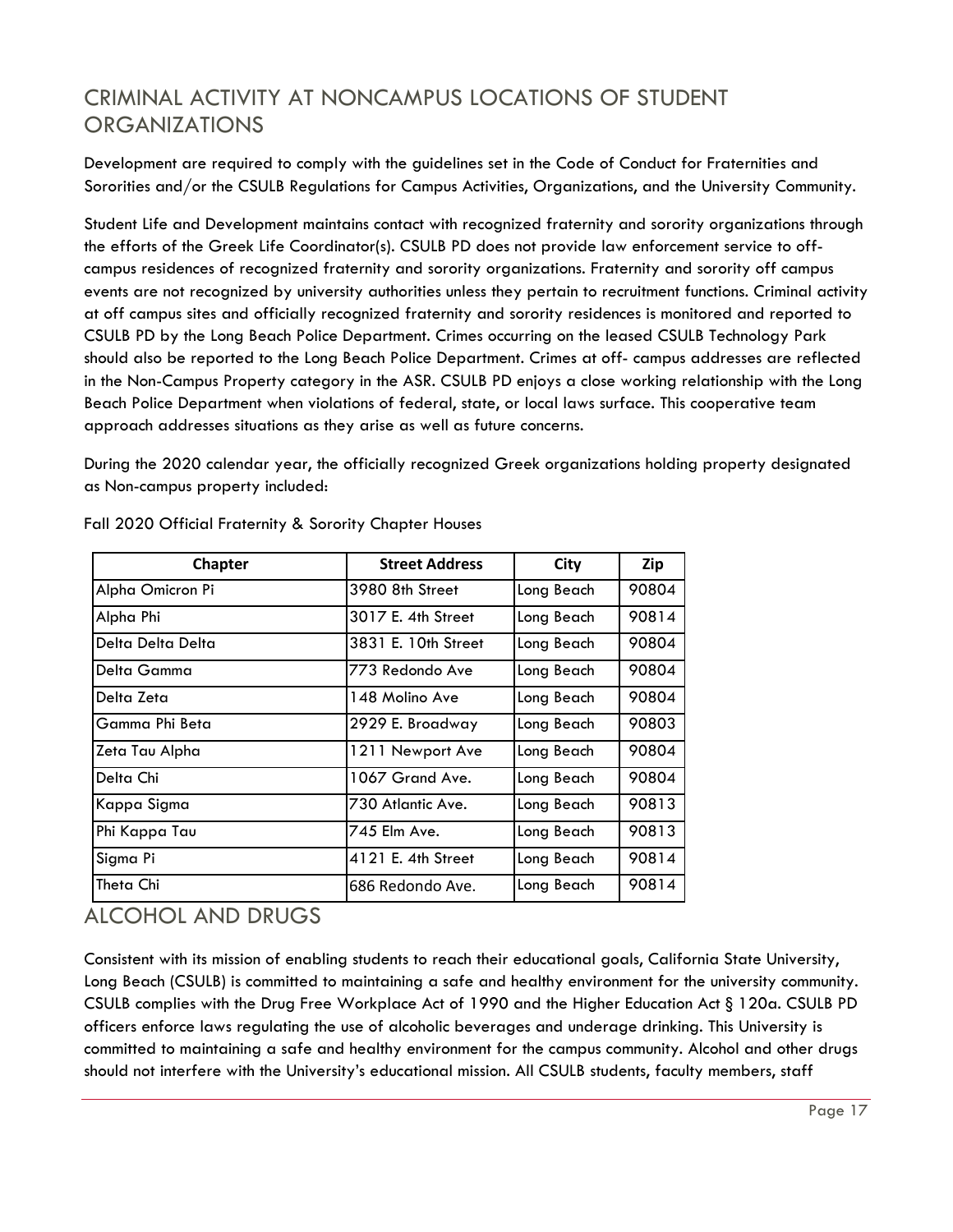members, and administrators are subject to local, state, and federal laws regarding the unlawful possession, distribution, or use of alcohol or illegal drugs.

In accordance with the Drug-Free Schools and Campuses Act, the Alcohol, Tobacco and Other Drug Program (ATOD) is provided for by Student Health Services. Access to the program can be made by calling 562-985- 5859 or by visiting the health center. ATOD provides information about alcohol and other drugs to our diverse campus community; involves a collective of students and faculty who assist in creating a campus environment which reinforces healthy lifestyles; provides support services for students who are experiencing problems with substances; and educates students about the impact of both alcohol and other drug abuse.

Excessive use of alcohol and other drugs is a serious health problem in itself, but alcohol and drug abuse can also contribute to a host of other physical and mental health problems such as unwanted pregnancy, violent behavior, HIV infection and other sexually transmitted diseases and psychological depression. The use of alcoholic beverages must be in compliance with California State Law. The term "alcoholic beverage" includes alcohol, spirits, liquor, wine, beer, and every liquid or solid containing alcohol, spirits, wine, or beer, and which contains one-half of 1 percent or more of alcohol by volume and which is fit for beverage purposes either alone or when diluted, mixed, or combined with other substances (B&P§23004). Alcoholic beverages generally may not be consumed on campus except at sponsored events and with specific approval from the Director of Student Life and Development. Alcoholic beverages may only be consumed on university premises that have been licensed by the Department of Alcohol Beverage Control or on other university premises at "approved group sponsored events". The sponsors of such events must obtain prior written approval from the Office of Student Life and Development. The use of alcoholic beverages in any of the Residential Halls, to include individual rooms, is strictly prohibited. For complete information regarding Student Discipline Visit Campus Standards of Conduct.

In accordance with the Drug-Free Schools and Communities Act, CSULB PD strictly enforces Federal and State laws, as well as the University's zero tolerance policy, for the use and sale of illegal drugs. Students and University employees are notified of the (1) standards of conduct; (2) possible legal sanctions and penalties; (3) statements of the health risks associated with AOD abuse; (4) the AOD programs available to students, staff, and faculty; and (5) disciplinary sanctions for violations of the standards of conduct. Notice to students and University employees is provided annually in the University Catalog.

Violators of these university policies are subject to university discipline, criminal prosecution, and removal from University housing. Students engaging in the sale of illegal drugs may be expelled. Students found in violation of University alcohol, drug and weapons policies may be subject to academic probation, suspension, or expulsion. Parents or guardians may be notified about any disciplinary violation involving alcohol or a controlled substance which has been committed by a student who is under the age of 21. Medical Marijuana Cards (CA Prop. 215) have no bearing on campus or in the residential colleges; no exemption is granted to cultivate, possess, or use marijuana on any campus property. (http://www2.ed.gov/policy/elsec/leg/esea02/pg51.html)

Employees in violation of the university alcohol and drug policies may be subject to corrective action or dismissal or be required to participate fully in an approved counseling or rehabilitation program. Applicable legal sanctions under local, State and Federal law for the unlawful possession or distribution of illicit drugs and alcohol range from probation, diversion, imprisonment in the county jail for less than one year, to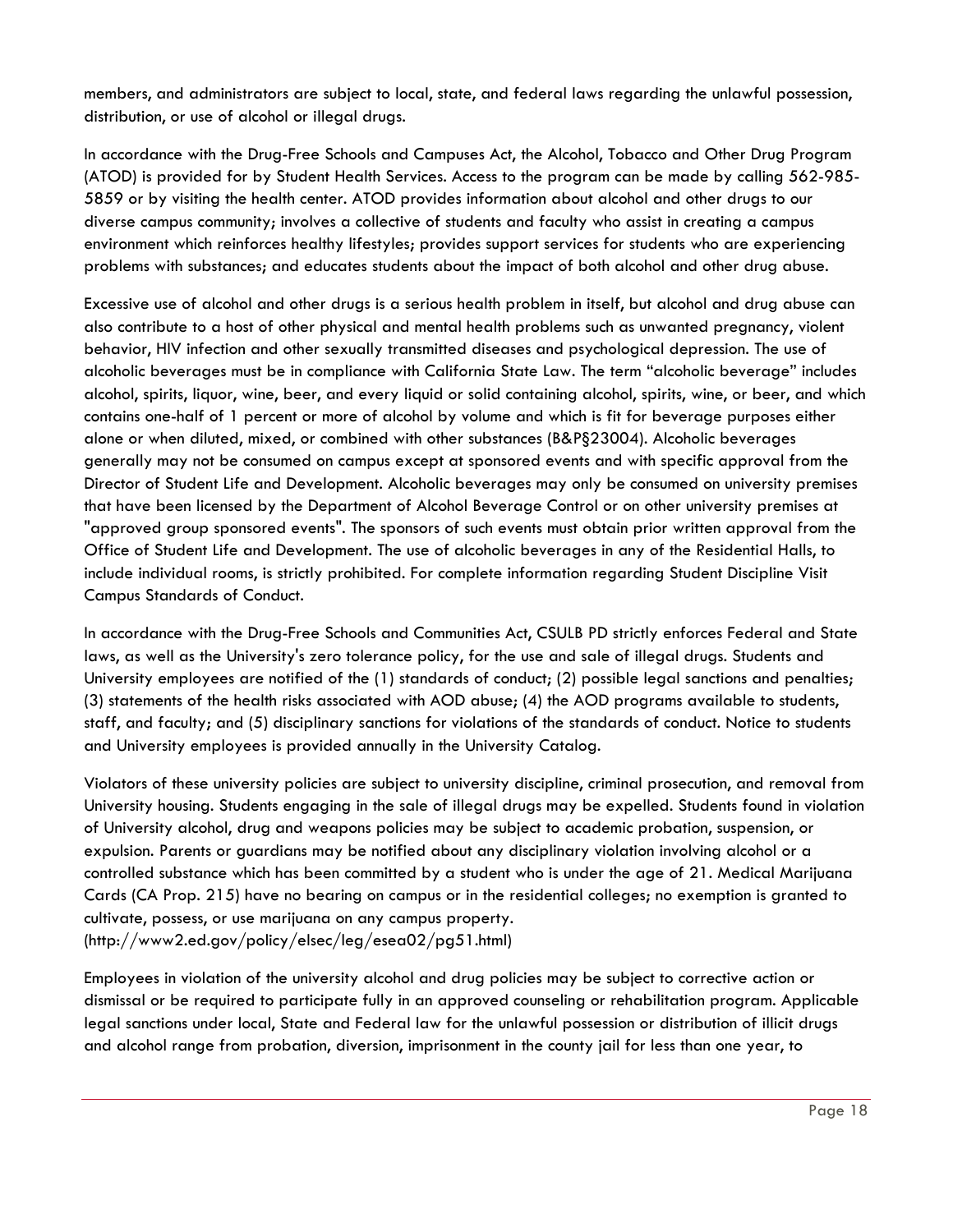imprisonment in State Prison. A police officer can take the license from any driver suspected of driving under the influence of alcohol and or drugs, who refuses to take a blood alcohol test.

#### Liquor Law Violations:

The violation of laws or ordinances prohibiting: the manufacture, sale, transporting, furnishing, possessing, of intoxicating liquor; maintaining unlawful drinking places; bootlegging; operating a still; furnishing liquor to a minor or intemperate person; using a vehicle for illegal transportation of liquor; drinking on a train or public conveyance; all attempts to commit any of the aforementioned. (Drunkenness and driving under the influence are not included in this definition.)

#### Drug Law Violations:

The unlawful manufacture, distribution, dispensing, possession or use of illicit drugs on the University campus or at any University-sponsored event off campus is prohibited. No one may use illegal substances, or abuse legal substances, including alcohol, in a manner which impairs performance of assigned tasks. The term "illicit drug" includes any dangerous drug, restricted drug, or narcotic as those terms are used in California statutes, and all substances regulated under federal law through the Controlled Substances Act, including but not limited to marijuana, cocaine derivatives, heroin, "crack," amphetamines, barbiturates, LSD, PCP, and substances typically known as "designer drugs" such as "ecstasy."

## SEXUAL VIOLENCE PREVENTION PROGRAMS

| <b>Not Alone at the Beach</b> |  |
|-------------------------------|--|
|                               |  |

|                        | Type of Program       |           | Audience               | Name of<br>Speaker/Prevention |
|------------------------|-----------------------|-----------|------------------------|-------------------------------|
| Program                |                       | Frequency |                        | Group                         |
|                        |                       |           |                        |                               |
|                        |                       |           |                        |                               |
| Consent and            |                       |           | <b>CSULB Community</b> |                               |
| Sex-cessful            | Sexual Assault        |           | (students, faculty,    | Julia MacLaren, Not           |
| Communication          | Prevention            | One       | staff, etc.)           | Alone @ the Beach             |
|                        |                       |           |                        |                               |
| Let's Talk             |                       |           |                        |                               |
| About It: A            |                       |           |                        |                               |
| Conversation to        |                       |           |                        |                               |
| Enhance                |                       |           |                        |                               |
| Awareness and          |                       |           |                        |                               |
| Care for               |                       |           | <b>CSULB Community</b> | Sarah Bowling at the          |
| <b>Ourselves After</b> | <b>Sexual Assault</b> |           | (students, faculty,    | Long Beach Trauma             |
| <b>Sexual Violence</b> | Awareness             | One       | staff, etc.)           | and Recovery Center           |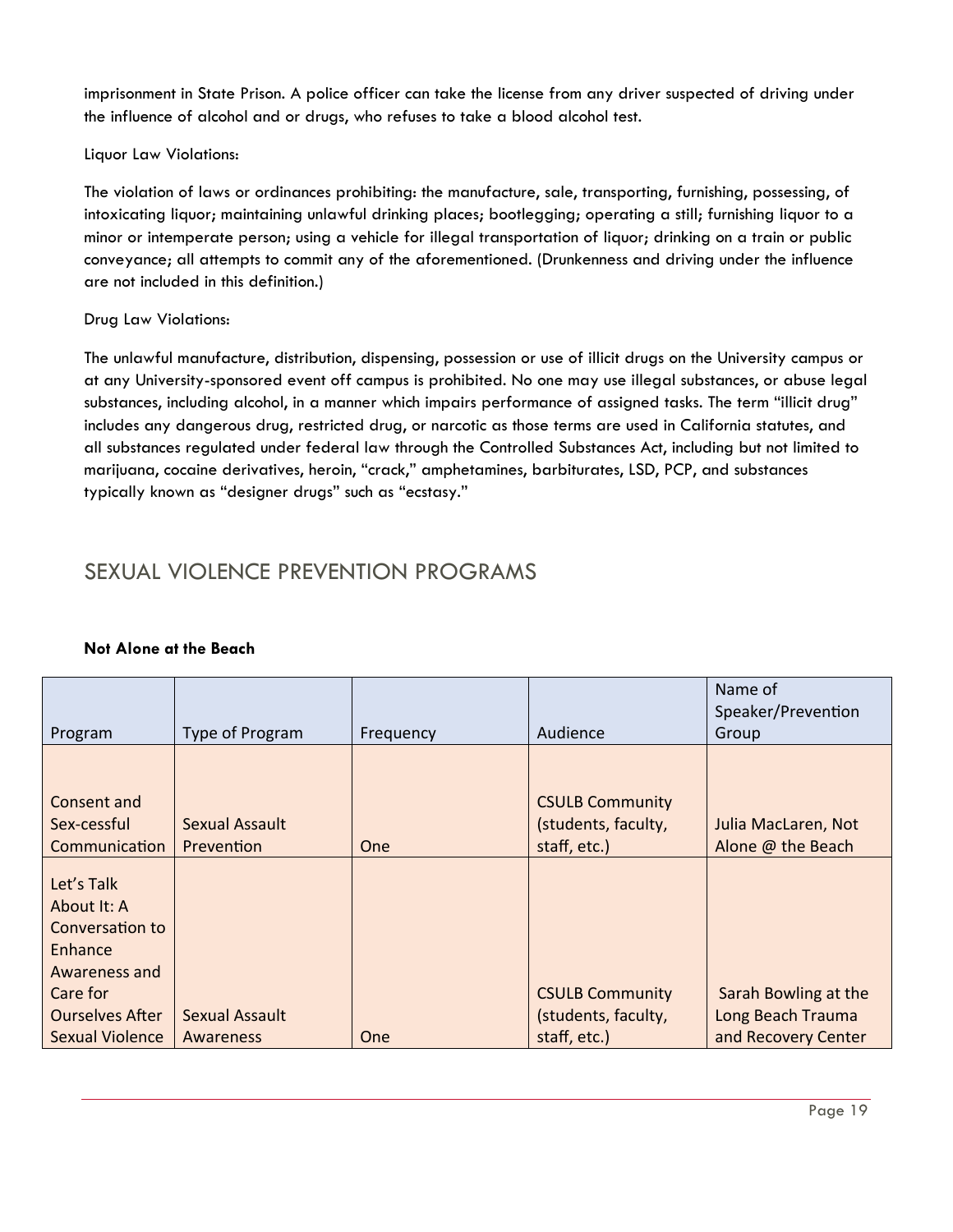| <b>CSULB</b><br>Leadership<br>Academy<br>Mentors in<br>Violence<br>Prevention<br>(MVP) Training | <b>Sexual Assault</b><br>Prevention | <b>One</b> | <b>CSULB Community</b><br>(students, faculty,<br>staff, etc.) | La Shonda Coleman<br>and Dr. Matt Cabrera |
|-------------------------------------------------------------------------------------------------|-------------------------------------|------------|---------------------------------------------------------------|-------------------------------------------|
| <b>Behind the</b><br>Screens,<br>Bridging the<br><b>Digital Divide</b>                          | <b>Sexual Assault</b><br>Awareness  | <b>One</b> | <b>CSULB Community</b><br>(students, faculty,<br>staff, etc.) | <b>Ebony Utley</b>                        |

#### **Multicultural Affairs & Inclusion**

|                          |                      |           |                     | Name of                                                            |
|--------------------------|----------------------|-----------|---------------------|--------------------------------------------------------------------|
| Program                  | Type of Program      | Frequency | Audience            | Speaker/Prevention Group                                           |
| You are Not Alone:       |                      |           |                     | Dream Success Center,                                              |
| Resources and            |                      |           |                     | CARECEN, Women's and                                               |
| Support for              |                      |           |                     | Gender Equity Center, Office of                                    |
| <b>Victims of Gender</b> | Violence Prevention, |           |                     | Multicultural Affairs, (EOP,                                       |
| and Immigration          | Awareness, and       |           | Students, Staff,    | MSI, GS, TRIO, Not Alone @ The<br>Beach, SLD, Athletics, HRL, ASI, |
| <b>Based Violence</b>    | Education            | Annually  | Faculty, and Alumni | Office of Equity & Diversity)                                      |
|                          |                      |           |                     | Women's & Gender Equity                                            |
|                          |                      |           |                     | Center, Dream Success Center,                                      |
|                          | Sexual Assault       |           |                     | Office of Multicultural Affairs, (                                 |
| Sexual Assault           | Prevention,          |           |                     | EOP, MSI, GS, TRIO, Not Alone                                      |
| Awareness Month;         | Awareness, and       |           | Students, Staff,    | @ The Beach, SLD, Athletics,                                       |
| Day of Action            | Education            | Annually  | Faculty, and Alumni | HRL, ASI)                                                          |
|                          |                      |           |                     | Women's & Gender Equity                                            |
|                          | Sexual Assault       |           |                     | Center, Dream Success Center,                                      |
|                          | Prevention,          |           |                     | Office of Multicultural Affairs, (                                 |
| Take Back the            | Awareness, and       |           | Students, Staff,    | EOP, MSI, GS, TRIO, Not Alone                                      |
|                          | Education            |           |                     | @ The Beach, SLD, Athletics,                                       |
| <b>Night</b>             |                      | Annually  | Faculty, and Alumni | HRL, ASI)                                                          |
|                          | Sexual Assault       |           |                     | Women's & Gender Equity                                            |
|                          | Prevention,          |           |                     | Center, Dream Success Center,                                      |
|                          | Awareness, and       |           | Students, Staff,    | Office of Multicultural Affairs, (                                 |
| Denim Day                | Education            | Annually  | Faculty, and Alumni | EOP, MSI, GS, TRIO, Not Alone                                      |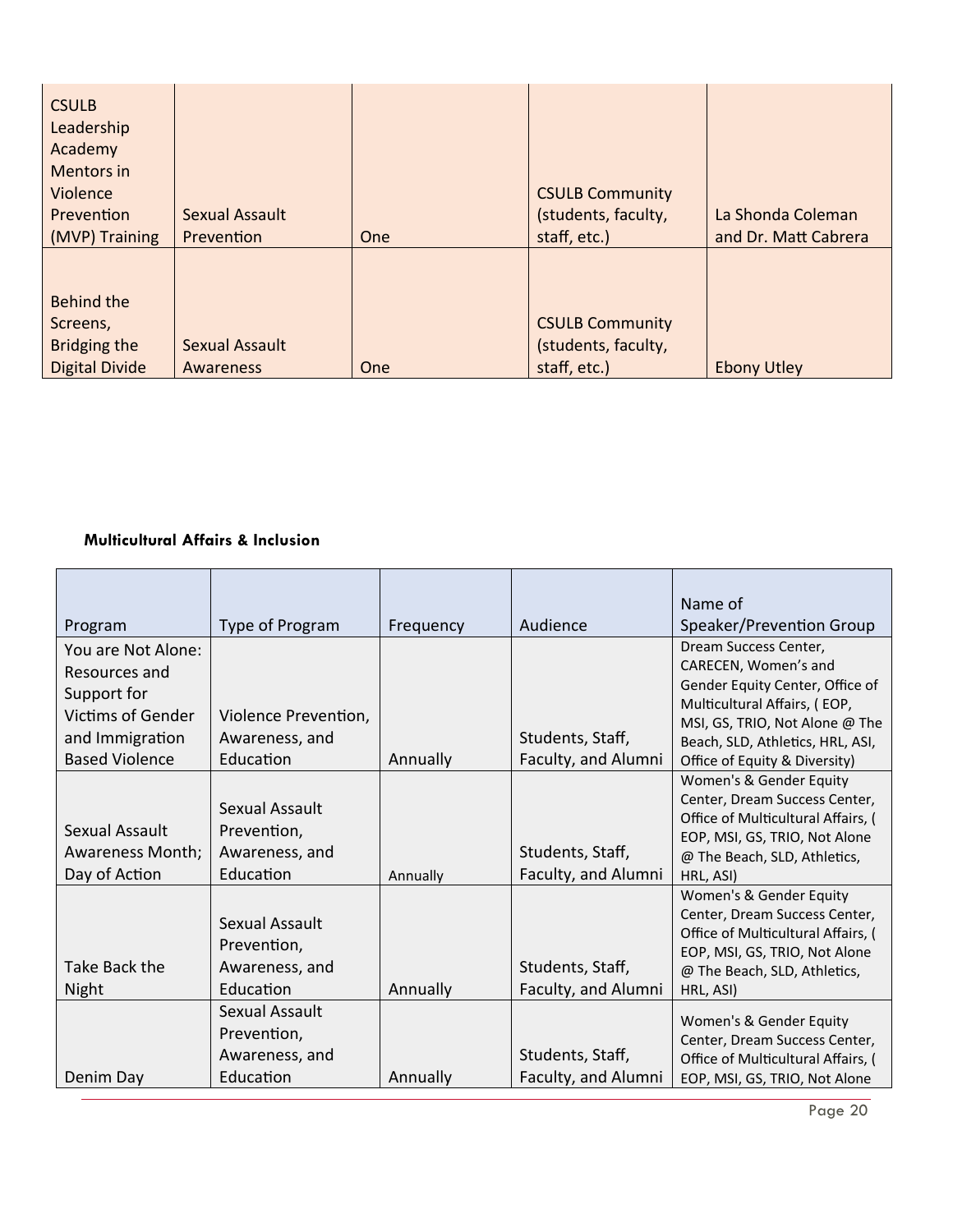|                                        |                                                              |          |                                         | @ The Beach, SLD, Athletics,<br>HRL, ASI)                                                                                                                                    |
|----------------------------------------|--------------------------------------------------------------|----------|-----------------------------------------|------------------------------------------------------------------------------------------------------------------------------------------------------------------------------|
| Dating Violence<br>Awareness/Education | Sexual Assault<br>Prevention,<br>Awareness, and<br>Education | Annually | Students, Staff,<br>Faculty, and Alumni | Women's & Gender Equity<br>Center, Dream Success Center,<br>Office of Multicultural Affairs, (<br>EOP, MSI, GS, TRIO, Not Alone<br>@ The Beach, SLD, Athletics,<br>HRL, ASI) |
| Red Zone Social                        | Violence Prevention,<br>Awareness, and                       |          | Students, Staff,                        | Women's & Gender Equity<br>Center, Dream Success<br>Center, Office of<br>Multicultural Affairs, (EOP,<br>MSI, GS, TRIO, Not Alone @<br>The Beach, SLD, Athletics,            |
| Media Campaign                         | Education                                                    | Annually | Faculty, and Alumni                     | HRL, ASI)                                                                                                                                                                    |

#### **Staff Human Resources**

| Program              | Type of Program         | Frequency            | Audience    | Name of<br>Speaker/Prevention<br>Group |
|----------------------|-------------------------|----------------------|-------------|----------------------------------------|
| <b>MPP and Leads</b> |                         |                      |             |                                        |
| prevention           | Title IX, Clery, CARNA, |                      |             |                                        |
| training with OED    | <b>DHR</b>              | At least once a year | MPP & Leads | <b>OED</b>                             |

#### **Center for International Education**

| Program           | Type of Program      | Frequency             | Audience               | Name of<br>Speaker/Prevention<br>Group |
|-------------------|----------------------|-----------------------|------------------------|----------------------------------------|
| Campus Health     |                      |                       |                        |                                        |
| and Safety        |                      |                       |                        |                                        |
| Workshop/Session  | Title IX Prevention, | Every Fall and Spring |                        |                                        |
| for International | general campus       | term during           |                        |                                        |
| Students          | health and safety    | orientation week      | International students | <b>OED</b>                             |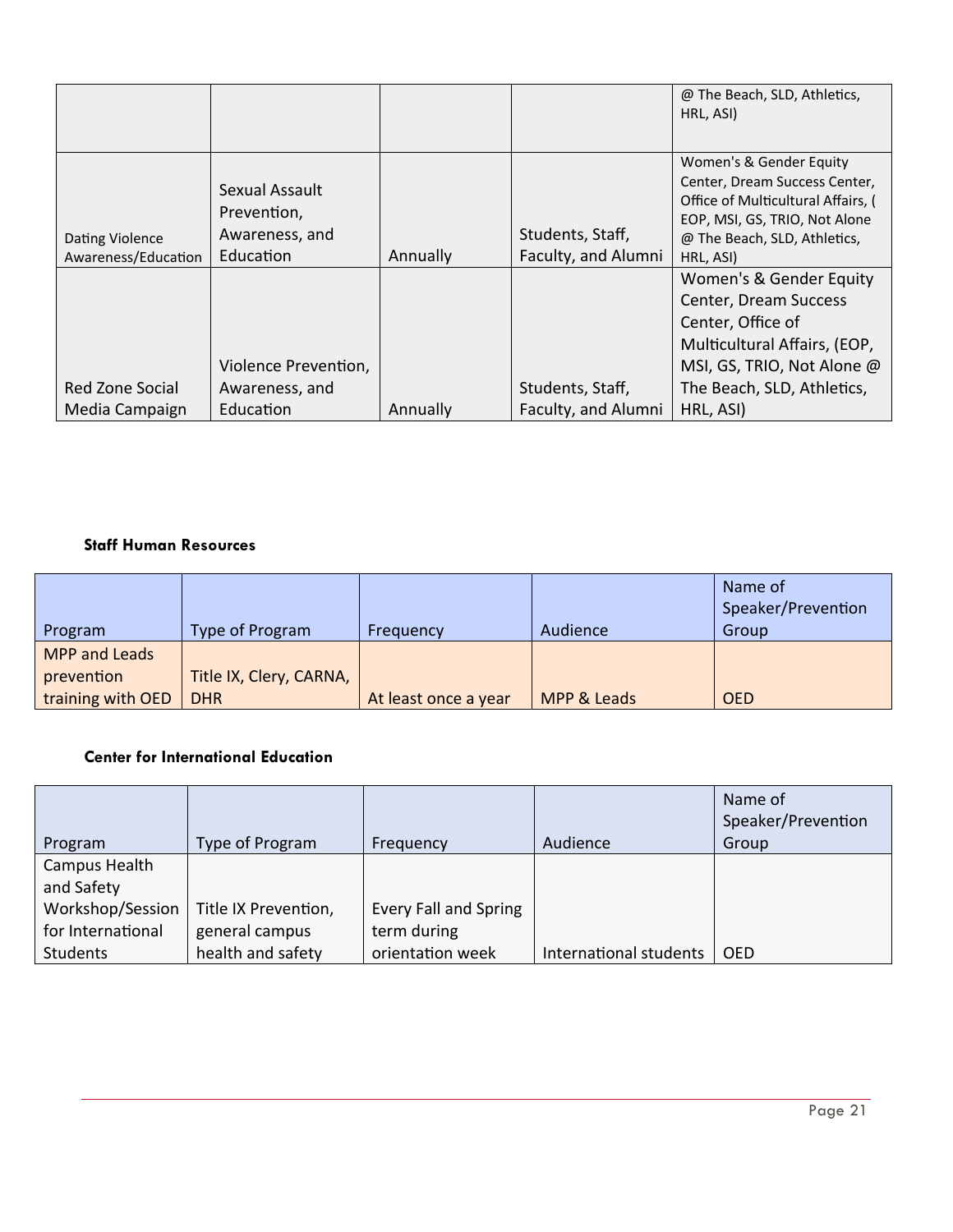#### **Student Orientation, Advising & Registration (SOAR)**

|                   |                       |                      |                          | Name of                     |
|-------------------|-----------------------|----------------------|--------------------------|-----------------------------|
|                   |                       |                      |                          | Speaker/Prevention          |
| Program           | Type of Program       | Frequency            | Audience                 | Group                       |
|                   |                       | Online course        |                          |                             |
|                   |                       | offered twice a year |                          |                             |
|                   | Title IX policy, T9   | (May-August and      |                          |                             |
|                   | annual student        | November-February)   | Approximately 12,000     |                             |
|                   | training, affirmative | through BeachBoard   | newly admitted           |                             |
| Pre-SOAR          | consent, and          | to newly admitted    | students (freshmen       |                             |
| <b>BeachBoard</b> | advocacy & support    | students (freshmen   | and transfer students)   | <b>Student Orientation,</b> |
| Course: What is   | introduction          | and transfer         | have access to this      | <b>Advising &amp;</b>       |
| Title IX? Module  | overview              | students)            | <b>BeachBoard course</b> | <b>Registration (SOAR)</b>  |

#### **Athletics**

| Program          | Type of Program      | Frequency           | Audience          | Name of<br>Speaker/Prevention<br>Group |
|------------------|----------------------|---------------------|-------------------|----------------------------------------|
|                  | meeting to cover     |                     |                   |                                        |
|                  | Clery, title ix, and |                     |                   |                                        |
| Title IX, Cleary | DHR training         | Beginning of school |                   |                                        |
| & DHR training   | requirements         | vear                | coaches and staff | <b>OED</b>                             |

#### **Student Life & Development**

|                  |                       |                           |                                  | Name of                          |
|------------------|-----------------------|---------------------------|----------------------------------|----------------------------------|
|                  |                       |                           |                                  | Speaker/Prevention               |
| Program          | Type of Program       | Frequency                 | Audience                         | Group                            |
|                  | Sexual                |                           | <b>Fraternity &amp; Sorority</b> |                                  |
| Sexual Assault   | Assault/Relationship  |                           | <b>Chapter Members/</b>          |                                  |
| Month            | Violence              | April                     | <b>CSULB Community</b>           | <b>Outside Speaker</b>           |
| Chapter          |                       |                           |                                  |                                  |
| President        | Title IX Prevention & |                           |                                  |                                  |
| <b>Meeting</b>   | Sexual Assault        | At Start of Fall          | <b>Fraternity &amp; Sorority</b> | Office of Equity &               |
| Refresher        | awareness             | Semester                  | <b>Chapter Presidents</b>        | <b>Diversity</b>                 |
|                  |                       | <b>FSL Peer Educators</b> |                                  |                                  |
|                  | Title IX Prevention & | get trained before        |                                  |                                  |
| <b>FSL Peer</b>  | Sexual Assault        | the start of the Fall     | <b>Fraternity &amp; Sorority</b> | Office of Equity &               |
| <b>Educators</b> | awareness             | Semester                  | <b>Peer Educators</b>            | <b>Diversity</b>                 |
|                  | Title IX Prevention & |                           |                                  |                                  |
| FSL 101 - Title  | Sexual Assault        | twice every semester      | <b>Fraternity &amp; Sorority</b> | <b>Fraternity &amp; Sorority</b> |
| IX               | awareness             | (October & March)         | <b>New Members</b>               | <b>Peer Educators</b>            |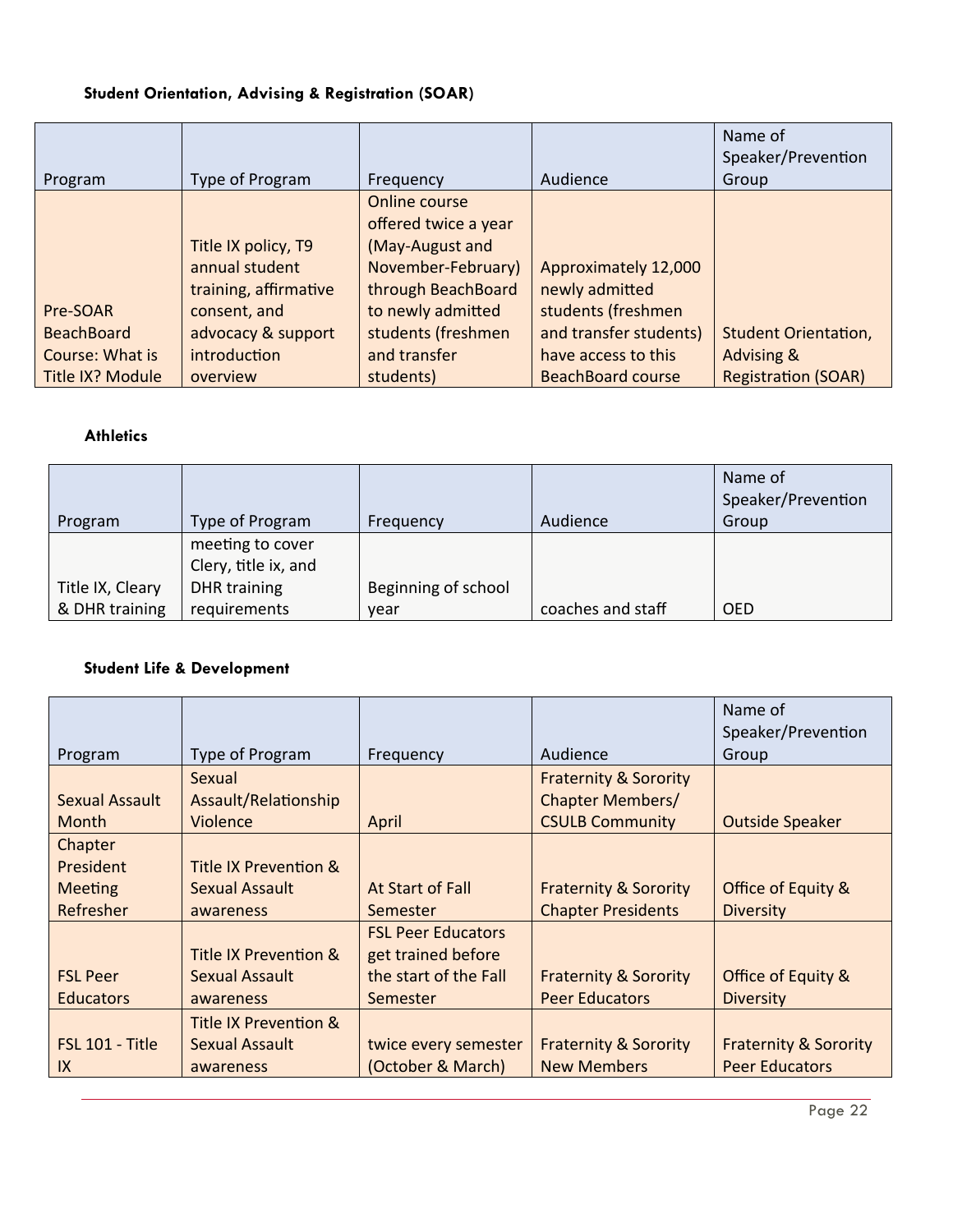### **Club Sports & Recreation**

| Program                                    | Type of Program                           | Frequency               | Audience                    | Name of<br>Speaker/Prevention<br>Group     |
|--------------------------------------------|-------------------------------------------|-------------------------|-----------------------------|--------------------------------------------|
| Club Sports &<br>Recreation<br>Orientation | <b>Title IX Prevention</b>                | 2x per Academic<br>Year | Students, Coaches,<br>Staff | Office of Equity &<br>Diversity (Title IX) |
| Club Sports &<br>Recreation<br>Orientation | <b>Hazing Awareness</b><br>and Prevention | 2x per Academic<br>Year | Students, Coaches,<br>Staff | Dr. Trace Camacho<br>(Hazing)              |

#### **Alcohol, Tobacco & Other Drugs Program (ATOD)**

|                    |                          |                   |          | Name of<br>Speaker/Prevention |
|--------------------|--------------------------|-------------------|----------|-------------------------------|
| Program            | Type of Program          | Frequency         | Audience | Group                         |
|                    | Drug, Alcohol and        |                   |          |                               |
|                    | <b>Tobacco Education</b> |                   |          |                               |
|                    | (sexual misconduct &     |                   |          | <b>ATOD Program</b>           |
| D.A.T.E at the     | negative health          | 6-10 per academic |          | Coordinator &                 |
| <b>Beach</b>       | impacts);                | year              | students | program staff                 |
|                    | how to be                |                   |          | <b>ATOD Program</b>           |
|                    | responsible host and     | 4-6 per academic  |          | Coordinator &                 |
| <b>Party Safe</b>  | party goer               | year              | students | program staff                 |
|                    | explore role in          |                   |          |                               |
| <b>BECOME A</b>    | violence prevention &    |                   |          | <b>ATOD Program</b>           |
| <b>PAUSE-itive</b> | what it means to be      | 4-6 per academic  |          | Coordinator &                 |
| <b>BYSTANDER</b>   | an active bystander      | vear              | students | program staff                 |

#### **University Housing & Residential Life (HRL)**

| Program         | Type of Program    | Frequency         | Audience | Name of<br>Speaker/Prevention<br>Group |
|-----------------|--------------------|-------------------|----------|----------------------------------------|
| Resident        |                    |                   |          |                                        |
| Assistant       | Sexual Awareness & | 2x a year (Fall & |          |                                        |
| <b>Training</b> | Title IX           | Spring)           | students | <b>OED</b>                             |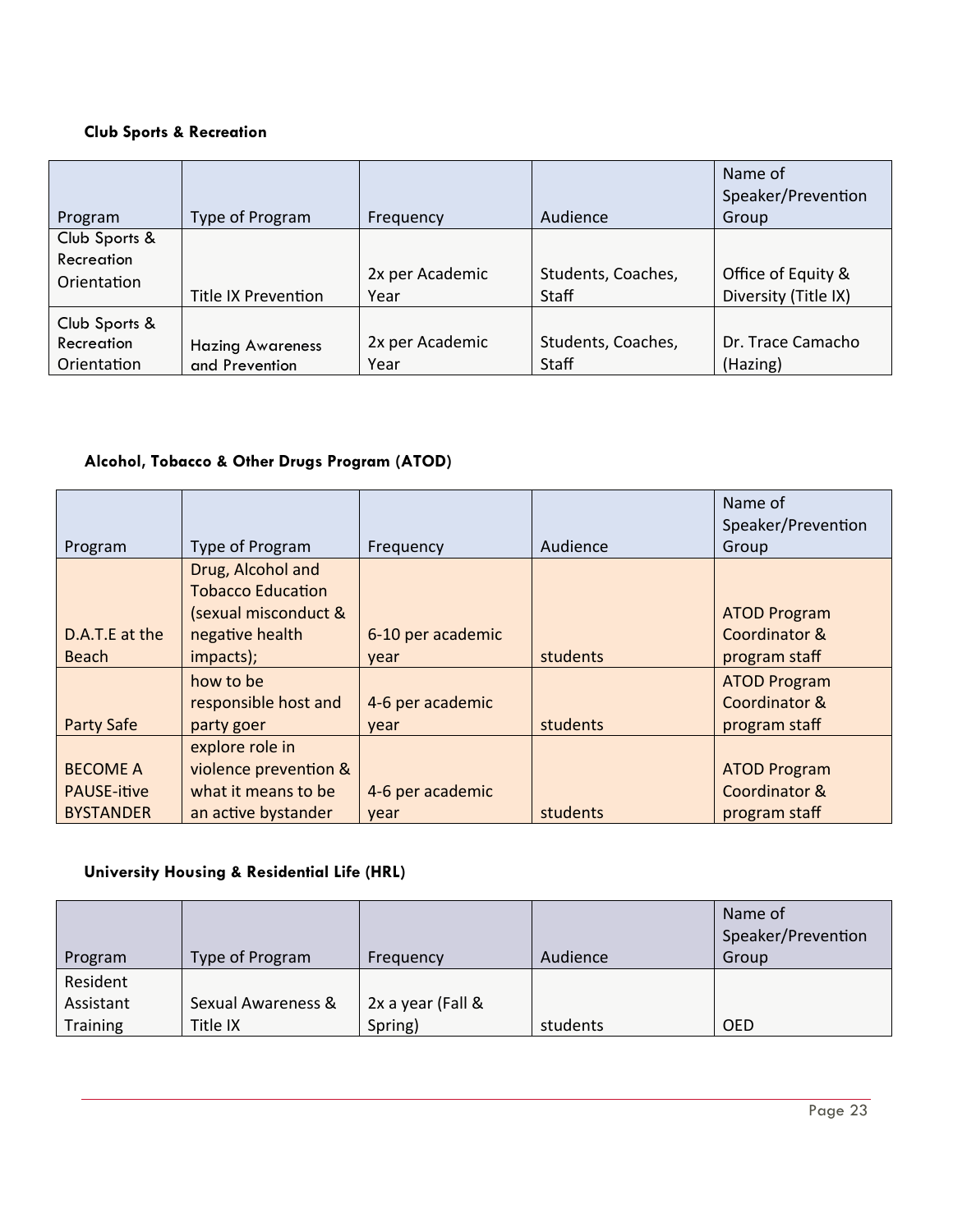| <b>Beach Days</b> |                          |                       |          |                             |
|-------------------|--------------------------|-----------------------|----------|-----------------------------|
| 2021-Health       | <b>Alcohol Awareness</b> | 1x a year (Beach      |          | <b>Student Health</b>       |
| 101               | and Prevention           | Days/Move-in)         | students | <b>Services</b>             |
| <b>Beach Days</b> |                          |                       |          |                             |
| 2021-Title        |                          |                       |          |                             |
| IX/Sexual         |                          | 1x a year (multiple   |          |                             |
| Assault           |                          | sessions)- Fall/Move- |          |                             |
| Awareness         | Sexual Awareness         | in                    | students | <b>Catharsis Production</b> |
| Beach Days        |                          | 1x a year (multiple   |          |                             |
| 2021-Title IX     |                          | sessions)- Fall/Move- |          |                             |
| Awareness         | Sexual Awareness         | in                    | students | <b>OED</b>                  |
| Red Zone          |                          | 1x a year-            |          |                             |
| <b>Bulletin</b>   | Sexual Assault           | Fall/Beginning of the |          | Housing and                 |
| <b>Boards</b>     | Awareness                | semester              | students | <b>Residential Life</b>     |
|                   |                          |                       |          |                             |
| Health 101-       | <b>Alcohol Awareness</b> | 1x of year (Spring    |          | <b>Student Health</b>       |
| Part 2            | and Prevention           | Semester)             | students | <b>Services</b>             |

## <span id="page-23-0"></span>SEXUAL VIOLENCE

The California State University does not discriminate on the basis of sex, gender, including gender identity or expression, or sexual orientation in its education programs or activities. Title IX of the Education Amendments of 1972, and certain other federal and state laws, prohibit discrimination on the basis of sex, gender, or sexual orientation in employment, as well as all education programs and activities operated by the University (both on and off campus), including admissions, and protect all people regardless of their gender from Sex Discrimination, including Sexual Harassment, Sexual Misconduct/Sexual Assault, Dating or Domestic Violence, and Stalking.

The University seeks to provide an education environment free of Sexual Misconduct/Sexual Assault, Sexual Harassment, Dating Violence, Domestic Violence and Stalking. Every member of the University community shall be aware that Sexual Misconduct, and/or acts of violence with a sexual nature directed toward another person will not be tolerated and are prohibited by federal and state law and University policy. As members of the University community, students shall comply with University policies and guidelines in addition to federal, state, and local laws whether on or off campus. The University will discipline persons identified as responsible for Sexual Misconduct/Sexual Assault Dating or Domestic Violence, or Stalking as described in this report and University policy.

In an ongoing effort to prevent Sexual Misconduct/Sexual Assault Dating Violence, Domestic Violence and Stalking, the University provides education and prevention programs, investigates complaints, dispenses corrective or disciplinary action where appropriate, provides referrals for medical care/counseling, modified classes, reduced course loads, campus housing changes, work assignment assistance, stay away orders, leaves of absence, and more. The University also provides information to victims on pursuing criminal action and obtaining protective orders if needed. University officials who are responsible for investigating and/or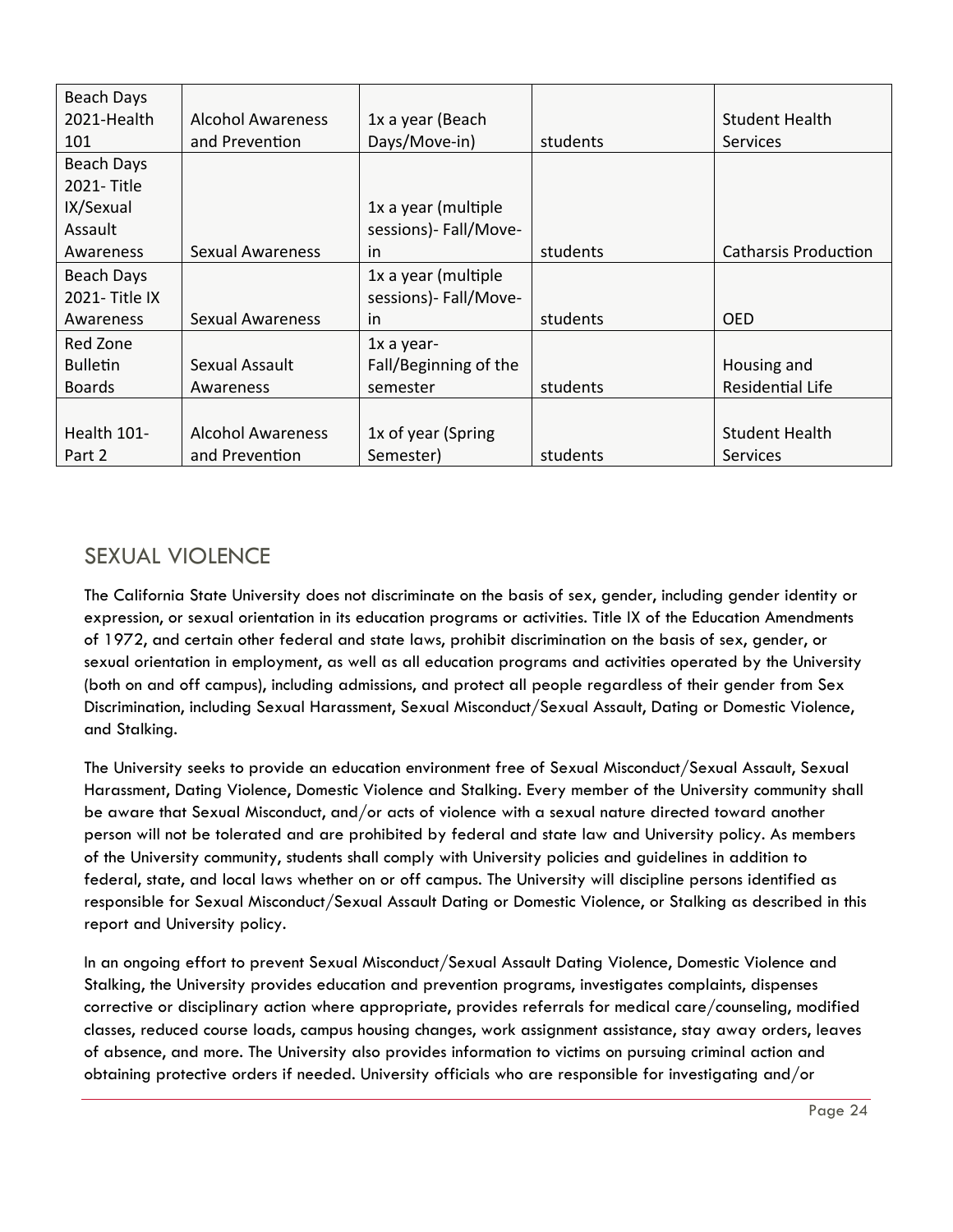adjudicating cases of Sexual Misconduct/Sexual Assault, Dating Violence, Domestic Violence, and Stalking receive annual training for compliance with federal, state and CSU system regulations.

The University is committed to empowering victims of Sexual Misconduct/Sexual Assault, Dating Violence, Domestic Violence, and Stalking by providing ample supportive services, and encouraging their choice of action, regardless of their decision to seek criminal prosecution of offender(s). If requested by the victim, University personnel will assist the victim in notifying the appropriate law enforcement authorities.

#### PREVENTION, EDUCATION, AND AWARENESS

The University conducts preventive education programs to promote awareness of CSU policies against Sex Discrimination, Sexual Harassment, Sexual Misconduct, Dating and Domestic Violence, and Stalking, and to make victim resources available, including comprehensive victim services.

Programming includes primary prevention and awareness programs: (1) for all new Students and new Employees; (2) refresher programs at least annually for all Students; (3) twice a year for all Students who serve as Advisors in residence halls; (4) annually for all Student members of fraternities and sororities; (5) annually for all Student athletes and coaches; and, (6) annually for all Employees consistent with their role in responding to and reporting incidents. Throughout the academic year, the University conducts ongoing prevention and awareness campaigns for all Students and Employees.

These prevention programs fall into two categories, primary and secondary prevention programs.

Each primary prevention program includes:

- 1. A statement that the institution prohibits the crimes of Sex Discrimination, Sexual Harassment, Sexual Misconduct, Dating and Domestic Violence, and Stalking
- 2. Crime definitions based on California laws for dating violence, domestic violence, sexual assault, stalking, and of consent, in reference to sexual activity. Specifically:
	- a. California domestic violence and dating violence laws make it a crime to harm, or threaten to harm, an intimate partner. Relevant Penal Codes are 243(e)(1) "domestic battery" and 273.5, "inflicting corporal injury on an intimate partner."
	- b. Sexual Assault as defined by Penal Code 243.4 includes touching an intimate part of another person while that person is unlawfully restrained by the accused or an accomplice, and if the touching is against the will of the person touched and is for the purpose of sexual arousal, sexual gratification, or sexual abuse.
	- c. Under Penal Code 656.9. Stalking is defined as following, harassing, and threatening another person to the point that the person fears for his or her safety.
	- d. As defined under Penal Code Sections 261, 262, 286, 288a or 289 in which consent is an issue, "consent" shall be defined to mean positive cooperation in act or attitude pursuant to an exercise of free will. The person must act freely and voluntarily and have knowledge of the nature of the act or transaction involved.
- 3. A description of safe and positive options for bystander intervention For example, the University's Bystander Intervention Training includes an explanation of the "Three D's" of Bystander Intervention, which are:
	- Direct: Point out threatening or inappropriate behavior in a safe, respectful manner.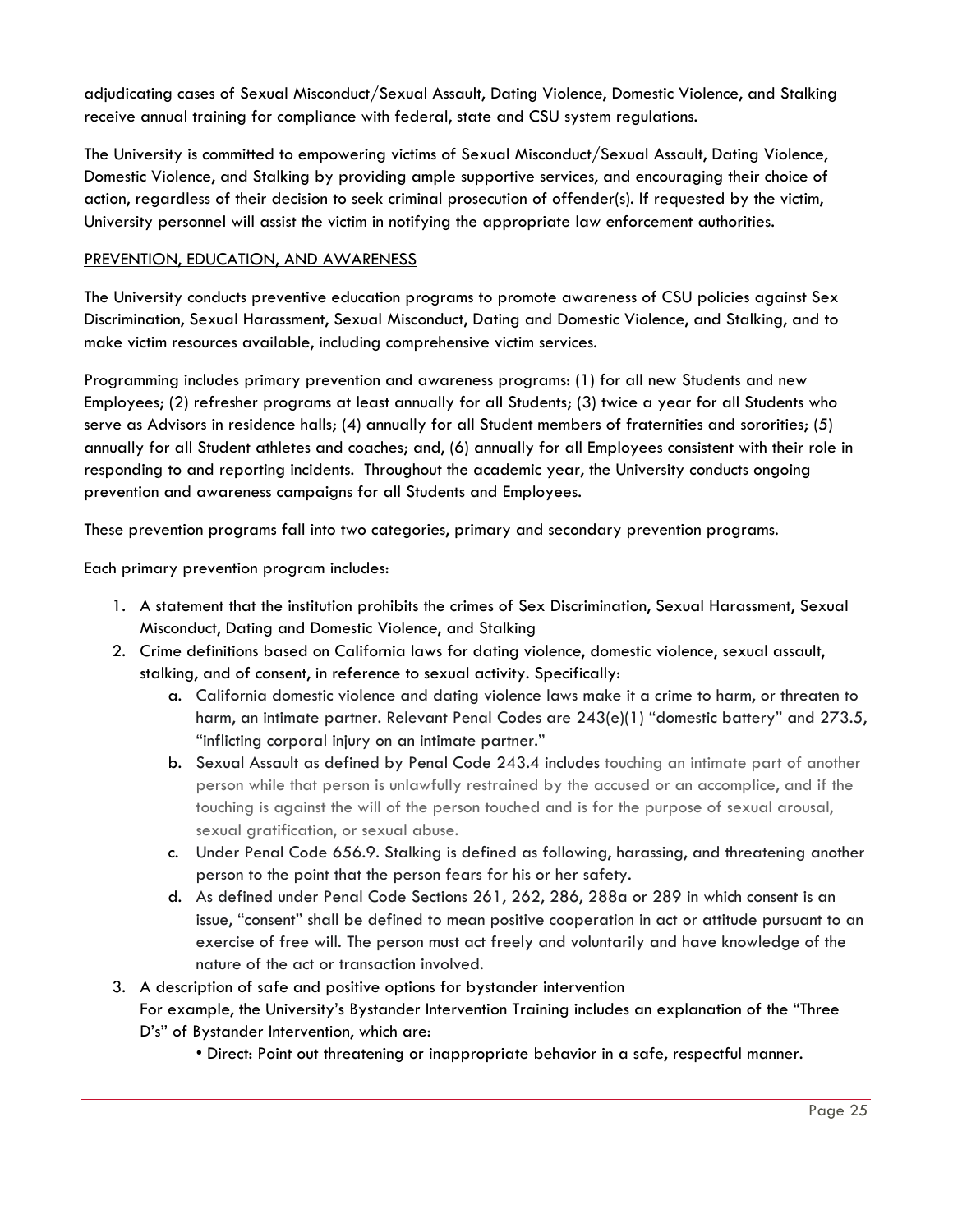• Distract: Make up an excuse to help the prospective victim get away from someone who might pose danger.

- Delegate: Alert someone with authority that a prospective victim needs help.
- 4. Risk Reduction to avoid becoming a victim of Sexual Misconduct and to avoid becoming an initiator of Sexual Misconduct.
	- a. With no intention to victim-blame and with recognition that only those who commit Sexual Misconduct are responsible for those actions, the following are suggestions to reduce risk of experiencing a non-consensual sexual act:
		- If you have limits, make them known as early as possible.
		- Tell a sexual aggressor "NO" clearly and firmly.
		- Try to remove yourself from the physical presence of a sexual aggressor.
		- Find someone nearby and ask for help.
		- Take affirmative responsibility for your alcohol intake/drug use and acknowledge that alcohol/drugs lower your sexual inhibitions and may make you vulnerable to someone who views a drunk or high person as a sexual opportunity.
		- Take care of your friends and ask that they take care of you. A real friend will challenge you if you are about to make a mistake. Respect them when they do.
		- In an emergency, call 9-1-1
	- b. For persons who find themselves being the initiator of sexual behavior, they are reminded that they owe sexual respect to their potential partner. The following are suggestions to initiators to help reduce their risk of being accused of sexual misconduct:
		- Clearly communicate your intentions to your sexual partner and give them a chance to clearly relate their intentions to you.
		- Understand and respect personal boundaries.
		- DON'T MAKE ASSUMPTIONS about consent, about someone's sexual availability, about whether they are attracted to you, about how far you can go or about whether they are physically and/or mentally able to consent. If there are any questions or ambiguity, then you DO NOT have consent.
		- Mixed messages from your partner are a clear indication that you should stop, defuse any sexual tension and communicate better. You may be misreading them. They may not have figured out how far they want to go with you yet. You must respect the timeline for sexual behaviors with which they are comfortable. • Don't take advantage of someone's drunkenness or drugged state, even if they did it to themselves. Incapacitation means a person is unable to give valid consent.
		- Realize that your potential partner could be intimidated by you, or fearful. You may have a power advantage simply because of your gender or size. Don't abuse that power.
		- Understand that consent to some form of sexual behavior does not automatically imply consent to any other forms of sexual behavior.
		- Silence and passivity cannot be interpreted as an indication of consent. Read your potential partner carefully, paying attention to verbal and non-verbal communication and body language.
		- include information on procedures the institution follows when one of these crimes is reported and rights within disciplinary proceedings. Include also a description of your institution's ongoing prevention and awareness campaigns for students and employees, including information on disciplinary procedures.
- 5. Procedures the University follows when one of these crimes is reported and rights within disciplinary proceedings. For example: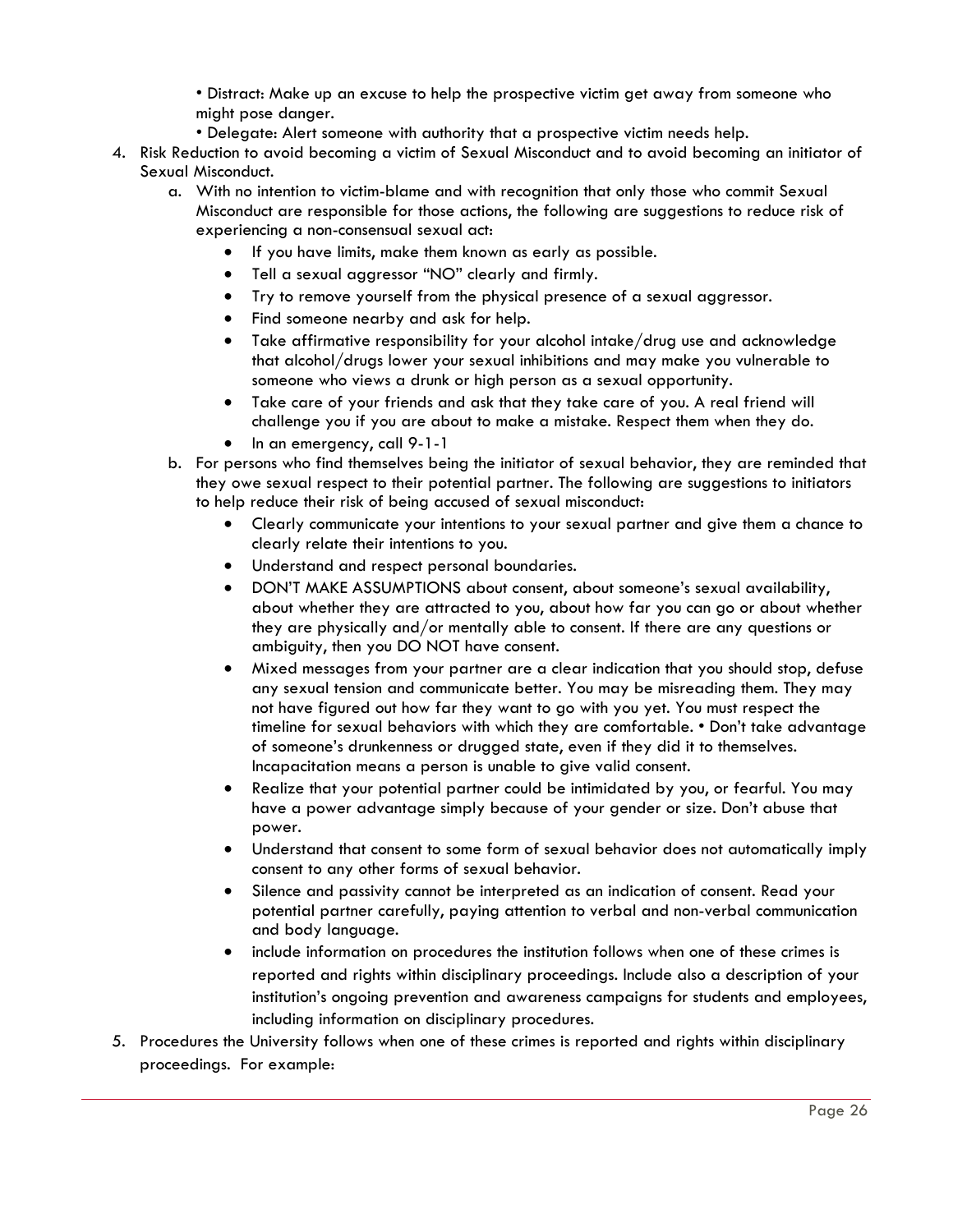The University has formal written procedures that provide for a Campus investigation of reports of sexual misconduct/sexual assault, dating and domestic violence, and stalking, hearings where applicable, written findings sent to the Complainant and the Respondent, and a review of the campus findings by the CSU Chancellor's Office. The procedure for CSU employees and third parties is separate from, but similar to the procedure for CSU students. The Campus Title IX Coordinator is available to explain these procedures to parties in detail.

At the conclusion of the University's complaint procedure, any employee or student found to have violated University policy may be subject to discipline. Discipline would be administered consistent with applicable collective bargaining agreements and MPP/confidential personnel plans (for employees), University policies and legal requirements.

Disciplinary procedures for sexual misconduct/sexual assault, dating and domestic violence, and stalking will:

- Provide a prompt, fair, and impartial process and resolution;
- Be conducted by officials who receive annual training on sexual misconduct/sexual assault, dating and domestic violence, and stalking, including how to conduct a process that protects the safety of members of the campus community and promotes accountability;
- Provide the Complainant and the Respondent the same opportunity to be accompanied to any related meeting or proceeding by a Support Advisor of their choice;
- Simultaneously inform the Complainant and the Respondent in writing of:
- The disciplinary outcome;
- The procedures available to appeal the results of the disciplinary outcome;
- Any change to the disciplinary results that occurs prior to the time such results become final; and
- When disciplinary results become final.

The University provides students and Employees with numerous opportunities during the academic year to attend presentations about crime prevention, bystander awareness, risk reduction, disciplinary procedures, and many other related topics. Most notably these presentations are part of the University's Beach IX Ally Program, and are conducted in collaboration with the Title IX Office's campus partners, which include but are not limited to, the University Police Department, Campus Confidential Advocates, and Support Advisors.

## <span id="page-26-0"></span>DEFINITIONS PER EXECUTIVE ORDERS 1095-1097

These policy definitions are derived from the local jurisdiction, and based on the California Penal Code, the California Family Code, and the California Evidence Code. In some instances, these definitions may differ slightly from the federal definitions set forth in the section for mandatory crime statistic reporting. For reportable crime statistics, the Clery Act regulations mandate definitions from the Federal Bureau of Investigation's (FBI's) Uniform Crime Reporting (UCR) Handbook.

In 2020, through Secretary of Education Betsy DeVos, the United States Department of Education, Office for Civil Rights (OCR) issued and amended federal regulations (Federal Regulations) implementing Title IX of the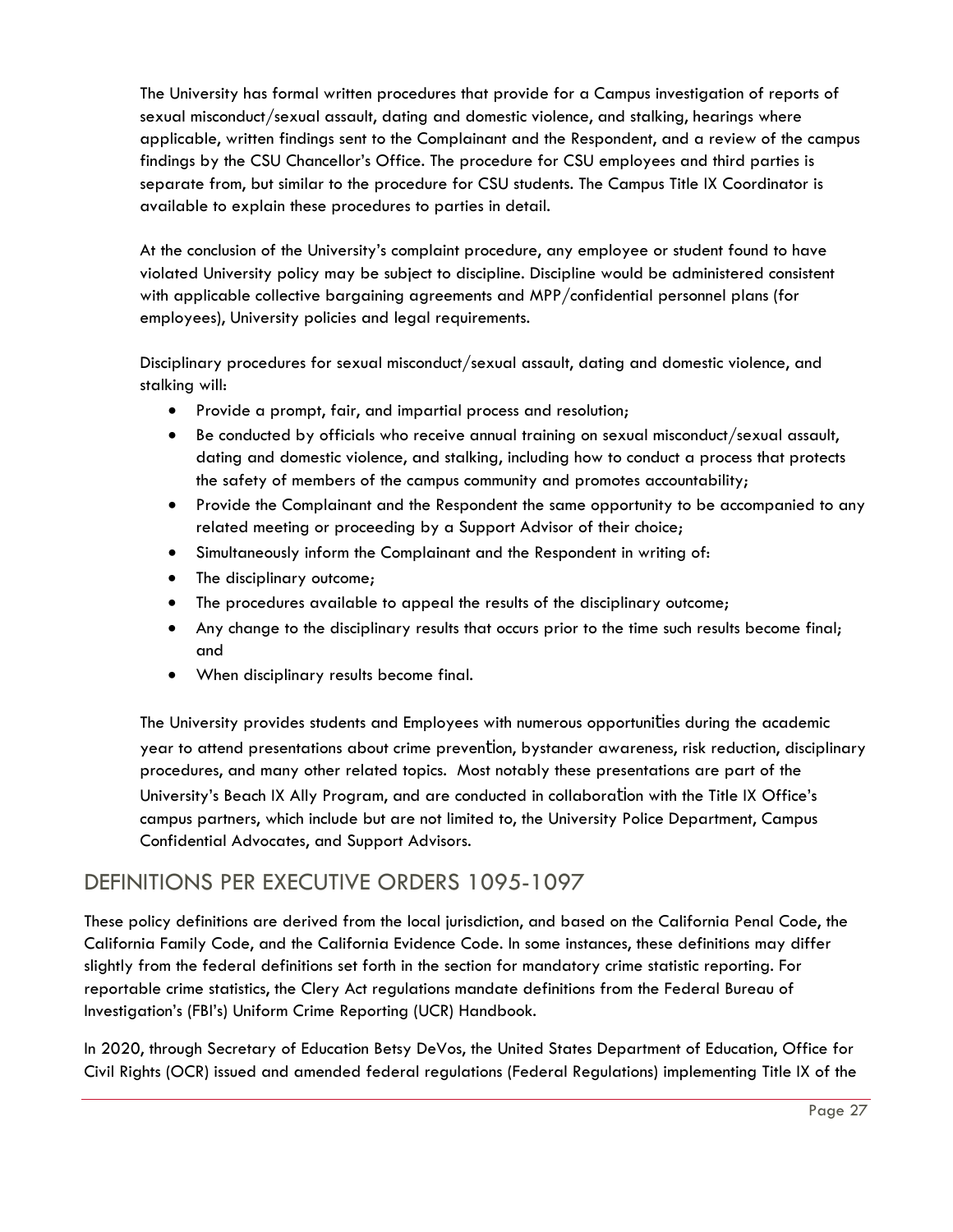Education Amendments of 1972. The Federal Regulations are titled *Nondiscrimination on the Basis of Sex in Education Programs or Activities Receiving Federal Financial Assistance* (34 C.F.R. 106). The Federal Regulations were published in the Federal Register on May 19, 2020. The Federal Regulations have been implemented in CSU policy by way of an Addendum to Executive Orders 1096 and 1097 known as "Addendum B – Federal Mandated Hearing Addendum." The definitions required by the Federal Regulations are included below and identified as "Addendum B Definitions." These definitions will apply where the campus Title IX Coordinator determines that a Formal Complaint of Sexual Harassment, Sexual Assault, Dating Violence, Domestic Violence, or Stalking falls within the scope of Addendum B. Additional Executive Order definitions are included. These definitions apply to conduct that falls outside of the scope of Addendum B.

#### SEX DISCRIMINATION

An adverse action taken against an individual because of gender or sex (including Sexual Harassment, Sexual Misconduct , Domestic Violence, Dating Violence, and Stalking) as prohibited by Title IX; Title IV; VAWA/Campus SaVE Act; California Education Code § 66250 et seq.; and/or California Government Code § 11135. See also Title VII of the Civil Rights Act of 1964, the California Fair Employment and Housing Act (Cal. Govt. Code § 12940 et seq.), and other applicable laws. Persons of all genders and gender identities can be victims of Sex Discrimination.

#### SEXUAL HARASSMENT

ADDENDUM B: Sexual Harassment means conduct on the basis of sex that satisfies one or more of the following:

- An Employee conditioning the provision of an aid, benefit, or service of the University on an individual's participation in unwelcome sexual conduct;
- Unwelcome conduct determined by a reasonable person to be so severe, pervasive, and objectively offensive that it effectively denies a person equal access to an education program or activity

EXECUTIVE ORDER: Sexual Harassment is unwelcome verbal, nonverbal or physical conduct of a sexual nature that includes but is not limited to sexual advances, requests for sexual favors, and any other conduct of a sexual nature where:

- 1. Submission to, or rejection of, the conduct is explicitly or implicitly used as the basis for any decision affecting a Complainant's academic status or progress, or access to benefits and services, honors, programs, or activities available at or through the University; or
- 2. The conduct is sufficiently severe, persistent or pervasive that its effect, whether or not intended, could be considered by a reasonable person in the shoes of the Complainant, and is in fact considered by the Complainant, as limiting his or her ability to participate in or benefit from the services, activities or opportunities offered by the University; or
- 3. The conduct is sufficiently severe, persistent or pervasive that its effect, whether or not intended, could be considered by a reasonable person in the shoes of the Complainant, and is in fact considered by the Complainant, as creating an intimidating, hostile or offensive environment.

Sexual Harassment could include being forced to engage in unwanted sexual contact as a condition of membership in a student organization; being subjected to video exploitation or a campaign of sexually explicit graffiti; or frequently being exposed to unwanted images of a sexual nature in a classroom or work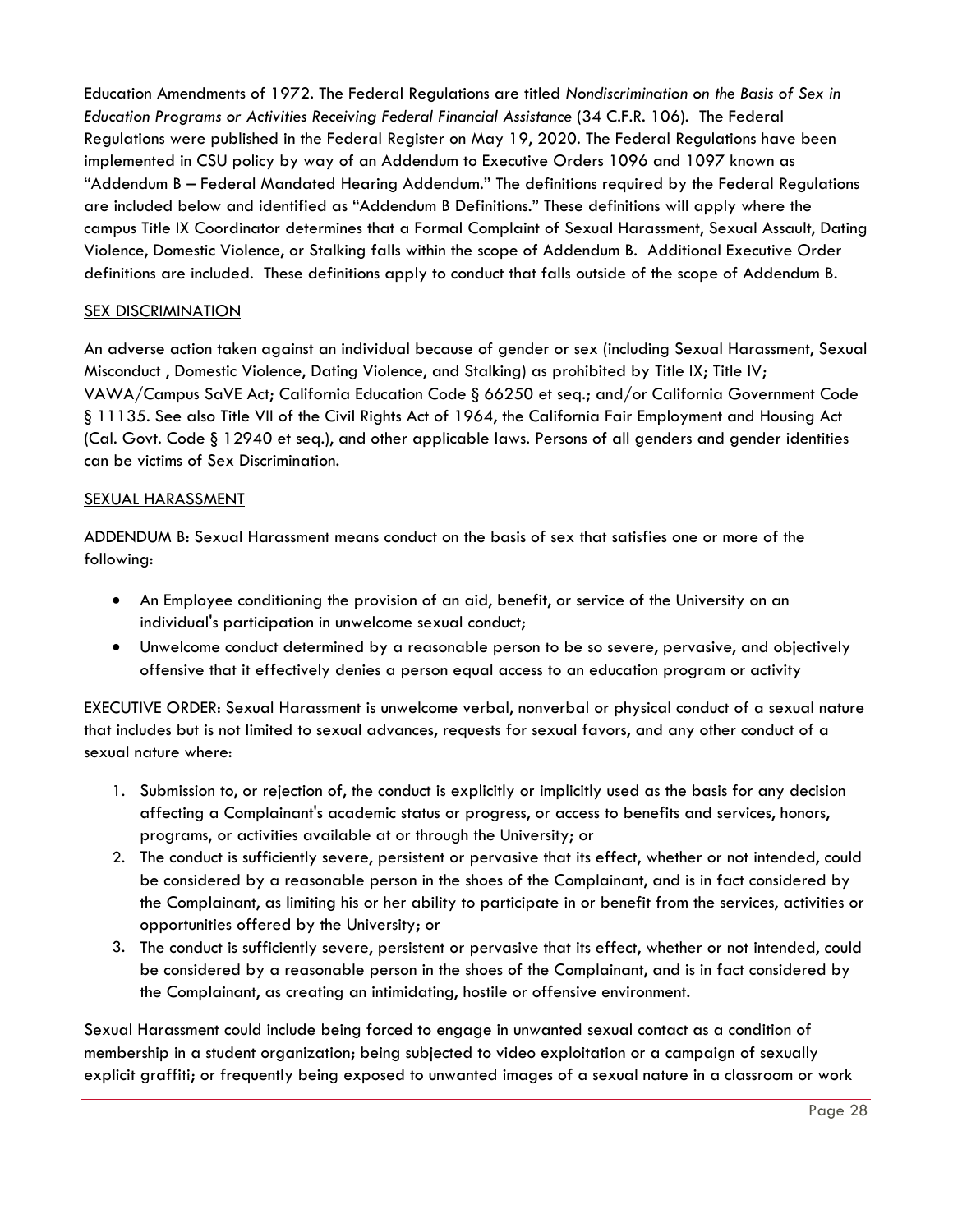environment that are unrelated to the coursework or employment. Sexual Harassment also includes acts of verbal, non-verbal or physical aggression, intimidation or hostility based on gender or sex-stereotyping, even if those acts do not involve conduct of a sexual nature. The University's policy covers unwelcome conduct of a sexual nature. While romantic, sexual, intimate, personal or social relationships between members of the University community may begin as consensual, they may evolve into situations that lead to Sexual Harassment or Sexual Misconduct, including Dating or Domestic Violence, or Stalking, subject to University policy.

#### SEXUAL MISCONDUCT

All sexual activity between members of the CSU community must be based on Affirmative Consent. Engaging in any sexual activity without first obtaining Affirmative Consent to the specific activity is Sexual Misconduct, whether or not the conduct violates any civil or criminal law.

Sexual activity includes, but is not limited to, kissing, touching intimate body parts, fondling, intercourse, penetration of any body part, and oral sex. It also includes any unwelcome physical sexual acts, such as unwelcome sexual touching, Sexual Assault, Sexual Battery, Rape, and Dating Violence. Sexual Misconduct may include using physical force, violence, threat, or intimidation, ignoring the objections of the other person, causing the other person's intoxication or incapacitation through the use of drugs or alcohol, or taking advantage of the other person's incapacitation (including voluntary intoxication) to engage in sexual activity. Persons of all genders can be victims of these forms of Sexual Misconduct. Sexual activity with a minor is never consensual when the complainant is under 18 years old, because the minor is considered incapable of giving legal consent due to age.

#### SEXUAL ASSUALT (ADDENDUM B):

RAPE: the penetration, or attempted penetration, no matter how slight, of the vagina or anus with any body part or object, or oral penetration by a sex organ of another person, without the Affirmative Consent of the Complainant. Rape also includes the attempted penetration, no matter how slight, of the vagina or anus with any body part or object, or oral penetration by a sex organ of another person, without the Affirmative Consent of the Complainant, with the present ability and the intent to commit Rape.

FONDLING: the touching of the private body parts of another person for the purpose of sexual gratification, without the Affirmative Consent of the victim, including instances where the Complainant is incapable of giving Affirmative Consent because of their age or because of their temporary or permanent mental incapacity.

INCEST: is sexual intercourse between persons who are related to each other within the degrees wherein marriage is prohibited by law.

STATUTORY RAPE: is sexual intercourse with a person who is under the age of 18 years, the California statutory age of consent.

#### AFFIRMATIVE CONSENT

• An informed, affirmative, conscious, voluntary, and mutually agreement to engage in sexual activity. It is the responsibility of each person involved in the sexual activity to ensure Affirmative Consent has been obtained from the other participant(s) to engage in the sexual activity. Lack of protest or resistance does not mean Affirmative Consent, nor does silence mean consent. Affirmative Consent must be voluntary, and given without coercion, force, threats, or intimidation.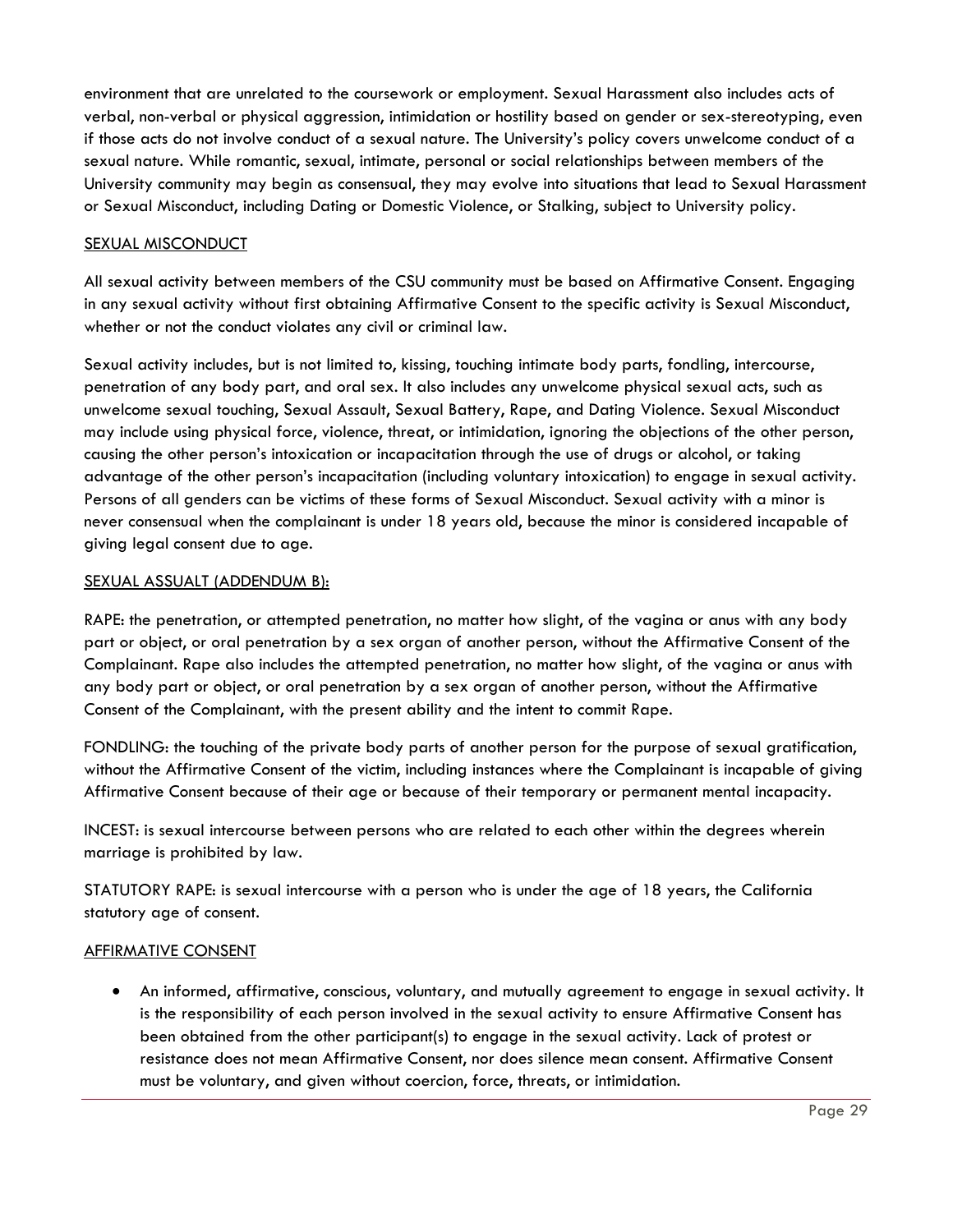- The existence of a dating or social relationship between those involved, or the fact of past sexual activities between them, should never by itself be assumed to be an indicator of Affirmative Consent. A request for someone to use a condom or birth control does not, in and of itself, constitute Affirmative Consent.
- Affirmative Consent can be withdrawn or revoked. Consent to one form of sexual activity (or one sexual act) does not constitute consent to other forms of sexual activity. Consent given to sexual activity on one occasion does not constitute consent on another occasion. There must always be mutual and affirmative consent to engage in sexual activity. Consent must be ongoing throughout a sexual activity and can be revoked at any time, including after penetration. Once consent is withdrawn or revoked, the sexual activity must stop immediately.
- Affirmative Consent cannot be given by a person who is incapacitated. A person is unable to consent when asleep, unconscious or is incapacitated due to the influence of drugs, alcohol or medication so that the person could not understand the fact, nature or extent of the sexual activity. A person is incapacitated if they lack the physical and/or mental ability to make informed, rational decisions,
- Whether an intoxicated person (as a result of using alcohol or other drugs) is incapacitated depends on the extent to which the alcohol or other drugs impact the person's decision-making ability, awareness of consequences, and ability to make informed judgments. A person's own intoxication or incapacitation from drugs or alcohol does not diminish that person's responsibility to obtain Affirmative Consent before engaging in sexual activity.
- A person with a medical or mental disability may also lack the capacity to give consent.
- Sexual activity with a minor (a person under 18 years old) is not consensual, because a minor is considered incapable of giving consent due to age.
- It shall not be a valid excuse that a person affirmatively consented to the sexual activity if the respondent knew or reasonably should have known that the person was unable to consent to the sexual activity under any of the following circumstances:
	- o The person was asleep or unconscious;
	- o The person was incapacitated due to the influence of drugs, alcohol or medication, so that the person could not understand the fact, nature or extent of the sexual activity;
	- o The person was unable to communicate due to a mental or physical condition.
- It shall not be a valid excuse that the respondent believed that the person consented to the sexual activity under either of the following circumstances:
	- o The respondent's belief in Affirmative Consent arose from the intoxication or recklessness of the respondent;
	- o The respondent did not take reasonable steps, in the circumstances known to the respondent at the time, to ascertain whether the person affirmatively consented.

#### DOMESTIC VIOLENCE

ADDENDUM B: Physical violence or threat of physical violence committed by a current or former spouse or intimate partner of the Complainant, by a person with whom the Complainant shares a child in common, by a person who is cohabitating with or has cohabitated with the Complainant as a spouse or intimate partner, by a person similarly situated to a spouse of the Complainant.

EXECUTIVE ORDER: Abuse committed against someone who is a current or former spouse; current or former cohabitant; someone with whom the Respondent has a child; someone with whom the Respondent has or had a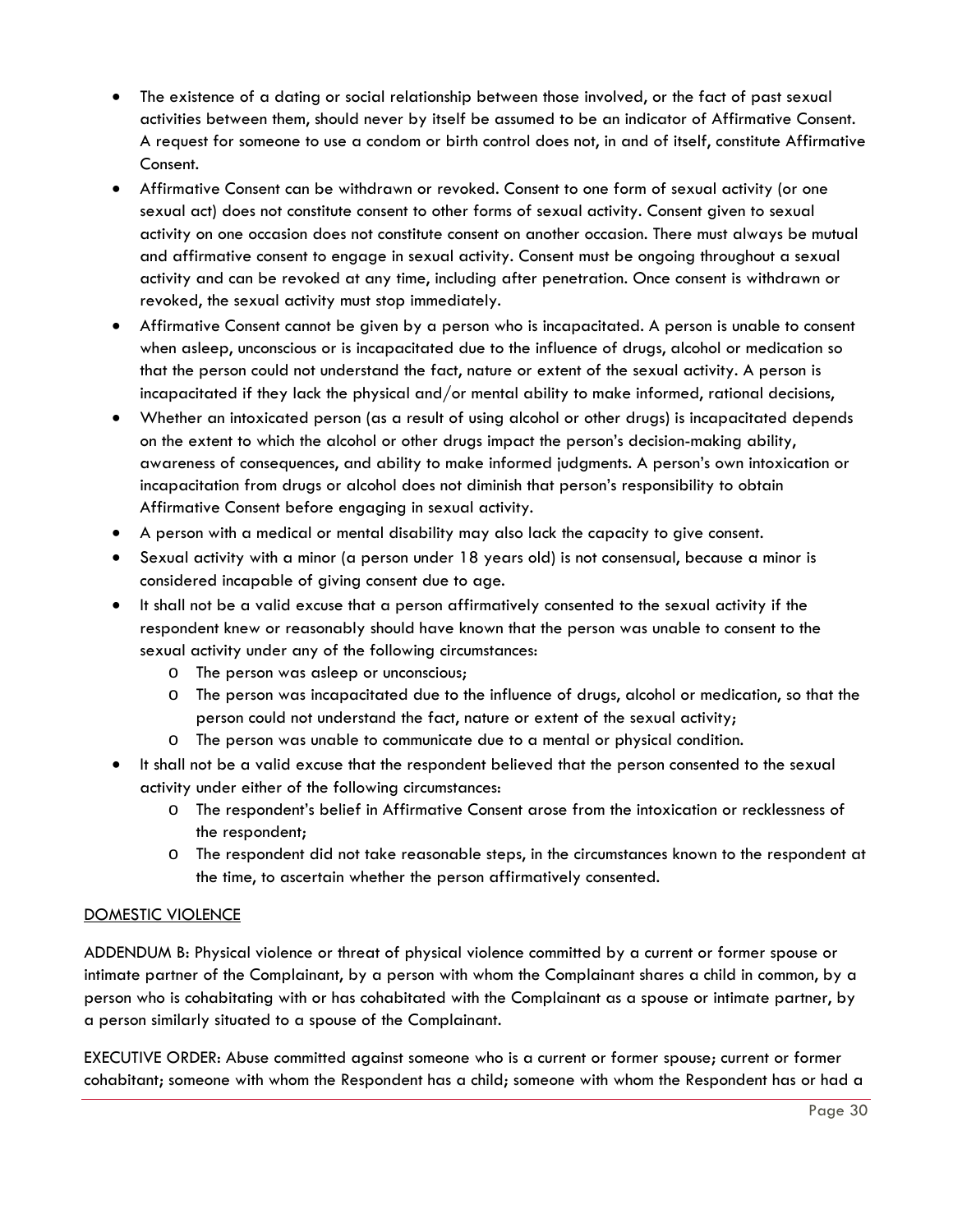dating or engagement relationship; or a person similarly situated under California domestic or family violence law. Cohabitant means two unrelated persons living together for a substantial period of time, resulting in some permanency of relationship. It does not include roommates who do not have a romantic, intimate, or sexual relationship. Factors that may determine whether persons are cohabiting include, but are not limited to: (1) sexual relations between the Parties while sharing the same living quarters; (2) sharing of income or expenses; (3) joint use or ownership of property; (4) whether the Parties hold themselves out as spouses; (5) the continuity of the relationship; and, (6) the length of the relationship. For purposes of this definition, "abuse" means intentionally or recklessly causing or attempting to cause bodily injury or placing another person in reasonable apprehension of imminent serious bodily injury to self, or another. Abuse does not include nonphysical, emotional distress or injury.

#### DATING VIOLENCE

ADDENDUM B: Physical violence or threat of physical violence committed by a person—

- **1.** who is or has been in a social relationship of a romantic or intimate nature with the Complainant; and
- **2.** where the existence of such a relationship shall be determined based on a consideration of the following factors:
	- **a.** The length of the relationship.
	- **b.** The type of relationship.
	- **c.** The frequency of interaction between the persons involved in the relationship.

EXECUTIVE ORDER: Abuse committed by a person who is or has been in a social or dating relationship of a romantic or intimate nature with the victim. This may include someone the victim just met; i.e., at a party, introduced through a friend, or on a social networking website. For purposes of this definition, "abuse" means intentionally or recklessly causing or attempting to cause bodily injury or placing another person in reasonable apprehension of imminent serious bodily injury to self or another. Abuse does not include non-physical, emotional distress or injury.

#### **STALKING**

ADDENDUM B: Engaging in a course of conduct directed at a specific person that would cause a reasonable person to fear for his or her safety or the safety of others; or suffer substantial emotional distress.

EXECUTIVE ORDER: Engaging in a repeated Course of Conduct directed at a specific person that would cause a Reasonable Person to fear for his or her safety or the safety of others, or to suffer Substantial Emotional Distress. For purposes of this definition:

- Course of Conduct means two or more acts, including but not limited to, acts in which the stalker directly, indirectly, or through Third Parties, by any action, method, device, or means, follows, monitors, observes, surveils, threatens, or communicates to or about a person, or interferes with a person's property;
- Reasonable Person means a reasonable person under similar circumstances and with the same Protected Status(es) as the complainant;
- Substantial Emotional Distress means significant mental suffering or anguish that may, but does not necessarily require medical or other professional treatment or counseling.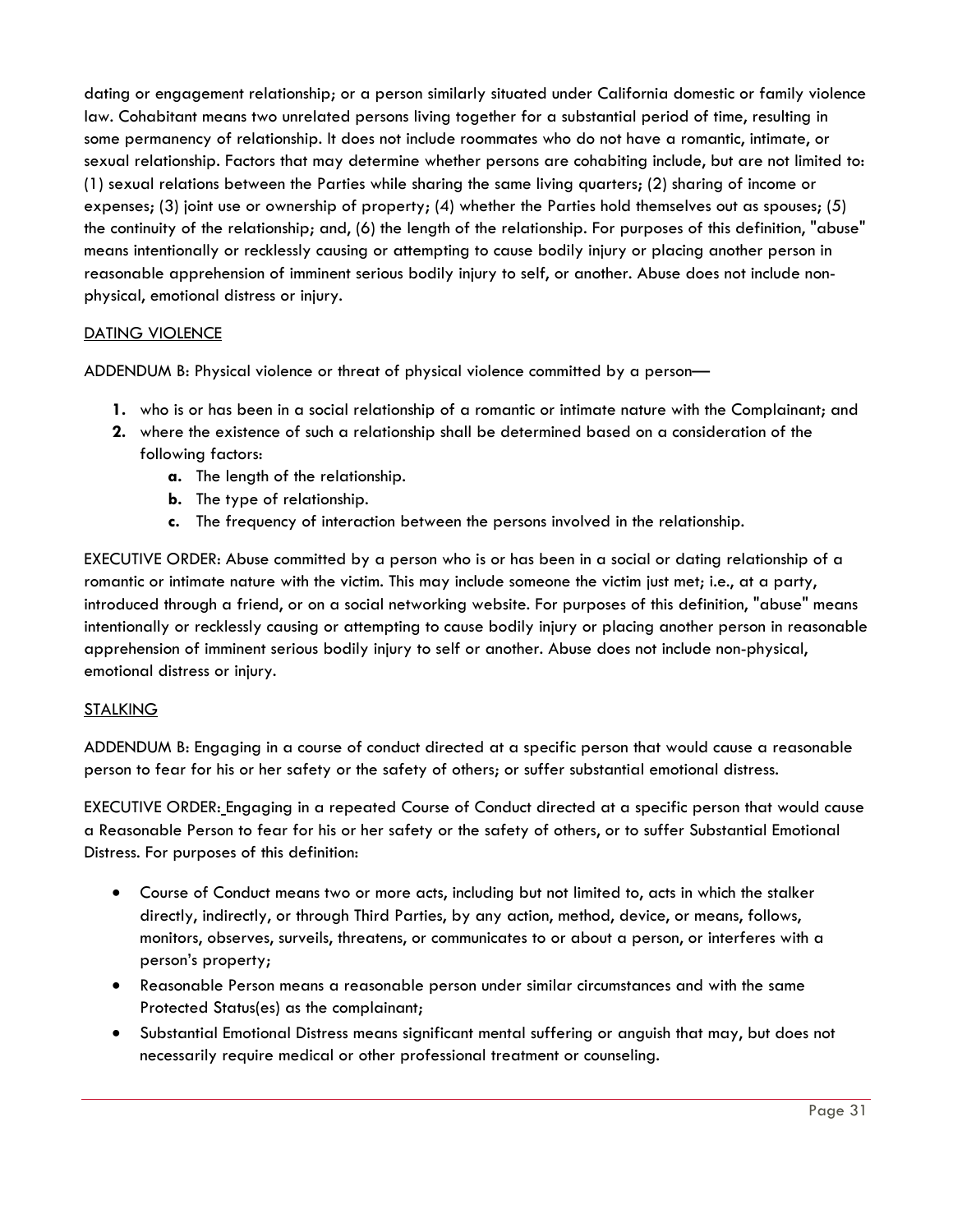• Protected Status includes Age, Disability (physical or mental), Gender (or sex), Genetic Information, Gender Identity or Expression, Nationality, Marital Status, Race or Ethnicity, Religion, Sexual Orientation, and Veteran or Military Status.

## California Law Definitions

#### **Rape (CA Penal Code Chapter1 Section 261)**

(a) Rape is an act of sexual intercourse accomplished with a person not the spouse of the perpetrator, under any of the following circumstances:

(1) Where a person is incapable, because of a mental disorder or developmental or physical disability, of giving legal consent, and this is known or reasonably should be known to the person committing the act. Notwithstanding the existence of a conservatorship pursuant to the provisions of the Lanterman-Petris-Short Act (Part 1 (commencing with Section 5000) of Division 5 of the Welfare and Institutions Code), the prosecuting attorney shall prove, as an element of the crime, that a mental disorder or developmental or physical disability rendered the alleged victim incapable of giving consent.

(2) Where it is accomplished against a person's will by means of force, violence, duress, menace, or fear of immediate and unlawful bodily injury on the person or another.

(3) Where a person is prevented from resisting by any intoxicating or anesthetic substance, or any controlled substance, and this condition was known, or reasonably should have been known by the accused.

(4) Where a person is at the time unconscious of the nature of the act, and this is known to the accused. As used in this paragraph, "unconscious of the nature of the act" means incapable of resisting because the victim meets any one of the following conditions:

(A) Was unconscious or asleep.

(B) Was not aware, knowing, perceiving, or cognizant that the act occurred.

(C) Was not aware, knowing, perceiving, or cognizant of the essential characteristics of the act due to the perpetrator's fraud in fact.

(D) Was not aware, knowing, perceiving, or cognizant of the essential characteristics of the act due to the perpetrator's fraudulent representation that the sexual penetration served a professional purpose when it served no professional purpose.

(5) Where a person submits under the belief that the person committing the act is someone known to the victim other than the accused, and this belief is induced by any artifice, pretense, or concealment practiced by the accused, with intent to induce the belief.

(6) Where the act is accomplished against the victim's will by threatening to retaliate in the future against the victim or any other person, and there is a reasonable possibility that the perpetrator will execute the threat. As used in this paragraph, "threatening to retaliate" means a threat to kidnap or falsely imprison, or to inflict extreme pain, serious bodily injury, or death.

(7) Where the act is accomplished against the victim's will by threatening to use the authority of a public official to incarcerate, arrest, or deport the victim or another, and the victim has a reasonable belief that the perpetrator is a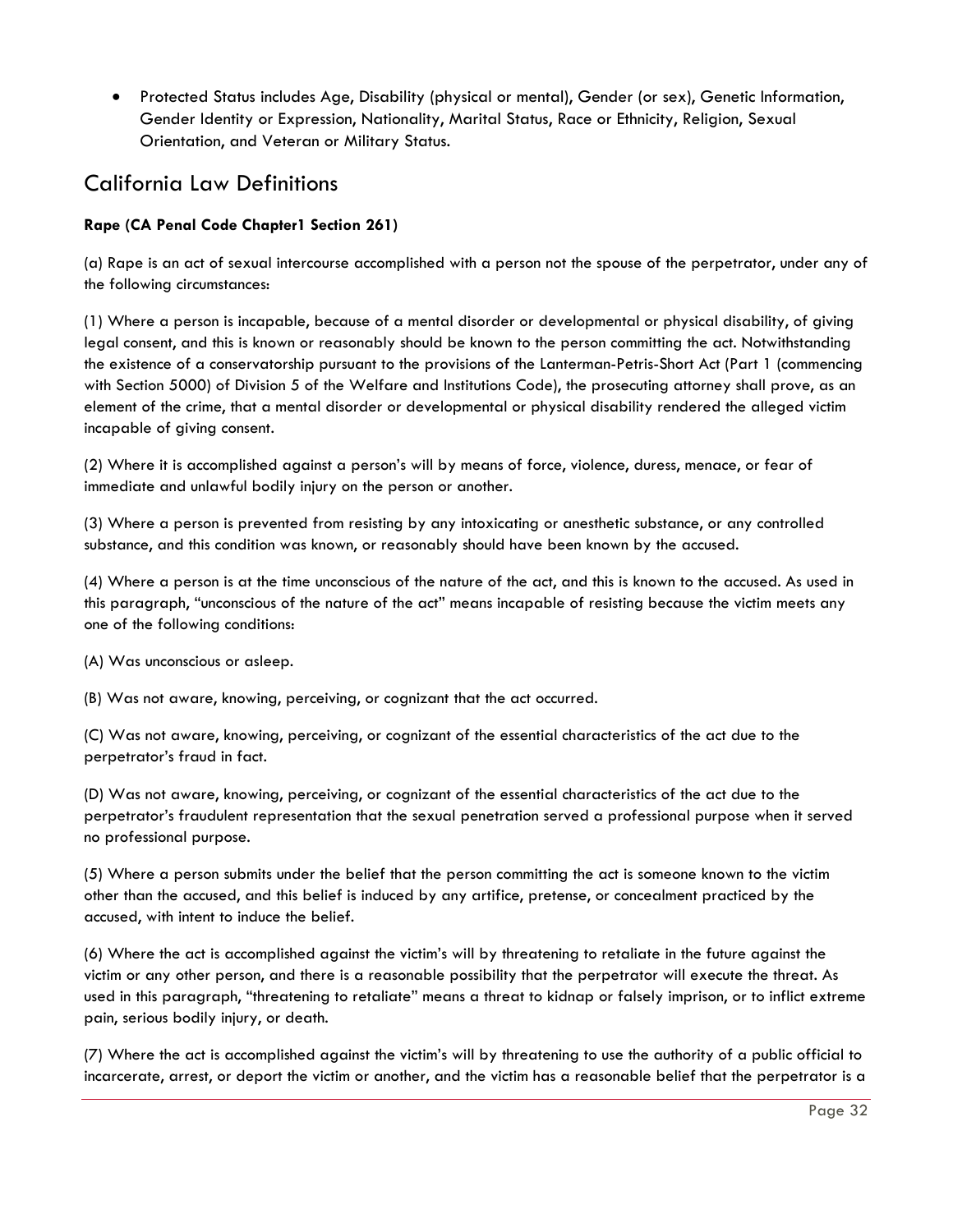public official. As used in this paragraph, "public official" means a person employed by a governmental agency who has the authority, as part of that position, to incarcerate, arrest, or deport another. The perpetrator does not actually have to be a public official.

(b) As used in this section, "duress" means a direct or implied threat of force, violence, danger, or retribution sufficient to coerce a reasonable person of ordinary susceptibilities to perform an act which otherwise would not have been performed, or acquiesce in an act to which one otherwise would not have submitted. The total circumstances, including the age of the victim, and his or her relationship to the defendant, are factors to consider in appraising the existence of duress.

(c) As used in this section, "menace" means any threat, declaration, or act which shows an intention to inflict an injury upon another.

#### **Sodomy (CA Penal Code Chapter 1 Section 286)**

Sodomy is sexual conduct consisting of contact between the penis of one person and the anus of another person. Any sexual penetration, however slight, is sufficient to complete the crime of sodomy.

(b) (1) Except as provided in Section 288, any person who participates in an act of sodomy with another person who is under 18 years of age shall be punished by imprisonment in the state prison, or in a county jail for not more than one year.

(2) Except as provided in Section 288, any person over 21 years of age who participates in an act of sodomy with another person who is under 16 years of age shall be guilty of a felony.

(c) (1) Any person who participates in an act of sodomy with another person who is under 14 years of age and more than 10 years younger than he or she shall be punished by imprisonment in the state prison for three, six, or eight years.

(2) (A) Any person who commits an act of sodomy when the act is accomplished against the victim's will by means of force, violence, duress, menace, or fear of immediate and unlawful bodily injury on the victim or another person shall be punished by imprisonment in the state prison for three, six, or eight years.

(B) Any person who commits an act of sodomy with another person who is under 14 years of age when the act is accomplished against the victim's will by means of force, violence, duress, menace, or fear of immediate and unlawful bodily injury on the victim or another person shall be punished by imprisonment in the state prison for 9, 11, or 13 years.

(C) Any person who commits an act of sodomy with another person who is a minor 14 years of age or older when the act is accomplished against the victim's will by means of force, violence, duress, menace, or fear of immediate and unlawful bodily injury on the victim or another person shall be punished by imprisonment in the state prison for 7, 9, or 11 years.

(3) Any person who commits an act of sodomy where the act is accomplished against the victim's will by threatening to retaliate in the future against the victim or any other person, and there is a reasonable possibility that the perpetrator will execute the threat, shall be punished by imprisonment in the state prison for three, six, or eight years.

(d) (1) Any person who, while voluntarily acting in concert with another person, either personally or aiding and abetting that other person, commits an act of sodomy when the act is accomplished against the victim's will by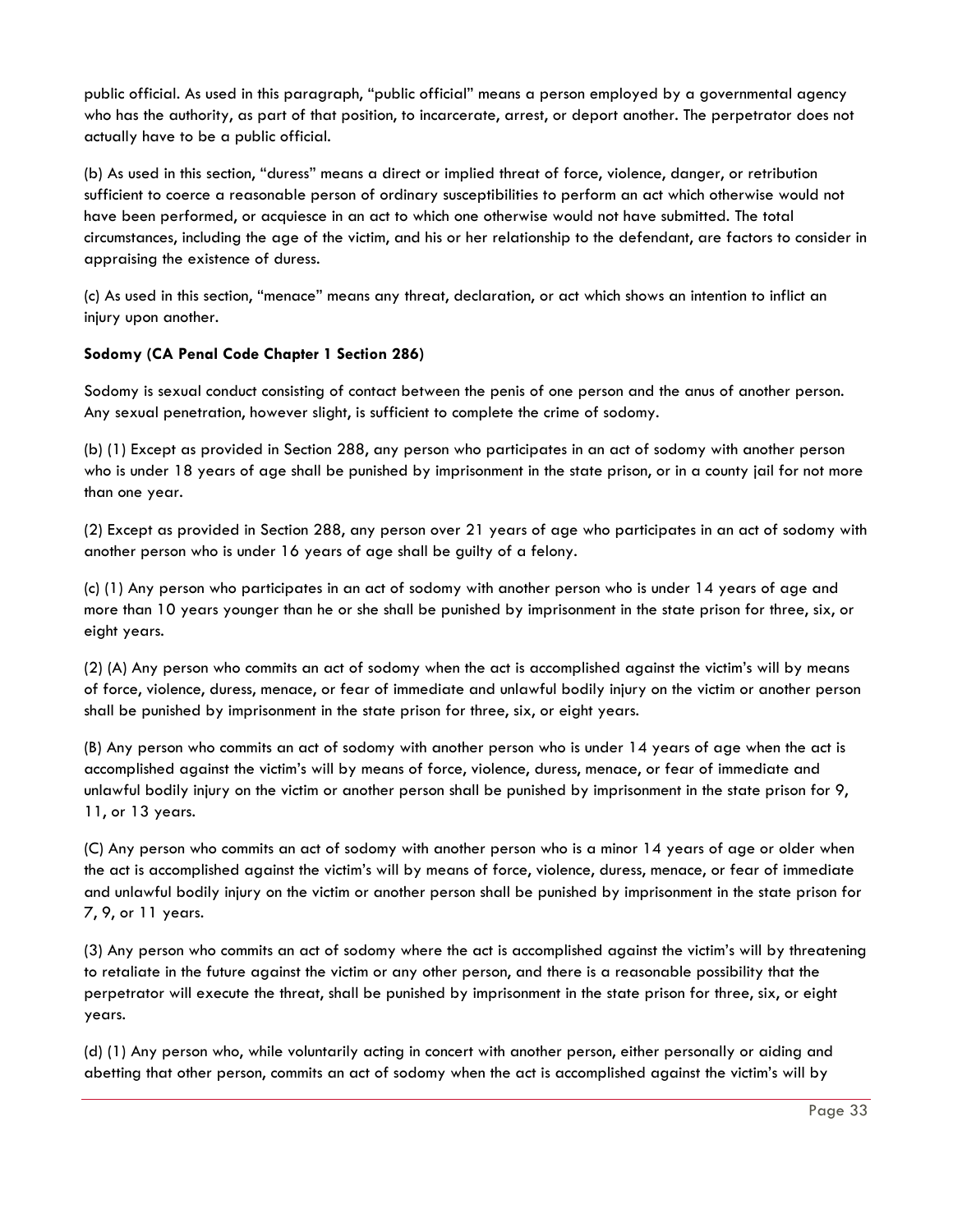means of force or fear of immediate and unlawful bodily injury on the victim or another person or where the act is accomplished against the victim's will by threatening to retaliate in the future against the victim or any other person, and there is a reasonable possibility that the perpetrator will execute the threat, shall be punished by imprisonment in the state prison for five, seven, or nine years.

(2) Any person who, while voluntarily acting in concert with another person, either personally or aiding and abetting that other person, commits an act of sodomy upon a victim who is under 14 years of age, when the act is accomplished against the victim's will by means of force or fear of immediate and unlawful bodily injury on the victim or another person, shall be punished by imprisonment in the state prison for 10, 12, or 14 years.

(3) Any person who, while voluntarily acting in concert with another person, either personally or aiding and abetting that other person, commits an act of sodomy upon a victim who is a minor 14 years of age or older, when the act is accomplished against the victim's will by means of force or fear of immediate and unlawful bodily injury on the victim or another person, shall be punished by imprisonment in the state prison for 7, 9, or 11 years.

(e) Any person who participates in an act of sodomy with any person of any age while confined in any state prison, as defined in Section 4504, or in any local detention facility, as defined in Section 6031.4, shall be punished by imprisonment in the state prison, or in a county jail for not more than one year.

(f) Any person who commits an act of sodomy, and the victim is at the time unconscious of the nature of the act and this is known to the person committing the act, shall be punished by imprisonment in the state prison for three, six, or eight years. As used in this subdivision, "unconscious of the nature of the act" means incapable of resisting because the victim meets one of the following conditions:

(1) Was unconscious or asleep.

(2) Was not aware, knowing, perceiving, or cognizant that the act occurred.

(3) Was not aware, knowing, perceiving, or cognizant of the essential characteristics of the act due to the perpetrator's fraud in fact.

(4) Was not aware, knowing, perceiving, or cognizant of the essential characteristics of the act due to the perpetrator's fraudulent representation that the sexual penetration served a professional purpose when it served no professional purpose.

(g) Except as provided in subdivision (h), a person who commits an act of sodomy, and the victim is at the time incapable, because of a mental disorder or developmental or physical disability, of giving legal consent, and this is known or reasonably should be known to the person committing the act, shall be punished by imprisonment in the state prison for three, six, or eight years. Notwithstanding the existence of a conservatorship pursuant to the Lanterman-Petris-Short Act (Part 1 (commencing with Section 5000) of Division 5 of the Welfare and Institutions Code), the prosecuting attorney shall prove, as an element of the crime, that a mental disorder or developmental or physical disability rendered the alleged victim incapable of giving consent.

(h) Any person who commits an act of sodomy, and the victim is at the time incapable, because of a mental disorder or developmental or physical disability, of giving legal consent, and this is known or reasonably should be known to the person committing the act, and both the defendant and the victim are at the time confined in a state hospital for the care and treatment of the mentally disordered or in any other public or private facility for the care and treatment of the mentally disordered approved by a county mental health director, shall be punished by imprisonment in the state prison, or in a county jail for not more than one year. Notwithstanding the existence of a conservatorship pursuant to the Lanterman-Petris-Short Act (Part 1 (commencing with Section 5000) of Division 5 of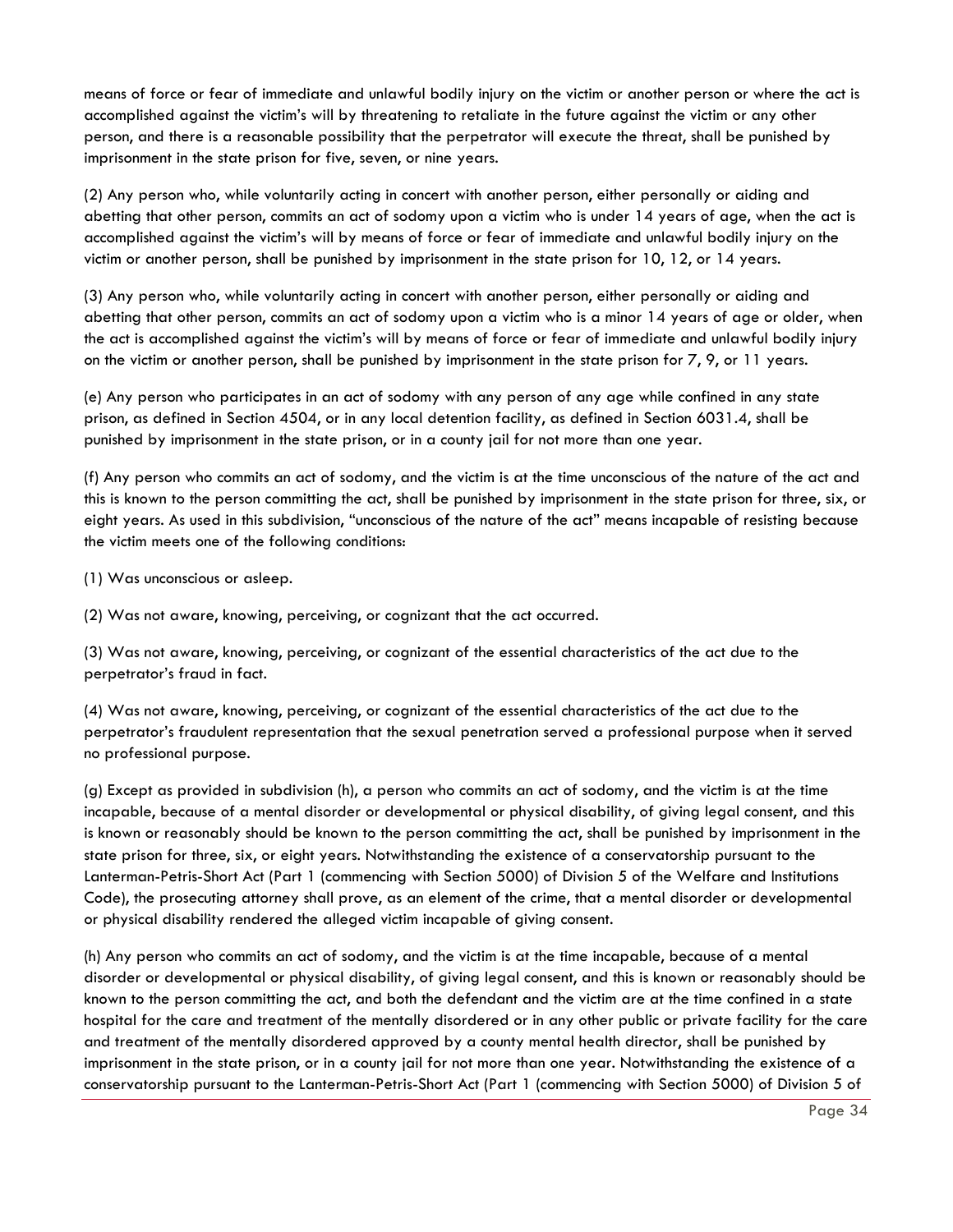the Welfare and Institutions Code), the prosecuting attorney shall prove, as an element of the crime, that a mental disorder or developmental or physical disability rendered the alleged victim incapable of giving legal consent.

(i) Any person who commits an act of sodomy, where the victim is prevented from resisting by an intoxicating or anesthetic substance, or any controlled substance, and this condition was known, or reasonably should have been known by the accused, shall be punished by imprisonment in the state prison for three, six, or eight years.

(j) Any person who commits an act of sodomy, where the victim submits under the belief that the person committing the act is someone known to the victim other than the accused, and this belief is induced by any artifice, pretense, or concealment practiced by the accused, with intent to induce the belief, shall be punished by imprisonment in the state prison for three, six, or eight years.

(k) Any person who commits an act of sodomy, where the act is accomplished against the victim's will by threatening to use the authority of a public official to incarcerate, arrest, or deport the victim or another, and the victim has a reasonable belief that the perpetrator is a public official, shall be punished by imprisonment in the state prison for three, six, or eight years.

As used in this subdivision, "public official" means a person employed by a governmental agency who has the authority, as part of that position, to incarcerate, arrest, or deport another. The perpetrator does not actually have to be a public official.

(l) As used in subdivisions (c) and (d), "threatening to retaliate" means a threat to kidnap or falsely imprison, or inflict extreme pain, serious bodily injury, or death.

#### **Oral Copulation (CA Penal Code Chapter 1 Section 287)**

(a) Oral copulation is the act of copulating the mouth of one person with the sexual organ or anus of another person.

(b) (1) Except as provided in Section 288, any person who participates in an act of oral copulation with another person who is under 18 years of age shall be punished by imprisonment in the state prison, or in a county jail for a period of not more than one year.

(2) Except as provided in Section 288, any person over 21 years of age who participates in an act of oral copulation with another person who is under 16 years of age is guilty of a felony.

(c) (1) Any person who participates in an act of oral copulation with another person who is under 14 years of age and more than 10 years younger than he or she shall be punished by imprisonment in the state prison for three, six, or eight years.

(2) (A) Any person who commits an act of oral copulation when the act is accomplished against the victim's will by means of force, violence, duress, menace, or fear of immediate and unlawful bodily injury on the victim or another person shall be punished by imprisonment in the state prison for three, six, or eight years.

(B) Any person who commits an act of oral copulation upon a person who is under 14 years of age, when the act is accomplished against the victim's will by means of force, violence, duress, menace, or fear of immediate and unlawful bodily injury on the victim or another person, shall be punished by imprisonment in the state prison for 8, 10, or 12 years.

(C) Any person who commits an act of oral copulation upon a minor who is 14 years of age or older, when the act is accomplished against the victim's will by means of force, violence, duress, menace, or fear of immediate and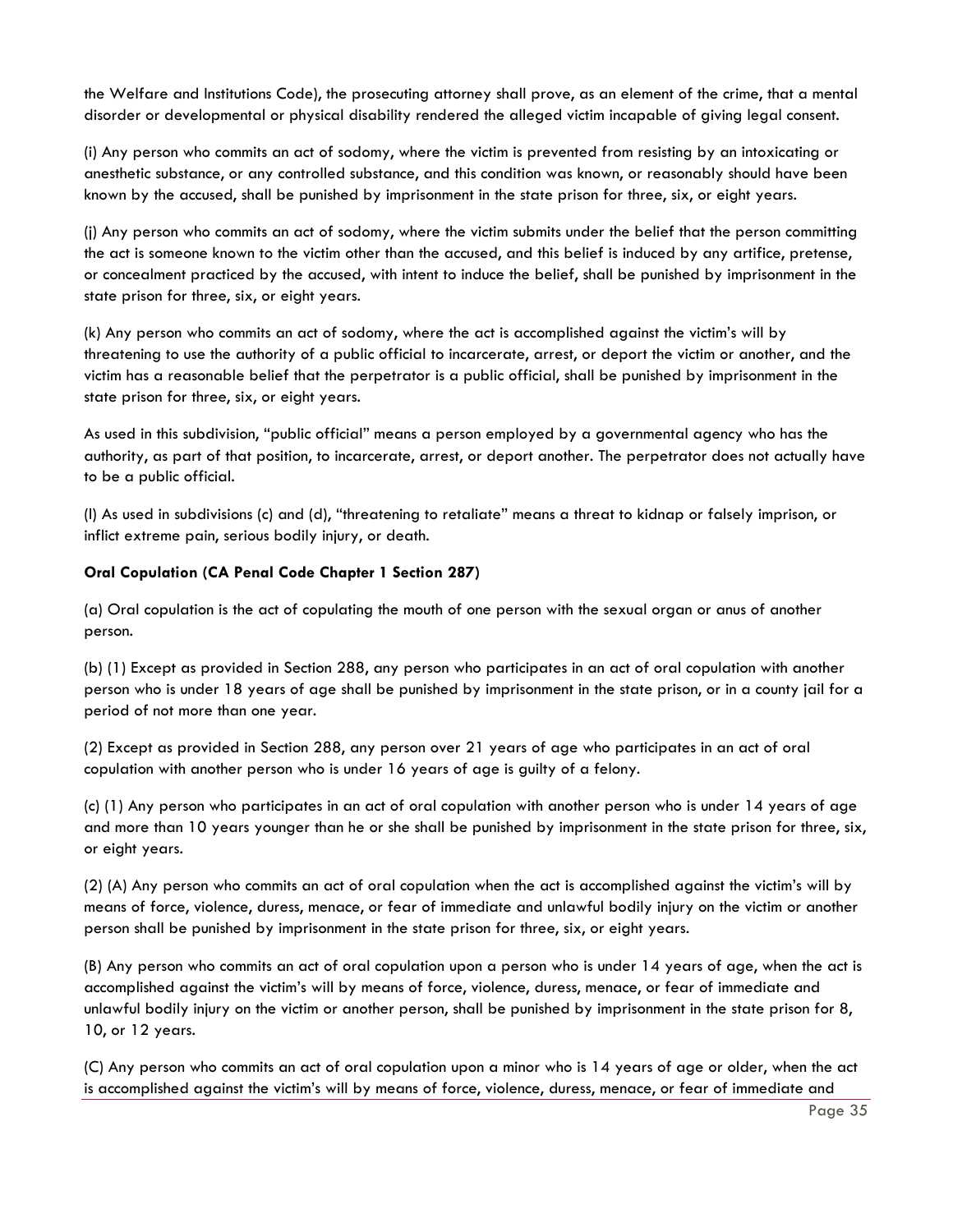unlawful bodily injury on the victim or another person, shall be punished by imprisonment in the state prison for 6, 8, or 10 years.

(3) Any person who commits an act of oral copulation where the act is accomplished against the victim's will by threatening to retaliate in the future against the victim or any other person, and there is a reasonable possibility that the perpetrator will execute the threat, shall be punished by imprisonment in the state prison for three, six, or eight years.

(d) (1) Any person who, while voluntarily acting in concert with another person, either personally or by aiding and abetting that other person, commits an act of oral copulation (A) when the act is accomplished against the victim's will by means of force or fear of immediate and unlawful bodily injury on the victim or another person, or (B) where the act is accomplished against the victim's will by threatening to retaliate in the future against the victim or any other person, and there is a reasonable possibility that the perpetrator will execute the threat, or (C) where the victim is at the time incapable, because of a mental disorder or developmental or physical disability, of giving legal consent, and this is known or reasonably should be known to the person committing the act, shall be punished by imprisonment in the state prison for five, seven, or nine years. Notwithstanding the appointment of a conservator with respect to the victim pursuant to the provisions of the Lanterman-Petris-Short Act (Part 1 (commencing with Section 5000) of Division 5 of the Welfare and Institutions Code), the prosecuting attorney shall prove, as an element of the crime described under paragraph (3), that a mental disorder or developmental or physical disability rendered the alleged victim incapable of giving legal consent.

(2) Any person who, while voluntarily acting in concert with another person, either personally or aiding and abetting that other person, commits an act of oral copulation upon a victim who is under 14 years of age, when the act is accomplished against the victim's will by means of force or fear of immediate and unlawful bodily injury on the victim or another person, shall be punished by imprisonment in the state prison for 10, 12, or 14 years.

(3) Any person who, while voluntarily acting in concert with another person, either personally or aiding and abetting that other person, commits an act of oral copulation upon a victim who is a minor 14 years of age or older, when the act is accomplished against the victim's will by means of force or fear of immediate and unlawful bodily injury on the victim or another person, shall be punished by imprisonment in the state prison for 8, 10, or 12 years.

(e) Any person who participates in an act of oral copulation while confined in any state prison, as defined in Section 4504 or in any local detention facility as defined in Section 6031.4, shall be punished by imprisonment in the state prison, or in a county jail for a period of not more than one year.

(f) Any person who commits an act of oral copulation, and the victim is at the time unconscious of the nature of the act and this is known to the person committing the act, shall be punished by imprisonment in the state prison for a period of three, six, or eight years. As used in this subdivision, "unconscious of the nature of the act" means incapable of resisting because the victim meets one of the following conditions:

- (1) Was unconscious or asleep.
- (2) Was not aware, knowing, perceiving, or cognizant that the act occurred.

(3) Was not aware, knowing, perceiving, or cognizant of the essential characteristics of the act due to the perpetrator's fraud in fact.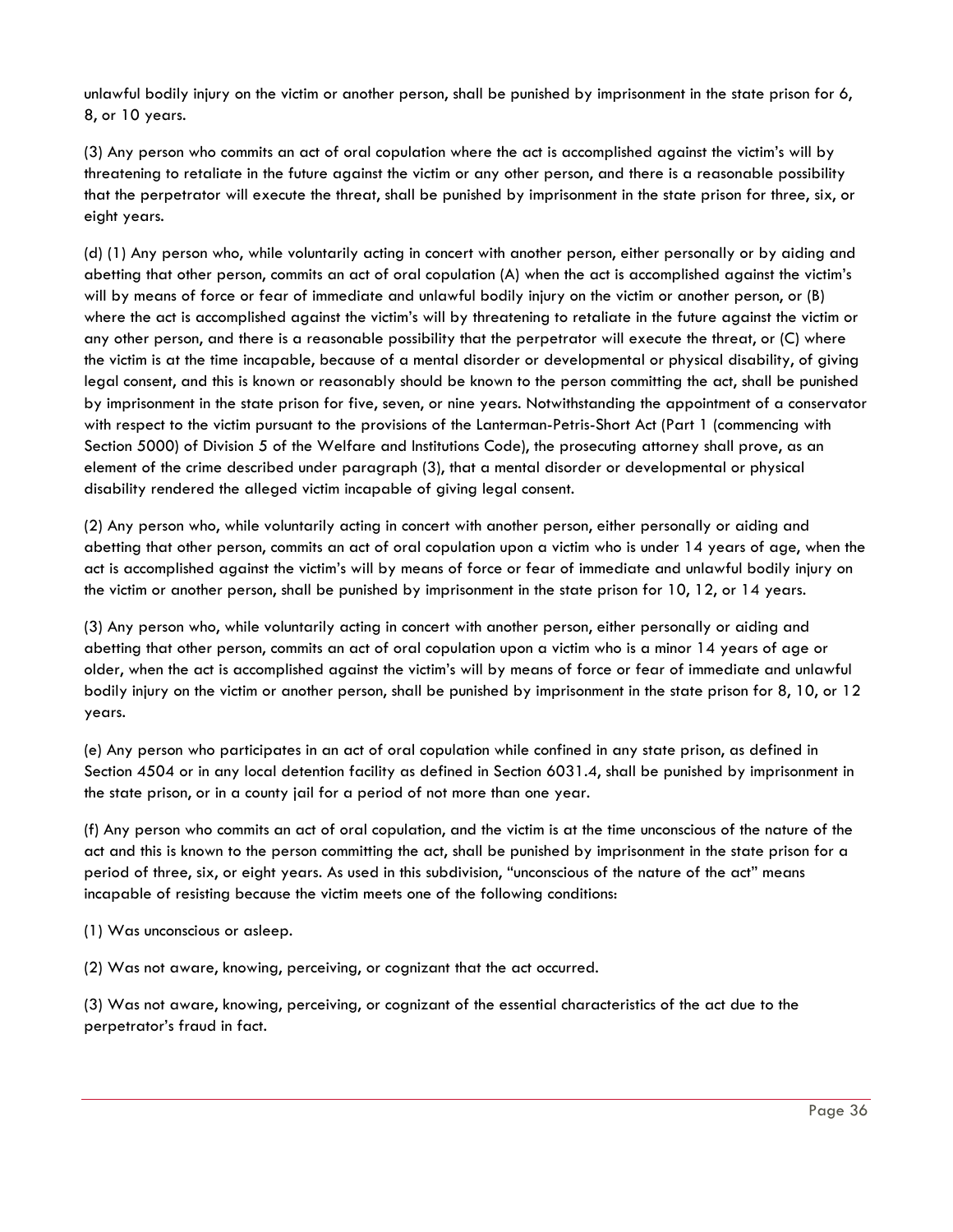(4) Was not aware, knowing, perceiving, or cognizant of the essential characteristics of the act due to the perpetrator's fraudulent representation that the oral copulation served a professional purpose when it served no professional purpose.

(g) Except as provided in subdivision (h), any person who commits an act of oral copulation, and the victim is at the time incapable, because of a mental disorder or developmental or physical disability, of giving legal consent, and this is known or reasonably should be known to the person committing the act, shall be punished by imprisonment in the state prison, for three, six, or eight years. Notwithstanding the existence of a conservatorship pursuant to the provisions of the Lanterman-Petris-Short Act (Part 1 (commencing with Section 5000) of Division 5 of the Welfare and Institutions Code), the prosecuting attorney shall prove, as an element of the crime, that a mental disorder or developmental or physical disability rendered the alleged victim incapable of giving consent.

(h) Any person who commits an act of oral copulation, and the victim is at the time incapable, because of a mental disorder or developmental or physical disability, of giving legal consent, and this is known or reasonably should be known to the person committing the act, and both the defendant and the victim are at the time confined in a state hospital for the care and treatment of the mentally disordered or in any other public or private facility for the care and treatment of the mentally disordered approved by a county mental health director, shall be punished by imprisonment in the state prison, or in a county jail for a period of not more than one year. Notwithstanding the existence of a conservatorship pursuant to the provisions of the Lanterman-Petris-Short Act (Part 1 (commencing with Section 5000) of Division 5 of the Welfare and Institutions Code), the prosecuting attorney shall prove, as an element of the crime, that a mental disorder or developmental or physical disability rendered the alleged victim incapable of giving legal consent.

(i) Any person who commits an act of oral copulation, where the victim is prevented from resisting by any intoxicating or anesthetic substance, or any controlled substance, and this condition was known, or reasonably should have been known by the accused, shall be punished by imprisonment in the state prison for a period of three, six, or eight years.

(j) Any person who commits an act of oral copulation, where the victim submits under the belief that the person committing the act is someone known to the victim other than the accused, and this belief is induced by any artifice, pretense, or concealment practiced by the accused, with intent to induce the belief, shall be punished by imprisonment in the state prison for a period of three, six, or eight years.

(k) Any person who commits an act of oral copulation, where the act is accomplished against the victim's will by threatening to use the authority of a public official to incarcerate, arrest, or deport the victim or another, and the victim has a reasonable belief that the perpetrator is a public official, shall be punished by imprisonment in the state prison for a period of three, six, or eight years.

As used in this subdivision, "public official" means a person employed by a governmental agency who has the authority, as part of that position, to incarcerate, arrest, or deport another. The perpetrator does not actually have to be a public official.

(l) As used in subdivisions (c) and (d), "threatening to retaliate" means a threat to kidnap or falsely imprison, or to inflict extreme pain, serious bodily injury, or death.

#### **Bigamy, Incest, and the Crime against Nature (CA Penal Code Chapter 1 Section 289)**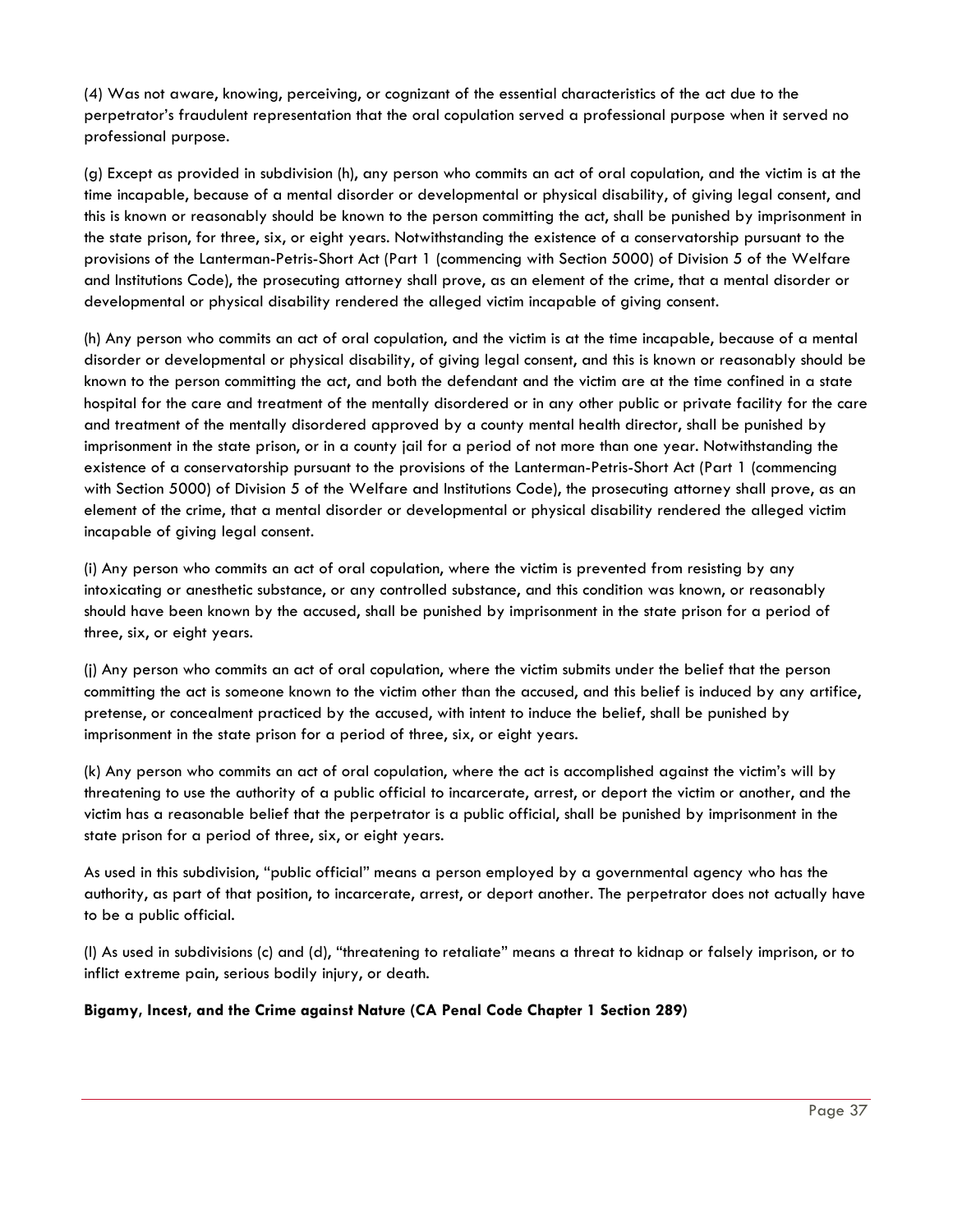(a) (1) (A) Any person who commits an act of sexual penetration when the act is accomplished against the victim's will by means of force, violence, duress, menace, or fear of immediate and unlawful bodily injury on the victim or another person shall be punished by imprisonment in the state prison for three, six, or eight years.

(B) Any person who commits an act of sexual penetration upon a child who is under 14 years of age, when the act is accomplished against the victim's will by means of force, violence, duress, menace, or fear of immediate and unlawful bodily injury on the victim or another person, shall be punished by imprisonment in the state prison for 8, 10, or 12 years.

(C) Any person who commits an act of sexual penetration upon a minor who is 14 years of age or older, when the act is accomplished against the victim's will by means of force, violence, duress, menace, or fear of immediate and unlawful bodily injury on the victim or another person, shall be punished by imprisonment in the state prison for 6, 8, or 10 years.

(D) This paragraph does not preclude prosecution under Section 269, Section 288.7, or any other provision of law.

(2) Any person who commits an act of sexual penetration when the act is accomplished against the victim's will by threatening to retaliate in the future against the victim or any other person, and there is a reasonable possibility that the perpetrator will execute the threat, shall be punished by imprisonment in the state prison for three, six, or eight years.

(b) Except as provided in subdivision (c), any person who commits an act of sexual penetration, and the victim is at the time incapable, because of a mental disorder or developmental or physical disability, of giving legal consent, and this is known or reasonably should be known to the person committing the act or causing the act to be committed, shall be punished by imprisonment in the state prison for three, six, or eight years. Notwithstanding the appointment of a conservator with respect to the victim pursuant to the provisions of the Lanterman-Petris-Short Act (Part 1 (commencing with Section 5000) of Division 5 of the Welfare and Institutions Code), the prosecuting attorney shall prove, as an element of the crime, that a mental disorder or developmental or physical disability rendered the alleged victim incapable of giving legal consent.

(c) Any person who commits an act of sexual penetration, and the victim is at the time incapable, because of a mental disorder or developmental or physical disability, of giving legal consent, and this is known or reasonably should be known to the person committing the act or causing the act to be committed and both the defendant and the victim are at the time confined in a state hospital for the care and treatment of the mentally disordered or in any other public or private facility for the care and treatment of the mentally disordered approved by a county mental health director, shall be punished by imprisonment in the state prison, or in a county jail for a period of not more than one year. Notwithstanding the existence of a conservatorship pursuant to the provisions of the Lanterman-Petris-Short Act (Part 1 (commencing with Section 5000) of Division 5 of the Welfare and Institutions Code), the prosecuting attorney shall prove, as an element of the crime, that a mental disorder or developmental or physical disability rendered the alleged victim incapable of giving legal consent.

(d) Any person who commits an act of sexual penetration, and the victim is at the time unconscious of the nature of the act and this is known to the person committing the act or causing the act to be committed, shall be punished by imprisonment in the state prison for three, six, or eight years. As used in this subdivision, "unconscious of the nature of the act" means incapable of resisting because the victim meets one of the following conditions:

(1) Was unconscious or asleep.

(2) Was not aware, knowing, perceiving, or cognizant that the act occurred.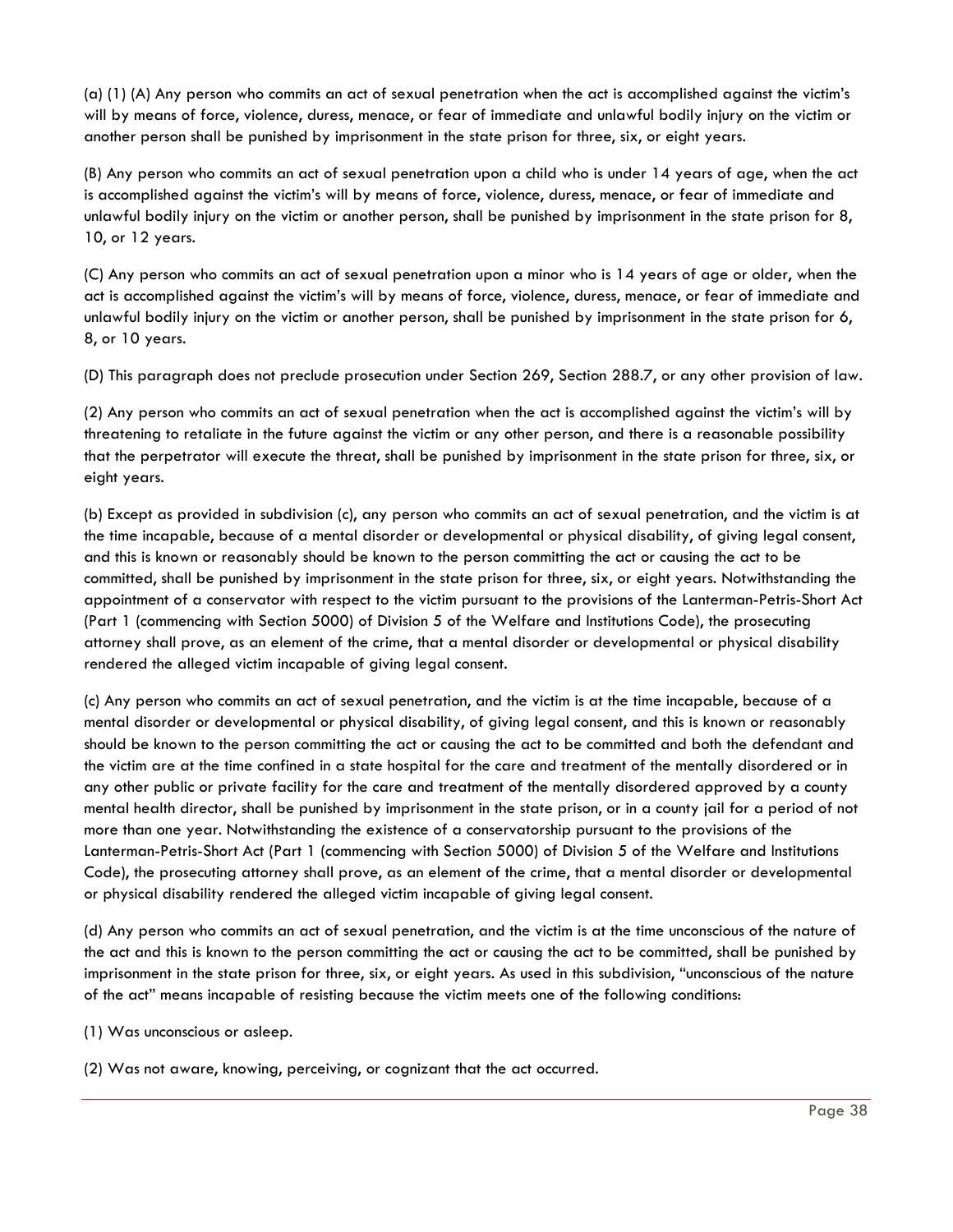(3) Was not aware, knowing, perceiving, or cognizant of the essential characteristics of the act due to the perpetrator's fraud in fact.

(4) Was not aware, knowing, perceiving, or cognizant of the essential characteristics of the act due to the perpetrator's fraudulent representation that the sexual penetration served a professional purpose when it served no professional purpose.

(e) Any person who commits an act of sexual penetration when the victim is prevented from resisting by any intoxicating or anesthetic substance, or any controlled substance, and this condition was known, or reasonably should have been known by the accused, shall be punished by imprisonment in the state prison for a period of three, six, or eight years.

(f) Any person who commits an act of sexual penetration when the victim submits under the belief that the person committing the act or causing the act to be committed is someone known to the victim other than the accused, and this belief is induced by any artifice, pretense, or concealment practiced by the accused, with intent to induce the belief, shall be punished by imprisonment in the state prison for a period of three, six, or eight years.

(g) Any person who commits an act of sexual penetration when the act is accomplished against the victim's will by threatening to use the authority of a public official to incarcerate, arrest, or deport the victim or another, and the victim has a reasonable belief that the perpetrator is a public official, shall be punished by imprisonment in the state prison for a period of three, six, or eight years.

As used in this subdivision, "public official" means a person employed by a governmental agency who has the authority, as part of that position, to incarcerate, arrest, or deport another. The perpetrator does not actually have to be a public official.

(h) Except as provided in Section 288, any person who participates in an act of sexual penetration with another person who is under 18 years of age shall be punished by imprisonment in the state prison or in a county jail for a period of not more than one year.

(i) Except as provided in Section 288, any person over 21 years of age who participates in an act of sexual penetration with another person who is under 16 years of age shall be guilty of a felony.

(j) Any person who participates in an act of sexual penetration with another person who is under 14 years of age and who is more than 10 years younger than he or she shall be punished by imprisonment in the state prison for three, six, or eight years.

(k) As used in this section:

(1) "Sexual penetration" is the act of causing the penetration, however slight, of the genital or anal opening of any person or causing another person to so penetrate the defendant's or another person's genital or anal opening for the purpose of sexual arousal, gratification, or abuse by any foreign object, substance, instrument, or device, or by any unknown object.

(2) "Foreign object, substance, instrument, or device" shall include any part of the body, except a sexual organ.

(3) "Unknown object" shall include any foreign object, substance, instrument, or device, or any part of the body, including a penis, when it is not known whether penetration was by a penis or by a foreign object, substance, instrument, or device, or by any other part of the body.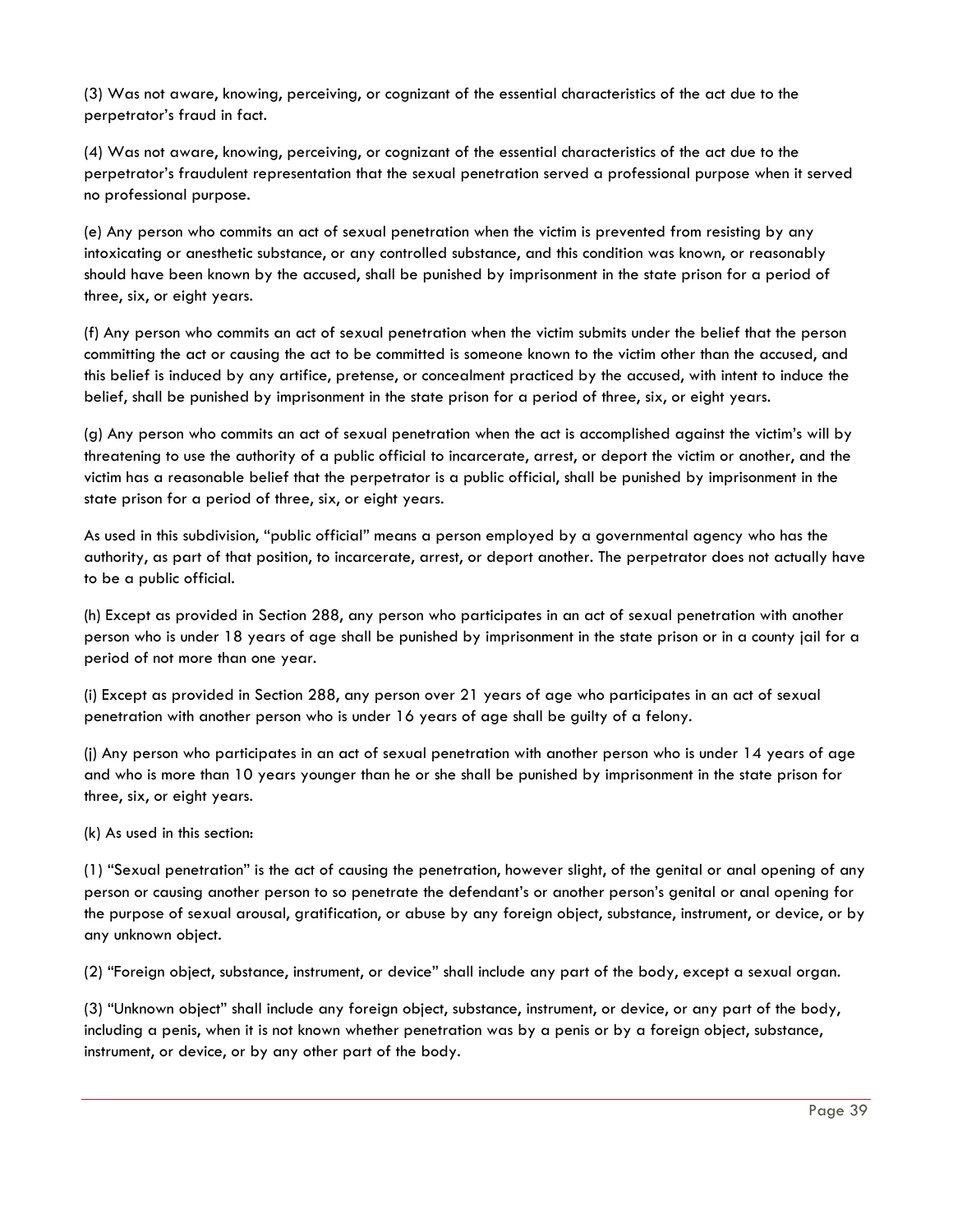(l) As used in subdivision (a), "threatening to retaliate" means a threat to kidnap or falsely imprison, or inflict extreme pain, serious bodily injury or death.

(m) As used in this section, "victim" includes any person who the defendant causes to penetrate the genital or anal opening of the defendant or another person or whose genital or anal opening is caused to be penetrated by the defendant or another person and who otherwise qualifies as a victim under the requirements of this section.

#### **Fondling (CA Penal Code Chapter 9. Section 243.4, Assault and Battery)**

(a) Any person who touches an intimate part of another person while that person is unlawfully restrained by the accused or an accomplice, and if the touching is against the will of the person touched and is for the purpose of sexual arousal, sexual gratification, or sexual abuse, is guilty of sexual battery. A violation of this subdivision is punishable by imprisonment in a county jail for not more than one year, and by a fine not exceeding two thousand dollars (\$2,000); or by imprisonment in the state prison for two, three, or four years, and by a fine not exceeding ten thousand dollars (\$10,000).

(b) Any person who touches an intimate part of another person who is institutionalized for medical treatment and who is seriously disabled or medically incapacitated, if the touching is against the will of the person touched, and if the touching is for the purpose of sexual arousal, sexual gratification, or sexual abuse, is guilty of sexual battery. A violation of this subdivision is punishable by imprisonment in a county jail for not more than one year, and by a fine not exceeding two thousand dollars (\$2,000); or by imprisonment in the state prison for two, three, or four years, and by a fine not exceeding ten thousand dollars (\$10,000).

(c) Any person who touches an intimate part of another person for the purpose of sexual arousal, sexual gratification, or sexual abuse, and the victim is at the time unconscious of the nature of the act because the perpetrator fraudulently represented that the touching served a professional purpose, is guilty of sexual battery. A violation of this subdivision is punishable by imprisonment in a county jail for not more than one year, and by a fine not exceeding two thousand dollars (\$2,000); or by imprisonment in the state prison for two, three, or four years, and by a fine not exceeding ten thousand dollars (\$10,000).

(d) Any person who, for the purpose of sexual arousal, sexual gratification, or sexual abuse, causes another, against that person's will while that person is unlawfully restrained either by the accused or an accomplice, or is institutionalized for medical treatment and is seriously disabled or medically incapacitated, to masturbate or touch an intimate part of either of those persons or a third person, is guilty of sexual battery. A violation of this subdivision is punishable by imprisonment in a county jail for not more than one year, and by a fine not exceeding two thousand dollars (\$2,000); or by imprisonment in the state prison for two, three, or four years, and by a fine not exceeding ten thousand dollars (\$10,000).

(e)(1) Any person who touches an intimate part of another person, if the touching is against the will of the person touched, and is for the specific purpose of sexual arousal, sexual gratification, or sexual abuse, is guilty of misdemeanor sexual battery, punishable by a fine not exceeding two thousand dollars (\$2,000), or by imprisonment in a county jail not exceeding six months, or by both that fine and imprisonment. However, if the defendant was an employer and the victim was an employee of the defendant, the misdemeanor sexual battery shall be punishable by a fine not exceeding three thousand dollars (\$3,000), by imprisonment in a county jail not exceeding six months, or by both that fine and imprisonment. Notwithstanding any other provision of law, any amount of a fine above two thousand dollars (\$2,000) which is collected from a defendant for a violation of this subdivision shall be transmitted to the State Treasury and, upon appropriation by the Legislature, distributed to the Department of Fair Employment and Housing for the purpose of enforcement of the California Fair Employment and Housing Act (Part 2.8 (commencing with Section 12900) of Division 3 of Title 2 of the Government Code),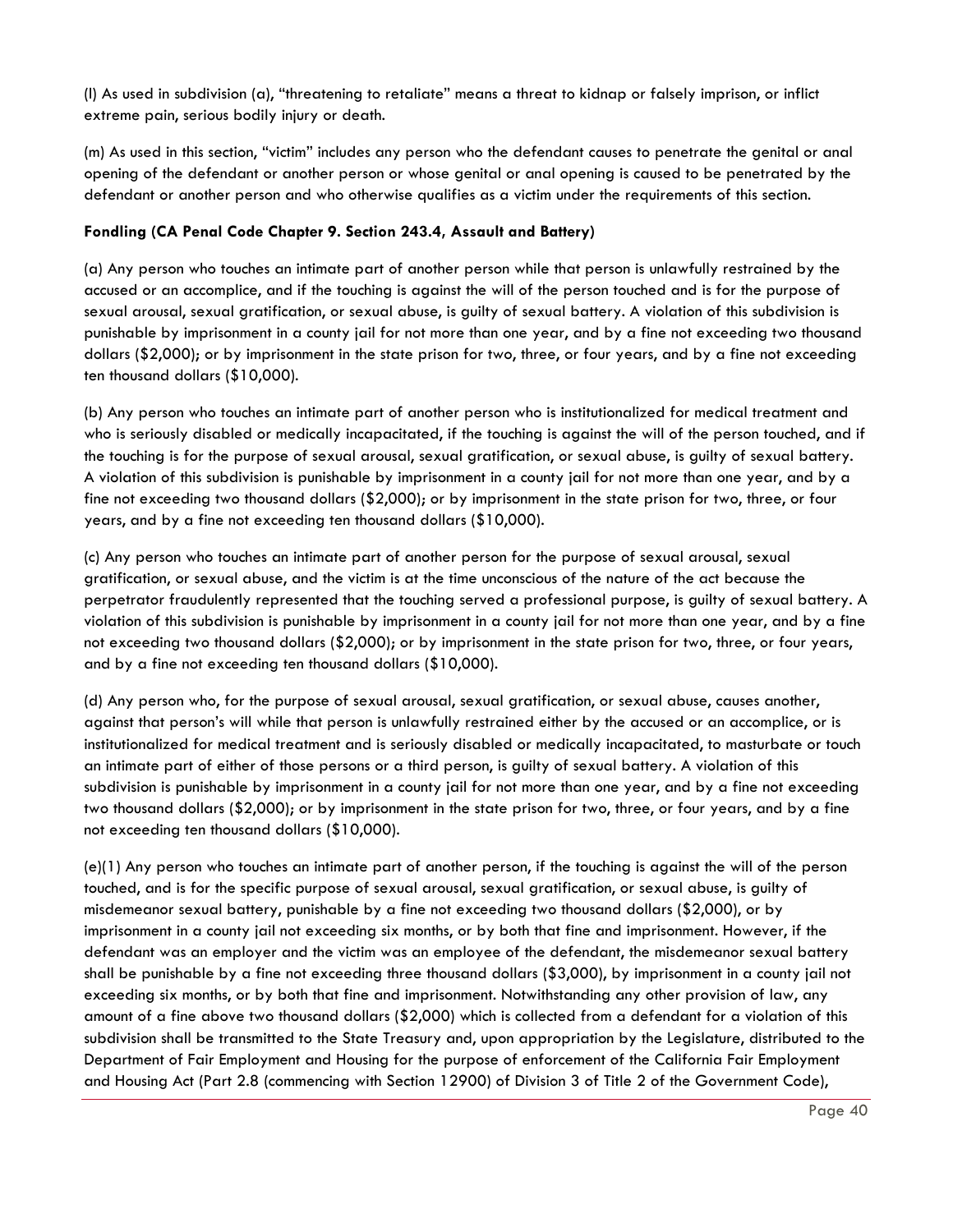including, but not limited to, laws that proscribe sexual harassment in places of employment. However, in no event shall an amount over two thousand dollars (\$2,000) be transmitted to the State Treasury until all fines, including any restitution fines that may have been imposed upon the defendant, have been paid in full.

(2) As used in this subdivision, "touches" means physical contact with another person, whether accomplished directly, through the clothing of the person committing the offense, or through the clothing of the victim.

(f) As used in subdivisions (a), (b), (c), and (d), "touches" means physical contact with the skin of another person whether accomplished directly or through the clothing of the person committing the offense.

(g) As used in this section, the following terms have the following meanings:

(1) "Intimate part" means the sexual organ, anus, groin, or buttocks of any person, and the breast of a female.

(2) "Sexual battery" does not include the crimes defined in Section 261 or 289.

(3) "Seriously disabled" means a person with severe physical or sensory disabilities.

(4) "Medically incapacitated" means a person who is incapacitated as a result of prescribed sedatives, anesthesia, or other medication.

(5) "Institutionalized" means a person who is located voluntarily or involuntarily in a hospital, medical treatment facility, nursing home, acute care facility, or mental hospital.

(6) "Minor" means a person under 18 years of age.

(h) This section shall not be construed to limit or prevent prosecution under any other law which also proscribes a course of conduct that also is proscribed by this section.

(i) In the case of a felony conviction for a violation of this section, the fact that the defendant was an employer and the victim was an employee of the defendant shall be a factor in aggravation in sentencing.

(j) A person who commits a violation of subdivision (a), (b), (c), or (d) against a minor when the person has a prior felony conviction for a violation of this section shall be guilty of a felony, punishable by imprisonment in the state prison for two, three, or four years and a fine not exceeding ten thousand dollars (\$10,000).

#### **Statutory Rape (CA Penal Code, Chapter 1, Section 261.5)**

(a) Unlawful sexual intercourse is an act of sexual intercourse accomplished with a person who is not the spouse of the perpetrator, if the person is a minor. For the purposes of this section, a "minor" is a person under the age of 18 years and an "adult" is a person who is at least 18 years of age.

(b) Any person who engages in an act of unlawful sexual intercourse with a minor who is not more than three years older or three years younger than the perpetrator, is guilty of a misdemeanor.

(c) Any person who engages in an act of unlawful sexual intercourse with a minor who is more than three years younger than the perpetrator is guilty of either a misdemeanor or a felony, and shall be punished by imprisonment in a county jail not exceeding one year, or by imprisonment pursuant to subdivision (h) of Section 1170.

(d) Any person 21 years of age or older who engages in an act of unlawful sexual intercourse with a minor who is under 16 years of age is guilty of either a misdemeanor or a felony, and shall be punished by imprisonment in a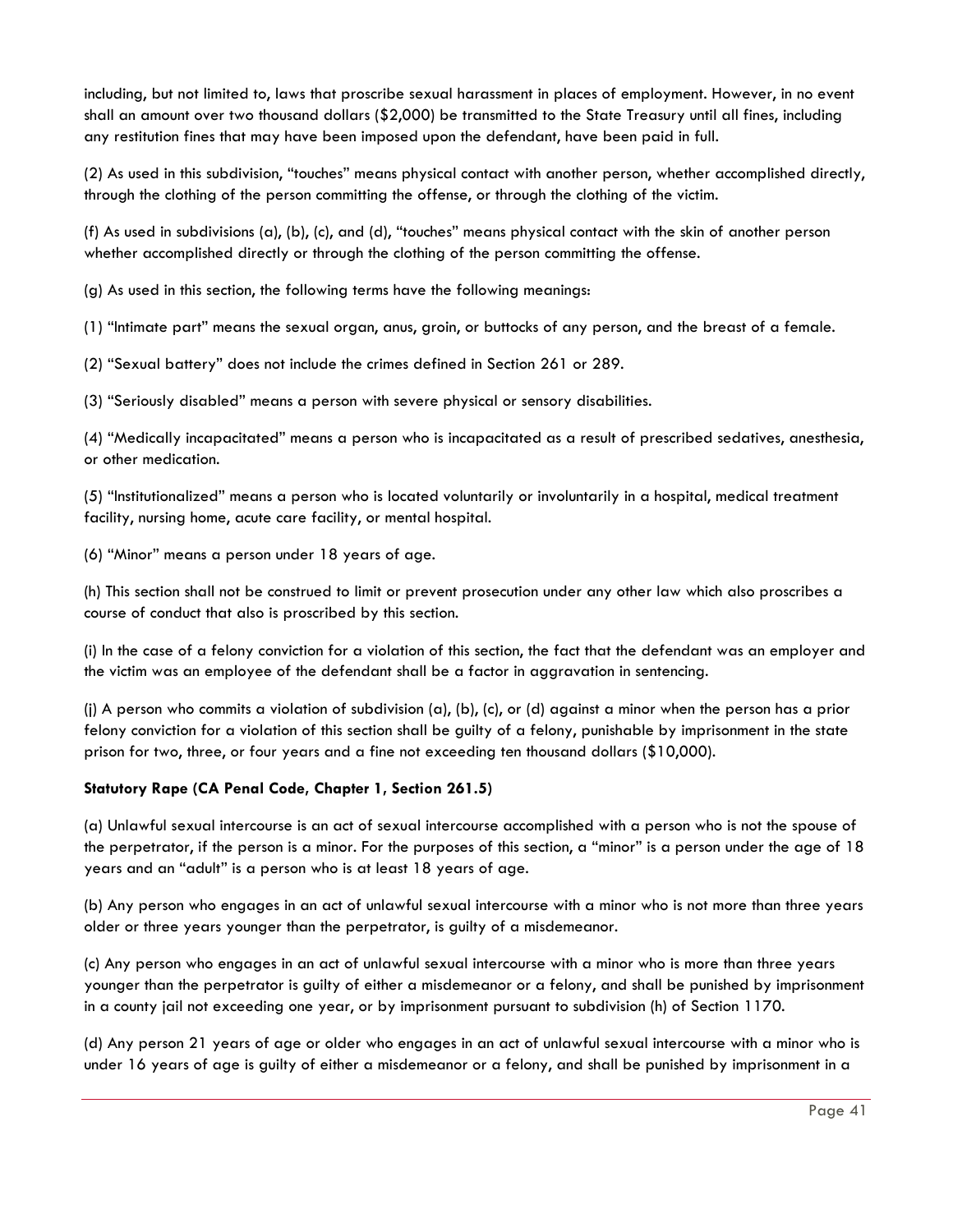county jail not exceeding one year, or by imprisonment pursuant to subdivision (h) of Section 1170 for two, three, or four years.

#### **Incest (CA Penal Code, Chapter 1, Section 285)**

Persons being within the degrees of consanguinity within which marriages are declared by law to be incestuous and void, who intermarry with each other, or who being 14 years of age or older, commit fornication or adultery with each other, are punishable by imprisonment in the state prison.

Abuse: (CA Family Code, 6203 (definitions) and 6211)

(a) For purposes of this act, "abuse" means any of the following:

(1) To intentionally or recklessly cause or attempt to cause bodily injury.

(2) Sexual assault.

(3) To place a person in reasonable apprehension of imminent serious bodily injury to that person or to another.

- (4) To engage in any behavior that has been or could be enjoined pursuant to Section 6320.
- (b) Abuse is not limited to the actual infliction of physical injury or assault.

"Domestic violence" is abuse perpetrated against any of the following persons:

(a) A spouse or former spouse.

(b) A cohabitant or former cohabitant, as defined in Section 6209.

(c) A person with whom the respondent is having or has had a dating or engagement relationship.

(d) A person with whom the respondent has had a child, where the presumption applies that the male parent is the father of the child of the female parent under the Uniform Parentage Act (Part 3 (commencing with Section 7600) of Division 12).

(e) A child of a party or a child who is the subject of an action under the Uniform Parentage Act, where the presumption applies that the male parent is the father of the child to be protected.

(f) Any other person related by consanguinity or affinity within the second degree.

Domestic Violence/Dating Violence (CA Penal Code, Chapter 2, Section 273.5 and Section 243)

(a) Any person who willfully inflicts corporal injury resulting in a traumatic condition upon a victim described in subdivision (b) is guilty of a felony, and upon conviction thereof shall be punished by imprisonment in the state prison for two, three, or four years, or in a county jail for not more than one year, or by a fine of up to six thousand dollars (\$6,000), or by both that fine and imprisonment.

(b) Subdivision (a) shall apply if the victim is or was one or more of the following:

- (1) The offender's spouse or former spouse.
- (2) The offender's cohabitant or former cohabitant.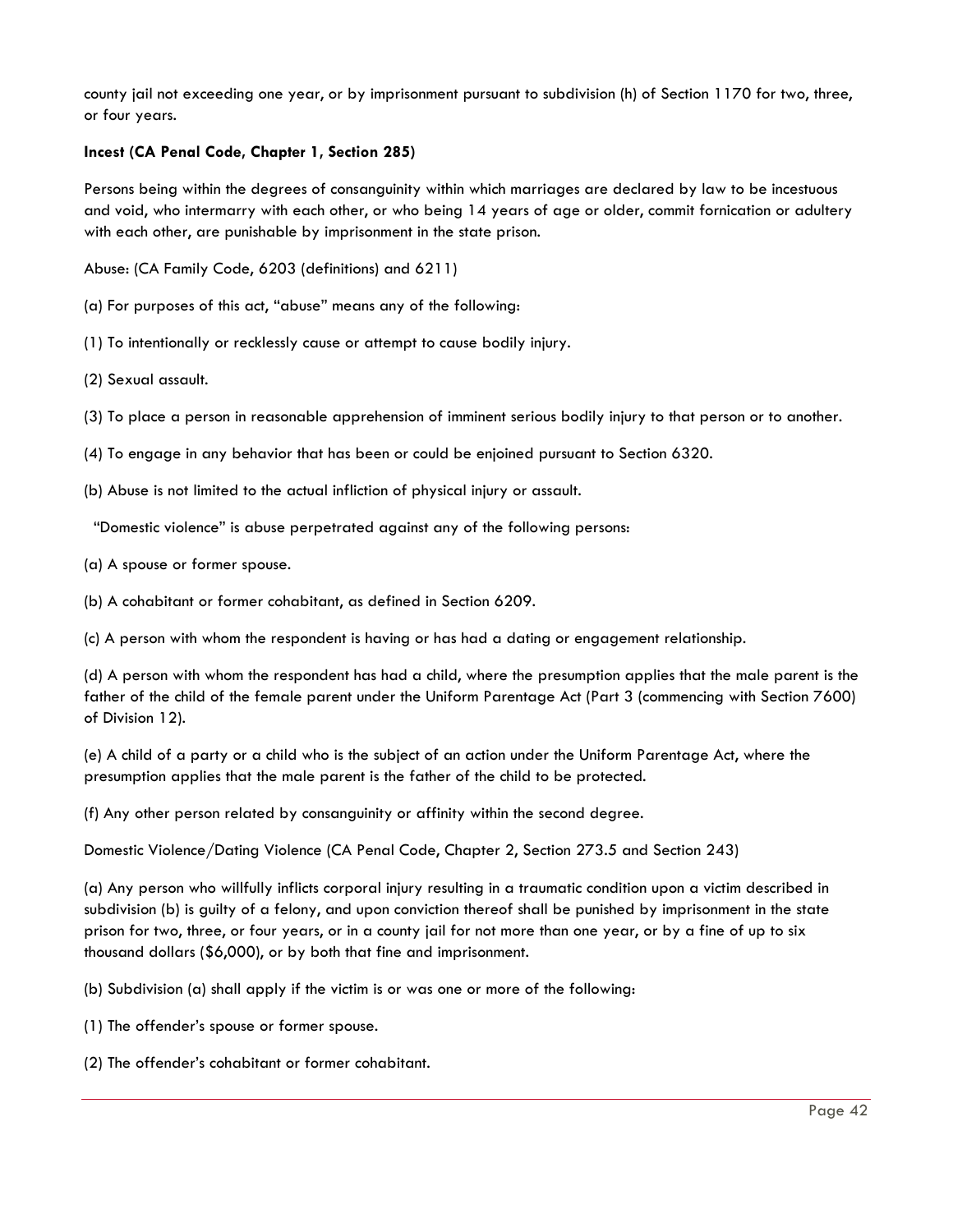(3) The offender's fiancé or fiancée, or someone with whom the offender has, or previously had, an engagement or dating relationship.

(4) The mother or father of the offender's child.

CA Penal Code 243(e)

(1) When a battery (willful and unlawful use of force or violence upon the person of another) is committed against a spouse, a person with whom the defendant is cohabiting, a person who is the parent of the defendant's child, former spouse, fiancé, or fiancée, or a person with whom the defendant currently has, or has previously had, a dating or engagement relationship, the battery is punishable by a fine not exceeding two thousand dollars (\$2,000), or by imprisonment in a county jail for a period of not more than one year, or by both that fine and imprisonment.

### **Stalking CA Penal Code, Chapter 2, Section 646.9**

(a) Any person who willfully, maliciously, and repeatedly follows or willfully and maliciously harasses another person and who makes a credible threat with the intent to place that person in reasonable fear for his or her safety, or the safety of his or her immediate family is guilty of the crime of stalking, punishable by imprisonment in a county jail for not more than one year, or by a fine of not more than one thousand dollars (\$1,000), or by both that fine and imprisonment, or by imprisonment in the state prison.

### **CA Penal Code, Chapter 2, Section 653m**

(a)Every person who, with intent to annoy, telephones or makes contact by means of an electronic communication device with another and addresses to or about the other person any obscene language or addresses to the other person any threat to inflict injury to the person or property of the person addressed or any member of his or her family, is guilty of a misdemeanor. Nothing in this subdivision shall apply to telephone calls or electronic contacts made in good faith.

(b) Every person who, with intent to annoy or harass, makes repeated telephone calls or makes repeated contact by means of an electronic communication device, or makes any combination of calls or contact, to another person is, whether or not conversation ensues from making the telephone call or contact by means of an electronic communication device, guilty of a misdemeanor. Nothing in this subdivision shall apply to telephone calls or electronic contacts made in good faith or during the ordinary course and scope of business.

#### **Consent to Sexual Activity (CA Penal Code, Chapter 1, section 261.6)**

In prosecutions under Section 261, 262, 286, 287, or 289, or former Section 288a, in which consent is at issue, "consent" shall be defined to mean positive cooperation in act or attitude pursuant to an exercise of free will. The person must act freely and voluntarily and have knowledge of the nature of the act or transaction involved.

A current or previous dating or marital relationship shall not be sufficient to constitute consent where consent is at issue in a prosecution under Section 261, 262, 286, 287, or 289, or former Section 288a.

# PROCEDURES FOR REPORTING A CRIME OF SEXUAL VIOLENCE/SEXUAL **MISCONDUCT**

Call 9-1-1 in any kind of emergency, or when facing immediate harm or threat of harm.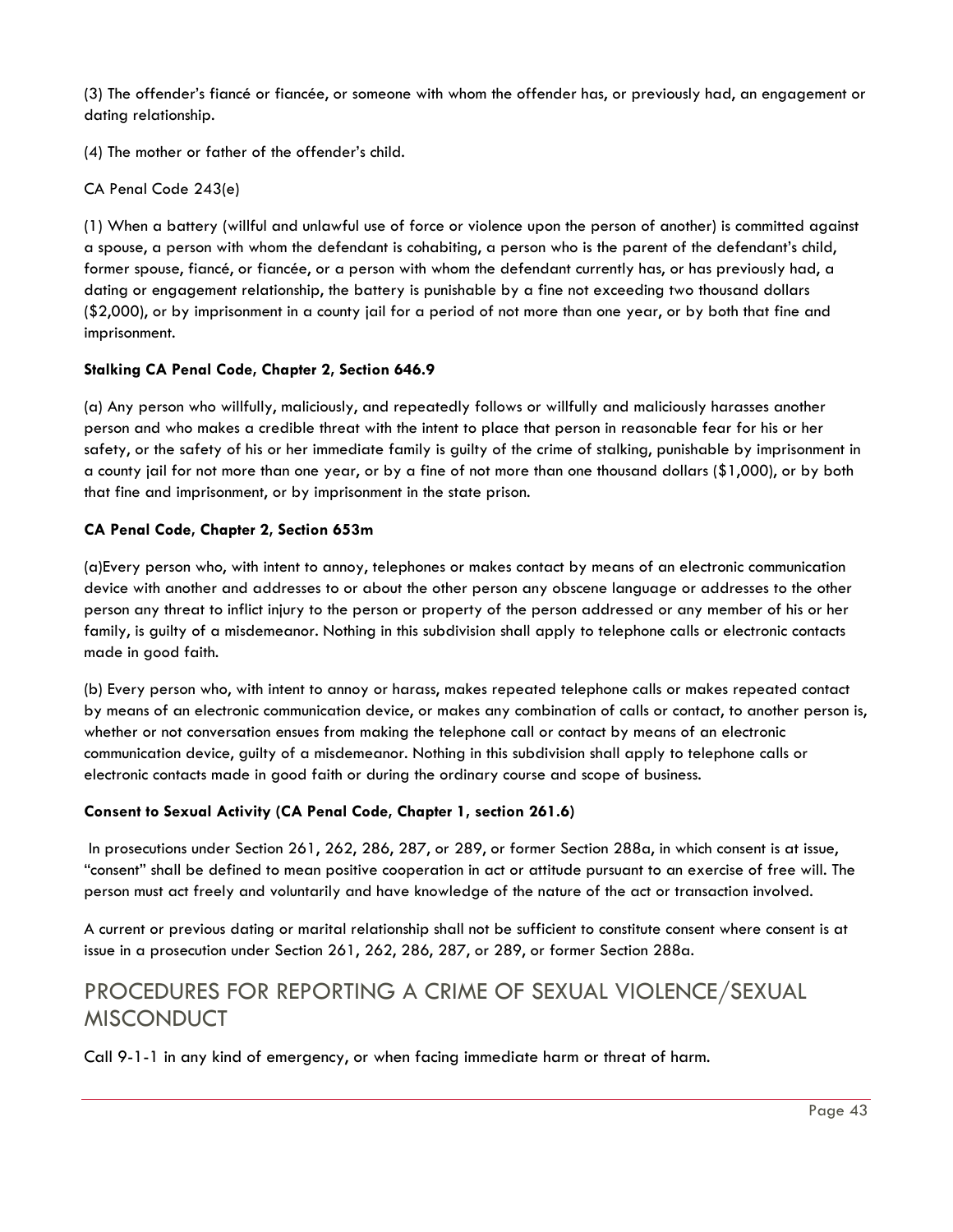Persons who have experienced Sexual Misconduct/Sexual Assault, including Rape, Dating Violence, Domestic Violence, or Stalking, are encouraged to seek immediate assistance from police and healthcare providers for their physical safety, emotional support and medical care. University or local police can escort victims to a safe place and transport them to a hospital for medical treatment, if needed. University police can also provide access to a Sexual Assault Victim Advocate. Regardless of whether an individual chooses to notify the police, they are strongly encouraged to seek assistance from the campus Title IX Coordinator and/or a Sexual Assault Victim Advocate or counselor who can provide information on options, rights and remedies.

A written explanation of rights and options must be provided to a Student, Employee or Third Party who reports to the University that s/he has been a victim of Sexual Misconduct/Sexual Assault, Dating or Domestic Violence, or Stalking, whether the offense occurred on or off Campus. It is the Title IX Coordinator's responsibility to ensure this written Notice is provided to the complainant/victim(s). The Title IX Coordinator annually provides the written explanation of Rights and Options for Victims of Sexual Misconduct/Sexual Assault, Dating or Domestic Violence, or Stalking (Attachment C in Executive Order 1095) to all members of the campus community including Sexual Misconduct/Sexual Assault, Dating or Domestic Violence, or Stalking victims. The written explanation of Rights and Options is described in detail later in this document.

Victims have the right to decide who and when to tell about Sexual Misconduct/Sexual Assault, Dating and Domestic Violence, and Stalking. They may always decline to notify authorities when that option is offered to them. However, it is very important that they get medical attention after being assaulted. Following the incident, a victim may be physically injured, may have contracted a sexually transmitted disease, or may become pregnant.

The University's primary concern is the safety and well-being of every member of the campus community. The use of alcohol or drugs never makes the victim at fault. If a campus community member has experienced Sexual Misconduct, Dating Violence, Domestic Violence, or Stalking they should not be deterred from reporting the incident out of a concern that they might be disciplined for related violations of drug, alcohol, or other University policies. A person who participates in investigations or proceedings involving Sexual Misconduct/Sexual Assault, Dating Violence, Domestic Violence, or Stalking will not be subject to discipline for related violations of the Student Conduct Code or other University policies at or near the time of the incident unless the University determines the conduct places the health and safety of another person at risk, or is otherwise egregious.

The University encourages victims of Sexual Misconduct/Sexual Assault, Dating Violence, Domestic Violence, or Stalking to talk to someone about what happened – so they can get the support they need, and so the University can respond appropriately. Whether  $-$  and the extent to which  $-$  a University employee may agree to maintain confidentiality (and not disclose information to the Title IX Coordinator) depends on the employee's position and responsibilities at the University. The following information is intended to make everyone aware of the various reporting and confidential disclosure options available to them – so they can make informed choices about where to turn for help. The University strongly encourages victims to talk to someone identified in one or more of these groups.

Certain University employees, listed below, are required by law to maintain near or complete confidentiality; talking to them is sometimes called a "privileged communication." University law enforcement employees may maintain the victim's identity as confidential, if requested by the victim, but will report the facts of the incident to the Title IX Coordinator, including the identity of the perpetrator. Most other University employees are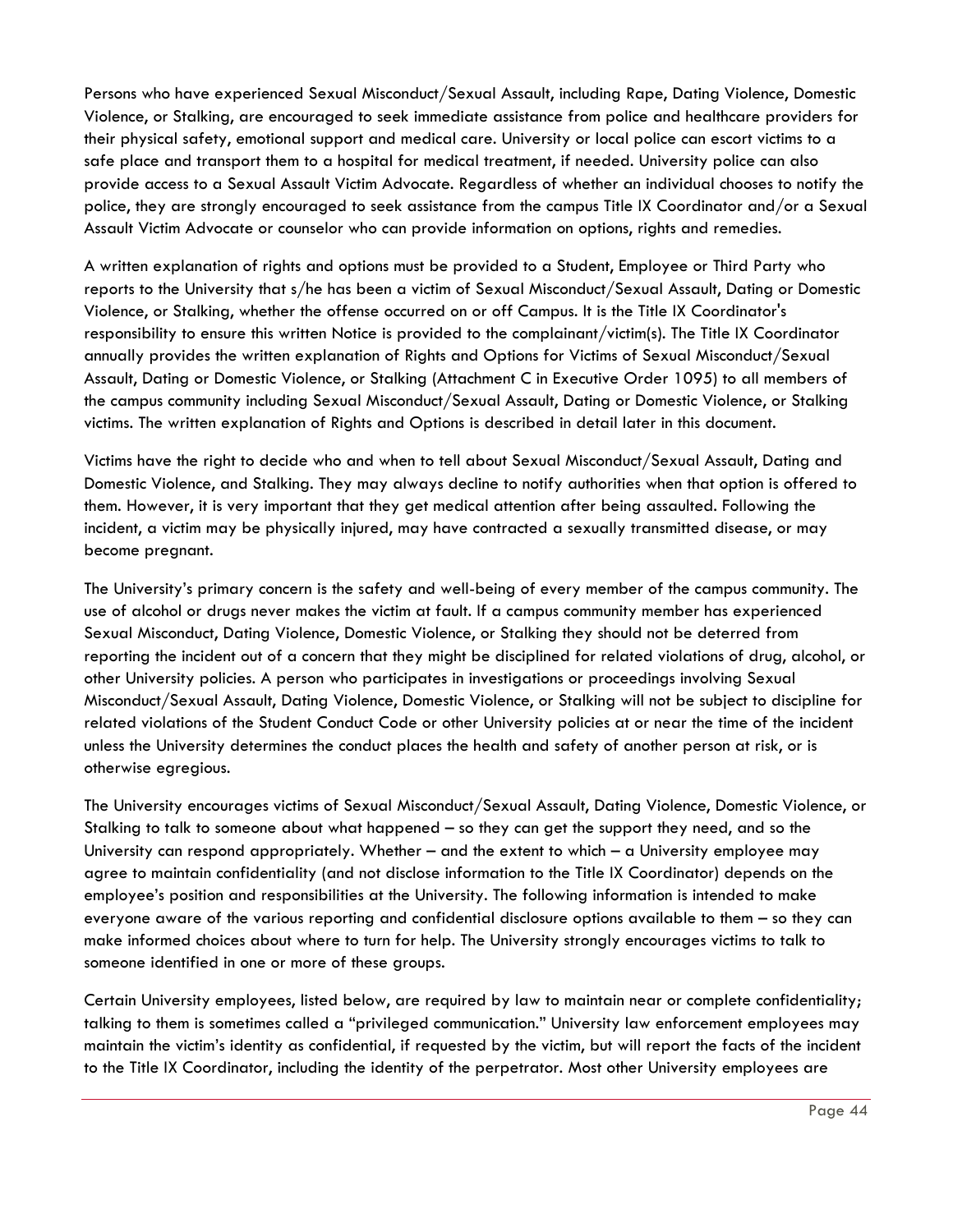required to report all details of an incident (including the identities of both the victim and alleged perpetrator) to the Title IX Coordinator so the University can take immediate action to protect the victim, and take steps to correct and eliminate the misconduct.

University Police, the Title IX Coordinator, University-employed physicians, professional counselors, licensed clinical social workers, sexual assault and domestic violence counselors and advocates, and certain other University employees are required to explain to victims their rights and options with respect to confidentiality.

# PRIVILEGED AND CONFIDENTIAL REPORTS

Treating physicians, psychotherapists, professional counselors, and clergy who work or volunteer providing medical or mental health treatment or counseling (including those who act in that role under their supervision may not report any information about an incident of Sexual Misconduct/Sexual Assault, Dating Violence, Domestic Violence, or Stalking to anyone else at the University, including the Title IX Coordinator, without the victim's consent. A victim can seek assistance and support from physicians, psychotherapists, professional, licensed counselors, and clergy without triggering a University investigation that could reveal the victim's identity or the fact of the victim's disclosure. However, see limited exceptions below regarding when these professionals must report to local law enforcement agencies. These confidential professionals should explain these limited exceptions to victims, if applicable.

The University will be unable to conduct an investigation into a particular incident or pursue disciplinary action against a perpetrator if a victim chooses to (1) speak only to a treating physician, psychotherapist, professional counselor, or clergy member, and (2) maintain complete confidentiality. Even so, these individuals will assist victims in receiving other necessary protection and support, such as victim advocacy, disability, medical/health or mental health services, or legal services, and will advise victims regarding their right to file a Title IX complaint with the University and a separate complaint with local or University Police. If a victim insists on confidentiality, the University will likely not be able to fully assist the victim with: University academic support or accommodations; changes to University-based living or working schedules; or adjustments to course schedules.

A victim who at first requests confidentiality may later decide to file a complaint with the University or report the incident to the police, and thus have the incident fully investigated. Counselors and advocates can provide victims with that assistance if requested. Treating physicians, psychotherapists, professional counselors, and clergy will also explain that Title IX includes protections against retaliation, and that the University will not only take steps to prevent retaliation when it knows or reasonably should know of possible retaliation, but will also take strong responsive action if it occurs.

# EXCEPTIONS TO CONFIDENTIALITY

Under California law, any health practitioner employed in a health facility, clinic, physician's office, or local or state public health department or clinic is required to make a report to local law enforcement if they provide medical services for a physical condition to a patient/victim who they know or reasonably suspects is suffering from (1) a wound or physical injury inflicted by a firearm; or (2) any wound or other physical injury inflicted upon a victim where the injury is the result of assaultive or abusive conduct (including Sexual Misconduct/Sexual Assault , Domestic Violence, and Dating Violence).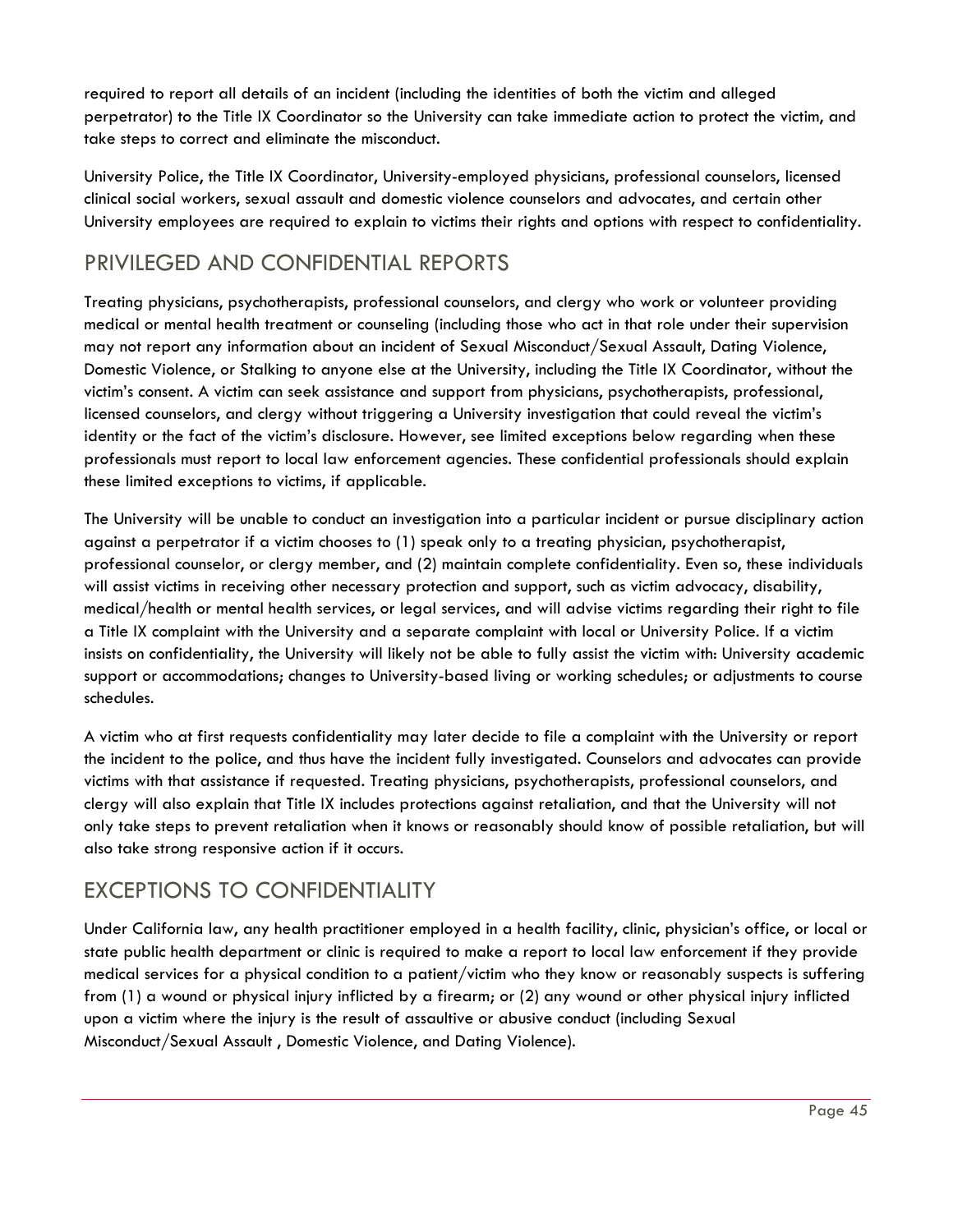This exception does not apply to sexual assault and domestic violence counselors and advocates. Health care practitioners should explain this limited exception to victims, if applicable

Additionally, under California law, physicians, psychotherapists, professional counselors, licensed clinical social workers, clergy, and sexual assault and domestic violence counselors and advocates are mandatory child abuse and neglect reporters and are required to report incidents involving victims under 18 years of age to local law enforcement. These professionals will explain this limited exception to victims, if applicable. Finally, some or all of these professionals may also have reporting obligations under California law to (1) local law enforcement in cases involving threats of immediate or imminent harm to self or others where disclosure of the information is necessary to prevent the threatened danger; (2) to the court if compelled by court order or subpoena in a criminal proceeding related to the sexual violence incident. If applicable, these professionals will explain this limited exception to victims.

See more about voluntary confidential reporting in the Voluntary Confidential Reporting section above.

# PRESERVATION OF EVIDENCE

In cases of Sexual Misconduct/Sexual Assault, Dating Violence, Domestic Violence, or Stalking, the preservation of physical evidence is important to facilitate the identity and successful prosecution of the offender. The victim should preserve text messages, social media postings, or notes that demonstrate the course of conduct. Contemporaneous photos of bruises or other injuries are helpful. In cases of sexual assault or violence, the victim should not change clothes, bathe, douche, or shower following the attack. Sexual Assault Response Team (S.A.R.T.) medical personnel are trained to collect, process, and preserve physical evidence of Sexual Misconduct, and are committed in their assistance to the victim. Victims may request a S.A.R.T. exam to preserve forensic evidence without completing a police report. This evidence may be used in the case a victim wishes to report the assault at a later date. Victims are not financially responsible for S.A.R.T. exams and the cost will be the responsibility of the local law enforcement jurisdiction.

As time passes, evidence may dissipate or become lost or unavailable, thereby making investigation, possible prosecution, disciplinary proceedings, or obtaining protection orders related to the incident more difficult. Victims who choose not to make a complaint regarding an incident, nevertheless, should consider speaking with University Police or other law enforcement to preserve evidence in the event that they change their mind and wish to report the assault at a later date.

A victim has the right to have a confidential advocate present when reporting to law enforcement and during examinations. With the victim's consent, the confidential advocate will assess the victim's immediate needs and provide support and referral as appropriate. This confidential assistance may include counseling, information concerning rape trauma syndrome; information on the collection of medical evidence and available health services to test for injuries, sexually transmitted diseases, and/or pregnancy. Assistance is also available with access to other resources and services, including assistance in obtaining emergency protection orders and restraining orders.

## REPORTING OPTIONS

Victims have several reporting options including those with confidentiality and may pursue one or all of these options at any time. Victims have a right to have a friend, family member, sexual assault victim advocate, or other representative present while reporting the incident. They also have the right to have a sexual assault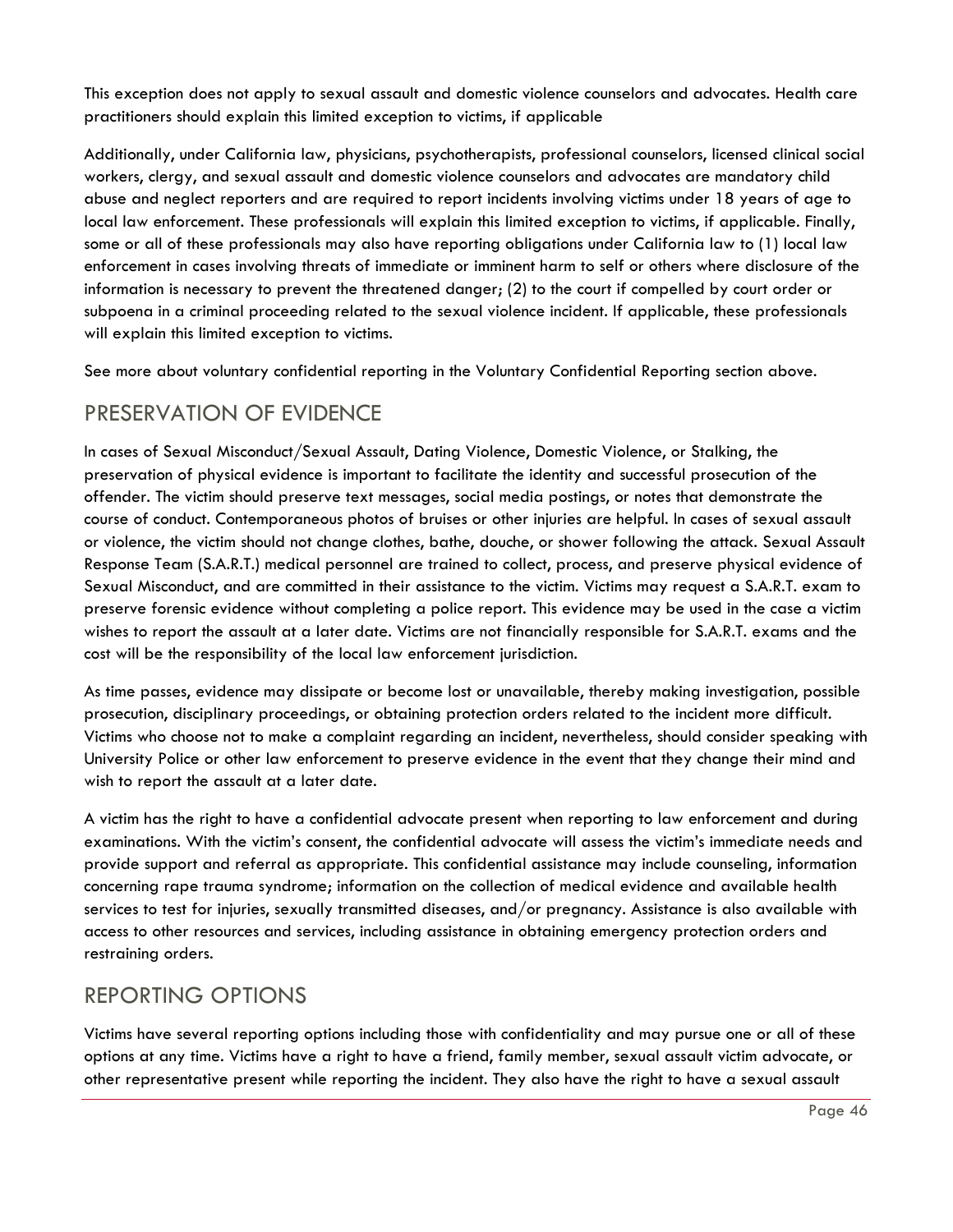victim advocate and support person of their choice present with them during a rape examination. The campus Title IX Coordinator can assist in notifying the police. Victims may also take any of the actions below.

#### REPORTING TO THE POLICE

Reporting to University Police and/or local police is an option at any time. Victims who choose not to report to the police immediately following a Sexual Misconduct/Sexual Assault, Dating and Domestic Violence, or Stalking incident, can still make the report at a later time. However, with the passage of time, the ability to gather evidence to assist with criminal prosecution may be limited. Depending on the circumstances, the police may be able to obtain a criminal restraining order on the victim's behalf.

As soon after the incident as possible, victims of Sexual Misconduct/Sexual Assault, Dating Violence, Domestic Violence, or Stalking are strongly encouraged to report the incident to the police. Sexual Misconduct/Sexual Assault, Dating Violence, Domestic Violence, or Stalking may be reported to the University Police Department by dialing 911. The University Police will support all victims of Sexual Misconduct/Sexual Assault, Dating Violence, Domestic Violence, or Stalking regardless of their decision to seek criminal prosecution of the offender or not. Victims have the option to report anonymously to the police and the decision to seek criminal prosecution remains with the victim. University Police will protect the confidentiality of the victim to the extent permitted by applicable California State law.

If a victim reports to a local police agency or the University Police about Sexual Misconduct/Sexual Assault, Dating Violence, Domestic Violence, or Stalking, the police are required to notify victims that their names will become a matter of public record unless confidentiality is requested. If a victim requests that their identity be kept confidential, their name will not become a matter of public record and the police will not report the victim's identity to anyone else at the University, including the Title IX Coordinator. University Police will, however, report the facts of the incident itself, including the identity of the perpetrator if known, to the Title IX Coordinator being sure not to reveal the victim names/identities or compromise their own criminal investigation. The University is required by the federal Clery Act to report certain types of crimes (including certain sex offenses) in statistical reports. However, while the University will report the type of incident in the annual crime statistics report known as the Annual Security Report, victim names/identities will not be revealed. All publicly available record keeping will be maintained without the inclusion of personally identifiable information about the victim.

#### REPORTING TO A CSA

Any member of the University community may report incidents of Sexual Misconduct/Sexual Assault, Dating Violence, Domestic Violence or Stalking to any Campus Security Authority (CSA's). These University personnel will assist the victim in notifying the appropriate law enforcement agency if the victim requests the assistance of law enforcement. In addition, most campus employees including CSA's are required to report incidents of Sexual Misconduct/Sexual Assault, Dating Violence, Dating Violence and Stalking to the Title IX Coordinator. Title IX Coordinator reporting responsibilities are described in detail below.

NOTE: If the University determines that the perpetrator poses a serious and immediate threat to the campus community, under the Clery Act the campus may be required to issue a timely warning to the community. Any such warning will not include any information that identifies the victim.

## REPORTING TO A TITLE IX COORDINATOR OR RESPONSIBLE EMPLOYEE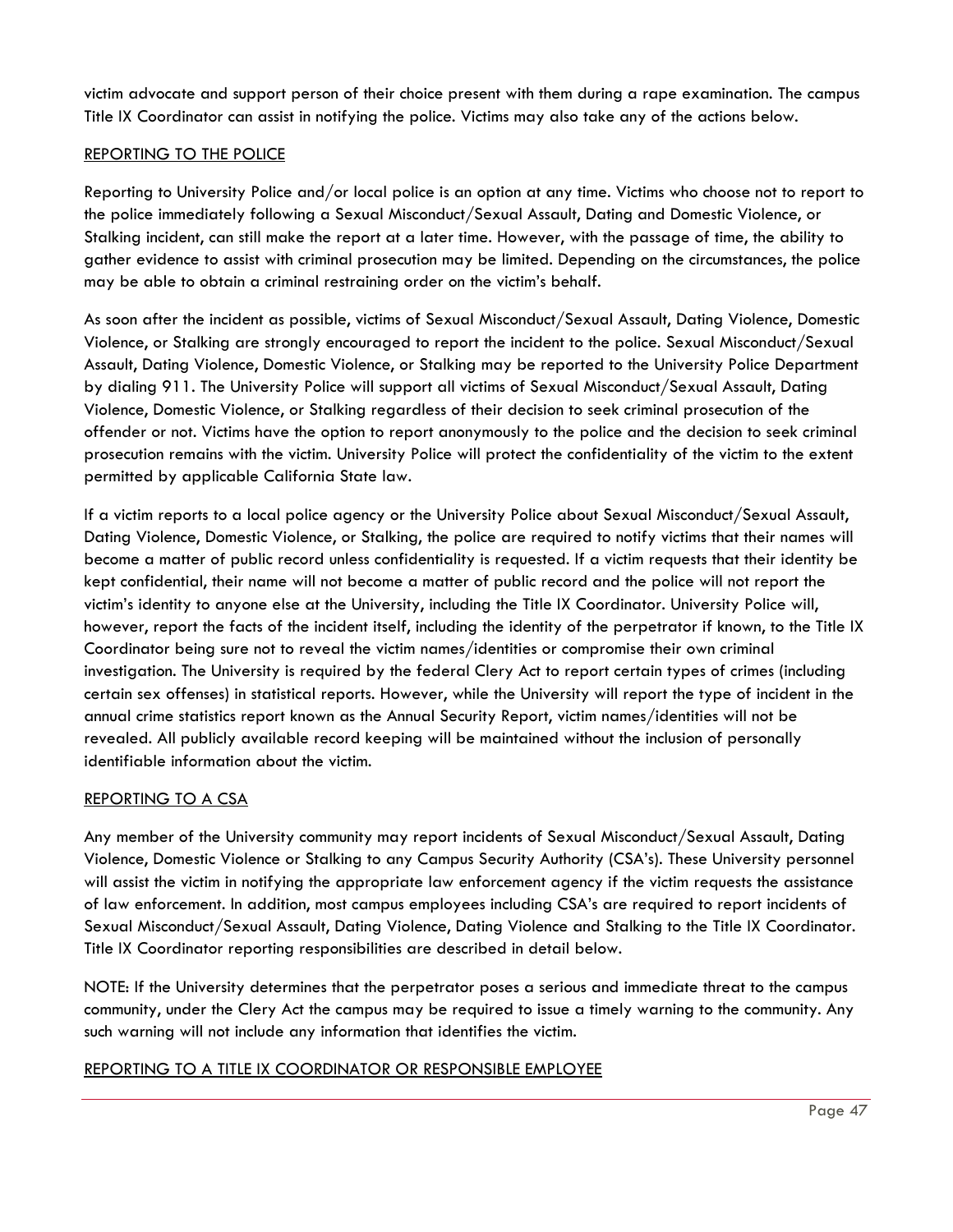Many resources and options are available on and off campus including confidential and privileged communication options. The University has designated a Title IX Coordinator as the primary point of contact to provide victims with assistance and support, and to monitor and oversee overall compliance with laws and policies related to Sexual Misconduct/Sexual Assault, Dating and Domestic Violence, and Stalking. The campus Title IX Coordinator is available to explain and discuss rights to file a criminal complaint and to assist in doing so; the University's relevant formal complaint process, and rights to receive assistance with that process, including the investigation process; how confidentiality is handled; available resources, both on and off campus; and other related matters.

Complaints may be filed by submitting an online reporting form at the Office of Equity & Diversity's website at: [https://cm.maxient.com/reportingform.php?CSULongBeach&layout\\_id=100.](https://cm.maxient.com/reportingform.php?CSULongBeach&layout_id=100) Complainants may also be filed by calling the Office of Equity & Diversity at (562)985-8256 or by emailing oed@csulb.edu.

Most University employees have a duty to report disclosed incidents of Sexual Misconduct/Sexual Assault, Dating Violence, Domestic Violence, or Stalking when they are on notice of it. When a victim tells the Title IX Coordinator or another non-confidential University employee about a Sexual Misconduct/Sexual Assault, Dating Violence, Domestic Violence, or Stalking incident, the victim has the right to expect the University to take immediate and appropriate steps to investigate what happened and to resolve the matter promptly and equitably. In all cases, the University strongly encourages victims to report Sexual Misconduct/Sexual Assault, Dating Violence, Domestic Violence, or Stalking directly to the campus Title IX Coordinator.

As detailed above, most University employees except treating physicians, licensed counselors, and clergy must report to the Title IX Coordinator all relevant details about any Sexual Misconduct/Sexual Assault, Dating Violence, Domestic Violence, or Stalking incidents of which they become aware. The University will need to determine what happened and will need to know the names of the victim(s) and the alleged perpetrator(s), any witnesses, and any other relevant facts, including the date, time and specific location of the incident.

To the extent possible, information reported to the Title IX Coordinator or other University employees will be kept private and shared only with individuals responsible for handling the University's response to the incident. Any Supportive Measures will remain confidential except when it is not possible to maintain confidentiality in order to provide the Supportive Measures. The University will protect the privacy of individuals involved in a Sexual Misconduct/Sexual Assault, Dating Violence, Domestic Violence, or Stalking incident except as otherwise required by law or University policy. A Sexual Misconduct/Sexual Assault, Dating Violence, Domestic Violence, or Stalking report may result in the gathering of extremely sensitive information about individuals in the campus community. While such information is considered confidential, University policy regarding access to public records and disclosure of personal information may require disclosure of certain information concerning a report. In such cases, efforts will be made to redact the records, as appropriate, in order to protect the victim's identity and privacy and the privacy of other involved individuals. Except as detailed in the section on Privileged and Confidential Communications above, no University employee, including the Title IX Coordinator, should disclose the victim's identity to the police without the victim's consent or unless the victim has also reported the incident to the police.

If a victim requests of the Title IX Coordinator or another University employee that their identity remain completely confidential, the Title IX Coordinator will explain that the University cannot always honor that request and guarantee complete confidentiality. If a victim wishes to remain confidential or request that no investigation be conducted or disciplinary action taken, the University must weigh that request against the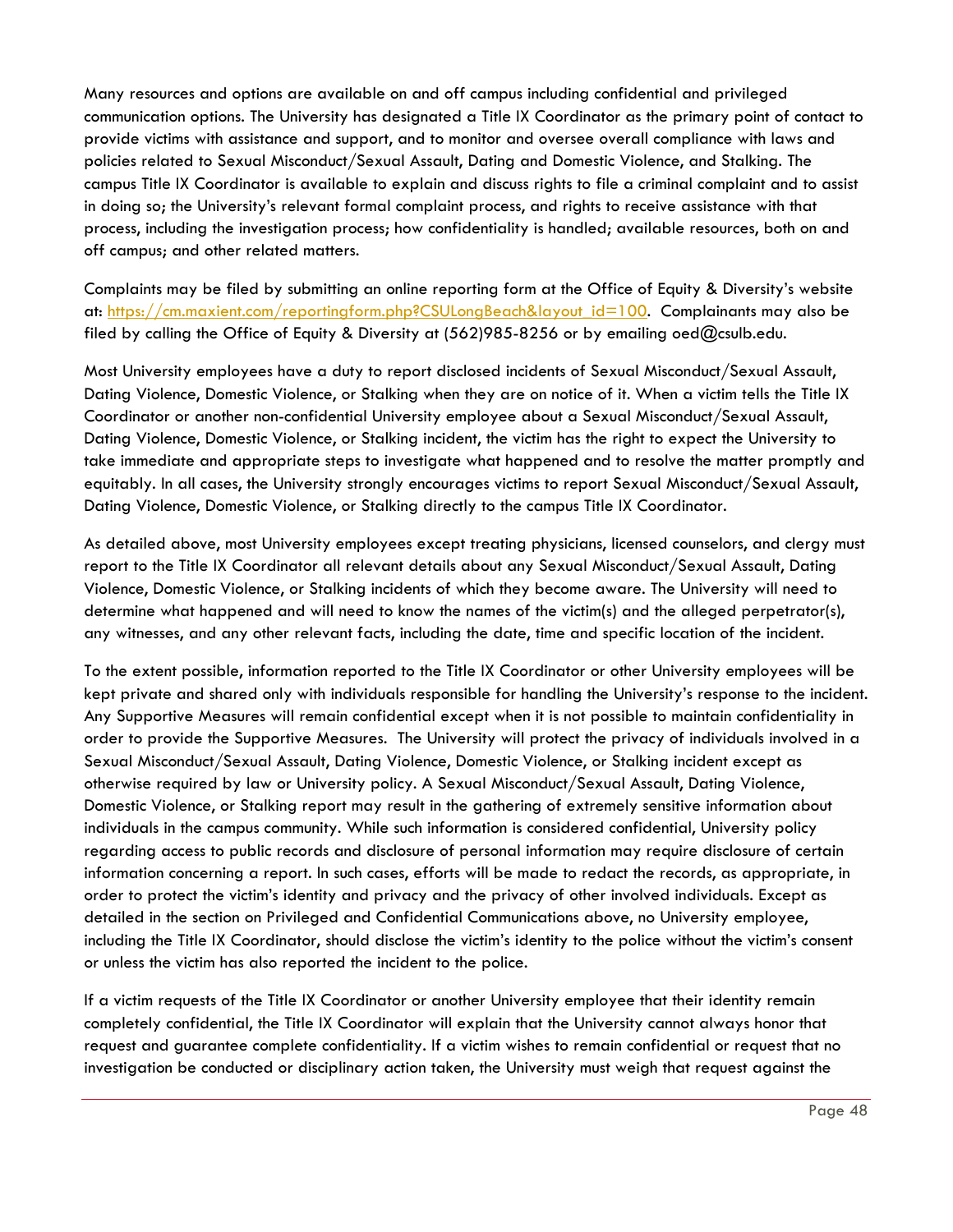University's obligation to provide a safe, non-discriminatory environment for all students, employees and third parties, including the victim. Under those circumstances, the Title IX Coordinator will determine whether the victim's request for complete confidentiality and/or no investigation can be honored under the facts and circumstances of the particular case, including whether the University has a legal obligation to report the incident, conduct an investigation or take other appropriate steps. Without information about a victim's identity, the University's ability to meaningfully investigate the incident and pursue disciplinary action against the perpetrator may be severely limited.

The Title IX Coordinator will provide the written explanation of Rights and Options for Victims of Sexual Misconduct/Sexual Assault, Dating or Domestic Violence, or Stalking (Attachment C in Executive Order 1095) which includes written information to victims about supportive measures. This includes information on preservation of evidence, how and to whom to report the alleged offense, the options available regarding and involving law enforcement and campus authorities (including notification of law enforcement authorities, being assisted by campus authorities in notifying law enforcement if the victim chooses, and declining to notify the authorities), and notification of the rights of victims to seek orders of protection and request "no-contact" orders, and restraining orders. The Title IX Coordinator will inform the victim of the initiation of an investigation prior to starting an investigation and will, to the extent possible, only share information with people responsible for handling the University's response to the incident. The Title IX Coordinator will remain mindful of the victim's well-being, and will take ongoing steps to protect the victim from retaliation or harm, and work with the victim to create a safety plan. Retaliation against the victim, whether by students, employees or third parties, will not be tolerated. The University and Title IX Coordinator will also:

- Provide Supportive Measures requested by the victim and the other party to a complaint, if they are reasonably available, regardless of whether the victim chooses to report to campus or local police;
- Assist victims in accessing available victim advocacy, academic support, counseling, disability, medical/health or mental health services, and legal assistance both on and off campus;
- Make connections to individuals on campus who can provide support and solutions with respect to a variety of logistics, including transportation assistance, visa/immigration assistance, and financial aid assistance.
- Provide security and support, which could include issuing a mutual no-contact order, helping arrange a change of campus-based living or working arrangements or course schedules or adjustments for assignments, tests, or work duties, including supervisory reporting relationships and leaves of absence; and
- Inform victims of their right to report a crime to University or local police and provide victims with assistance if desired.

The Title IX Coordinator is responsible for coordinating the effective implementation of Supportive Measures. Supportive Measures will remain confidential except when it is not possible to maintain confidentiality in order to provide the Supportive Measures. The Title IX Coordinator remains available to assist the victim and provide reasonable Supportive Measures requested throughout the reporting, investigative, and disciplinary processes, and thereafter.

The University will not require a victim to participate in any investigation or disciplinary proceeding if the victim does not wish to participate.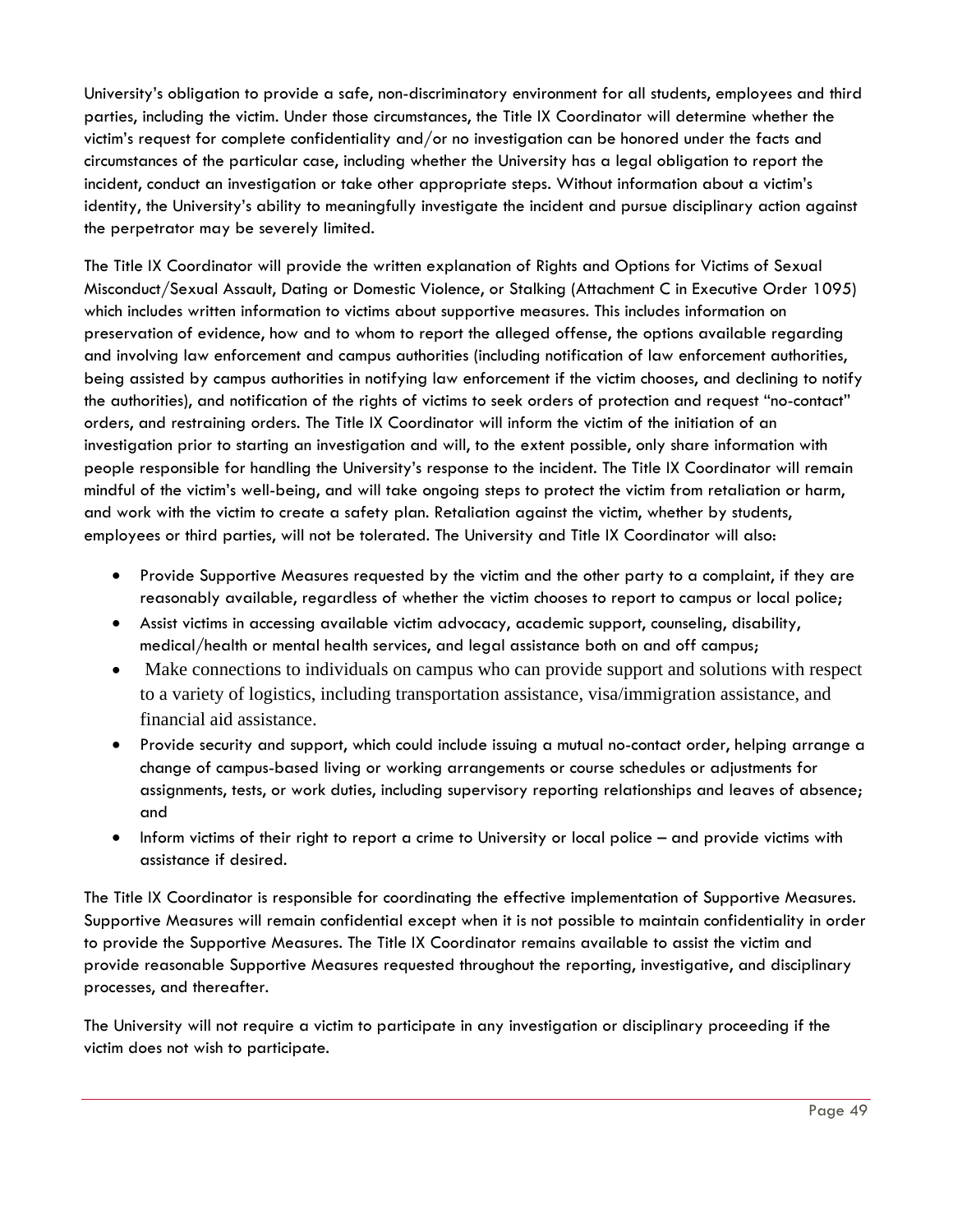The University will not generally notify parents or legal guardians of a Sexual Misconduct/Sexual Assault, Dating Violence, Domestic Violence, or Stalking report unless the victim is under 18 years old or the victim provides the University with written permission to do so.

Under California law, and pursuant to University policy, many University employees, including the Title IX Coordinator, are mandatory child abuse and neglect reporters and should explain to victims under 18 years of age that they are required to report the incident to the police. However, the identity of the person who reports and the report itself are confidential and disclosed only among appropriate agencies.

Because the University is under a continuing legal obligation to address the issue of Sexual Misconduct/Sexual Assault, Dating Violence, Domestic Violence, or Stalking campus-wide, reports (including non-identifying reports) may also require the University to consider broader remedial action – such as increased monitoring, supervision or security at locations where the reported incident(s) occurred; increased education, training and prevention efforts, including to targeted population groups; climate assessments/victimization surveys; and/or revision of policies and practices.

## NON-REPORTING

Victims are strongly encouraged to formally report any incident of Sexual Misconduct/Sexual Assault, Dating and Domestic Violence, or Stalking to the police and/or campus Title IX Coordinator so that steps may be taken to protect them and the rest of the campus community. However, non-reporting is also an option.

## CIVIL LAWSUIT

Victims may choose to file a civil lawsuit against the perpetrator, whether or not criminal charges have been filed. A civil lawsuit provides the opportunity to recover actual damages, which may include compensation for medical expenses, lost wages, pain, suffering and emotional distress.

## RESTRAINING ORDERS

Victims may also choose to obtain a protective or restraining order (such as a Domestic Violence restraining order or a civil harassment restraining order). Restraining orders must be obtained from a court in the jurisdiction where the incident occurred. Restraining orders can protect victims who have experienced or are reasonably in fear of physical violence, Sexual Misconduct/Sexual Assault, Dating Violence, Domestic Violence, or Stalking. The campus Title IX Coordinator or Sexual Assault Victim's Advocate can offer assistance with obtaining a protective or restraining order.

- 1. Obtaining a Protective Order Basic First Steps & Contact/Address Information
	- Los Angeles Superior Court Long Beach

Governor George Deukmejian Courthouse

1st Floor Clerk's Office, Room #1200, Window #1-4

275 Magnolia Avenue

Long Beach, CA 90802

(562) 256-2315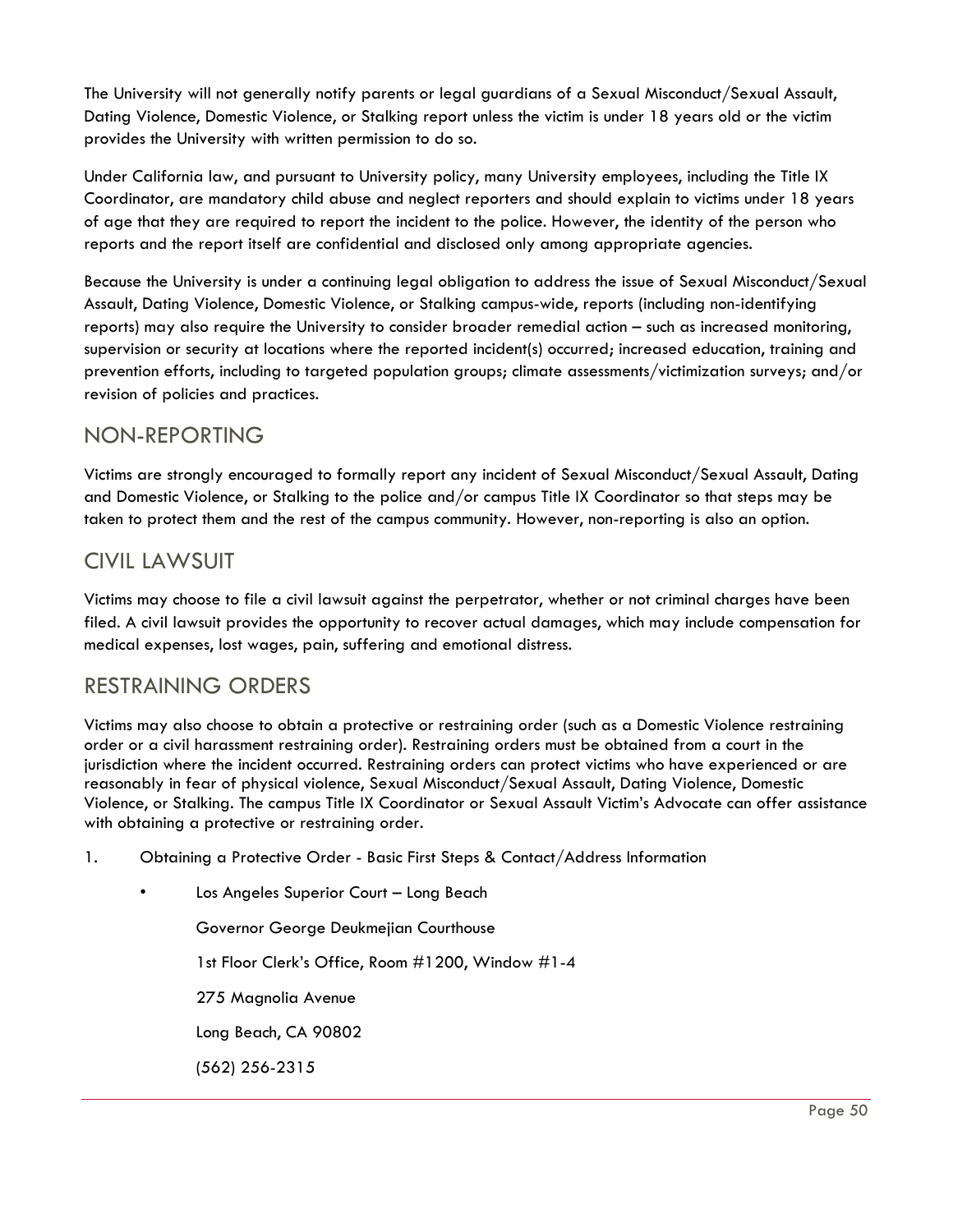Hours: 08:30 am – 3:30 am

http://www.lacourt.org/courthouse/info/lb

- o Visit the Clerk's Office to request a Domestic Violence TRO packet or proceed directly to Legal Aid for free legal assistance.
- o Fill out all forms and go to filing window #1-4 where a clerk will assign a case number.
- o Wait in the waiting room in room 1200 until a clerk calls your name.

If a judge grants your request, you will obtain an immediate Ex Parte Order.

- o If granted the clerk will provide you two (2) copies, one for the defendant and one for yourself.
- o If you have the Sheriff's Office serve the Order, you will need the following:

one copy of application #DV-100,

one copy of the TRO, and

one copy of form #DV110.

LEGAL AID CLINIC - Legal Aid staff will be in the Long Beach Courthouse,

1st Floor, Room 1004, on Monday, Wednesday, and Friday, intake at 9:00 a.m.

Clients are seen on a first-come, first-serve basis. All services are free of

charge.

\*EMERGENCY PROTECTIVE ORDER - An Emergency Protective Order may be obtained from a law enforcement officer 24 hours a day, 7 days a week. Emergency Protective Orders, or "EPOs", are valid until 5:00 PM on the 5th court day or 7th calendar day from the date of issuance.

- 2. What do we do when the existence of a protective order is known?
	- Verify the order has been served to the Restrained Party
	- Confirm the order has been properly entered into the Domestic Violence Restraining Order System.
- 3. How can persons inform UPD that they have obtained an order?
	- If the order has been served and the Protective Party merely wished to inform UPD of the existence of the Order, a copy of the order can be submitted to UPD preferably in person, fax or email.
	- If the order has not been served, it is preferred that the Protective Party meet with UPD who may be able to assist in having the order served.

## DISCIPLINARY PROCEDURES

#### COMPLAINTS MADE BY STUDENTS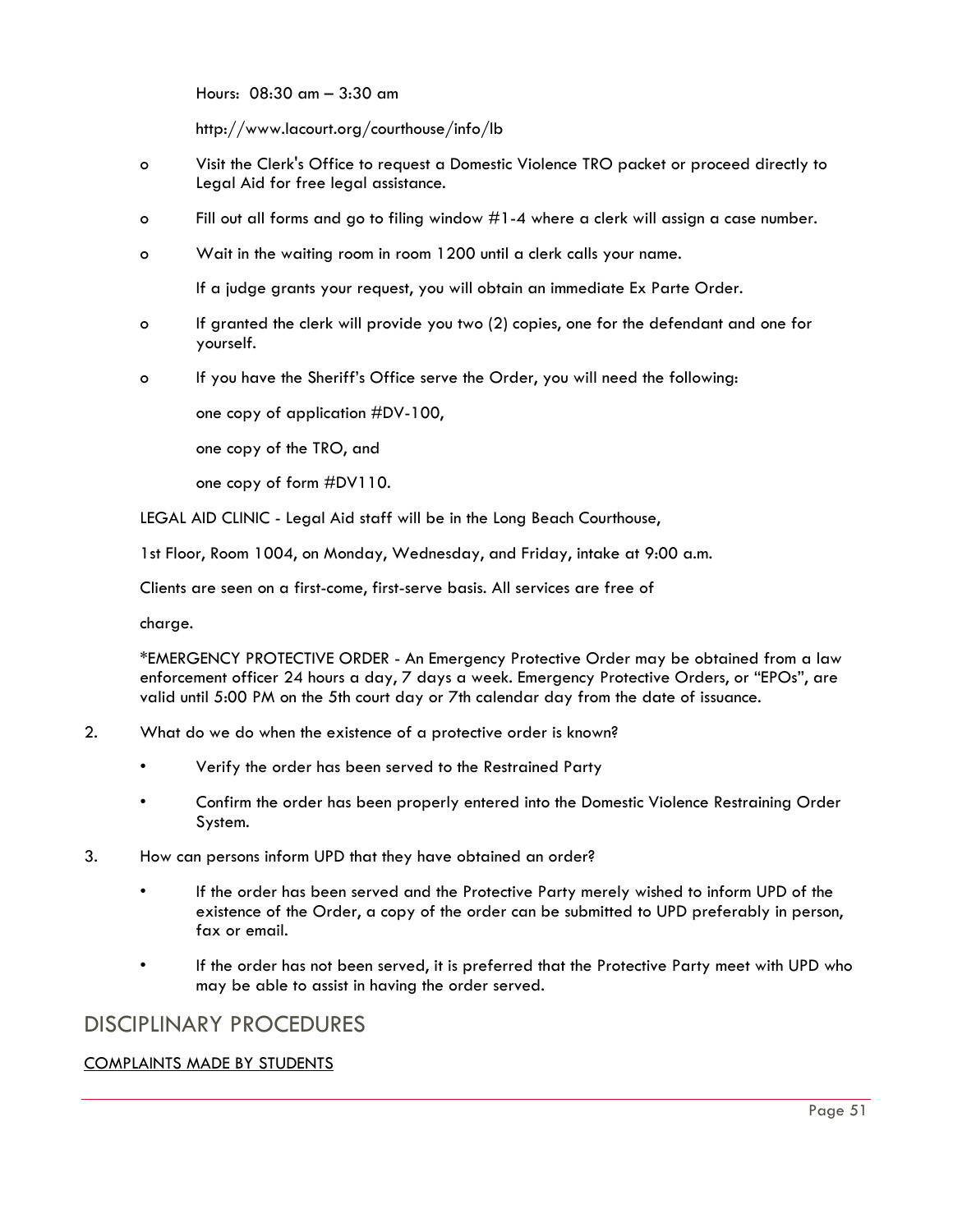Executive Order 1097, entitled "Systemwide Policy Prohibiting Discrimination, Harassment, and Retaliation, Sexual Misconduct , Dating and Domestic Violence, and Stalking Against Students and Systemwide Procedure for Addressing Such Complaints by Students" is the appropriate systemwide procedure for all complaints of Sex Discrimination, Sexual Harassment, Sexual Misconduct , Sexual Violence, Domestic Violence, Dating Violence, and Stalking made by CSU students against the CSU, a CSU employee, another CSU student, or a third party. Executive Order 1097 can be viewed at<https://calstate.policystat.com/policy/6742744/latest/>

## COMPLAINTS MADE BY EMPLOYEES, FORMER EMPLOYEES, THIRD PARTIES, AND APPLICANTS FOR EMPLOYMENT

Executive Order 1096, entitled "Systemwide Policy Prohibiting Discrimination, Harassment and Retaliation, Sexual Misconduct/Sexual Assault, Dating and Domestic Violence, and Staling Against Employees and Third Parties and Systemwide Procedure for Addressing Such Complaints by Employees and Third Parties" is the appropriate systemwide procedure for all complaints of Sex Discrimination, Sexual Harassment, Sexual Misconduct, Domestic Violence, Dating Violence, and Stalking made by employees and former employees against the CSU, another CSU employee, a CSU student or a third party.

Employees covered by a collective bargaining agreement that provides a grievance procedure for raising allegations of Sex Discrimination or Sexual Harassment, including Sexual Misconduct, Domestic Violence, Dating Violence, and Stalking should use the grievance procedure specified in their collective bargaining agreement. Executive Order 1096 can be viewed at<https://calstate.policystat.com/policy/6743499/latest/>

## COMPLAINTS MADE BY STUDENT-EMPLOYEES

Executive Order 1096 is the appropriate system-wide procedure for all complaints of Sex Discrimination, including Sexual Harassment, Sexual Misconduct, Dating and Domestic Violence, and Stalking, made by student-employees where the alleged Sex Discrimination, Sexual Misconduct, Domestic Violence, Dating Violence, and Stalking arose out of the person's status as an employee and not their status as a student. Executive Order 1096 can be viewed at<https://calstate.policystat.com/policy/6743499/latest/>

The following is a description of the CSU's disciplinary procedures for matters involving allegations of Sexual Misconduct/Sexual Assault, Dating Violence, Domestic Violence, and Stalking. Full policies and procedures are contained within [CSU Executive Order 1095,](https://calstate.policystat.com/policy/6741651/latest/) [CSU Executive Order 1096,](https://calstate.policystat.com/policy/8453514/latest/) and [CSU Executive Order 1097.](https://calstate.policystat.com/policy/8453516/latest/) Any questions about CSU Title IX-related policy should be directed to the campus Title IX Coordinator.

The investigation and hearing process (when applicable) from initial complaint to final result shall be prompt, fair, and impartial. An investigator will meet separately with the Complainant and the Respondent, and other potential witnesses to gather information.

Victims are not required to participate in any University disciplinary process and may choose not to be a part of it. Disciplinary procedures will:

- Provide a prompt, fair, and impartial process and resolution;
- Be conducted by officials who receive annual training on Sexual Misconduct/Sexual Assault, Dating Violence, Domestic Violence, and Stalking and how to conduct an investigation and hearing process that protects members of the campus community and promotes accountability;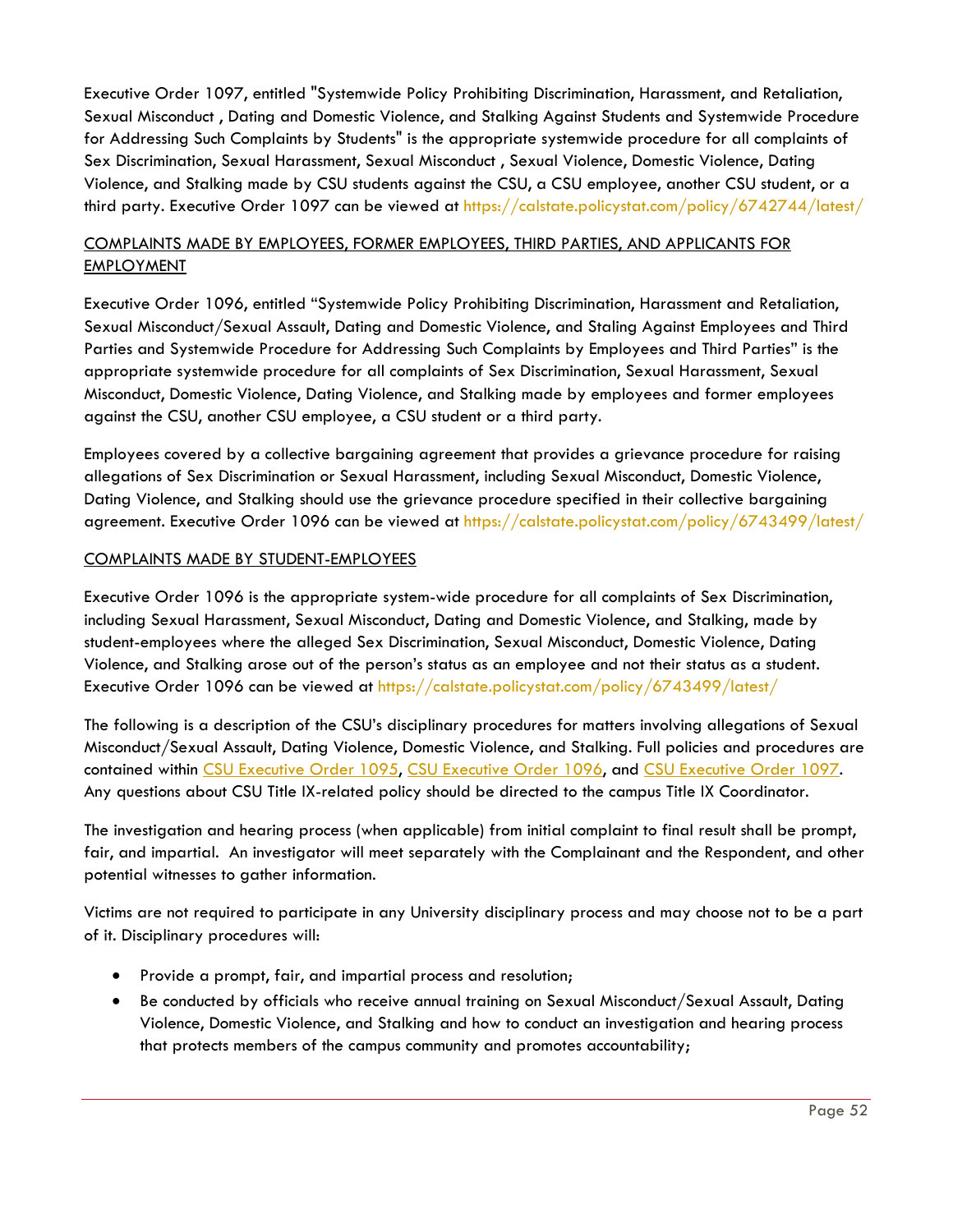- Provide the complainant and respondent the same opportunity to be accompanied to any related meeting or proceeding by the Advisor of their choice;
- Simultaneously inform the complainant and respondent in writing of:
	- o The outcome of the disciplinary proceeding;
	- o The University's procedures to appeal the results of the disciplinary proceeding;
	- o Any change to the disciplinary results that occurs prior to the time such results become final; and
	- o When disciplinary results become final.

#### STANDARD OF EVIDENCE

The standard of evidence that will be used during all CSU disciplinary proceedings arising from allegations of Sexual Misconduct/Sexual Assault, Dating Violence, Domestic Violence, and Stalking is the Preponderance of the Evidence. Preponderance of the Evidence means the greater weight of the evidence, i.e., that the evidence on one side outweighs, preponderates over, or is more than, the evidence on the other side.

## SUPPORTIVE MEASURES

Supportive Measures are individualized services offered as appropriate, as reasonably available, and without fee or charge to a Complainant or Respondent regardless of whether a complaint is filed under CSU Executive Order 1096 or 1097 (including Addendum A or Addendum B) or with campus police or local law enforcement. Supportive Measures are designed to restore or preserve equal access to CSU Education Programs or Activities without unreasonably burdening the other Party, including to protect the safety of all Parties or the educational environment. Supportive Measures may include counseling, extensions of deadlines or other course-related adjustments, modifications of work or class schedules, campus escorts, mutual restrictions on contact between the parties, changes in work or housing locations, leaves of absence, increased security and monitoring of certain areas of the campus, and other similar measures.

The Title IX Coordinator is responsible for coordinating the effective implementation of Supportive Measures. Supportive Measures will remain confidential except when it is not possible to maintain confidentiality in order to provide the Supportive Measures.

After receiving a report of Sexual Misconduct/Sexual Assault, Domestic Violence, Dating Violence, or Stalking, the Title IX Coordinator will contact the Complainant promptly to discuss the availability of Supportive Measures. During the discussion, the Title IX Coordinator will consider the Complainant's wishes with respect to Supportive Measures, inform the Complainant of the availability of Supportive Measures with or without the filing of a complaint, and explain the process for filing a complaint.

## COMPLAINT PROCEDURES

The CSU has adopted and published complaint procedures that provide for prompt, impartial, and equitable resolution of complaints of Sex Discrimination, including Sexual Harassment, Sexual Misconduct/Sexual Assault, Domestic Violence, Dating Violence, and Stalking. The complaint procedures that will apply in a particular case will depend on certain factors described below. There are three sets of procedures that could apply: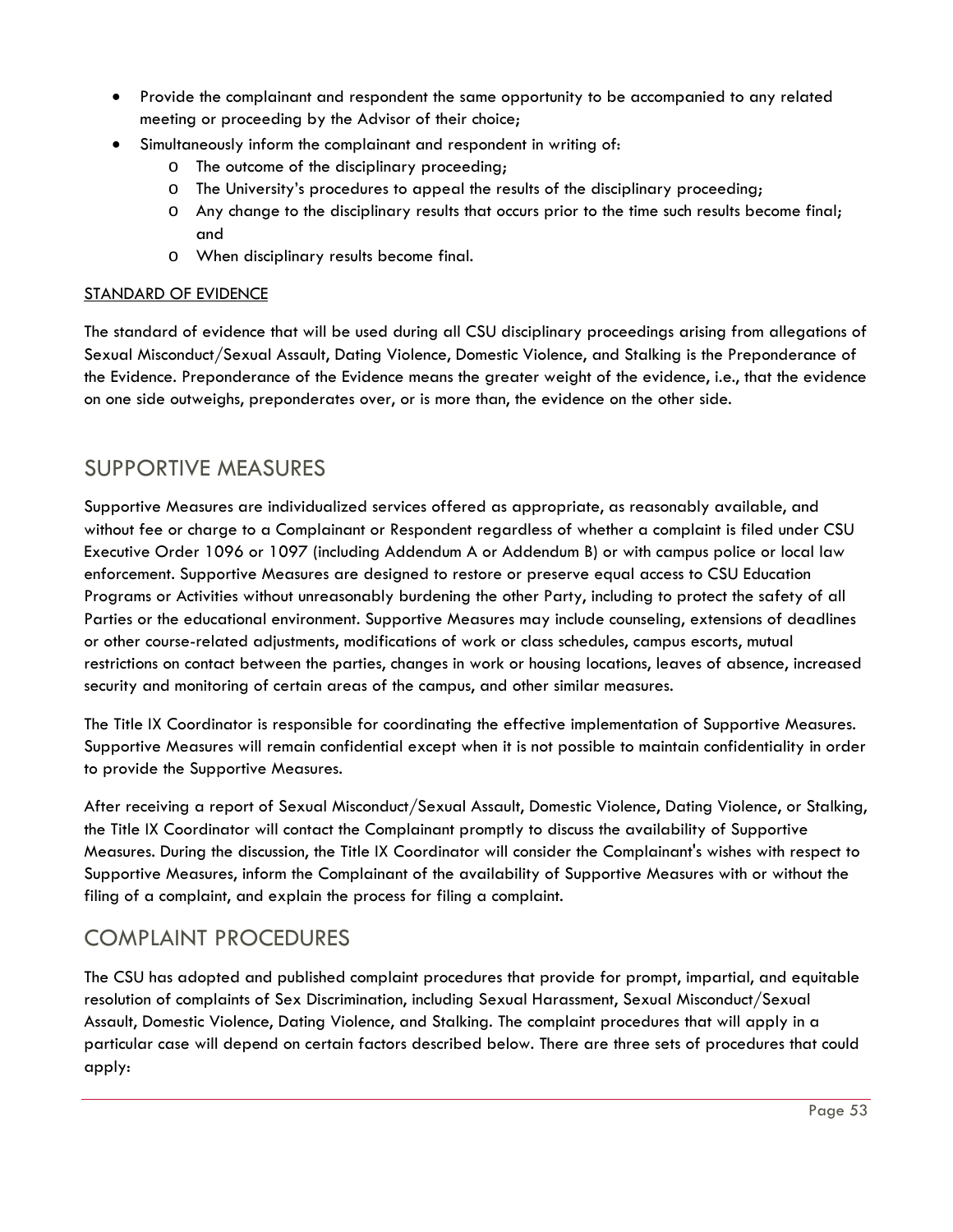### EXECUTIVE ORDER 1096 OR 1097 SINGLE INVESTIGATOR PROCESS

Executive Order 1096 is the applicable policy and procedure for a complaint made by an employee or third party. Executive Order 1097 is the applicable policy and procedure for a complaint made by a student. The complaint procedures under Executive Orders 1096 and 1097 are called a "single investigator process." This means that an Investigator interviews the Parties and witnesses, and gathers any documentary evidence. The Parties have an opportunity to review the evidence gathered, request that additional evidence be gathered, and respond to the evidence gathered. Once the evidence is reviewed by the parties, the Investigator makes a determination as to whether the policy was violated. The single investigator process will be used in response to complaints of Sexual Misconduct/Sexual Assault, Domestic Violence, Dating Violence, and Stalking that are not mandated to be addressed under either Addendum A: State Mandated Hearing Addendum, or Addendum B: Federal Mandated Hearing Addendum (see below).

### ADDENDUM A: STATE MANDATED HEARING ADDENDUM

In January 2019, a California Court of Appeal ruled that students accused of Sexual Misconduct who face severe discipline (expulsion or suspension) at any California university have the right to a hearing to crossexamine (question), directly or indirectly, their accusers and other witnesses if witness credibility is "central" to the case. To implement the new requirements, the CSU created an addendum to Executive Orders 1096 and 1097. This addendum is known as Addendum A: State Mandated Hearing Addendum ("Addendum A"), and it describes the investigation and resolution process for cases that meet the above requirements. Cases that proceed under Addendum A **do** involve a hearing (where the case is not resolved through Informal Resolution).

#### ADDENDUM B: FEDERAL MANDATED HEARING ADDENDUM

On May 6, 2020, the United States Department of Education, Office for Civil Rights (OCR) issued and amended Title IX Regulations implementing Title IX of the Education Amendments of 1972. The Regulations are titled *Nondiscrimination on the Basis of Sex in Education Programs or Activities Receiving Federal Financial Assistance* (34 C.F.R. 106).

To implement the requirements of the Title IX Regulations, the CSU created a further addendum to Executive Orders 1096 and 1097. This addendum is known as Addendum B: Federal Mandated Hearing Addendum ("Addendum B"), and it describes the investigation and resolution process for cases covered by the Title IX Regulations. Addendum B applies to cases involving allegations that are defined by the Title IX Regulations as Sexual Harassment in an Education Program or Activity against a person (including, but not limited to students and employees) in the United States. Cases processed under Addendum B **do** involve a hearing (where the case is not resolved through Informal Resolution).

## UNIVERSITY RESPONSE TO REPORTS OF SEXUAL MISCONDUCT/SEXUAL ASSAULT, DOMESTIC VIOLENCE, DATING VIOLENCE, AND STALKING

Regardless of whether an employee, a student or a third party ultimately files a complaint under the applicable complaint procedure, if the University knows or has reason to know about possible Sexual Misconduct/Sexual Assault, Domestic Violence, Dating Violence, and Stalking, the Title IX Coordinator will review the matter to determine if an investigation is warranted. When warranted, all such investigations must be prompt, thorough and impartial. The University must then take appropriate steps to eliminate the Sexual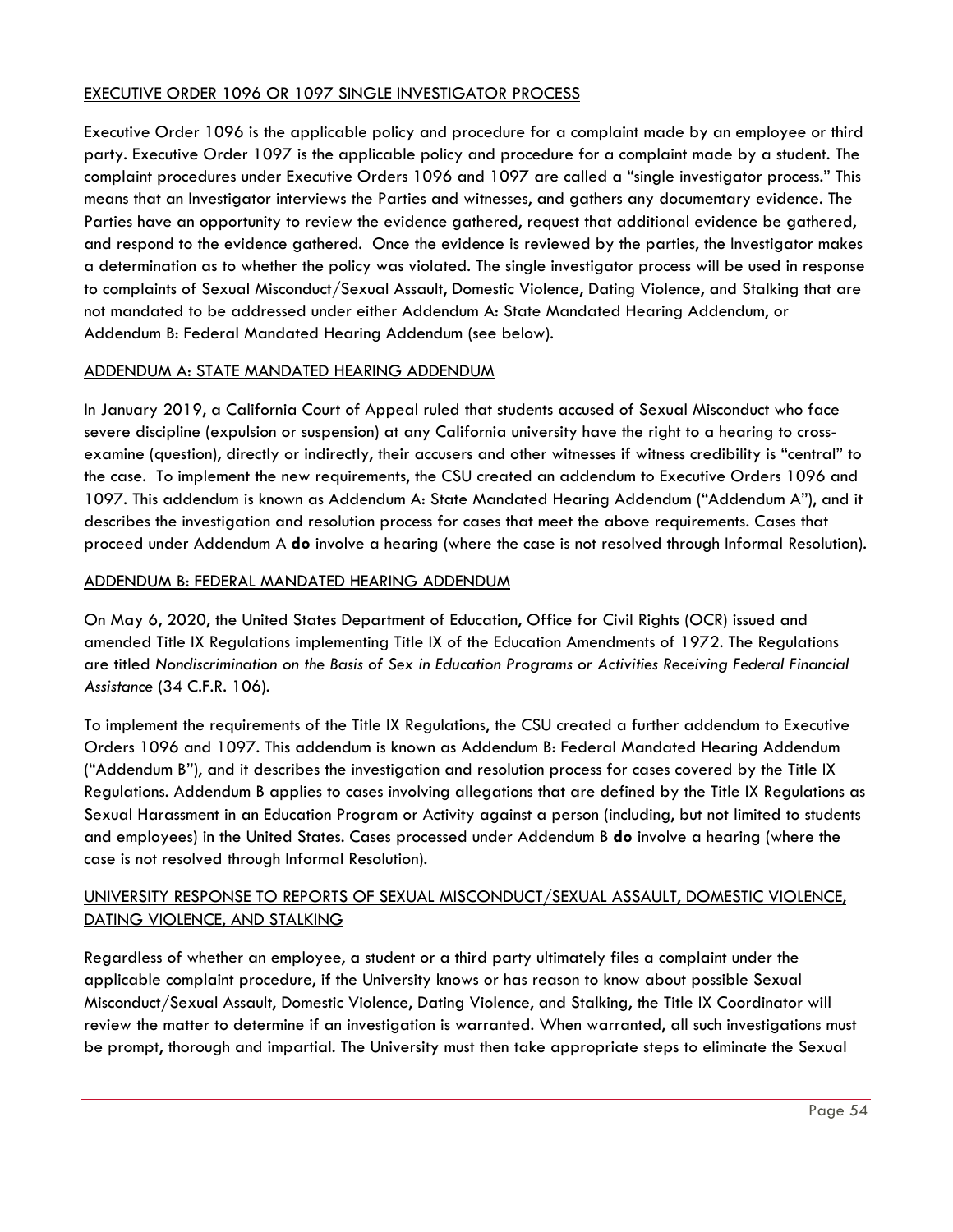Misconduct/Sexual Assault, Domestic Violence, Dating Violence, and/or Stalking, prevent its recurrence, and remedy its effects.

Complaints alleging Sexual Misconduct/Sexual Assault, Sexual Assault, Domestic Violence, Dating Violence, and Stalking will initially be assessed to determine if they meet the requirements for the case to proceed under Addendum B.

When the Title IX Coordinator receives a Formal Complaint,<sup>[1](#page-54-0)</sup> the Title IX Coordinator will simultaneously provide both Parties a written Notice of Allegations. The Notice of Allegations includes the factual allegations and policy violations alleged.

## MANDATORY AND DISCRETIONARY DISMISSAL OF A FORMAL COMPLAINT

When the Title IX Coordinator receives a Formal Complaint, or information from a third party, the Title IX Coordinator will assess whether the Formal Complaint meets the requirements of the Federal Regulations to move forward under the process in Addendum B to Executive Order 1096 (if the Complainant is an employee or a third party) or Executive Order 1097 (if the Complainant is a student). A determination that allegations in a Formal Complaint do not meet the requirements of Addendum B will result in a dismissal of the allegations in the Formal Complaint that do not meet the requirements and, in some cases, a referral of the allegations to another process as the University may have an obligation to address the matter under other laws and policies. During the process, a Formal Complaint or any allegation in the Formal Complaint, may be dismissed under the circumstances listed below.

The Federal Regulations, Addendum B, require that there be two types of dismissals: mandatory and discretionary.

#### MANDATORY DISMISSAL/REFERRAL

AA Formal Complaint must be dismissed as to any conduct alleged that:

- 1. would not meet the definition of Sexual Harassment even if proved;
- 2. did not occur in an Education Program or Activity; or
- 3. did not occur in the United States.

#### DISCRETIONARY DISMISSAL

l

At any time during the process, it is within the discretion of the Title IX Coordinator to dismiss a Formal Complaint, or any conduct alleged within a Formal Complaint, where:

<span id="page-54-0"></span><sup>1</sup> A Formal Complaint is defined as a document or electronic submission filed by a Complainant that contains the Complainant's physical or digital signature or a document signed by the Title IX Coordinator alleging Sexual Harassment (as defined under Addendum B) against a Respondent and requesting an investigation of the allegation of Sexual Harassment. At the time that the Formal Complaint is filed, a Complainant must be participating in or attempting to participate in an Education Program or Activity of the CSU. A Formal Complaint may exist even without a signature where something otherwise indicates that the complainant is the person filing the formal complaint. An e-mail from the Complainant would be sufficient.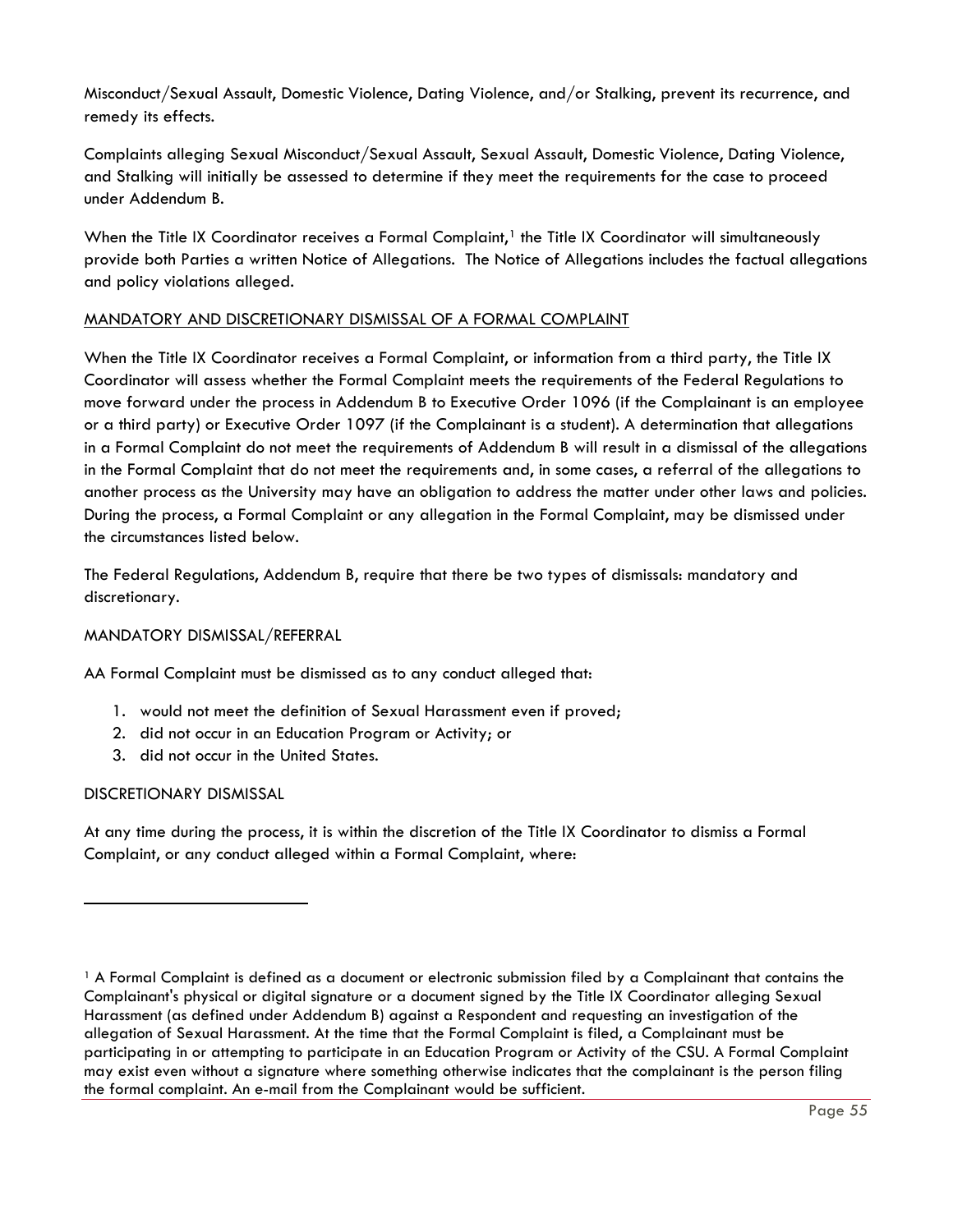- 1. a Complainant notifies the Title IX Coordinator in writing that the Complainant would like to withdraw the Formal Complaint or any part of it;
- 2. the Respondent is no longer a Student or Employee; or
- 3. if the specific circumstances prevent the University from gathering evidence sufficient to reach a determination as to the Formal Complaint or allegations therein.

### **WRITTEN NOTICE**

Written notice of a mandatory or discretionary dismissal and reason(s) for the dismissal will be sent simultaneously to the Parties when a Title IX Coordinator dismisses a Formal Complaint (Notice of Dismissal). The notice will inform the Parties of their right to appeal the dismissal, whether the matter will be referred to another process and the process for submitting an appeal. This notice may be accompanied by a Notice of Allegations, as described in Article VI. below, where a Notice of Allegations has not already been provided.

### APPEAL OF A FORMAL COMPLAINT DISMISSAL/REFERRAL

Either Party may appeal from a dismissal of a Formal Complaint or any part of the Complaint to the Chancellor's Office (CO) Systemwide Title IX Unit. The appeal must be filed within **10 Working Days** from the date of the Notice of Dismissal. The appeal will be in writing and will be based only on one or more of the following grounds: a procedural irregularity occurred that affected the dismissal of the Formal Complaint; new evidence that was not reasonably available at the time the dismissal decision was made that could affect the decision to dismiss the Formal Compliant; or the Title IX Coordinator (or designee) who dismissed the Formal Complaint had a conflict of interest or bias for or against the Complainant or Respondent in this case or complainants or respondents in general.

Appeals will be filed with the Chancellor's Office (CO) Systemwide Title IX Unit. and will be addressed to:

Systemwide Title IX Unit

Systemwide Human Resources

Office of the Chancellor

## [TIX-Dismissal-Appeals@calstate.edu](mailto:TIX-Dismissal-Appeals@calstate.edu)

If you are Any individual who is unable to file an appeal or a response to an appeal electronically, please should contact the Campus Title IX Office for assistance.

When an appeal is submitted, the other Party as well as the Campus Title IX Coordinator will be notified in writing. In response to the appeal, the other Party will be given **5 Working Days** from their receipt of notice of the appeal to submit a written statement in support of or challenging the dismissal. Within **10 Working Days** of the CO's receipt of the appeal, the Parties will simultaneously receive (via email) a written decision with explanation.

The CO review will not involve a new assessment of the Dismissal/Referral or consideration of evidence that was not introduced during the Campus review, unless the new evidence was not reasonably available at the time of the review.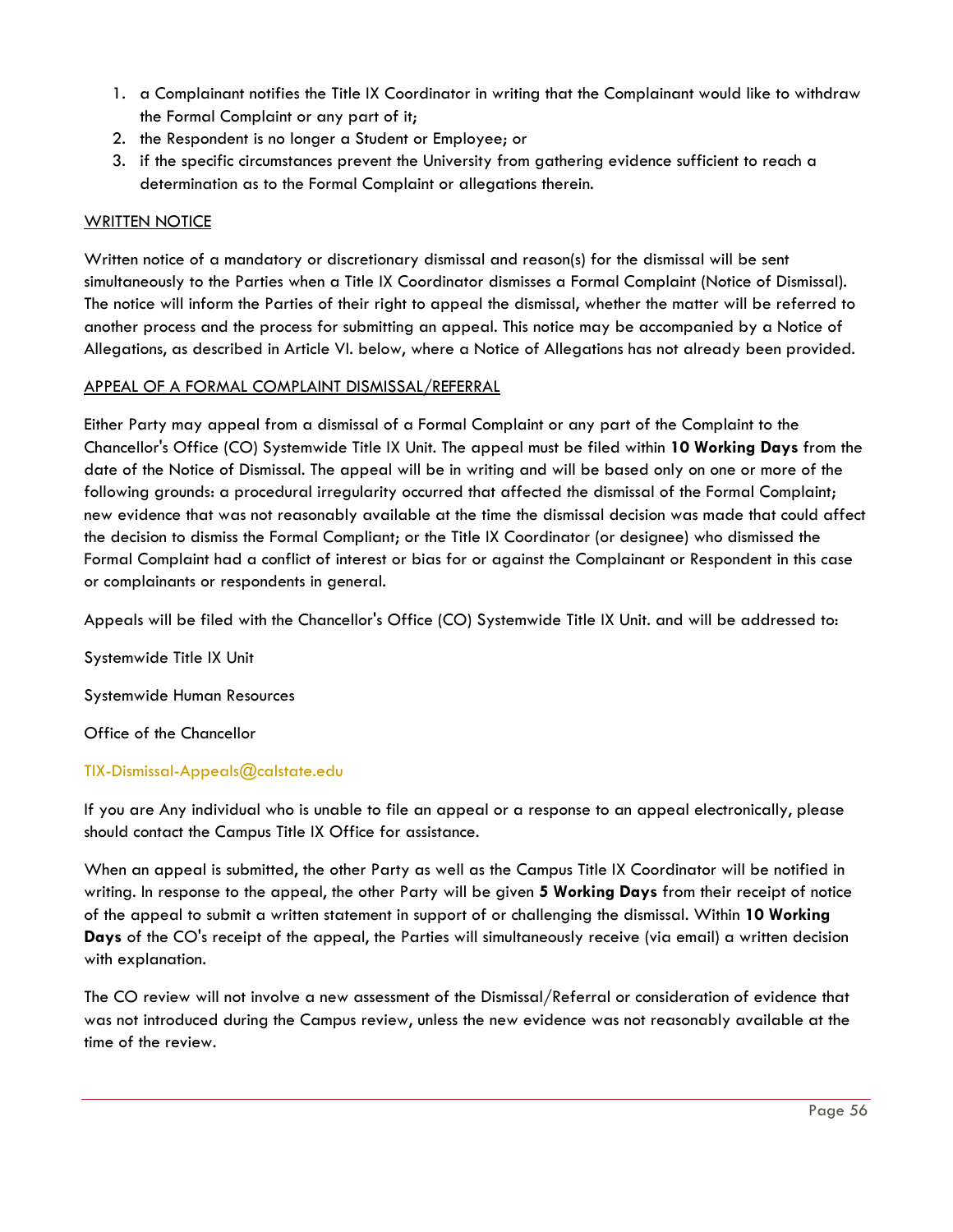If the CO review determines that the Dismissal/Referral should be reviewed to cure any defects, the matter will be remanded back to the Campus to reassess within a timeframe specified by the CO. The Parties will be informed simultaneously of the review and the timeframe. Once the review is complete the Campus will provide the Parties and the CO with either a Notice of Dismissal/Referral or Notice of Allegations, depending on the outcome, that reflects any changes to the determination. The notice will inform the Parties of their right to appeal and the CO will contact the appealing Party to determine whether that Party wishes to continue with the appeal.

The CO appeal response is final and concludes the Dismissal/Referral process under Addendum B. If there is a mandatory dismissal of a Formal Complaint, it does not preclude the Campus from later identifying a relevant policy or policies that address the alleged conduct, notifying the Parties of the policy or policies, and moving forward under the procedures of those policies.

When the Title IX Coordinator receives a Formal Complaint, the Title IX Coordinator will simultaneously provide both Parties a written Notice of Allegations.

The Notice of Allegations will be provided to both Parties regardless of whether the Formal Complaint must be dismissed. See section above on dismissal of formal complaints. If a Formal Complaint is dismissed at this stage of the process, the Notice of Allegations will also include the Notice of Dismissal and appeal rights.

If new allegations are raised during the investigation that were not included in the Notice of Allegations, a revised Notice of Allegations will be issued Simultaneously to the Parties.

If the Notice of Allegations also serves as notice of a Respondent's expected attendance at an interview, it will include details of the date, time, location, participants, and purpose of that interview. The Notice of Allegations must be provided to a Respondent at least 5 Working Days prior to the interview.

If a Respondent requests to meet sooner than 5 Working Days after receipt of the Notice of Allegations, they should verbally confirm at the start of the meeting that they are aware that they were provided notice of at least 5 Working days and this confirmation should be documented by the Title IX Coordinator or investigator.

## INVESTIGATIVE PROCEDURES

The Title IX Coordinator will either promptly investigate a complaint or assign this task to another Investigator.

## ADVISORS

During the investigations the Parties may be accompanied by Support Advisors. During Addendum B hearings, the Parties must also have a Hearing Advisor to conduct cross-examination.

Support Advisor-The Complainant and the Respondent may each elect to be accompanied by a Support Advisor to any meeting, interview, or proceeding regarding the allegations that are the subject of a complaint. The Support Advisor may be anyone, including a union representative from the Complainant's or Respondent's collective bargaining unit, an attorney, or, in the case of the Complainant, a Sexual Assault Victim's Advocate. The Support Advisor may not answer questions regarding the subject matter of the investigation for the Complainant or the Respondent or speak on behalf of a Complainant or Respondent. However, the Support Advisor may observe and consult with the Complainant or Respondent.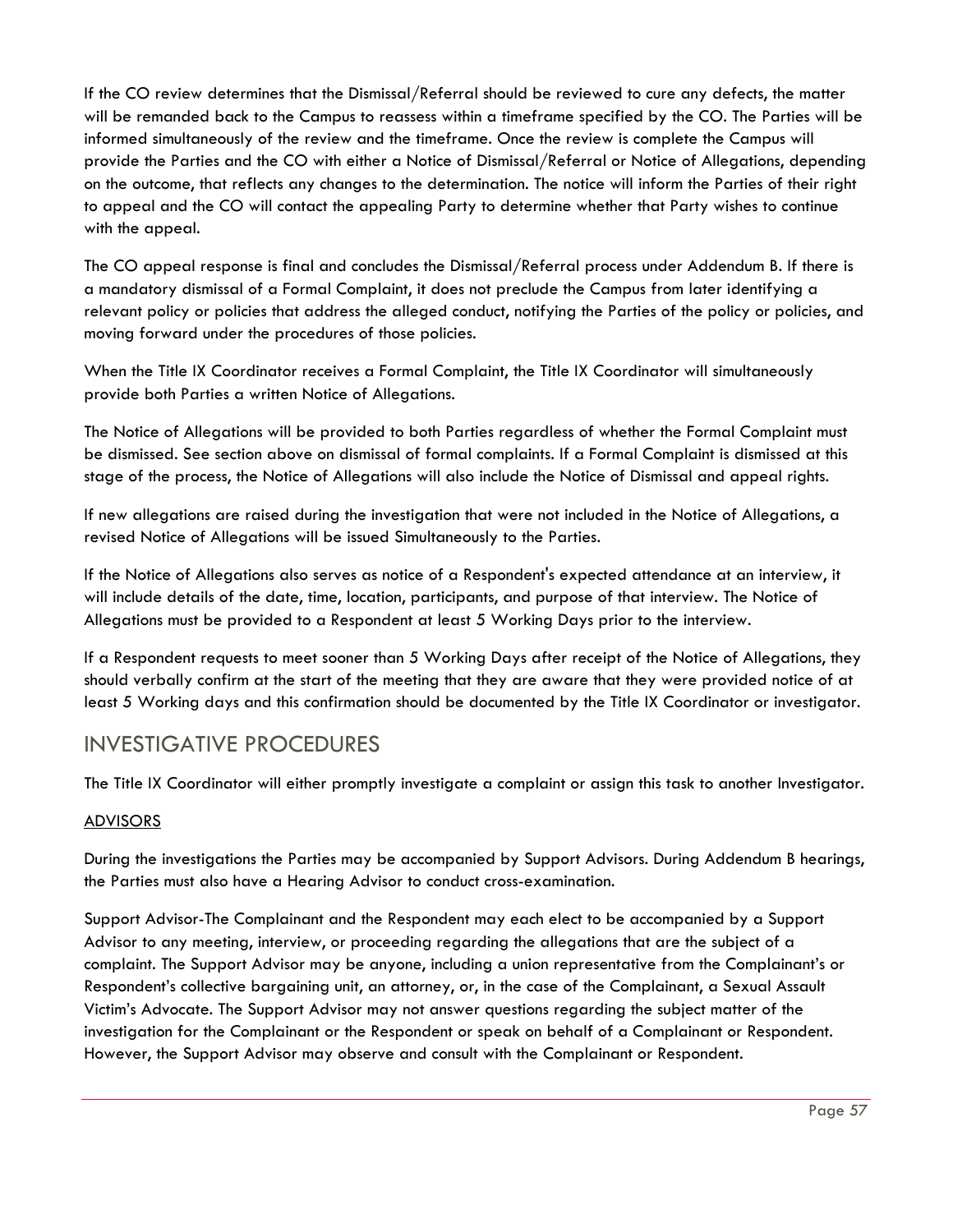#### HEARING ADVISORS – ADDENDUM B Hearings ONLY

In matters proceeding under Addendum B, the Complainant and Respondent must each have a Hearing Advisor at the hearing. A Hearing Advisor will be responsible for asking the other Party and any witnesses all relevant questions and follow-up questions, including those that challenge credibility, during the hearing.

#### GATHERING OF EVIDENCE

The Complainant and the Respondent shall have equal opportunities to present relevant witnesses and evidence in connection with the investigation. The Investigator will take reasonable steps to gather all relevant evidence from the Parties, other witnesses or other sources. The Investigator will document the steps taken to gather evidence, even when those efforts are not successful

#### REVIEW OF EVIDENCE

 $\overline{a}$ 

After gathering evidence and before issuing a Final Investigation Report, the Investigator will share with the Complainant and Respondent,<sup>2</sup> all evidence (including, in an Addendum B case, evidence upon which the University does not intend to rely) obtained as part of the investigation that is Relevant (single investigator process or Addendum A) or Directly Related (Addendum B) to the allegations raised in the Formal Complaint (Preliminary Investigation Report). In matters proceeding under Addendum A or Addendum B, the Preliminary Investigation Report will also identify the material facts – disputed and undisputed, with explanations as to why any material fact is disputed.

Each Party will be given a minimum of **10 Working Days** for the initial Review of Evidence to respond to the list of disputed facts and evidence and submit additional questions for the other Party and witnesses During the Review of Evidence, each Party may:

- meet again with the Investigator to further discuss the allegations;
- identify additional disputed facts;
- respond to the evidence in writing;
- request that the Investigator ask additional specific questions to the other Party and other witnesses;
- identify additional relevant witnesses; or
- request that the Investigator gather additional evidence.

The Investigator will share with the Parties the answers to questions posed during the Review of Evidence. If additional disputed material facts are identified or evidence is gathered, it will be included in the Preliminary Investigation Report (or in a separate addendum) and shared with all Parties, who will be given a reasonable opportunity to respond to the new evidence and submit additional questions to the other Party and other witnesses about the new evidence only. The Investigator determines when it is appropriate to conclude the Review of Evidence.

<span id="page-57-0"></span><sup>2</sup> For an Addendum B matter, this information will also be sent to the Parties' respective Support Advisors, if any.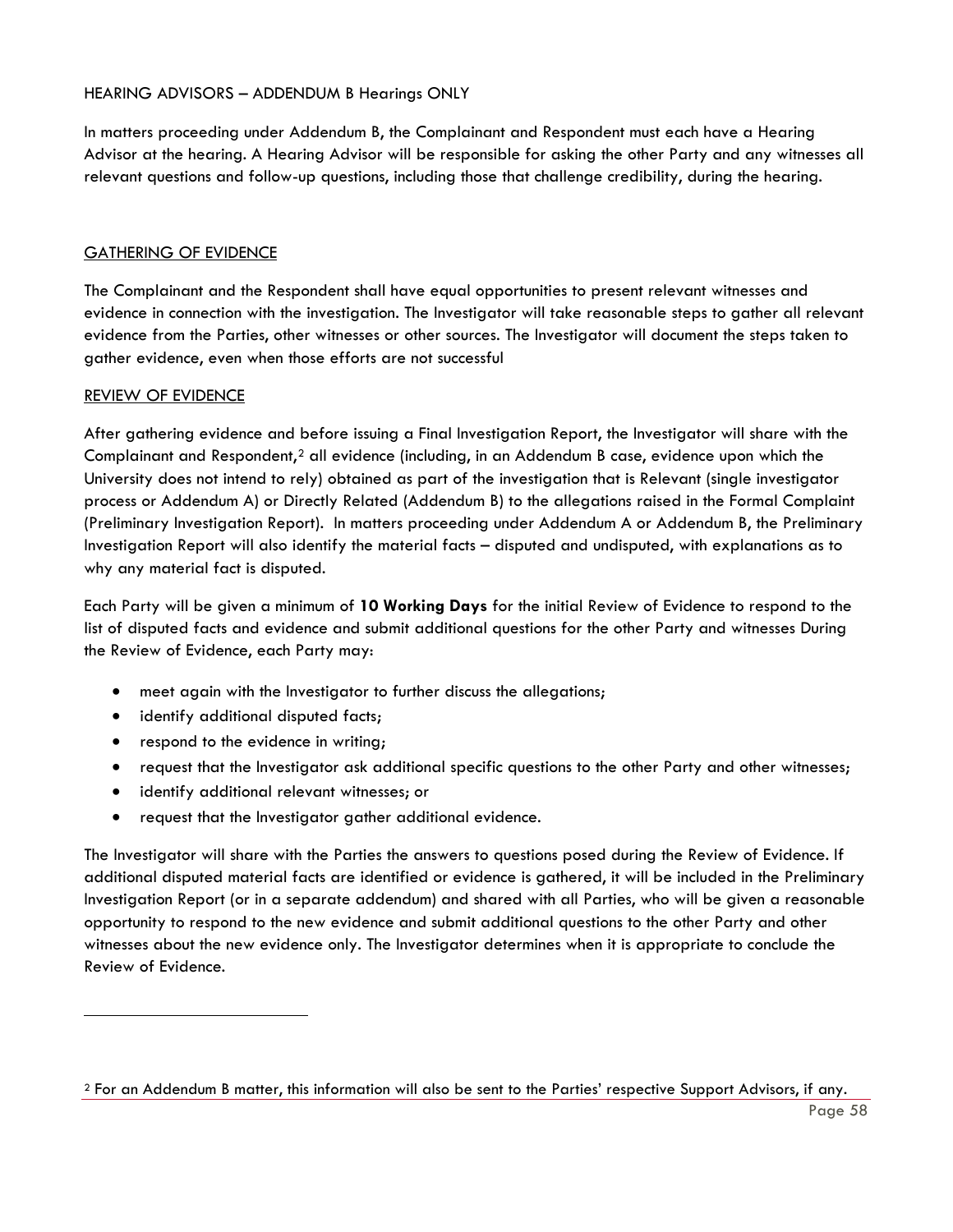### FINAL INVESTIGATION REPORT

After the Review of Evidence phase is concluded, the Parties will receive a Final Investigation Report that will summarize all Relevant evidence, including any additional Relevant evidence received during the Review of Evidence. Any Relevant documentary or other tangible evidence provided by the Parties or witnesses, or otherwise gathered by the Investigator will be attached to the Final Investigation Report as exhibits.

#### WRITTEN RESPONSE TO FINAL INVESTIGATION REPORT – ADDENDUM B ONLY

Under Addendum B, the Parties and their Support Advisors will be provided 10 Working Days to review and provide a written response to the Final Investigation Report for an Addendum B matter.

#### TIMEFRAME FOR COMPLETION OF INVESTIGATION

#### EXECUTIVE ORDER 1096 OR 1097 SINGLE INVESTIGATOR

 An investigation conducted under the Executive Order 1096 or 1097 single investigator process shall be completed no later than **60 Working Days** after the intake interview, unless the timeline has been extended pursuant to Article V. E. of EO 1096 and EO 1097. The timeline should not be extended for a period longer than an additional 30 Working Days from the original due date.

#### ADDENDUM A OR ADDENDUM B

Absent a determination of good cause made by the Investigator or Title IX Coordinator (of which the Parties will receive written notice): (i) an Addendum A or Addendum B investigation should be concluded within **100 Working Days** from the date that the Notice of Allegations is provided to the Parties; and (ii) the Final Investigation Report should be completed and provided to the Parties within **10 Working Days** after the Review of Evidence has concluded. Extensions may be granted, and notice to the Parties given, as set forth in Article V. E. of EO 1096 and EO 1097. Within **10 Working Days** after the Parties have been provided the Final Investigation Report, the Parties will be informed of the timelines that will apply to the pre-hearing and hearing processes described below. Under Addendum B, the Parties will be required to provide the name and contact information for their Hearing Advisor within **5 Working Days** after notice of the hearing timeline.

## HEARING PROCEDURES

The following will only apply to cases that proceed under Addendum A or Addendum B to Executive Order 1096 or 1097. Differences between the hearing processes under Addendum A and Addendum B are indicated where applicable.

After the investigation and Review of Evidence, there will be a hearing to determine if the policy was violated.

The Parties will be given written notice of the date, time, location, participants, the identity of the Hearing Officer and, for an Addendum B hearing, the purpose of the hearing. The hearing will not be set sooner than **20 Working Days** after the date of notice of hearing.

The Parties can object to the appointed Hearing Officer in writing to the Hearing Coordinator within **5 Working Days** after notice of the identity of the Hearing Officer has been communicated to the Parties. The objection may only be based on an actual conflict of interest. A conflict of interest exists if the Hearing Officer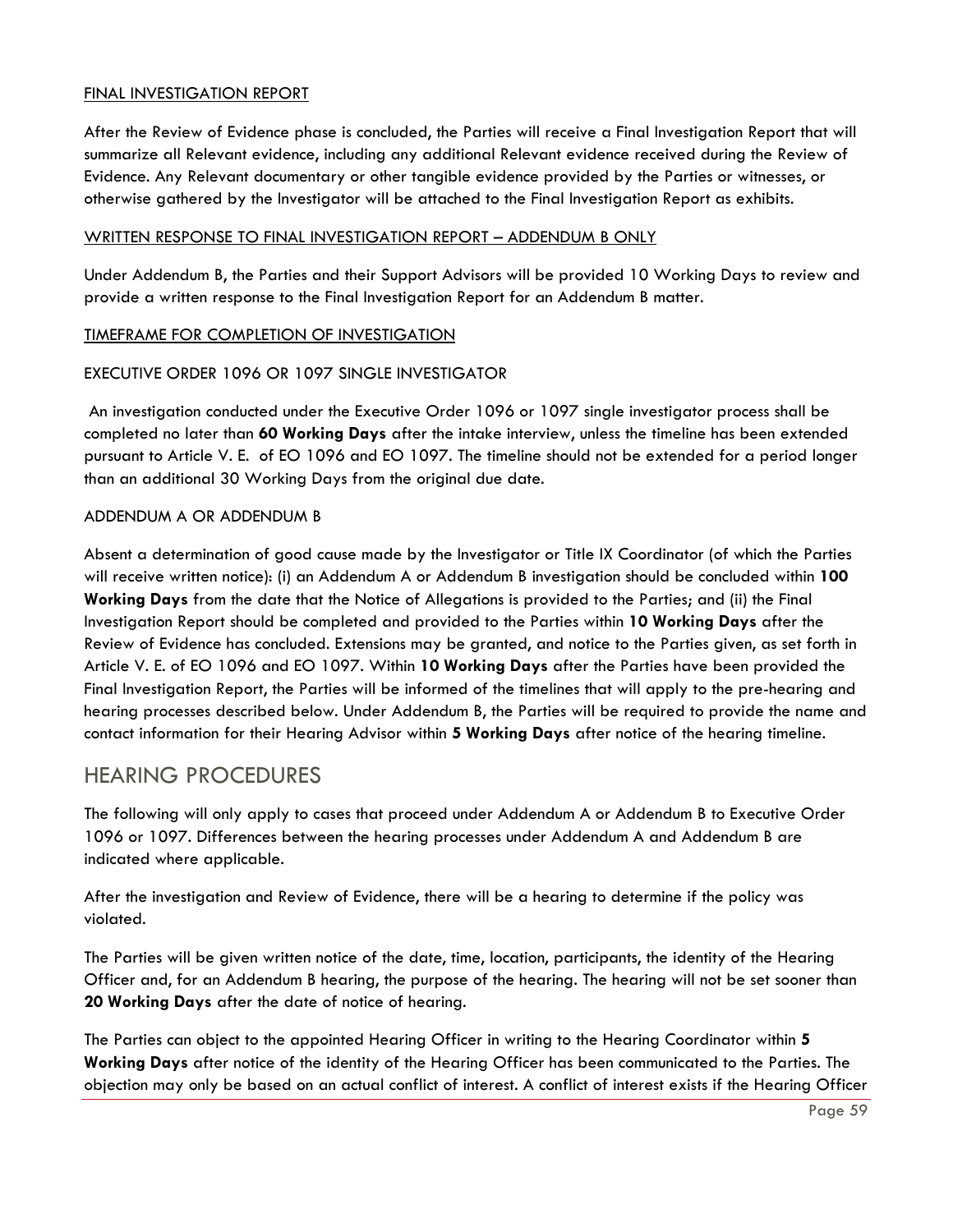has a personal relationship with one of the Parties or witnesses or has demonstrated actual bias towards a Party or witness. The fact that a Hearing Officer has previously served as a Hearing Officer in a University proceeding will not constitute a conflict of interest. The Hearing Coordinator will determine if a conflict of interest exists.

No later than **15 Working Days** before the hearing, each Party will, under Addendum A: a. Provide to the Hearing Coordinator a proposed witness list that includes the names of, and current contact information for, that Party's proposed witnesses as well as an explanation of the relevance of each proposed witness's testimony and the disputed issue to which the witness's testimony relates. Under Addendum B, the Parties may, but are not required to provide this information. No later than **10 Working Days** before the hearing, the Hearing Coordinator will share a final witness list with the Parties and notify each witness of the date, time and location of the hearing.

No later than **5 Working Days** prior to the hearing, the Parties will under Addendum A, and may under Addendum B, submit a list of proposed questions to the Hearing Coordinator. The questions will be provided to the Hearing Officer. The proposed questions will not be shared with the other Party.

Live hearings will be conducted using videoconferencing technology, unless circumstances are such that videoconferencing would not be appropriate. Neither Party will be required to be physically present in the same room as the Hearing Officer, each other, or witnesses. CSU will utilize technology that ensures that Parties will be able to simultaneously see and hear all of the proceedings and testimony.

The Complainant and Respondent may be present (physically or virtually) at all times during the hearing.

The hearing will begin with an overview of the hearing process given by the Hearing Officer, after which the Parties will be given an opportunity to ask questions about the hearing process. Each Party will be given an opportunity to make an opening statement that may not last longer than 10 minutes. Only the Parties themselves will be permitted to make opening statements. Hearing Advisors and any Support Advisors, where present, are not permitted to make the opening statement. The Support Advisor may not speak during an Addendum A or Addendum B hearing. Closing arguments will not be made.

Generally, the Hearing Officer will start the questioning of witnesses and Parties. The Investigator or the Title IX Coordinator (if not the Investigator) will be the first witness and will describe the complaint, investigation process, and summarize the evidence. The Hearing Officer may ask questions of any Party or witness who participates in the hearing.

## QUESTIONING BY A HEARING OFFICER DURING AN ADDENDUM A HEARING ONLY

As set forth above, under Addendum A, the Parties will give the Hearing Coordinator a written list of any questions that they would like the Hearing Officer to ask the witnesses. The Parties may also propose followup questions to the Hearing Officer during the hearing, at appropriate times designated by the Hearing Officer.

The Hearing Officer will ask the questions proposed by the Parties except for questions that:

i. seek information about the Complainant's sexual history with anyone other than the Respondent (unless such evidence about the Complainant's sexual behavior is offered to prove that someone other than the Respondent committed the alleged misconduct);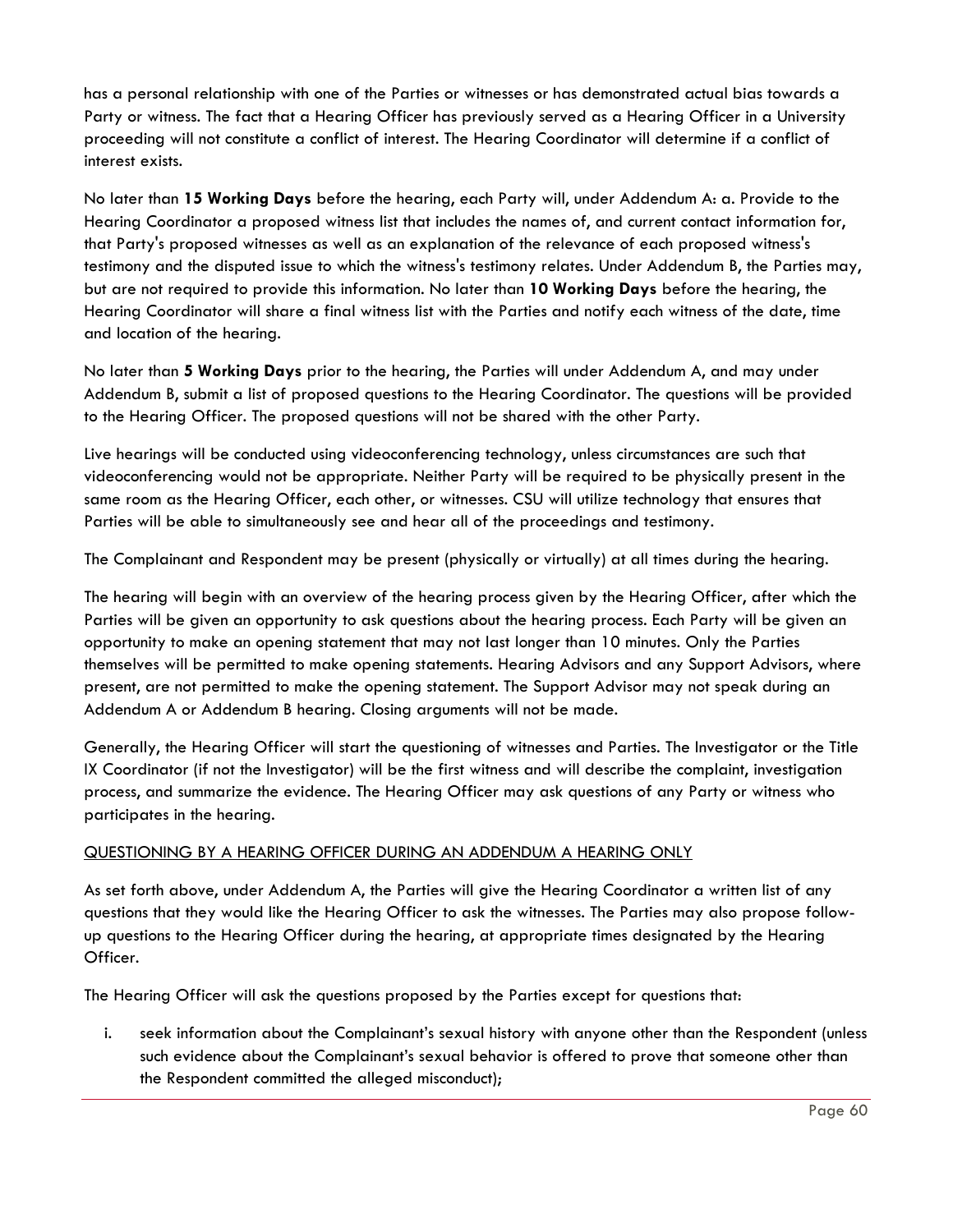- ii. seek information about the Respondent's sexual history with anyone other than the Complainant, unless such information is used to prove motive or pattern of conduct;
- iii. seek information that is unreasonably duplicative of evidence in the Hearing Officer's possession; or
- iv. the Hearing Officer determines are not relevant to material disputed issues, are argumentative or harassing or unduly intrude on a witness's privacy.

The Hearing Officer has discretion to modify or change the wording of a question proposed by a Party (for example, when a question is unclear or inappropriate in tone) as long as the substance of the question is preserved.

Absent extenuating circumstances, the Hearing Officer will not rely on prior statements made by the Parties or witnesses during the investigation whose credibility is central to the determination unless those Parties or witnesses make themselves available for examination by the Hearing Officer.

## QUESTIONING BY HEARING ADVISORS DURING AN ADDENDUM B HEARING ONLY

Under Addendum B, Hearing Advisors will be permitted to ask Relevant questions once the Hearing Officer has concluded their questioning of the other Party and each witness. Parties themselves may not directly ask questions of each other and witnesses.

Each Party's Hearing Advisor is permitted to ask all Relevant questions of the other Party, the Investigator, and any witnesses, and is also permitted to ask follow-up questions, including those questions challenging credibility. A Party may not be directly questioned by their own Hearing Advisor. The Hearing Officer controls the hearing and determines whether a question is Relevant.

A question is not considered Relevant if it relates to the Complainant's sexual predisposition or prior sexual behavior, unless such question about the Complainant's prior sexual behavior is offered to prove that someone other than the Respondent committed the conduct alleged by the Complainant, or if the question concerns specific incidents of the Complainant's prior sexual behavior with respect to the Respondent and is asked to prove consent.

Even if a question relates to a Relevant subject or issue, the Hearing Officer may determine that the Party or witness being asked the question is not required to answer if the question is repetitive or duplicative of prior questions.

The Hearing Officer has the discretion to request information from the Parties or Hearing Advisors regarding questions prior to making a determination about the Relevancy of the question. Neither the Parties nor Hearing Advisors may assert objections to questions.

Immediately after each question is asked by the Hearing Advisor, and before the question is answered, the Hearing Officer will indicate whether the question is Relevant, and if it is not, provide an explanation as to why the question is excluded as not Relevant. A Complainant, Respondent, or witness will only answer questions posed by a Hearing Advisor that the Hearing Officer determines are Relevant.

In reaching a determination, the Hearing Officer will not rely on statements made by the Parties or any witness unless those Parties or witnesses make themselves available for questioning. The Hearing Officer may not draw an inference about the determination regarding responsibility based solely on a Party's or witness's absence from the hearing or refusal to answer questions.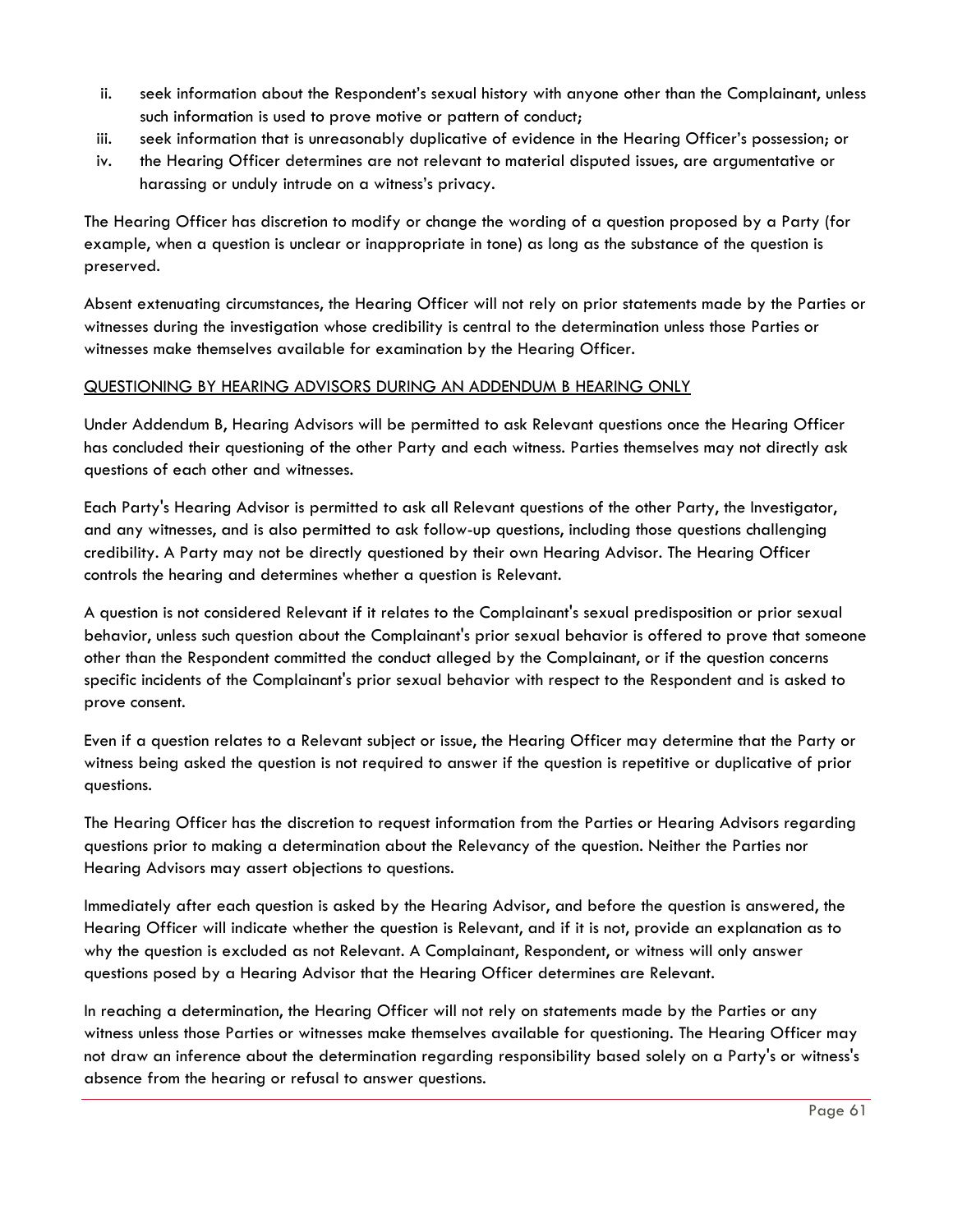### IN RELATION TO HEARINGS UNDER ADDENDUM A AND ADDENDUM B

Abusive or otherwise disorderly behavior that causes a material disruption will not be tolerated. The Hearing Officer may excuse from the hearing anyone (including either Party or their Hearing Advisor/Support Advisor/Support Person) whose behavior causes a material disruption. Should a Hearing Advisor be removed from a proceeding, the University will provide a Hearing Advisor. The Hearing Officer, in their discretion, may postpone the hearing. In making a determination whether to postpone the hearing, the Hearing Officer will consider the equity of postponement as to both Parties.

Formal rules of evidence applied in courtroom proceedings (e.g., California Evidence Code) do not apply in the hearing.

## DETERMINATION REGARDING RESPONSIBILITY

After the hearing, the Hearing Officer will make written findings of fact and conclusions about whether the Respondent violated University policy.

The Hearing Coordinator will simultaneously send the Hearing Officer's Report promptly to the Parties, the Title IX Coordinator, and the appropriate University Administrator, usually within **10 Working Days** (Addendum A) or **15 Working Days** (Addendum B) of the close of the hearing.

If no violation is found, the president (or designee) will be notified along with the Parties. The notification will include the outcome of the hearing, a copy of the Hearing Officer's Report (redacted as appropriate or as otherwise required by law) and notice of the Complainant's and Respondent's right to appeal to the Chancellor's Office.

If a violation is found, within **5 Working Days** of receiving such finding the Parties may submit to the Hearing Coordinator an impact statement or other statement regarding discipline that is no more than 2000 words in length. The document is an opportunity for the Parties to suggest disciplinary outcomes and to provide information that they believe is important for the Hearing Officer to consider. The Student Conduct Administrator and/or appropriate University Administrator responsible for discipline and Title IX Coordinator may also submit a written statement regarding aggravating and mitigating factors that provides a recommendation regarding the disciplinary outcome, including information regarding prior disciplinary outcomes for similar conduct and whether the Respondent was previously found to have violated university policy.

Within **5 Working Days** after receiving and considering any impact or other statements submitted by the Parties and other statements described above, the Hearing Officer will submit the Hearing Officer's Report to the president (or designee). The Hearing Officer's Report will be amended to include a statement of, and rationale for, any recommended disciplinary sanctions to be imposed on the Respondent ("Final Hearing Officer's Report"). The Final Hearing Officer's Report will attach the Final Investigation Report.

In cases where the Hearing Officer has found a violation of policy, the president (or designee) will review the Final Investigation Report and the Final Hearing Officer's Report and issue a decision ("Decision Letter") concerning the appropriate sanction or discipline within **10 Working Days** of receipt of the Final Hearing Officer's Report.

PRESIDENT'S SANCTION DECISION/NOTIFICATION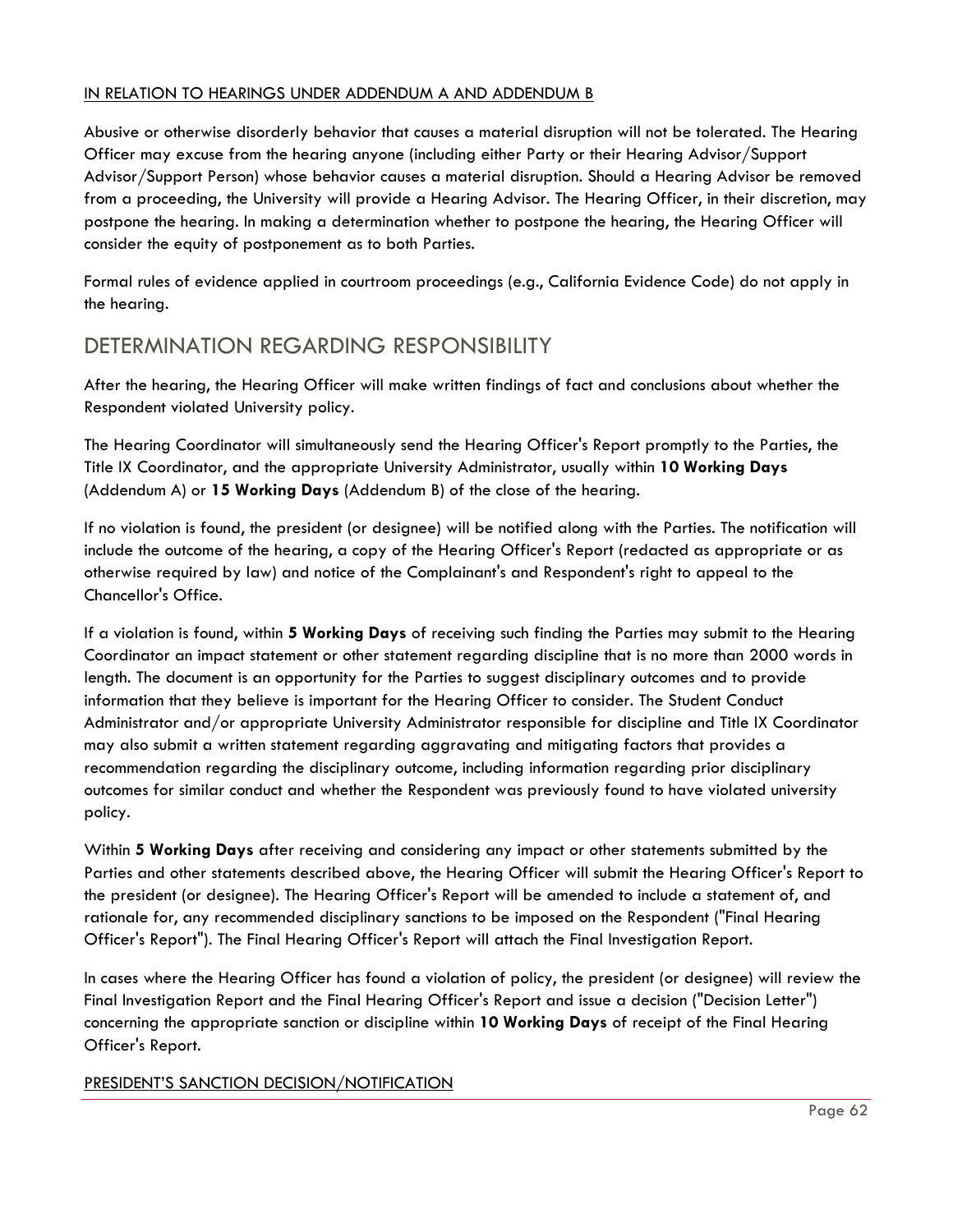The president (or designee) may impose the recommended sanctions, adopt a different sanction or discipline, or reject sanctions or disciplines altogether. If the president (or designee) adopts a sanction other than what is recommended by the Hearing Officer, the president (or designee) must set forth the reasons in the Decision Letter.

The president will simultaneously send the Decision Letter electronically to the Respondent and Complainant. The decision letter will also be sent to the Student Conduct Administrator or other appropriate University Administrator responsible for Employee discipline and the Hearing Officer.

The president will also send the Decision Letter to the Title IX Coordinator so that they may determine whether any additional Remedies (or other supportive measure) will be provided or undertaken in order to maintain a safe and nondiscriminatory University environment.

The determination regarding responsibility and any sanctions become final either on the date that the Chancellor's Office provides the Parties with the written determination of the result of the appeal, if an appeal is filed, or if an appeal is not filed, the date on which an appeal would no longer be considered timely (**11 Working Days** after the date of the Decision Letter).

#### NOTICE OF INVESTIGATION OUTCOME – SINGLE INVESTIGATOR PROCESS ONLY

The following applies only in relation to an investigation conducted under CSU Executive Order 1096 or 1097 in which an Investigator, as opposed to a Hearing Officer determines whether or not there is a violation of university policy.

Within **10 Working Days** of issuance of the Final Investigation Report, the Title IX Coordinator will notify the Complainant and Respondent in writing of the outcome of the investigation. The notice will advise the Complainant and Respondent of their right to file an appeal under the Executive Order.

Where a Complaint is made against another Student and the Executive Order is found to have been violated, the Title IX Coordinator will also notify the Campus Student Conduct Administrator of the investigation outcome, and provide a copy of the investigation report.

Where the Respondent is an Employee, Human Resources or Academic/Faculty Affairs shall be notified and provided a copy of the investigation report.

## INFORMAL RESOLUTION

## INFORMAL RESOLUTION UNDER EO 1096/1097 SINGLE INVESTIGATOR PROCESS

To initiate the Informal Resolution Process under the EO 1096/1097 single investigator process, the Complainant should contact the Title IX Coordinator who shall promptly meet with the Complainant to discuss their concern and possible resolutions as appropriate.

Complainants shall be informed about the range of possible outcomes, including Supportive Measures or disciplinary actions that might be taken against the Respondent, and information about the procedures leading to such outcomes.

Participation in the Informal Resolution process is voluntary. It may include an inquiry into the facts, but does not include an investigation. Means for resolution shall be flexible. Resolution options include but are not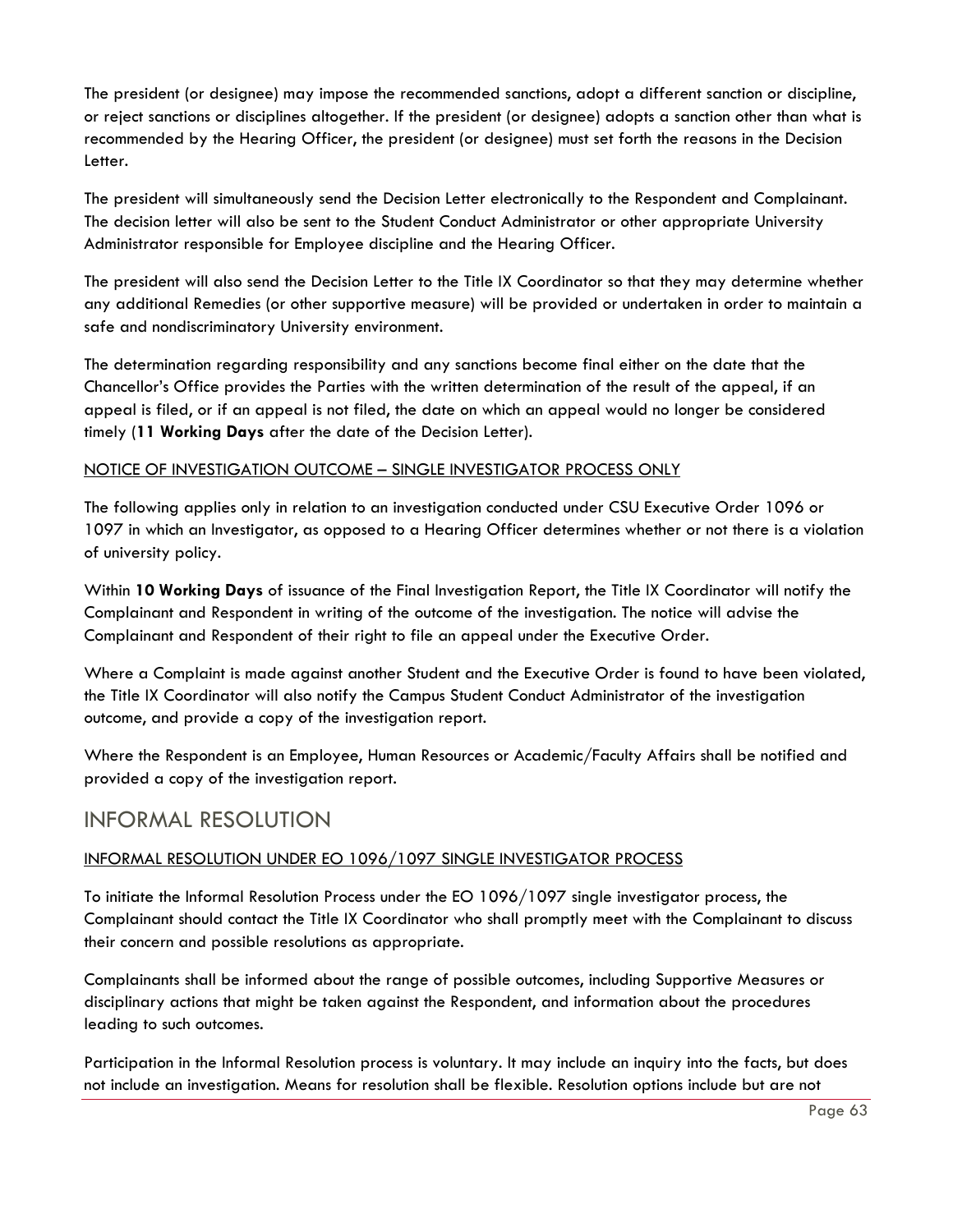limited to discussions with the Parties, a resolution facilitated by the Title IX Coordinator, separating the Parties, referring one or both of the Parties to counseling programs, an agreement between Campus and the Respondent regarding disciplinary action, conducting targeted preventive educational and training programs or providing Remedies to persons harmed by violations of this policy.

The Title IX Coordinator shall meet with the Complainant, the Respondent, and any other persons or witnesses they may determine to be necessary.

If resolution is reached, a written record of the resolution shall be documented and maintained in accordance with applicable Campus recordkeeping policies. The matter shall be considered closed.

Where the Respondent is another Student, the Title IX Coordinator shall inform the Student Conduct Administrator of the outcome of the Informal Resolution process, including any Supportive Measures afforded to the Complainant. Where the Respondent is an Employee, Human Resources or Academic Affairs shall be informed as appropriate.

If resolution is not reached, the Campus shall promptly notify the Complainant and, where applicable, the Respondent in writing that the Informal Resolution process is terminated, and the termination effective date. The Title IX Coordinator shall also determine whether the matter is appropriate for investigation, and so notify the parties in writing. The Complainant shall be provided written notification of the right to file a complaint.

The Complainant shall be notified that the Complainant or the Campus may at any time elect to terminate the Informal Resolution process. In that event, the Title IX Coordinator shall promptly notify the Complainant and the Respondent in writing that the Informal Resolution process has terminated, the effective date thereof, and inform the Complainant of the right to file a complaint.

## INFORMAL RESOLUTION UNDER ADDENDUM A

If the Title IX Coordinator or either Party believes that it may be possible to resolve a complaint processed under Addendum A in a prompt, fair, and reasonable manner without a hearing, the Title IX Coordinator may suggest that the Parties consider an Informal Resolution subject to the following:

- 1. both Parties must agree to engage in the Informal Resolution process;
- 2. any agreed-upon remedies and disciplinary sanctions will have the force and effect of sanctions imposed following a Hearing;
- 3. the terms of any resolution must be memorialized in writing and signed by the Parties and the Title IX Coordinator; and
- 4. the resolution will be final and not appealable by either Party.

#### INFORMAL RESOLUTION UNDER ADDENDUM B

Under Addendum B, at any time prior to the issuance of the Hearing Officer's Report, if the Title IX Coordinator or either Party believes that it may be possible to resolve the Formal Complaint in a prompt, fair, and reasonable manner without a hearing, the Parties may consider an Informal Resolution that does not involve a full investigation and adjudication, subject to the following:

1. informal Resolution under this Addendum may only be offered where a Formal Complaint has been filed;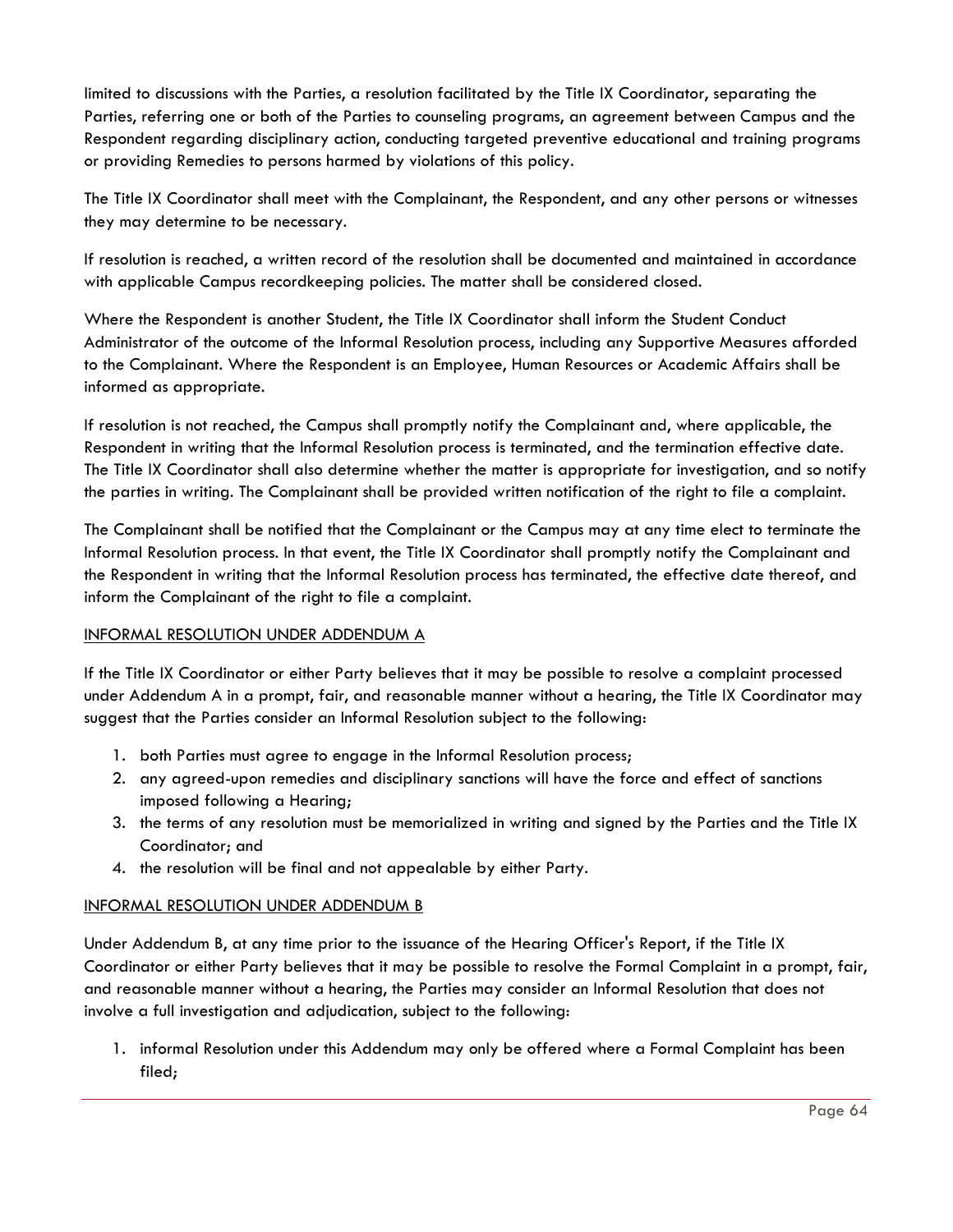- 2. the University cannot offer or facilitate Informal Resolution under this Addendum to resolve allegations that an Employee sexually harassed a Student; and
- 3. the University must obtain the Parties' voluntary, written consent before starting the Informal Resolution process.

Once the Title IX Coordinator determines that Informal Resolution is appropriate, the Parties should simultaneously be provided written notice regarding Informal Resolution.

The Informal Resolution process will be completed prior to any determination of responsibility being made, but no later than 60 Working Days after both Parties provide voluntary, written consent to participate in the Informal Resolution process.

The terms of any Informal Resolution must be put in writing and signed by the Parties, and the Title IX Coordinator. Prior to signing the Informal Resolution, the Title IX Coordinator will consult with the Student Conduct Administrator and/or other appropriate University Administrator responsible for the implementation of the terms. Use of electronic signatures is permitted.

### WRITTEN PRELIMINARY ASSESSMENT – ADDENDUM B ONLY

As part of an Informal Resolution under Addendum B, at the request of both Parties, Campuses will provide a written preliminary assessment of the evidence by the Title IX Coordinator. Neither the fact nor the substance of the assessment will be shared with the Hearing Officer or considered relevant at the Hearing.

## EMPLOYEE DISCIPLINE

Where a complaint is made against an employee, Human Resources or Academic/Faculty Affairs shall be notified and provided a copy of the investigation reports. Discipline is imposed in accordance with current collective bargaining agreement, when applicable, and may include:

- verbal reprimand
- written reprimand,
- reduction in salary
- temporary or permanent demotion
- paid or unpaid administrative leave
- suspension
- denial or curtailment of emeritus status
- mandated education or training
- change in work location
- restrictions from all or portions of campus
- restrictions to scope of work
- dismissal

## STUDENT SANCTIONS

The following sanctions as defined in Article V, California State University Executive Order 1098 may be imposed for violation of the Student Conduct Code: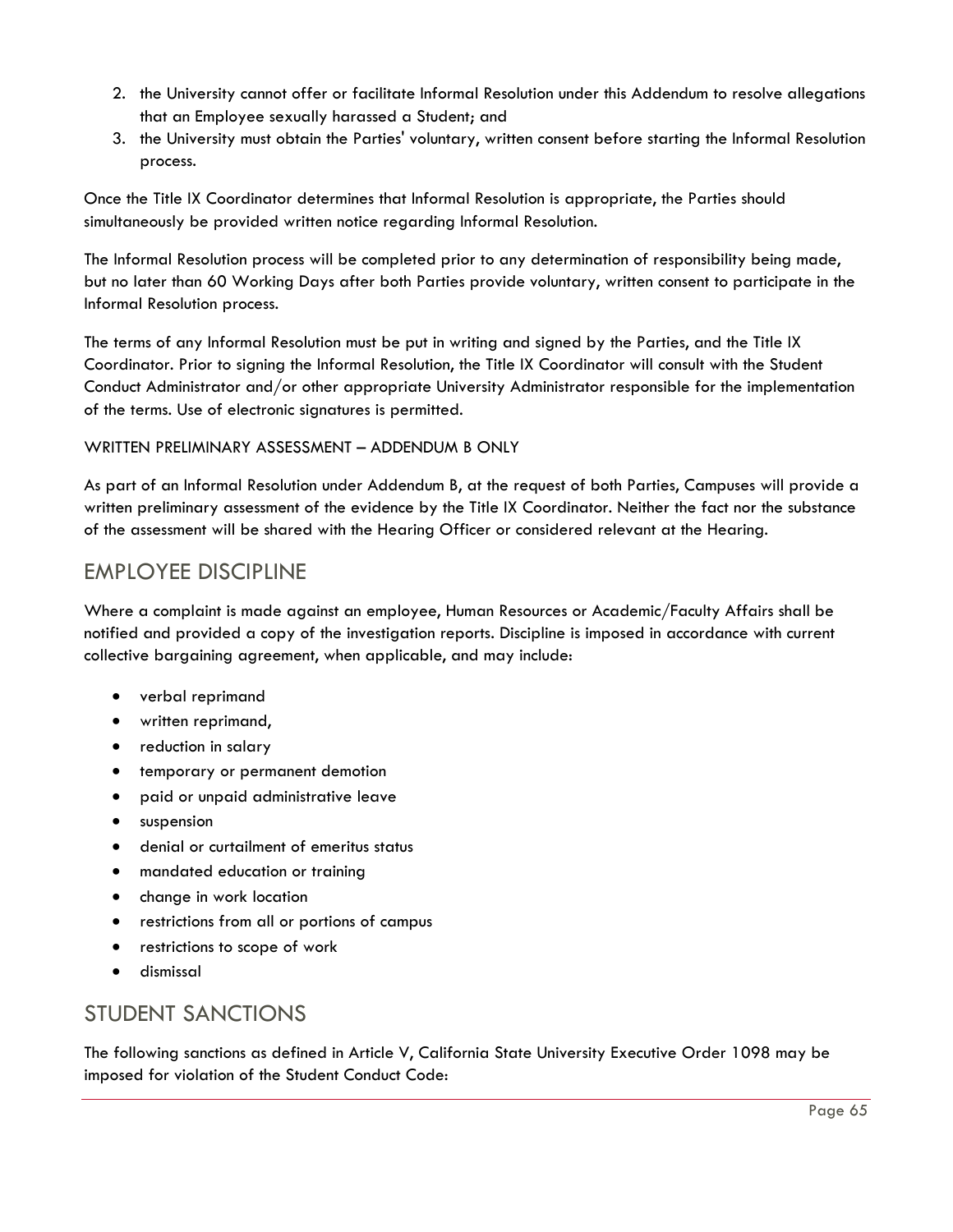## **1.** LOSS OF FINANCIAL AID

Scholarships, loans, grants, fellowships and any other types of state financial aid given or guaranteed for the purposes of academic assistance can be conditioned, limited, cancelled or denied.

## **2.** EDUCATIONAL AND REMEDIAL SANCTIONS

Assignments, such as work, research, essays, service to the University or the community, training, counseling, removal from participation in recognized student clubs and organizations (e.g., fraternities' misconduct or as deemed appropriate based upon the nature of the violation.

## **3.** DENIAL OF ACCESS TO CAMPUS OR PERSONS

A designated period of time during which the student is not permitted: (i) on University Property or specified areas of campus; or (ii) to have contact (physical or otherwise) with the complainant, witnesses or other specified persons.

## **4.** DISCIPLINARY PROBATION

A designated period of time during which privileges of continuing in student status are conditioned upon future behavior. Conditions may include the potential loss of specified privileges to which a current student would otherwise be entitled, or the probability of more severe disciplinary sanctions if the student is found to violate the Student Conduct Code or any University policy during the probationary period.

### **5.** SUSPENSION

Temporary separation of the student from active student status or student status.

- A student who is suspended for less than one academic year shall be placed on inactive student (or equivalent) status (subject to individual campus policies) and remains eligible to re-enroll at the University (subject to individual campus enrollment policies) once the suspension has been served. Conditions for re-enrollment may be specified.
- A student who is suspended for one academic year or more shall be separated from student status but remains eligible to reapply to the University (subject to individual campus application polices) once the suspension has been served. Conditions for readmission may be specified.
- Suspension of one academic year or more, withdrawals in lieu of suspension, and withdrawals with pending misconduct investigations or disciplinary proceedings shall be entered on the student's transcript permanently without exception; this requirement shall not be waived in connection with a resolution agreement.

## **6.** EXPULSION

Permanent separation of the student from student status from the California State University system. Expulsion, withdrawal in lieu of expulsion, and withdrawal with pending misconduct investigation or disciplinary proceeding shall be entered on the student's transcript permanently, without exception; this requirement shall not be waived in connection with a resolution agreement.

More than one sanction may be imposed for a single violation.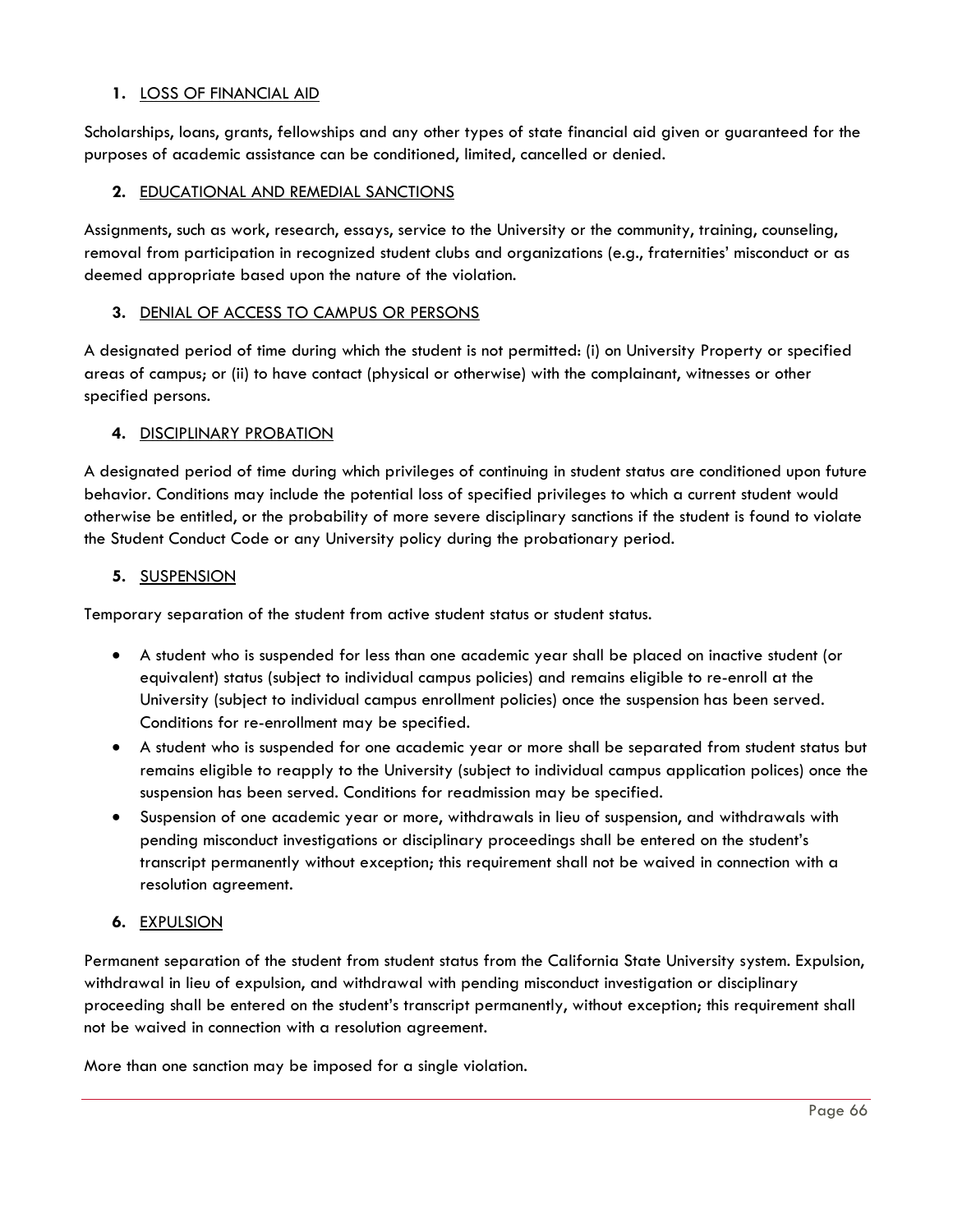### OTHER CONSIDERATIONS RELATED TO SANCTIONS:

ADMINISTRATIVE HOLD AND WITHOLDING A DEGREE: The University may place an administrative hold on registration transactions and release of records and transcripts of a student who has been sent written notice of a pending investigation or disciplinary case concerning that student, and may withhold awarding a degree otherwise earned until the completion of the process, including the completion of all sanctions imposed<sup>3</sup>.

RECORD OF DISCIPLINE: A record of disciplinary probation or suspension is entered on a student's transcript, with beginning and end date, for the duration of the sanction. A record of expulsion or suspension for one academic year or more shall note the effective date of discipline and remains on the transcript permanently, without exception. A record of withdrawal in lieu of suspension or expulsion and withdrawal with pending misconduct investigation or disciplinary proceeding remains on the transcript permanently, without exception[4.](#page-66-1) These requirements shall not be waived in connection with any resolution agreement.

INTERIM SUSPENSION: A president may impose an interim suspension pursuant to Title 5, California Code of Regulations section 41302 where there is reasonable cause to believe that separation of a student is necessary to protect the personal safety of persons within the University community or University property, and to ensure the maintenance of order.

An investigative finding of a violation of Executive Orders 1096 or 1097 standing alone may be sufficient to constitute reasonable cause to believe that an interim suspension is necessary to protect the personal safety of persons within the University community or University property, and to ensure the maintenance of order.

DENIAL OF PRESENCE ON CAMPUS DURING INTERIM SUSPENSION: During the period of an interim suspension, the student charged may not, without prior written permission from the campus president, enter any campus of the California State University other than to attend the hearing regarding the merits of the interim suspension and any disciplinary hearing. The president may also restrict the student's participation in University-related activities on a case-by-case basis, such as attending off-campus activities and/or participating in on-line classes. Violation of any condition of interim suspension shall be grounds for expulsion.

ADMISSION OR READMISSION: Applicants for admission or readmission into any University program are subject to appropriate sanctions for violations of the Student Conduct Code, including qualification, revocation or denial of admission or readmission. For students who withdraw while a disciplinary matter is proceeding, the campus has discretion whether to continue proceedings or hold proceedings in abeyance.

## APPEALS

 $\overline{a}$ 

## CSU EXECUTIVE ORDER 1096 OR 1097

Any Complainant or Respondent who is not satisfied with a Campus investigation outcome may file an appeal with the CSU Chancellor's Office (CO) no later than 10 Working Days after the date of the Notice of Investigation Outcome.

<span id="page-66-0"></span><sup>3</sup> This is not applicable in matters that fall under Addendum B.

<span id="page-66-1"></span><sup>4</sup> This is not applicable in matters that fall under Addendum B.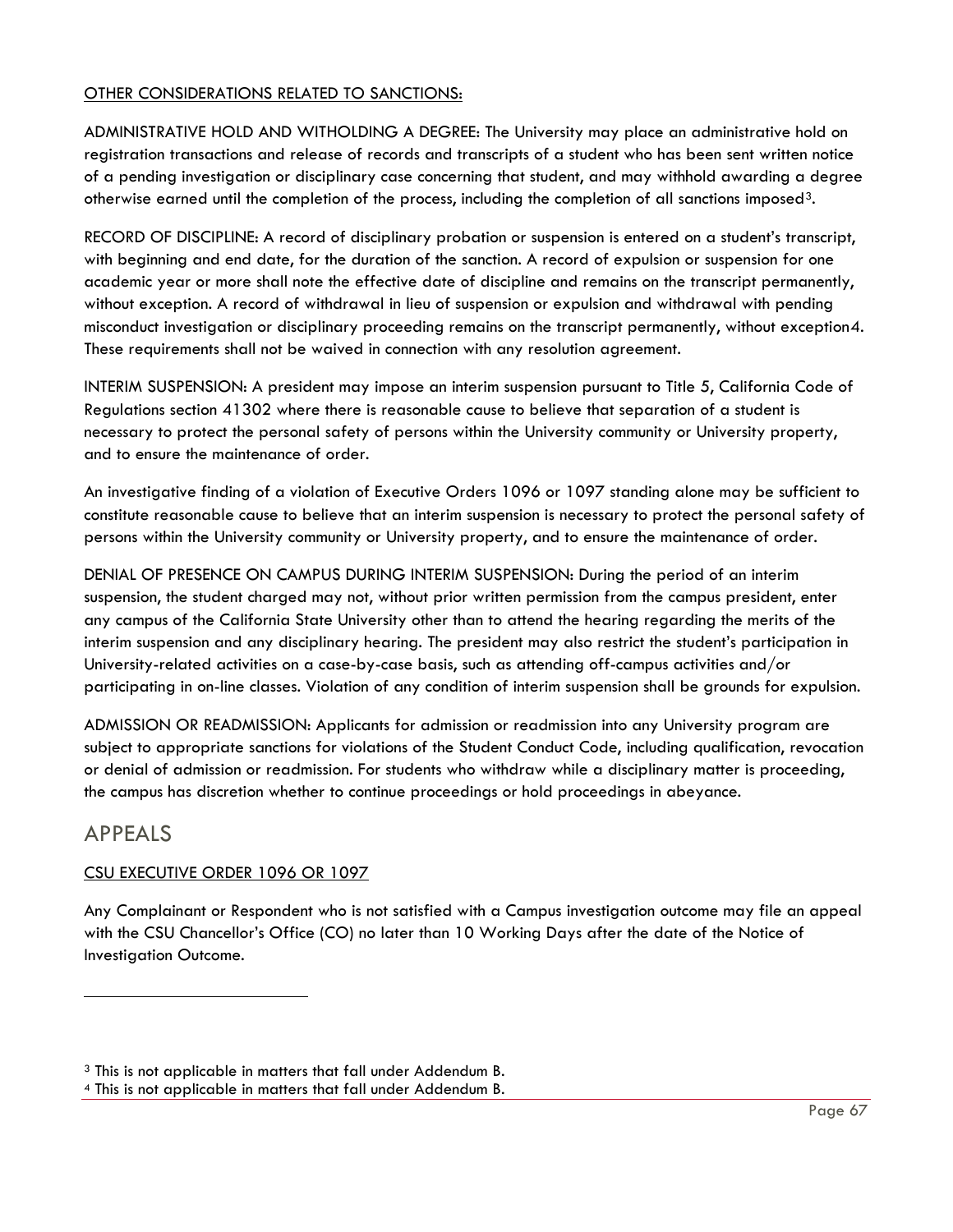- 1. The appeal shall be in writing and shall be based only on one or more of the appeal issues listed below:
	- a. The investigation outcome is unsupported by the evidence, based on the Preponderance of the Evidence standard;
	- b. Prejudicial procedural errors impacted the investigation outcome to such a degree that the investigation did not comply with this Executive Order; or
	- c. New evidence not available at the time of the investigation.

### ADDENDUM A

Any Complainant or Respondent who is not satisfied with a Campus hearing outcome may file an appeal with the Chancellor's Office (CO) no later than **10 Working Days** after the date of the Decision Letter.

The appeal must be in writing and may be based only on one or more of the grounds for appeal listed below:

### APPEAL GROUNDS

- 1. The hearing outcome is not supported by substantial evidence (in other words, there was no reasonable basis for such findings or conclusions);
- 2. Prejudicial procedural errors impacted the hearing outcome to such a degree that the hearing did not comply with this Executive Order;
- 3. New evidence that was not reasonably available at the time of the hearing and would have affected the Hearing Officer's decision about whether the Respondent violated CSU policy; or
- 4. The sanction(s) imposed constituted an abuse of discretion based on the substantiated conduct.

#### ADDENDUM B

Any Complainant or Respondent who is not satisfied with a Campus hearing outcome may file an appeal with the Chancellor's Office (CO) no later than **10 Working Days** after the date of the Decision Letter.

The appeal must be in writing and may be based only on one or more of the grounds for appeal listed below:

#### APPEAL GROUNDS

- 1. the hearing outcome is not supported by substantial evidence (in other words, there was no reasonable basis for such findings or conclusions);
- 2. a procedural irregularity occurred that affected the outcome of the matter; new evidence that was not reasonably available at the time of the hearing and would have affected the Hearing Officer's decision about whether the Respondent violated the Executive Order, including addendum B;
- 3. the Title IX Coordinator, Investigator, or Hearing Officer had a Conflict of Interest or Bias for or against Complainants or Respondents generally or the individual Complainant or Respondent that affected the outcome of the matter;
- 4. and the sanction(s) imposed as part of the outcome of the Formal Complaint process constituted an abuse of discretion based on the substantiated conduct.

## ISSUES AND EVIDENCE ON APPEAL: EXECUTIVE ORDER 1096 AND 1097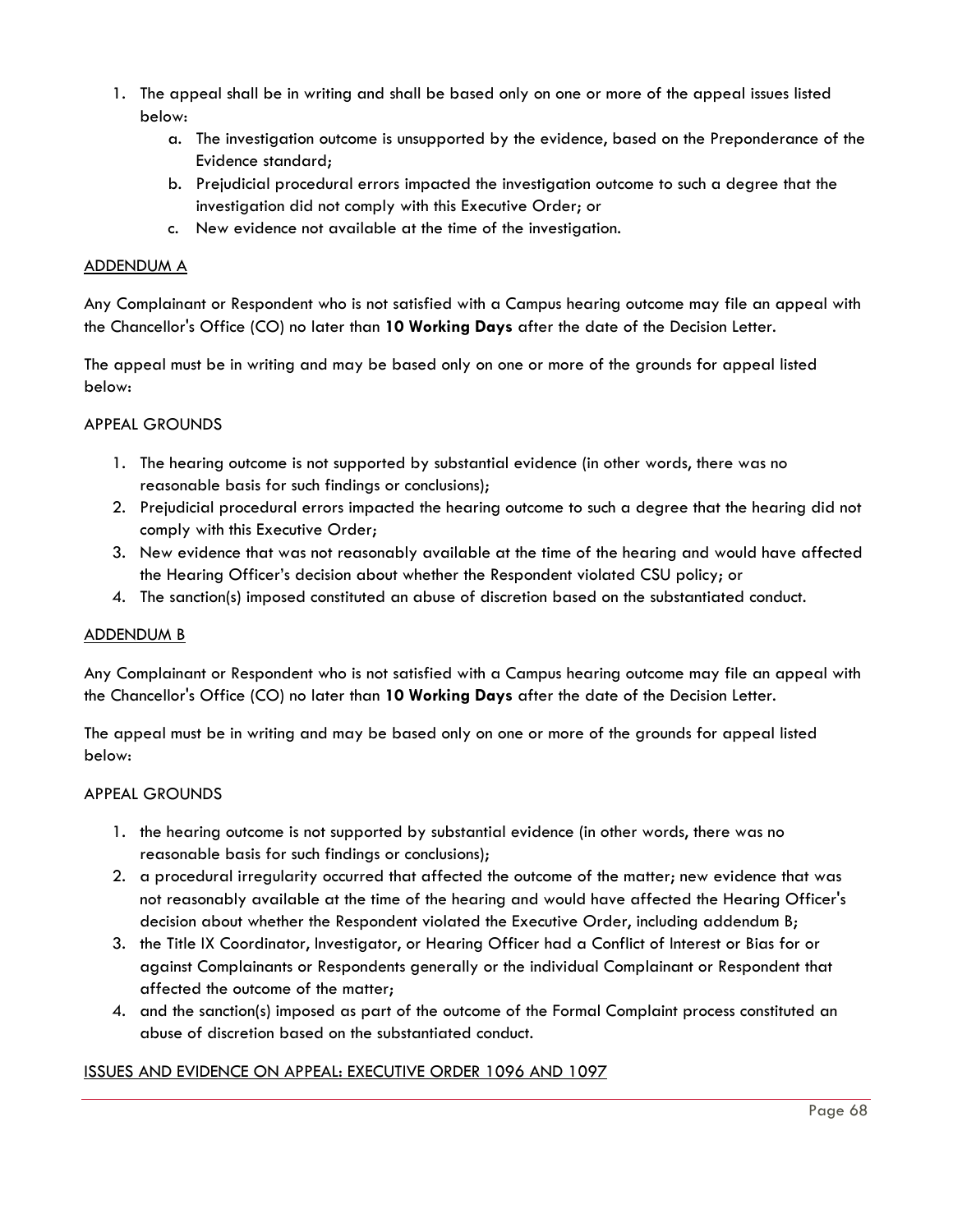The issues and evidence raised on appeal shall be limited to those raised and identified during the investigation, unless new evidence becomes available after the Campus investigation process and is made part of the appeal by the appealing party. The CO may conduct an interview, at the CO's discretion, with the appealing party to clarify the written appeal.

The CO shall provide prompt written acknowledgement of the receipt of the appeal to the appealing party, and will provide written notification of the appeal to the other party and the Campus Title IX Coordinator.

If an investigation is to be reopened, the CO will return the matter to the Campus and will specify in writing the timeline by which a reopened investigation must be completed. The CO will notify the Parties of the reopening of the investigation and the timeline for completion of the reopened investigation. The Campus will complete the reopened investigation and provide the CO with an amended investigation report. The Campus will also provide the Parties with amended Notices of Investigation Outcome, and such Notices will provide the Parties the opportunity to appeal any new or amended findings, in accordance with theis Executive Order. Upon receipt of the amended investigation report, the CO will contact the appealing party to determine whether that party wishes to continue with the appeal.

A copy of the final CO Appeal Response shall be forwarded to the Complainant and Respondent, as well as the Campus Title IX Coordinator. The CO will respond to the appealing Party no later than 30 Working Days after receipt of the written appeal unless the timeline has been extended as specified in Article V, E. of EO 1096 and 1097.

ISSUES AND EVIDENCE ON APPEAL: ADDENDUMS A & B: The issues and evidence raised on appeal will be limited to those raised and identified during the Campus hearing, unless new evidence becomes available that was not reasonably available at the time of a Campus hearing that could affect the outcome of the matter and is submitted by the appealing party. The CO may communicate, at the CO's discretion, with the appealing party, the responding party, and/or the Campus to clarify the written appeal.

The CO will provide prompt written acknowledgement of the receipt of the appeal to the appealing Party, and will provide prompt written notification of the appeal, including a copy of the appeal, to the nonappealing Party and the Campus Title IX Coordinator. The notice will include the right of the non-appealing Party and the Campus to provide a response to the appeal within **10 Working Days** of the date of the notice.

 In relation to an appeal under Addendum B, the appeal and appeal response shall be limited to 3,500 words, excluding exhibits.

If a matter is to be reopened, the CO will return the matter to the Campus and will specify in writing the timeline by which a reopened hearing must be completed. The CO will simultaneously notify the Parties of the reopening of the hearing and the timeline for completion of the reopened hearing. The Campus will complete the reopened hearing and provide the CO with an amended Hearing Officer's Report. The Campus will also provide the Parties with amended Notices of Hearing Outcome, and such Notices will provide the Parties the opportunity to appeal any new or amended findings, in accordance with the Executive Order. Upon receipt of the amended hearing report, the CO will contact the appealing party to determine whether that Party wishes to continue with the appeal.

If the hearing outcome (determination regarding policy violation) is not supported by the facts as determined by the Hearing Officer, the CO may vacate and reverse the Hearing Officer's decision, but only with respect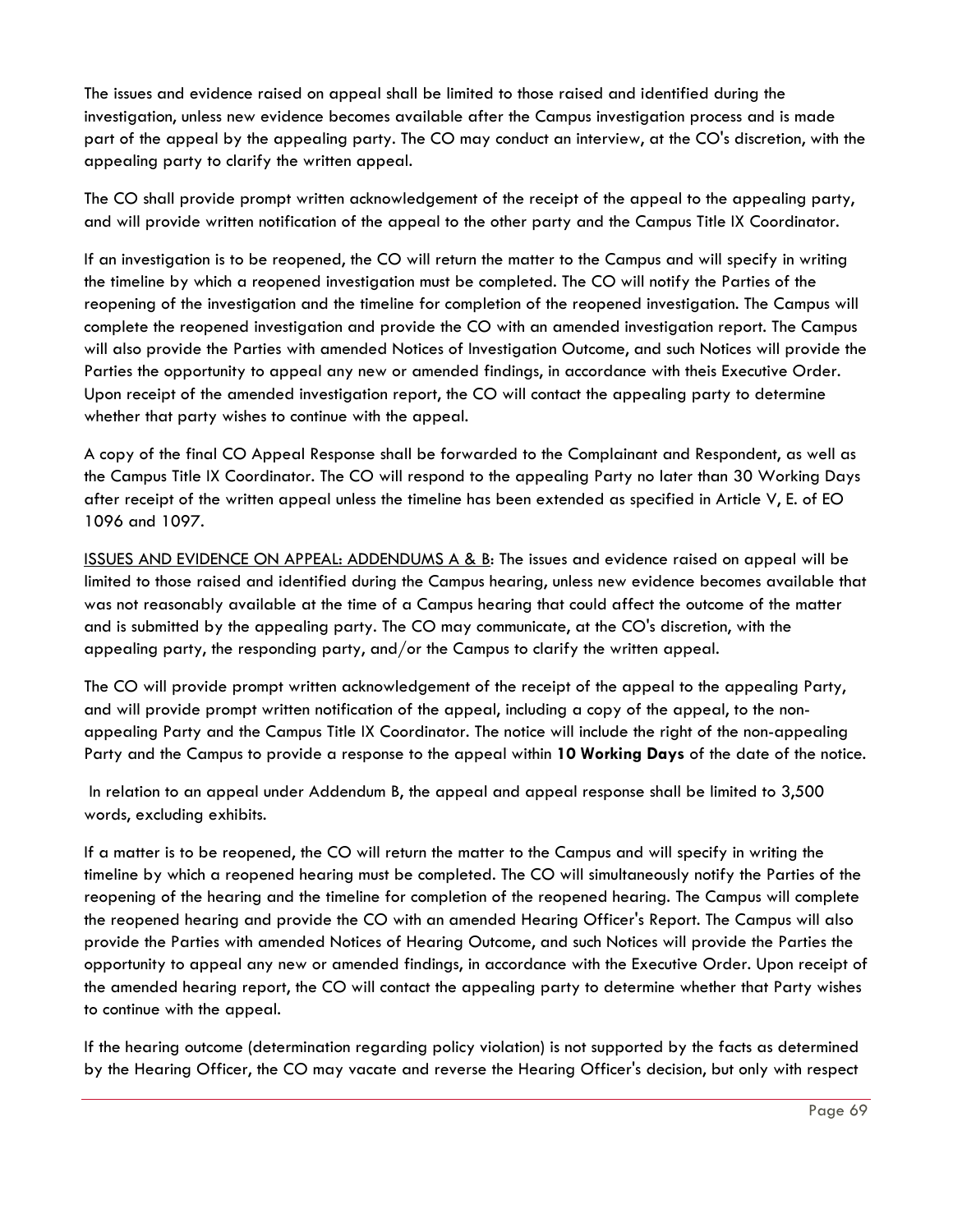to whether University policy was violated. The CO may reverse the Hearing Officer's decision under extremely limited circumstances, and the factual findings will remain intact

A copy of the final CO Appeal Response will be sent simultaneously to the Complainant and Respondent, as well as the Campus Title IX Coordinator. The CO Appeal Response is final and concludes the Complaint and CO review process under the Executive Order. The CO will respond to the appealing Party no later than **30 Working Days** after receipt of the written appeal unless the timeline has been extended as specified in Article V, E. of EO 1096 and 1097.

Additional detail about the processes described above can be found in the following university policies governing complaints made by students; employees, former employees, third parties, and applicants for employment; and student-employees, respectively.

## REGISTERED SEX OFFENDERS

California's sex offender registration laws require convicted sex offenders to register their status with the University police department if they are enrolled, residing, attending, carrying on a vocation (i.e. contractor or vendor on campus for more than 30 days in the year), or working with or without compensation for the institution. All public information available in California about registered sex offenders, to include the ability to look-up offenders by name, residence address, and zip code, is on the California Department of Justice Megan's law web site at http://www.meganslaw.ca.gov/

# EMERGENCY NOTIFICATION POLICY

The primary intent of this policy is to provide uniformity in the manner in which emergency notifications required under the Clery Act are processed. The systemwide Emergency Notification Policy shall serve as the authoritative statement of policy on Emergency Notifications for each campus. This policy outlines the procedures campuses will use to immediately notify the campus community upon the confirmation of a significant emergency or dangerous situation involving an immediate threat to the health or safety of students and/or employees occurring on the campus.

Any member of the campus community with information believed to constitute a significant emergency or dangerous situation that poses an imminent or immediate threat shall report the information to UPD and/or by calling "911." Examples include, but are not limited to, the following types of incidents:

- Severe weather warning (e.g., flash flooding, tsunami, hurricane, etc.).
- Environmental emergency within an on-campus facility (e.g., hazardous chemical spill, fire, earthquake, building collapse).
- Criminal activity with an imminent threat to campus community (e.g., active shooter, murder, fleeing suspect with a weapon).
- Public Health Emergency (e.g., measles outbreak, swine flu outbreak, etc.).

Once UPD has received the report, the Chief of Police (or management designee) will, without delay and taking into account the safety of the community, confer with the appropriate public official (e.g., fire chief, health department) and any campus officials responsible for managing the on-campus emergency, if available, to confirm **both**: 1) a legitimate emergency or dangerous situation exists impacting on-campus geography; **and** 2) the emergency or dangerous situation poses an immediate or imminent threat to members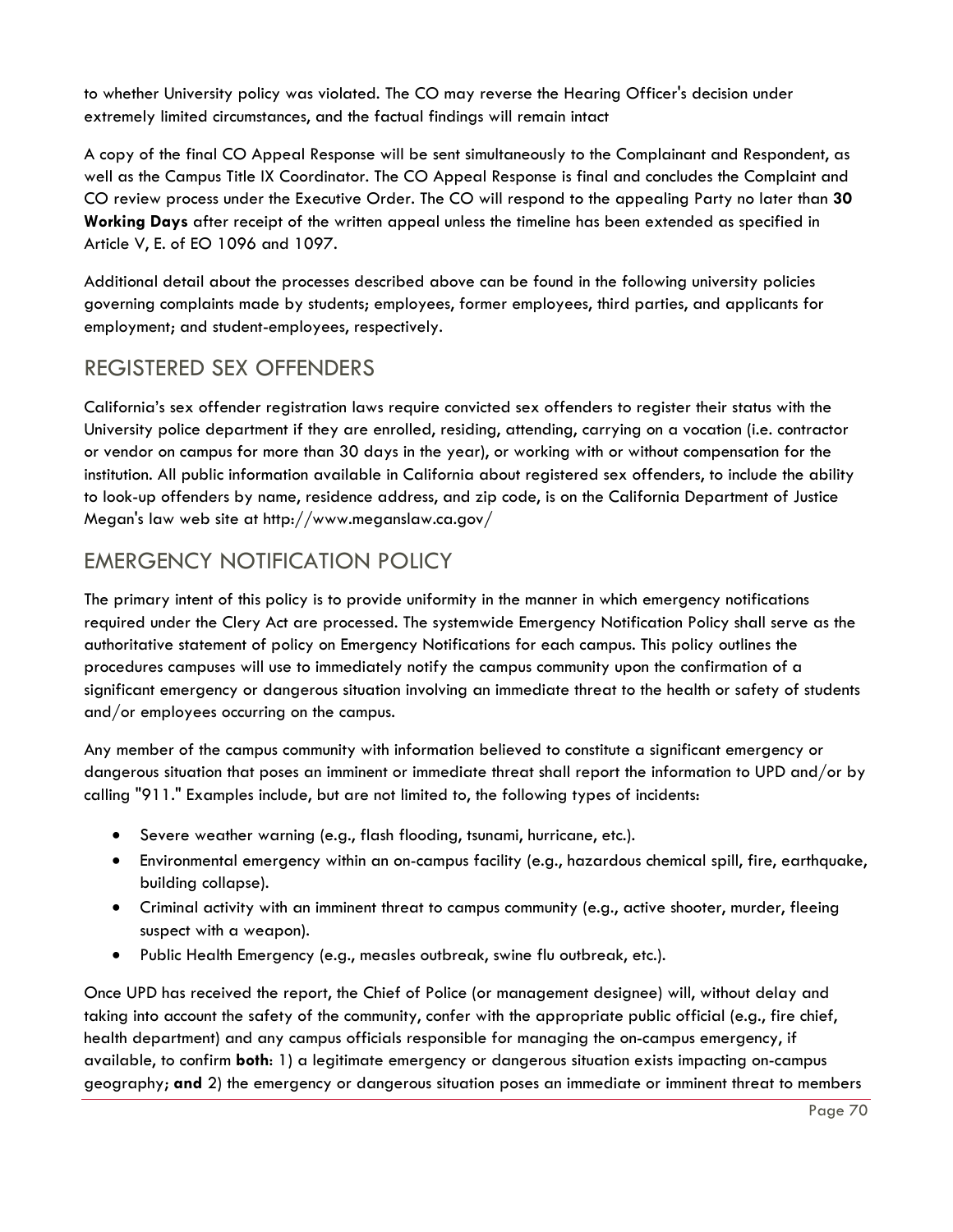of the on-campus community. This confirmation process may include, but is not limited to, visual observation, officer investigation, the assistance of key campus administrators, local or campus first responders, and/or official government reporting through agencies such as the National Weather Service.

If both of the above factors are not met, no emergency notification is required. If it is determined that both of the above factors are met, then an emergency notification as described below shall be issued. The Chief of Police (or management designee) will confer with the Clery Director, if available, to prepare the content of the notification and determine which members of the campus community are threatened and need to be notified. The content of the message will be developed based on a careful but swift analysis of the most critical facts.

Once the notification is prepared, the Chief of Police and/or the Clery Director (or their management designees) will, without delay and taking into account the safety of the community, transmit the emergency notification unless doing so would delay the ability to mitigate and/or contain the emergency, including the ability to provide immediate, life saving measures. If an emergency notification is issued, a timely warning shall not be issued for the same incident.

## CONTENTS OF THE EMERGENCY NOTIFICATION

Approved by the Clery Director, emergency notification templates shall be used to which shall contain following information:

- A statement as to what the emergency or dangerous situation is, in specific terms (e.g., chemical spill, active shooter, building fire)
- A statement providing direction as to what actions the receiver of the message should do to take precautions for their own safety
- A statement as to where or when additional information may be obtained

The Clery Director (or management designee) will provide updates to the emergency notification with pertinent updates or direction to persons for their safety when new information becomes available. Updates will be provided in regular intervals until the emergency has been mitigated or no longer poses an imminent threat, *e.g.*, fire is out and building has re-opened.

#### METHODS OF DISTRIBUTION

Emergency Notifications will be distributed as quickly as possible in a manner that will likely reach the segment(s) of the on-campus community threatened by the emergency. Segmentation will be considered by the Chief of Police (or management designee) by evaluating which persons are likely to be at risk, and notifying those persons. Segmentation should not be considered if making this determination would delay issuing the emergency notification. The Chief will determine if notification to the larger community is appropriate. Distribution methods, including distribution to the larger community, vary from campus to campus and depending on the nature of the emergency, may include:

• A campus mass notification system, including but not limited to phone, campus email, or text messaging. Systems should provide currently enrolled students, faculty and staff the ability to adjust their subscription preferences to select multiple contact methods from text messages, emails and phone calls, or if desired, to 'opt out' of the service and not receive any notifications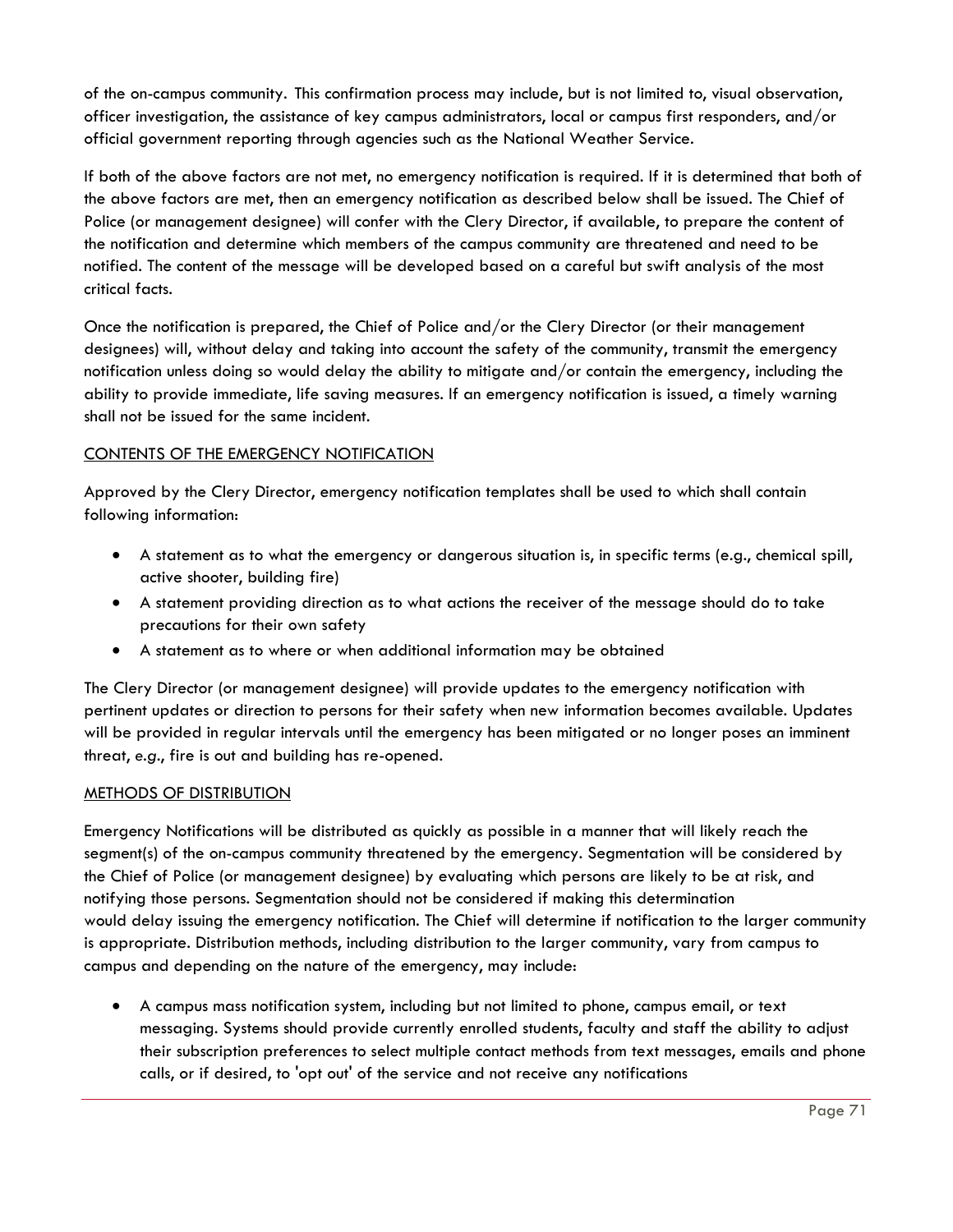- Audio/visual message boards
- Audible alarms/sirens
- Campus public address systems
- In person or door-to-door notifications in a building or residence halls
- Local media
- Social media
- Other means appropriate under the circumstances

### TESTING AND EVACUATION SYSTEM

Testing of the Emergency Notification System and evacuation will be done at least once annually. The tests may be announced or unannounced. Tests must be scheduled, contain drills, exercises and appropriate followthrough activities, and be designed for assessment and evaluations of emergency plans and capabilities. However, at least one test will be publicized in conjunction with the campus's emergency response and evacuation procedures. Each test will be documented to include a description of the exercise, the date of the test, the start and end times of the test, and whether the test was announced or unannounced. The California [State University Emergency Management](https://calstate.policystat.com/policy/8899651/latest/) Policy describes these tests and defines responsibility for their completion. A copy of the documentation will be provided to the Clery Director.

All current employees and currently enrolled students are automatically enrolled to receive emergency alerts. A student or employee can add additional family to also receive alerts by logging into their Single-Sign-On and adding additional phone numbers and/or email addresses to their contact information. Community members who are not directly affiliated with the campus can chose to opt-in to receive emergency alerts by texting "START CSULB" to 23177. Students and employees can opt-out of receiving text and phone call alerts by texting "STOP CSULB" to 23177, however emergency alerts sent to campus email addresses are mandatory and cannot be opted out. More information is available at https://www.csulb.edu/universitypolice/emergency-notification-system

# MISSING STUDENT NOTIFICATION

If a member of the university community has reason to believe that a student who resides in on-campus housing is missing, the individual should immediately notify CSULB PD at (562) 985-4101. If a report is made to Housing & Residence Life, and there are suspicious circumstances, their staff will immediately contact CSULB PD. (If a report is made to Housing & Residence Life, and there are no suspicious circumstances, their staff will immediately make an effort to contact the student via phone, messaging, and in person, as well as seeing if there is recent activity on their keycard. If the student is not able to be located via those efforts, HRL staff will immediately contact CSULB PD.) CSULB PD will generate a missing-person report and initiate an investigation in accordance with the department's missing person policy. If an on-campus housing student has been determined to have been missing for 24 hours, then the University will initiate the specifically designated notification procedure described below within 24 hours after receiving the report. Nearby law enforcement agencies will also be notified within 24 hours of an official determination that they are missing. An exception would be the agency that made the determination the student was missing; they would not be notified. The department may release a photo of the missing student as a tool to assist in locating the individual and may seek information and/or assistance from a variety of campus resources during the course of the investigation. In addition to and separate from the registering of an emergency contact, students residing in on-campus housing have the option to identify confidentially an individual to be contacted by the University in the event the student is determined to be